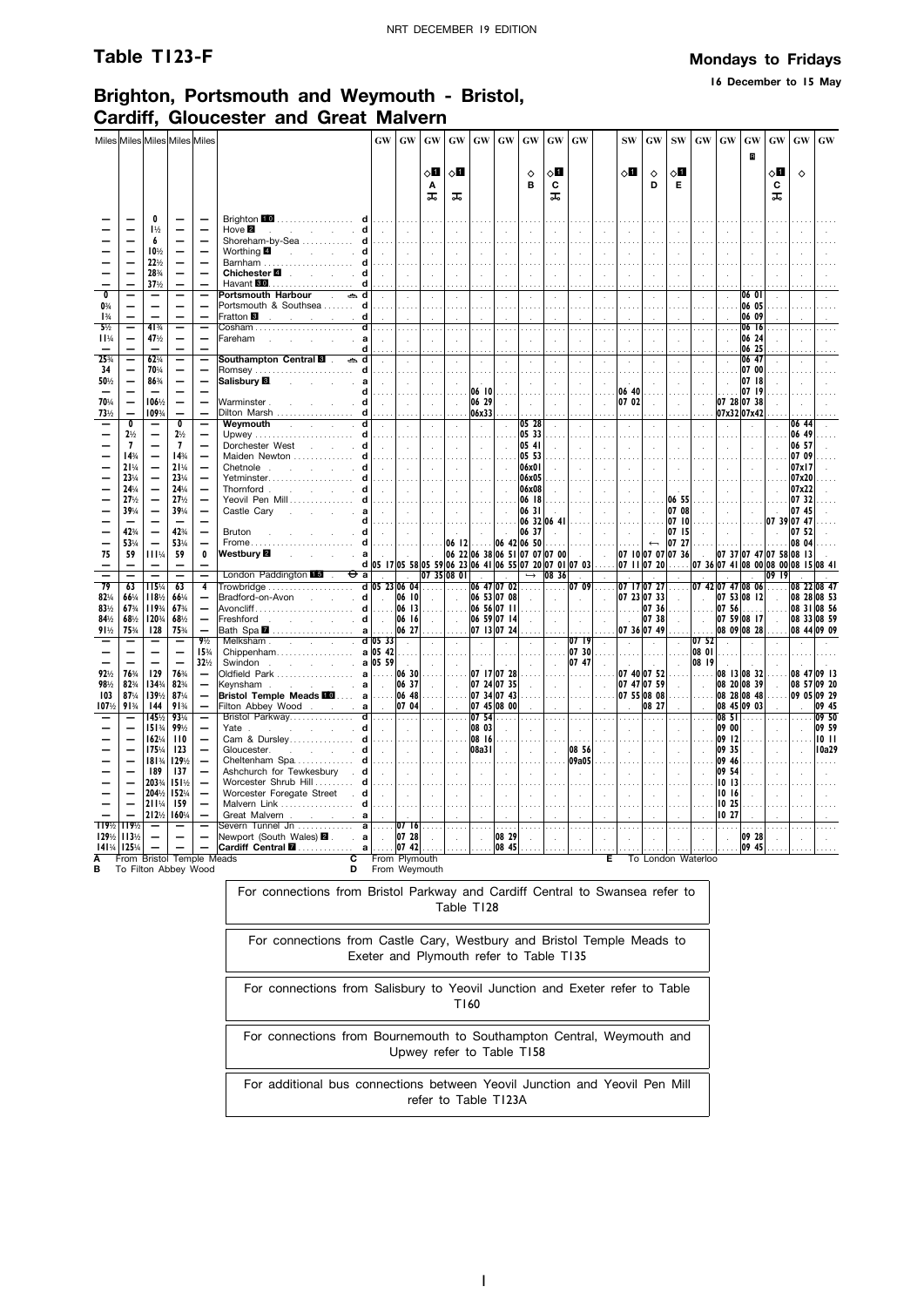**16 December to 15 May**

## **Brighton, Portsmouth and Weymouth - Bristol, Cardiff, Gloucester and Great Malvern**

|                                                                |                      | GW                   | GW                               | GW                   | GW       | <b>SW</b> | GW                         | GW                            | GW                         | GW                   |          | GW                                                    | <b>SW</b>      | <b>SW</b>    | GW                        | GW                   | GW                   | <b>GW</b>      | GW                                           | GW       |        | GW                   | GW       | GW    |
|----------------------------------------------------------------|----------------------|----------------------|----------------------------------|----------------------|----------|-----------|----------------------------|-------------------------------|----------------------------|----------------------|----------|-------------------------------------------------------|----------------|--------------|---------------------------|----------------------|----------------------|----------------|----------------------------------------------|----------|--------|----------------------|----------|-------|
|                                                                |                      |                      |                                  |                      |          |           |                            |                               |                            |                      |          |                                                       |                |              |                           |                      |                      |                |                                              |          |        |                      |          |       |
|                                                                |                      | $\Diamond$           | $\Diamond$ l                     | $\Diamond$           |          | √П        | $\Diamond$                 |                               | ♦                          | 8                    |          | ♦                                                     | ⊘П             | √Ц           | ♦                         | ♦                    |                      | ♦              | √П                                           | ♦        |        | ♦                    | ♦        |       |
|                                                                |                      |                      | A                                |                      |          | в         |                            |                               |                            | C                    |          |                                                       | D              | E            | F                         |                      |                      |                | G                                            |          |        |                      |          |       |
|                                                                |                      |                      | ᠼ                                |                      |          |           |                            |                               |                            | ᠼ                    |          |                                                       |                |              | ᠼ                         |                      |                      |                | ᠼ                                            |          |        |                      |          |       |
|                                                                |                      |                      |                                  |                      |          |           |                            |                               |                            |                      |          |                                                       |                |              |                           |                      |                      |                |                                              |          |        |                      |          |       |
| Brighton 10<br>.<br>Hove $\blacksquare$<br>Ч<br><b>Service</b> |                      |                      |                                  |                      |          |           |                            |                               |                            |                      |          |                                                       |                |              | 09 00<br>09 04            |                      |                      |                |                                              |          |        |                      |          |       |
| Shoreham-by-Sea<br>Ч                                           |                      | ÷.                   |                                  |                      |          |           |                            |                               |                            |                      |          |                                                       |                |              | 09 13                     |                      |                      |                |                                              |          |        |                      |          |       |
| Worthing $\blacksquare$ .<br>d<br>$\sim$<br><b>Contractor</b>  |                      |                      |                                  |                      |          |           |                            |                               |                            |                      |          |                                                       |                |              | 09 22                     |                      |                      |                |                                              |          |        |                      |          |       |
| d                                                              |                      |                      |                                  |                      |          |           |                            |                               |                            |                      |          |                                                       |                |              | 09 38                     |                      |                      |                |                                              |          |        |                      |          |       |
| Chichester <b>■</b>                                            |                      |                      |                                  |                      |          |           |                            |                               |                            |                      |          |                                                       | $\mathbf{r}$   |              | 09 46                     |                      |                      |                |                                              |          |        |                      |          |       |
| Havant 80<br>d                                                 |                      |                      |                                  |                      |          |           |                            |                               |                            |                      |          |                                                       |                |              | 09 57                     |                      |                      |                |                                              |          |        |                      |          |       |
| Portsmouth Harbour .<br>₿<br>ď<br>$\mathcal{L}$                |                      | 072                  |                                  |                      |          |           | 0823                       |                               |                            |                      |          | 09 23                                                 |                |              | $\ddot{\phantom{a}}$      | 1023                 |                      |                |                                              | II 23    |        |                      | 12,23    |       |
| Portsmouth & Southsea<br>d                                     |                      | 07 25                |                                  |                      | $\sim$   |           | 08 27                      |                               |                            |                      |          | 09 27                                                 | i i i          |              |                           | 10 27                | a a la               |                |                                              | II 27    |        |                      | 12 27    |       |
| Fratton <sup>8</sup><br>d                                      |                      | 07 29                |                                  |                      |          |           | 08 31                      |                               |                            |                      |          | 0931                                                  |                |              |                           | 1031                 |                      |                |                                              | 1131     |        |                      | 1231     |       |
| Cosham                                                         |                      | 07 37                |                                  |                      | $\cdots$ |           | 08 39                      |                               | $\cdots$                   |                      |          | 0939                                                  | $\cdots$       |              |                           | <b>10 05 10 39</b>   |                      | $\sim$ $\sim$  |                                              | II 39    |        |                      | 12.39    |       |
| Fareham<br>a                                                   |                      | 07 44                |                                  |                      | ÷.       |           | 08 46                      |                               | $\ddot{\phantom{a}}$       |                      |          | 09 46                                                 |                |              |                           | 10 12 10 46          |                      | $\mathbf{r}$   |                                              | II 46    |        | ÷.                   | 12.46    |       |
| Ч                                                              |                      | 07 45                |                                  |                      |          |           | 08 47                      |                               |                            |                      |          | 09 47                                                 |                |              |                           | 10 15 10 47          |                      |                |                                              | II 47    |        |                      | 12.47    |       |
| Southampton Central                                            |                      | 08 <sup>10</sup>     |                                  | 08 23                |          |           | 09 11                      |                               |                            |                      |          | 1011                                                  |                |              |                           | 10 42 11 11          |                      |                |                                              | 12 I I   |        | 12 27                | 13 T     |       |
| <b>Romsey</b><br>d                                             |                      | 08 21                |                                  | 08 34                |          |           | 09 22                      |                               |                            |                      |          | IO 22                                                 |                |              |                           | 10 53 11 22          |                      |                |                                              | 12 22    |        | 12 38 13 22          |          |       |
| Salisbury <b>B</b> .<br>я                                      |                      | 08 39                |                                  | 08 52                |          |           | 09 40                      |                               |                            |                      |          | 1040                                                  |                |              | $\mathbf{H}$ $\mathbf{H}$ | 1140                 |                      |                |                                              | 12 40    |        | 12 56 13 40          |          |       |
| Ч                                                              |                      | 08 41                |                                  | 09 03                |          |           | 09 24 09 42                |                               |                            |                      |          | 1042                                                  | 10 52          |              |                           | 11 12 11 42          |                      |                |                                              | 12 42    |        | 13 07 13 42          |          |       |
| Warminster.<br>d<br>Dilton Marsh<br>d                          | $\overline{a}$       | 09 00                |                                  | 09 22<br>09x26       | $\sim$   |           |                            | 09 44 10 01 10 12<br>10x16    | $\overline{a}$             |                      |          |                                                       | II 01 II 12    |              |                           | 11 32 12 01          |                      |                |                                              | 1301     |        | 13 26 14 01<br>13x30 |          |       |
| Weymouth.<br>d                                                 |                      |                      |                                  |                      |          |           |                            |                               | 08 49                      |                      |          |                                                       |                |              |                           |                      |                      | 11 TT          |                                              |          |        |                      |          |       |
| <b>Service</b><br>d                                            | $\mathbf{r}$         | $\ddot{\phantom{a}}$ |                                  | $\ddot{\phantom{a}}$ |          | $\cdot$   | $\lambda$                  |                               | 08 54                      |                      |          |                                                       | $\cdot$        |              | $\epsilon$                |                      |                      | II 16          |                                              |          |        | $\mathbf{r}$         |          |       |
| d<br>Dorchester West<br>$\mathcal{L}^{\text{max}}$             |                      |                      |                                  |                      |          |           |                            |                               | 09 02                      |                      |          |                                                       |                |              |                           |                      |                      | 11,24          |                                              |          |        |                      |          |       |
| Maiden Newton                                                  |                      |                      |                                  |                      |          |           |                            |                               | 09 14                      |                      |          |                                                       |                |              |                           |                      |                      | <b>II 40</b>   |                                              |          |        |                      |          |       |
| Chetnole<br>Ч<br>and the company                               |                      | чò.                  |                                  |                      |          |           | $\mathbf{r}$               |                               | 09x22                      |                      |          |                                                       | $\overline{a}$ |              |                           |                      |                      | 11x47          |                                              |          |        |                      |          |       |
| Yetminster                                                     |                      |                      |                                  |                      |          |           |                            |                               | 09x25                      |                      |          |                                                       |                |              |                           |                      |                      | 11x50          |                                              |          |        |                      |          |       |
| Thornford.                                                     |                      |                      |                                  |                      |          |           |                            |                               | 09x27                      |                      |          |                                                       |                |              |                           |                      |                      | l Ix53         |                                              |          |        |                      |          |       |
| Yeovil Pen Mill                                                |                      |                      |                                  |                      |          |           |                            |                               | 09 37                      |                      |          |                                                       |                | 1045         |                           |                      |                      | I2 OI          |                                              |          |        |                      |          |       |
| Castle Cary                                                    |                      |                      |                                  |                      |          |           | $\mathcal{L}_{\mathbf{a}}$ |                               | 09 50                      |                      |          |                                                       |                | 10 58        |                           |                      |                      | 12 15          |                                              |          |        |                      |          |       |
| Ч                                                              |                      |                      | 08 52                            |                      |          |           |                            |                               |                            | 09 51 10 25          |          |                                                       |                | 1104         |                           |                      |                      |                | 12 15 12 21                                  |          |        |                      |          |       |
| Bruton.<br>d                                                   |                      |                      |                                  |                      |          |           |                            |                               | 09 56                      |                      |          |                                                       |                | 09<br>Ш      |                           |                      |                      | 12 20          |                                              |          |        |                      |          |       |
| Frome<br>d                                                     |                      |                      |                                  |                      |          |           |                            |                               | 10 15                      |                      |          |                                                       |                | п<br>21      |                           |                      |                      | 12 32          |                                              |          |        |                      |          |       |
| Westbury <b>⊠</b> .<br>a                                       | $\mathbf{r}$         |                      | 09 08 09 11 09 3                 |                      |          |           |                            | 09 52 10 09 10 20 10 24 10 44 |                            |                      | l.       | II 09                                                 | 1120           | <b>II 30</b> | 1140                      | 12 09                |                      | 1241           | 12 47                                        | 13 09    |        | 13 35                | 14 09    |       |
| d<br>London Paddington 15<br><del>О</del> а                    | $\ddot{\phantom{a}}$ | $\ddot{\phantom{a}}$ | 09 10 09 13 09 40 09 45<br>10 29 |                      |          |           |                            | $10$ $11$                     | $\mathcal{L}_{\mathbf{a}}$ | 10 37 10 45<br>12 09 |          | 11 H                                                  | 1121           |              |                           |                      |                      | $\mathbf{r}$   | 11 41 12 11 12 16 12 42 12 48 13 11<br>14 09 |          |        | 1341                 | 4<br>-11 | 14 16 |
| Trowbridge<br>d                                                |                      | 09 16                |                                  | 09 46 09 51          |          |           | 1017                       | 1.1.1                         | 10 <sub>43</sub>           |                      | $\cdots$ |                                                       | II 1711 27     |              | н.                        | 47 12 17             | 12,22                | 1249           | .                                            | I3 I7    | $\sim$ | 13 47 14 17          |          |       |
| Bradford-on-Avon<br>d                                          |                      | 09 22                |                                  | 09 52                |          |           | 1023                       |                               | 10 49                      |                      |          |                                                       | 11 23 11 33    |              |                           | 11 53 12 23          | $\sim$               | 12 56          |                                              | 13 23    |        | 13 53 14 23          |          |       |
| $A$ voncliff<br>d                                              |                      | .                    |                                  | 09 56                |          |           |                            |                               | 10 52                      |                      |          | .                                                     | .              |              | 11 56                     |                      |                      | 12 59          |                                              | $\cdots$ |        | 13 56                |          |       |
| Freshford<br>d<br>$\sim$                                       |                      | з.                   |                                  | 09 59                | ÷.       |           |                            |                               | 10 55                      |                      |          |                                                       |                |              | 1159                      |                      | $\ddot{\phantom{a}}$ | 13 01          |                                              |          |        | 13 59                |          |       |
| Bath Spa $\blacksquare$                                        |                      | 09 34                |                                  | 10 09                |          |           | 1035                       |                               | 11 05                      |                      |          |                                                       | 11 35 11 45    |              |                           | 12 09 12 35          |                      | 13 14          |                                              | 1335     |        | 14 09 14 35          |          |       |
| Melksham<br>Ч<br>S.<br><b>Service</b>                          |                      | ÷                    |                                  |                      | 10 OI    |           |                            |                               |                            |                      |          |                                                       | $\cdot$        |              |                           |                      | 12 32                |                |                                              |          |        |                      |          | 1432  |
| Chippenham<br>a                                                |                      |                      |                                  | .                    | 1010     |           |                            |                               |                            |                      |          |                                                       |                |              |                           |                      | 1241                 |                |                                              |          |        |                      |          | 1441  |
| Swindon<br>and the company of<br>a                             |                      | ÷.                   |                                  | $\sim$               | 10 33    |           | $\mathbf{r}$               |                               |                            |                      |          |                                                       |                |              |                           | $\ddot{\phantom{a}}$ | 12 59                |                |                                              |          |        |                      | l.       | 15 00 |
| Oldfield Park<br>a                                             |                      |                      |                                  | 10 13                | .        |           |                            |                               | II 09                      |                      |          |                                                       | II 49          |              | 12 13                     |                      |                      | 1318           |                                              |          |        | 14 13                |          |       |
| Keynsham<br>a<br>and the contract of the con-<br>÷             |                      |                      |                                  | 10 20                |          |           |                            |                               | 1116                       |                      |          |                                                       | <b>II 56</b>   |              | 12 20                     |                      |                      | 13 25          |                                              |          |        | 14 20                |          |       |
| <b>Bristol Temple Meads III</b>                                |                      | 09 51                |                                  | 10 29                |          |           | 10 51                      |                               | <b>II</b> 29               |                      |          |                                                       | 11 50 12 05    |              |                           | 12 30 12 49          |                      | 13 35          |                                              | 13 51    |        | 14 29 14 49          |          |       |
| Filton Abbey Wood<br>a<br>$\sim$                               |                      | 10 03                |                                  | 10 45                |          |           | <b>II</b> 04               |                               | $II$ 44                    |                      | ÷.       | 12 03                                                 |                |              |                           | 12 46 13 04          |                      | 13 45          | ÷                                            | 14 04    |        | 14 45 15 04          |          |       |
| Bristol Parkway<br>ď                                           |                      | .                    |                                  | 10 50                |          |           |                            |                               | 11,50                      |                      |          | $\cdots$                                              |                |              | 12 50                     |                      |                      | 13 50          |                                              | $\cdots$ |        | 1451                 |          |       |
| d<br>Yate<br>n.<br>Cam & Dursley<br>d                          |                      | ÷.                   |                                  | 10 59<br>lii il      |          |           |                            |                               | 11 58<br>1210              |                      |          |                                                       |                |              | 12 59<br>1312             |                      |                      | 1359<br>14 I I |                                              |          |        | 15 00<br>15 13       |          |       |
| d<br>and the control                                           |                      |                      |                                  | 11 <sub>37</sub>     |          |           |                            |                               |                            |                      |          |                                                       |                |              | 13 36                     |                      |                      |                |                                              |          |        | 15 36                |          |       |
| Gloucester.<br>Cheltenham Spa<br>d                             | $\sim$               | ÷.                   |                                  | <b>II</b> 48         |          |           | $\mathbf{r}$               |                               | 12a27                      |                      | ÷.       |                                                       | $\mathbf{r}$   |              | 13 47                     |                      |                      | 14a27          |                                              |          |        | 1547                 |          |       |
| Ashchurch for Tewkesbury<br>d                                  | $\sim$               | $\sim$               |                                  | <b>III</b> 56        |          | ÷         | $\mathbf{r}$               |                               |                            |                      | ÷.       |                                                       | $\mathbf{r}$   |              | 13 55                     |                      |                      |                | ÷.                                           |          |        | 15 55                |          |       |
| Worcester Shrub Hill<br>d                                      |                      |                      |                                  | 1214                 |          |           |                            |                               |                            |                      |          |                                                       |                |              | 14 13                     |                      |                      |                |                                              |          |        | 16 14                |          |       |
| Worcester Foregate Street<br>Ч                                 | $\mathcal{A}$        |                      |                                  | 1217                 |          |           |                            |                               |                            |                      |          |                                                       |                |              | 14 16                     |                      |                      |                |                                              |          |        | 16 17                |          |       |
| Malvern Link<br>d                                              |                      |                      |                                  | 12 26                |          |           |                            |                               |                            |                      |          |                                                       |                |              | 14 25                     |                      |                      |                |                                              |          |        | 16 26                |          |       |
| Great Malvern<br>a                                             |                      |                      |                                  | 12 28                |          |           |                            |                               |                            |                      |          |                                                       |                |              | 14 29                     |                      |                      |                |                                              |          |        | 16 28                |          |       |
| Severn Tunnel Jn<br>a                                          |                      |                      |                                  | .                    |          |           |                            |                               |                            |                      |          |                                                       | $\sim$         |              | .                         |                      |                      |                |                                              |          |        | $\cdots$             |          |       |
| Newport (South Wales) 2<br>a                                   |                      | 10 33                |                                  |                      | J,       |           | <b>II 30</b>               |                               |                            |                      |          | 12 30                                                 |                |              | $\ddot{\phantom{a}}$      | 13 29                |                      |                |                                              | 14 30    |        | ÷.                   | 15 30    |       |
| Cardiff Central <b>D</b><br>$\mathbf a$<br>.                   |                      | 10 47                |                                  |                      |          |           | <b>II 46</b>               |                               |                            |                      |          | 12 44                                                 |                |              |                           | 13 43                |                      |                |                                              | 14 46    |        |                      | 15 44    |       |
| Α<br>From Paignton                                             |                      |                      |                                  |                      | D<br>E   |           |                            | From London Waterloo          |                            |                      |          |                                                       |                |              | G                         |                      |                      |                | From Paignton. $\overline{J_0}$ to Westbury  |          |        |                      |          |       |
| B<br>From London Waterloo to Yeovil Pen Mill                   |                      |                      | To London Waterloo               |                      |          |           |                            |                               |                            |                      |          |                                                       |                |              |                           |                      |                      |                |                                              |          |        |                      |          |       |
| С<br>From Plymouth                                             |                      |                      |                                  |                      | F        |           |                            |                               |                            |                      |          | T <sub>o</sub> from Salisbury to Bristol Temple Meads |                |              |                           |                      |                      |                |                                              |          |        |                      |          |       |

For connections from Bristol Parkway and Cardiff Central to Swansea refer to

| Table T128                                                                                                        |
|-------------------------------------------------------------------------------------------------------------------|
| For connections from Castle Cary, Westbury and Bristol Temple Meads to<br>Exeter and Plymouth refer to Table T135 |
| For connections from Salisbury to Yeovil Junction and Exeter refer to Table<br>T160                               |
| For connections from Bournemouth to Southampton Central, Weymouth and<br>Upwey refer to Table T158                |
| For additional bus connections between Yeovil Junction and Yeovil Pen Mill<br>refer to Table T123A                |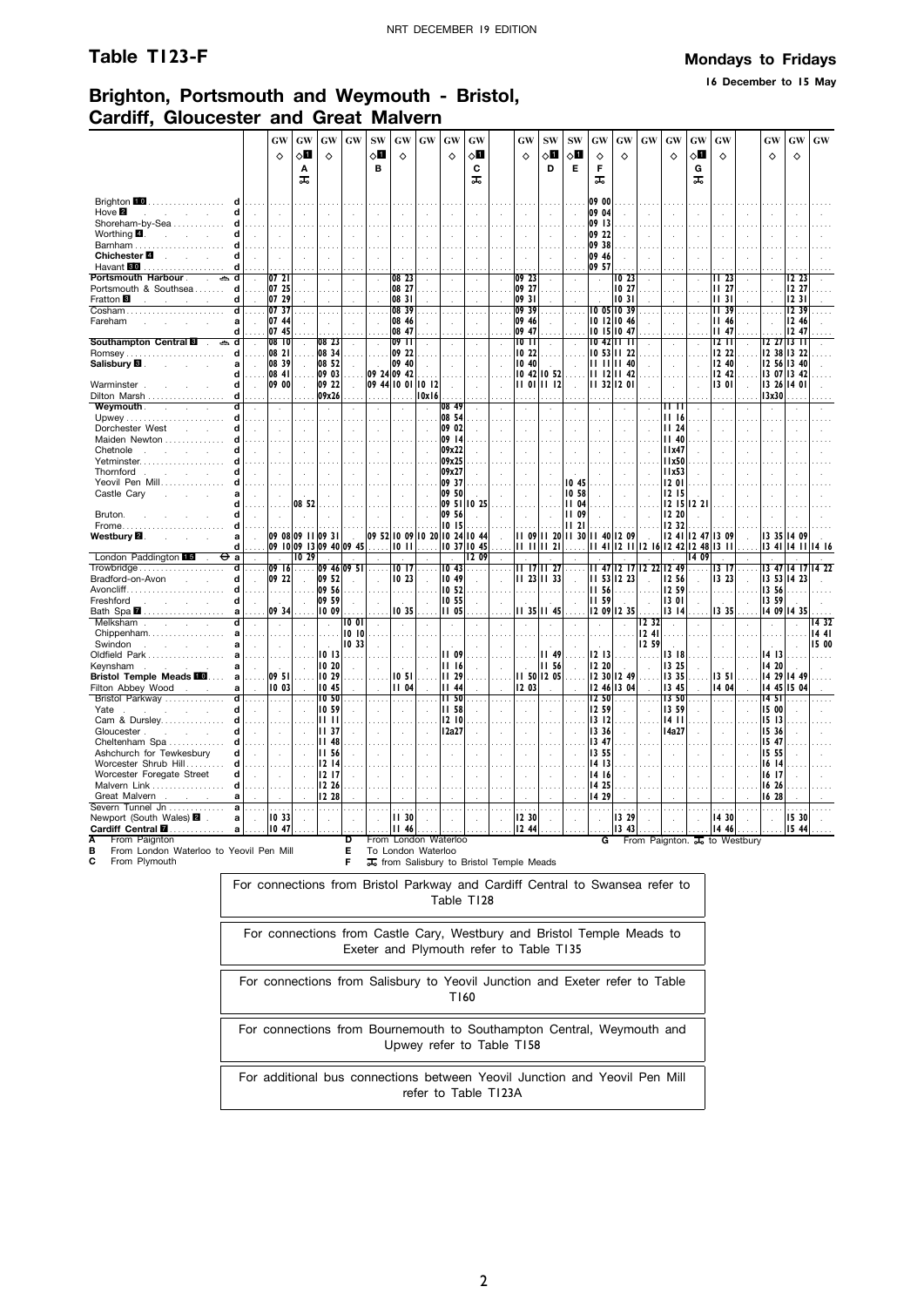**16 December to 15 May**

## **Brighton, Portsmouth and Weymouth - Bristol, Cardiff, Gloucester and Great Malvern**

|                                                                      | <b>SW</b>                         | <b>GW</b>     | GW                              | GW                   | <b>SW</b> | <b>GW</b>               |                            | <b>GW</b>       | GW                         | <b>SW</b>                               | <b>GW</b>            | <b>GW</b>            | GW                                  | GW             | $\boldsymbol{\mathbf{G}}\boldsymbol{\mathbf{W}}$ | <b>GW</b>            |                      | SW                         | <b>GW</b>                           | GW             | <b>GW</b>                           | <b>SW</b>   | <b>GW</b>      | $\boldsymbol{\mathsf{G}}\boldsymbol{\mathsf{W}}$ |
|----------------------------------------------------------------------|-----------------------------------|---------------|---------------------------------|----------------------|-----------|-------------------------|----------------------------|-----------------|----------------------------|-----------------------------------------|----------------------|----------------------|-------------------------------------|----------------|--------------------------------------------------|----------------------|----------------------|----------------------------|-------------------------------------|----------------|-------------------------------------|-------------|----------------|--------------------------------------------------|
|                                                                      |                                   |               |                                 |                      |           |                         |                            |                 |                            |                                         |                      | R                    |                                     |                |                                                  | B                    |                      |                            |                                     | B              |                                     |             |                |                                                  |
|                                                                      | $\circ$ l                         |               | ♦                               | 8П                   | $\circ$ l |                         |                            | ♦               |                            | 8П                                      | 8П                   |                      |                                     | ♦              | $\diamond$ l                                     |                      |                      | 8П                         |                                     |                |                                     | ◇Ø          |                |                                                  |
|                                                                      | A                                 |               |                                 | B                    | C         |                         |                            |                 |                            | D                                       | Е                    |                      |                                     |                | в                                                |                      |                      | D                          |                                     |                | F                                   | Α           | G              |                                                  |
|                                                                      |                                   |               |                                 | ᠼ                    | ᠼ         |                         |                            |                 |                            |                                         | ᠼ                    |                      |                                     |                | ᠼ                                                |                      |                      |                            |                                     |                |                                     |             |                |                                                  |
| Brighton 10<br>.                                                     |                                   |               |                                 |                      |           |                         |                            |                 |                            |                                         |                      |                      |                                     |                |                                                  |                      |                      |                            |                                     |                |                                     |             |                |                                                  |
| Hove 2<br>d<br><b>Contract</b>                                       |                                   |               |                                 | $\overline{a}$       |           |                         |                            |                 |                            |                                         |                      |                      |                                     |                | ÷                                                |                      | ÷.                   |                            |                                     |                |                                     |             |                |                                                  |
| Shoreham-by-Sea<br>Ч                                                 |                                   |               |                                 |                      |           |                         |                            |                 |                            |                                         |                      |                      |                                     |                |                                                  |                      |                      |                            |                                     |                |                                     |             |                |                                                  |
| Worthing $\blacksquare$ .<br>d<br><b>Carl Carl Carl</b><br>Ч         |                                   |               |                                 |                      |           |                         |                            |                 |                            |                                         |                      |                      |                                     |                | $\ddot{\phantom{a}}$                             |                      |                      |                            |                                     |                |                                     |             |                |                                                  |
| Chichester <b>■</b><br>d<br>$\mathcal{L}$<br><b>College</b>          |                                   |               |                                 |                      |           |                         |                            |                 |                            |                                         |                      |                      |                                     |                | J.                                               |                      |                      |                            |                                     |                |                                     |             |                |                                                  |
| Havant <b>30</b><br>Ч<br>.                                           |                                   |               |                                 |                      |           |                         |                            |                 |                            |                                         |                      |                      |                                     |                |                                                  |                      |                      |                            |                                     |                |                                     |             |                |                                                  |
| Portsmouth Harbour<br>d<br>گ                                         |                                   | $\cdot$       |                                 |                      | $\lambda$ | $\cdot$                 | $\cdot$                    | 13 23           |                            |                                         |                      | 14 23                | $\ddot{\phantom{a}}$                |                | $\ddot{\phantom{a}}$                             | 15 23                |                      | $\lambda$                  |                                     | 16 23          |                                     | ÷,          |                |                                                  |
| Portsmouth & Southsea<br>d                                           |                                   |               |                                 |                      |           |                         |                            | 13 27           |                            |                                         |                      | 14 27                |                                     |                |                                                  | 15 27                |                      |                            |                                     | 16 27          |                                     |             |                |                                                  |
| Fratton <sup>8</sup><br>d<br>and the<br>Cosham<br>d                  |                                   |               |                                 |                      |           |                         |                            | 1331<br>13 39   |                            |                                         |                      | 1431<br>1439         |                                     |                | $\cdots$                                         | 1531<br>15 39        |                      |                            |                                     | 1631<br>1639   |                                     |             |                |                                                  |
| Fareham<br>a                                                         |                                   |               |                                 |                      |           |                         |                            | 13 46           |                            |                                         |                      | 14 46                |                                     |                |                                                  | 15 46                |                      |                            |                                     | 16 46          |                                     |             |                |                                                  |
| d                                                                    |                                   |               |                                 |                      |           |                         |                            | 13 47           |                            |                                         |                      | 14 47                |                                     |                |                                                  | 15 47                |                      |                            |                                     | 16 47          |                                     |             |                |                                                  |
| Southampton Central <b>8</b><br>d<br>ڪ                               |                                   |               |                                 |                      |           |                         |                            | 14 II           |                            |                                         |                      | 15 I I               |                                     |                |                                                  | 16 IO                |                      |                            |                                     | 17 II          |                                     |             |                |                                                  |
| <b>Romsey</b><br>d                                                   |                                   |               |                                 |                      |           |                         |                            | 14 22<br>14 40  |                            |                                         |                      | 15 22                |                                     |                |                                                  | 16 22                |                      |                            |                                     | 17 22<br>17 40 |                                     |             |                |                                                  |
| Salisbury <b>B</b> .<br>a<br>d                                       | 13 52                             |               |                                 |                      | 14 24     |                         |                            | 14 42           |                            |                                         |                      | 15 40<br>15 42       |                                     |                | $\overline{a}$                                   | 16 40<br>16 42       |                      |                            |                                     | 17 42          |                                     | 180         |                |                                                  |
| Warminster.<br>d                                                     | 14 12                             |               | $\ddot{\phantom{a}}$            | $\mathcal{L}$        | 14 44     |                         | $\mathcal{L}_{\mathbf{a}}$ | 15 01 15 30     |                            |                                         | ÷.                   | 16 01                |                                     | $\cdot$        | $\cdot$                                          | 17 OI                | $\mathcal{L}$        | $\mathcal{A}$              |                                     |                | 17 30 18 01 18 15 18 21             |             |                |                                                  |
| Dilton Marsh<br>d                                                    |                                   |               |                                 |                      |           |                         |                            |                 | 15x34                      |                                         |                      |                      |                                     |                |                                                  |                      |                      |                            | 17x34                               |                | 18x19                               |             |                |                                                  |
| ď<br><b>Weymouth Weymouth</b>                                        | $\mathcal{L}$                     | $\mathcal{L}$ | 1312                            | $\bar{z}$            |           |                         | $\ddot{\phantom{a}}$       | $\mathcal{L}$   | $\cdot$                    | $\ddot{\phantom{a}}$                    | $\ddot{\phantom{a}}$ | $\ddot{\phantom{a}}$ |                                     | 1455           | $\mathcal{L}$                                    | $\ddot{\phantom{a}}$ | $\ddot{\phantom{a}}$ | $\bar{z}$                  | $\lambda$                           |                |                                     | ÷,          | $\cdot$        |                                                  |
| d<br>d                                                               |                                   |               | 13 17                           |                      |           |                         |                            |                 |                            |                                         |                      |                      |                                     | 15 00          |                                                  |                      |                      |                            |                                     |                |                                     |             |                |                                                  |
| Dorchester West<br>$\mathcal{L}^{\mathcal{L}}$<br>Maiden Newton<br>d | $\overline{a}$                    | ÷.            | 13 25<br>13 38                  |                      |           |                         |                            |                 | $\overline{a}$             |                                         | ÷.                   |                      |                                     | 15 08<br>15 26 | J.                                               |                      | J.                   |                            |                                     |                |                                     |             |                |                                                  |
| d                                                                    | ÷.                                |               | 13x45                           | $\cdot$              |           |                         | $\ddot{\phantom{a}}$       |                 | $\mathcal{L}_{\mathbf{a}}$ | $\mathbf{r}$                            |                      |                      | $\mathbf{r}$                        | 15x34          | ÷.                                               |                      | J.                   | $\mathbf{r}$               |                                     |                |                                     |             |                |                                                  |
| Yetminster<br>d                                                      |                                   |               | 13x48                           |                      |           |                         |                            |                 |                            |                                         |                      |                      |                                     | 15x37          |                                                  |                      |                      |                            |                                     |                |                                     |             |                |                                                  |
| Thornford<br>d                                                       |                                   | ÷.            | 13x51                           | $\ddot{\phantom{a}}$ |           |                         |                            |                 |                            |                                         |                      |                      |                                     | 15x39          |                                                  |                      |                      |                            |                                     |                |                                     |             |                |                                                  |
| Yeovil Pen Mill<br>d                                                 |                                   |               | 13 59                           |                      |           |                         |                            |                 |                            | 15 02                                   |                      |                      |                                     | 15 49          |                                                  |                      |                      | 16 53                      |                                     |                |                                     |             |                |                                                  |
| Castle Cary<br>a<br>÷<br>d                                           |                                   |               | 14 13<br>1413                   | 14 24                |           |                         |                            |                 |                            | 15 13<br>15 14                          |                      |                      |                                     | 16 02<br>16 06 | 16 23                                            |                      |                      | 1706<br>1707               |                                     |                |                                     |             |                |                                                  |
| Bruton.<br>Ч                                                         |                                   |               | 14 18                           |                      |           |                         |                            |                 |                            | 15 19                                   |                      |                      |                                     | 16 II          |                                                  |                      |                      | 1712                       |                                     |                |                                     |             |                |                                                  |
| Frome<br>d                                                           |                                   |               | 14 30                           |                      |           | 14 54                   |                            |                 |                            | 15 31                                   |                      |                      |                                     | 16 23          |                                                  |                      |                      | 17 24                      |                                     |                |                                     |             |                |                                                  |
| Westbury <b>⊠</b> .                                                  | a 14 20                           |               |                                 |                      |           | 14 40 14 46 14 52 15 03 | $\mathbf{r}$               | 15 09 15 39     |                            | 1541                                    |                      | 16 09                |                                     |                |                                                  | 16 32 16 44 17 09    |                      |                            | 17 33 17 39 18 09 18 24 18 29 18 24 |                |                                     |             |                |                                                  |
|                                                                      | d   14 21   14 26   14 41   14 47 |               |                                 |                      |           |                         |                            | $15$ 11 $15$ 41 |                            |                                         |                      |                      | 15 58 16 11 16 25 16 41 16 46 17 11 |                |                                                  |                      |                      |                            |                                     |                | 17 44 18 11 18 36 18 30 18 36 18 39 |             |                |                                                  |
| London Paddington 15<br>a<br>↔                                       | d   14 27 14 32 14 48             |               |                                 | 16 II                |           |                         | $\sim$                     | 15 17 15 47     |                            |                                         | 1712                 |                      | $\mathcal{L}$<br>16 17 16 31 16 47  |                | 18 09<br>$\sim$                                  | 17 17                | $\sim$               | .                          |                                     | 17 50 18 17    | $\cdots$                            |             |                | 18 36 18 42 18 45                                |
| d<br>Bradford-on-Avon                                                |                                   |               | 14 33 14 39 14 54               |                      |           |                         | $\ddot{\phantom{a}}$       | 15 23 15 53     |                            |                                         |                      | 16 23                | $\mathbf{r}$                        | 16 53          | ÷,                                               | 17 23                | ÷.                   |                            |                                     | 17 56 18 23    |                                     | 18 42 18 48 |                |                                                  |
| Avoncliff.<br>d                                                      |                                   |               | 14 42 14 57                     |                      |           |                         |                            |                 | 15 56                      |                                         |                      |                      |                                     | 16 56          |                                                  |                      |                      |                            | 1759                                |                |                                     |             | 18 51          |                                                  |
| d<br>Freshford<br>and the company                                    | $\sim$                            |               | 14 45 14 59                     | $\cdot$              | ÷.        |                         | $\ddot{\phantom{a}}$       |                 | 15 59                      | $\lambda$                               | ÷.                   |                      | $\lambda$                           | 16 59          | ÷.                                               |                      | $\mathcal{L}$        | $\mathcal{L}_{\mathbf{z}}$ | 18 02                               |                |                                     |             | 18 54          |                                                  |
| Bath Spa <b>M</b><br>a                                               |                                   |               | 14 45 15 00 15 10               |                      |           |                         |                            |                 | 15 35 16 09                |                                         |                      | 1635                 |                                     | 17 09          |                                                  | 1735                 |                      |                            |                                     | 18 18 18 35    |                                     |             | 18 56 19 04    |                                                  |
| d<br>Melksham<br>a                                                   |                                   |               |                                 |                      |           |                         |                            | i,              | $\cdot$                    |                                         |                      | $\cdot$              | 1641<br>16 50                       | à.             |                                                  | $\ddot{\phantom{a}}$ |                      |                            |                                     |                |                                     |             | $\cdot$        | 1855<br>19 04                                    |
| Chippenham<br>Swindon<br>a<br>and the state                          |                                   |               |                                 |                      |           |                         |                            |                 |                            |                                         |                      |                      | 17 07                               |                |                                                  |                      |                      |                            |                                     |                |                                     |             |                | 19 21                                            |
| Oldfield Park<br>a                                                   | 14 49                             |               | 15 04 15 14                     |                      |           |                         |                            |                 | 16 13                      |                                         |                      |                      |                                     | 1713           |                                                  |                      |                      |                            | 18 21                               |                |                                     |             | 19 08          | $\sim 10$                                        |
| Keynsham<br>a                                                        |                                   |               | 14 56 15 11 15 20               |                      |           |                         |                            |                 | 16 20                      |                                         |                      |                      |                                     | 17 20          |                                                  |                      |                      |                            | 18 28                               |                |                                     |             | 19 15          |                                                  |
| <b>Bristol Temple Meads <b>10</b> </b>                               | a   15 05   15 19   15 29         |               |                                 |                      |           |                         |                            | 15 49 16 29     |                            |                                         |                      | 16 50                |                                     | 17 29          |                                                  | 1750                 | $\cdots$             |                            |                                     | 18 37 18 50    |                                     | 19 15 19 23 |                |                                                  |
| Filton Abbey Wood<br>a<br>Bristol Parkway<br>ď                       |                                   | .             | 15 39 15 45<br>15 <sub>51</sub> |                      |           |                         | $\mathcal{L}$              | 16 03 16 45     | 1651                       |                                         |                      | 17 06                |                                     | 17 45<br>1751  |                                                  | 1803                 |                      |                            | 18 56                               | 18 48 19 03    |                                     |             | 19 49<br>19a54 |                                                  |
| d<br>Yate<br><b>Service</b><br>$\sim$ $\sim$                         | $\ldots$<br>$\mathcal{L}$         | ÷.            | 16 00                           | .                    |           |                         | ÷.                         | $\sim$<br>J.    | 17 00                      |                                         |                      | $\sim$               |                                     | 18 00          | $\cdots$<br>J.                                   | $\cdots$<br>$\cdot$  | $\cdots$<br>÷.       |                            | 19 05                               |                |                                     |             |                |                                                  |
| Cam & Dursley<br>d                                                   |                                   |               | 1612                            |                      |           |                         |                            |                 | 1712                       |                                         |                      |                      |                                     | 18 12          |                                                  |                      |                      |                            | 19 17                               |                |                                     |             |                |                                                  |
| Gloucester.<br>d<br><b>Service</b>                                   |                                   |               | 16a29                           |                      |           |                         |                            |                 | 1739                       |                                         |                      |                      |                                     | <b>18a30</b>   |                                                  |                      |                      |                            | 19 39                               |                |                                     |             |                |                                                  |
| Cheltenham Spa<br>d                                                  |                                   |               |                                 |                      |           |                         |                            |                 | 17 50                      |                                         |                      |                      |                                     |                |                                                  |                      |                      |                            | 19 50                               |                |                                     |             |                |                                                  |
| Ashchurch for Tewkesbury<br>d<br>Worcester Shrub Hill<br>d           | $\sim$                            |               |                                 |                      |           |                         | ÷.                         |                 | 1758<br>1821               |                                         |                      |                      |                                     |                |                                                  |                      | χ.                   |                            | 1958<br>20 21                       |                |                                     |             |                |                                                  |
| Worcester Foregate Street<br>d                                       |                                   |               |                                 |                      |           |                         |                            |                 | 18a23                      |                                         |                      |                      |                                     |                |                                                  |                      |                      |                            | 20 24                               |                |                                     |             |                |                                                  |
| Malvern Link<br>d                                                    |                                   |               |                                 |                      |           |                         |                            |                 | $\cdots$                   |                                         |                      |                      |                                     |                |                                                  |                      |                      |                            | 20 36                               |                |                                     |             |                |                                                  |
| Great Malvern<br>a                                                   |                                   |               |                                 |                      |           |                         |                            |                 |                            |                                         |                      |                      |                                     |                |                                                  |                      |                      |                            | 20 38                               |                |                                     |             |                |                                                  |
| Severn Tunnel Jn<br>a                                                |                                   |               |                                 |                      |           |                         |                            |                 |                            |                                         |                      | I7 19                |                                     |                |                                                  | 18,20                | $\cdots$             |                            |                                     | 19 19          |                                     |             |                |                                                  |
| Newport (South Wales) 2 .<br>a                                       |                                   |               |                                 |                      |           |                         |                            | 16 30           |                            |                                         |                      | 1731                 |                                     |                | ÷,                                               | 18 32                |                      |                            |                                     | 19 32          |                                     |             |                |                                                  |
| Cardiff Central <b>M</b><br>a<br>A<br>From London Waterloo           |                                   |               |                                 |                      | D         |                         |                            | 16 44           |                            | From Yeovil Junction to London Waterloo |                      | 1745                 |                                     |                | G                                                | 18 46                | From Warminster      |                            |                                     | 19 47          |                                     |             |                |                                                  |
| в<br>From Exeter St Davids                                           |                                   |               |                                 |                      | Е         |                         |                            |                 |                            | From Paignton. The Torbay Express       |                      |                      |                                     |                |                                                  |                      |                      |                            |                                     |                |                                     |             |                |                                                  |
| С<br>From London Waterloo to Yeovil Pen Mill                         |                                   |               |                                 |                      | F         |                         | To Bristol Parkway         |                 |                            |                                         |                      |                      |                                     |                |                                                  |                      |                      |                            |                                     |                |                                     |             |                |                                                  |

For connections from Bristol Parkway and Cardiff Central to Swansea refer to Table T128

For connections from Castle Cary, Westbury and Bristol Temple Meads to Exeter and Plymouth refer to Table T135

For connections from Salisbury to Yeovil Junction and Exeter refer to Table T160

For connections from Bournemouth to Southampton Central, Weymouth and Upwey refer to Table T158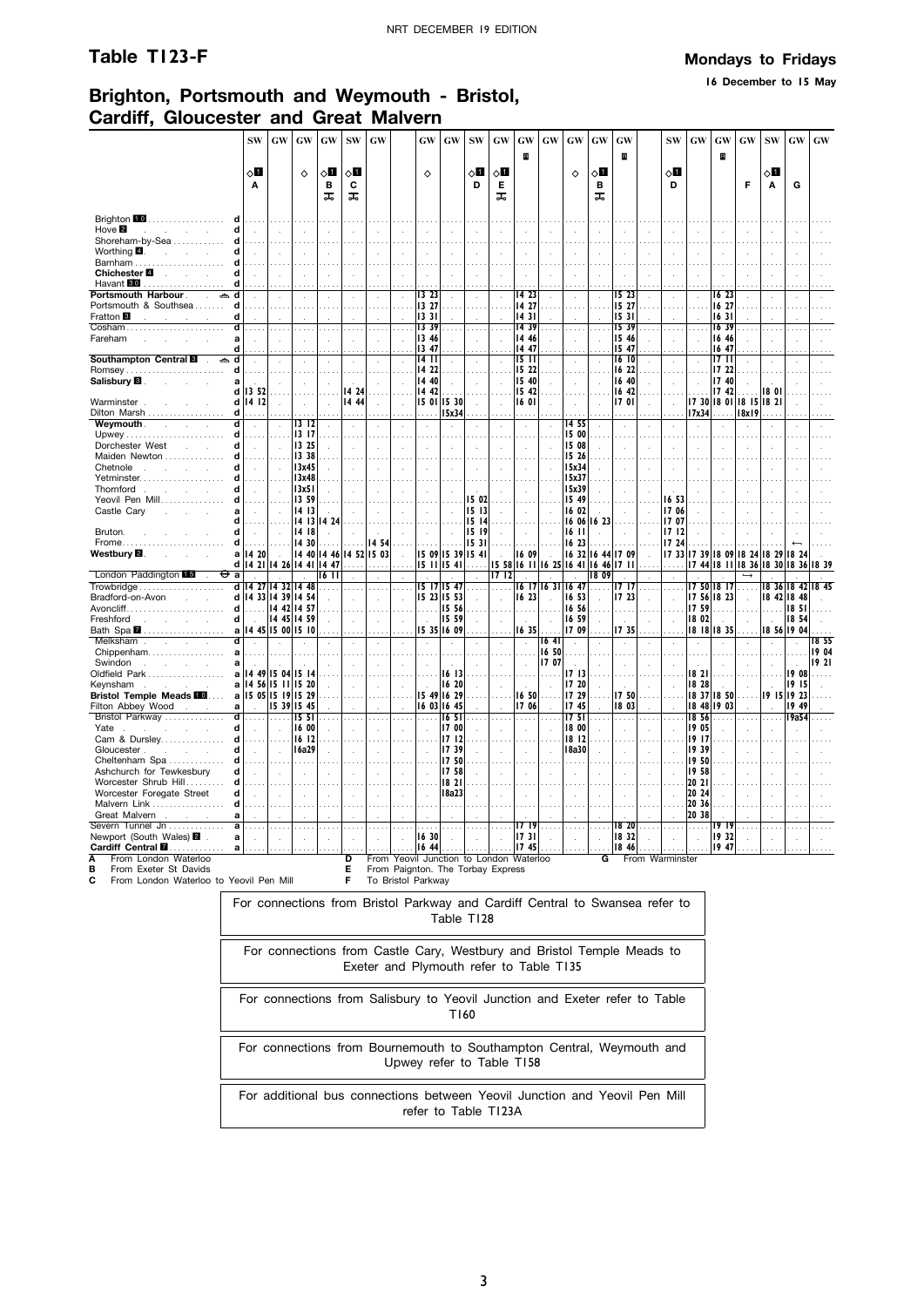**16 December to 15 May**

## **Brighton, Portsmouth and Weymouth - Bristol, Cardiff, Gloucester and Great Malvern**

|                                                                      | <b>GW</b>                   | GW            |                             | GW                         | GW                          | GW                        | GW                          | <b>SW</b>   | GW                          | <b>SW</b>                | GW                      | GW             |                          | GW<br><b>FX</b> | GW<br>FO                     | <b>GW</b>                | <b>SW</b>         | GW<br>FO                    | GW<br><b>FX</b>            | GW<br>FO                                                                               | GW<br><b>FX</b> | <b>SW</b>            |                | GW             |
|----------------------------------------------------------------------|-----------------------------|---------------|-----------------------------|----------------------------|-----------------------------|---------------------------|-----------------------------|-------------|-----------------------------|--------------------------|-------------------------|----------------|--------------------------|-----------------|------------------------------|--------------------------|-------------------|-----------------------------|----------------------------|----------------------------------------------------------------------------------------|-----------------|----------------------|----------------|----------------|
|                                                                      | $\Diamond$                  | √П<br>A       |                             | $\Diamond$                 | ♦                           |                           | $\Diamond$                  | √П<br>в     | О                           | √П<br>C                  |                         | √П<br>Α        |                          | ♦               | ♦                            |                          | √Ц<br>B           | $\Diamond$                  | $\Diamond$                 | ♦                                                                                      | $\Diamond$      | ◇Ø<br>D              |                |                |
|                                                                      |                             | ᠼ             |                             |                            |                             |                           |                             |             |                             |                          |                         | ᅚ              |                          |                 |                              |                          |                   |                             |                            |                                                                                        |                 |                      |                |                |
| Brighton 10<br>.<br>d                                                |                             |               |                             |                            | 17 02                       |                           |                             |             |                             |                          |                         |                |                          |                 |                              |                          |                   |                             |                            |                                                                                        |                 |                      |                |                |
| Hove <sup>2</sup><br>d<br><b>Service</b>                             | $\ddot{\phantom{a}}$        | $\mathcal{L}$ |                             |                            | 17 06                       |                           |                             |             |                             |                          |                         |                |                          |                 |                              |                          |                   |                             |                            |                                                                                        |                 |                      |                |                |
| Shoreham-by-Sea<br>Worthing $\blacksquare$ .<br>d<br>and the control | $\sim$                      | $\sim$        | $\sim$                      |                            | 1712<br>17 23               |                           | $\mathcal{L}$               |             |                             |                          |                         |                |                          |                 |                              |                          |                   |                             |                            |                                                                                        |                 |                      |                |                |
| Barnham<br>d                                                         |                             | a a a         | $\sim$                      | $\sim$                     | 1739                        |                           |                             |             | $\mathbf{r}$                |                          |                         |                | ÷                        |                 |                              |                          | ÷                 |                             |                            |                                                                                        |                 |                      |                |                |
| Chichester <sup>1</sup><br>d<br>and the control                      |                             |               | $\sim$                      |                            | 17 47                       |                           | $\ddot{\phantom{a}}$        |             | $\mathcal{L}$               |                          |                         |                | $\mathbf{r}$             |                 | ÷.                           |                          |                   |                             |                            |                                                                                        |                 | J.                   |                |                |
| Havant 80                                                            |                             |               |                             |                            | 17 58                       |                           |                             |             |                             |                          |                         |                |                          |                 |                              |                          |                   |                             |                            |                                                                                        |                 |                      |                |                |
| Portsmouth Harbour<br>$\sim$                                         | $\overline{a}$              | $\sim$        | $\mathcal{L}_{\mathcal{A}}$ | 17 23                      | $\mathcal{A}$               |                           | 18 24                       | à.          | $\cdot$                     | $\cdot$                  | $\mathcal{L}$           |                | $\bar{z}$                |                 | 19 23 19 23                  |                          | $\mathcal{L}$     | $\mathcal{L}$               |                            | 20 23 20 23                                                                            |                 | à.                   |                |                |
| Portsmouth & Southsea<br>d                                           |                             |               |                             | 17 27                      |                             |                           | 18 29                       |             |                             |                          |                         |                |                          |                 | 19 27 19 27                  |                          |                   |                             |                            | 20 27 20 27                                                                            |                 |                      |                |                |
| d<br>Fratton <b>B</b><br>and the company of the                      |                             |               |                             | 1731                       |                             |                           | 18 33                       |             |                             |                          |                         |                |                          |                 | 19 31 19 31                  |                          |                   |                             |                            | 20 31 20 31                                                                            |                 |                      |                |                |
| Cosham                                                               |                             |               |                             | 1739                       | 18 04                       |                           | 18 40                       |             |                             |                          |                         |                |                          |                 | 19 39 19 39                  |                          |                   |                             |                            | .                                                                                      | .               |                      |                |                |
| Fareham                                                              | $\mathcal{A}$               | $\mathcal{L}$ |                             | 17 46 18 12                |                             |                           | 18 48                       |             | $\mathcal{L}_{\mathcal{A}}$ | $\ddot{\phantom{a}}$     |                         |                |                          |                 | 19 46 19 46                  |                          | $\mathcal{L}$     |                             |                            | 20 44 20 44                                                                            |                 |                      |                |                |
| d                                                                    |                             |               |                             | 17 47 18 13                |                             |                           | 18 49                       |             |                             |                          |                         |                |                          |                 | 19 47 19 47                  |                          |                   |                             |                            | 20 45 20 45                                                                            |                 |                      |                |                |
| Southampton Central<br>ے d<br>$\sim$<br>d                            | $\sim$                      | $\sim$        | $\overline{a}$              | 18 10 18 43<br>18 22 18 54 |                             |                           | 19 11<br>19 23              | $\sim$      | $\ddot{\phantom{a}}$        | $\ddot{\phantom{a}}$     | $\ddot{\phantom{a}}$    |                | $\ddot{\phantom{a}}$     |                 | 20 10 20 10<br>20 22 20 22   |                          | $\sim$            | $\mathcal{L}_{\mathcal{A}}$ |                            | 21 11 21 11<br>21 22 21 22                                                             |                 | $\sim$               |                | 21 22<br>21 33 |
| Salisbury <b>B</b> .<br>a<br>$\mathcal{L}^{\text{max}}$              |                             |               |                             | 18 40 19 12                |                             |                           | 1941                        |             |                             |                          |                         |                |                          |                 | 20 40 20 40                  |                          |                   |                             |                            | 21 40 21 40                                                                            |                 |                      |                | 21 51          |
| d                                                                    |                             |               |                             | 18 42 19 13                |                             |                           |                             | 19 42 18 23 |                             | 1958                     |                         |                |                          |                 | 20 42 20 42                  |                          | 20 57             |                             |                            | 21 42 21 42                                                                            |                 |                      |                | 21 56          |
| d<br>Warminster                                                      | $\mathbf{r}$                |               |                             | 19 01 19 31                |                             | $\mathbf{r}$              | 20 01                       | ÷.          | $\mathbf{r}$                | 20 18                    |                         |                | $\mathbf{r}$             |                 | 21 01 21 01                  | ÷                        | 21 17             |                             |                            | 22 01 22 01                                                                            |                 | ÷.                   |                | 22 13          |
| Dilton Marsh<br>d                                                    |                             |               |                             |                            |                             |                           |                             |             |                             |                          |                         |                |                          |                 |                              |                          |                   |                             |                            |                                                                                        |                 |                      |                | 22x19          |
| Weymouth.<br>$\overline{\mathsf{d}}$<br>$\sim$<br>$\sim$             | 1723                        |               |                             |                            |                             |                           |                             |             |                             |                          |                         |                |                          |                 |                              |                          |                   |                             | 20 15 20 15                |                                                                                        |                 |                      |                |                |
|                                                                      | $d$ 17 28                   |               |                             |                            |                             |                           |                             |             |                             |                          |                         |                |                          |                 |                              |                          |                   |                             | 20 20 20 20                |                                                                                        |                 |                      |                |                |
| Dorchester West                                                      | d 17 36                     | $\mathcal{L}$ |                             |                            | $\sim$                      | ä,                        | $\lambda$                   | ÷.          | $\mathbf{r}$                | $\overline{a}$           |                         |                | $\mathbf{r}$             | ÷.              | $\overline{a}$               | $\mathbf{r}$             | $\mathcal{L}$     |                             | 20 28 20 28                |                                                                                        |                 | $\mathcal{A}$        | $\overline{a}$ |                |
| Maiden Newton                                                        | d 17 48                     |               |                             |                            | $\sim$ $\sim$ $\sim$        |                           |                             |             |                             |                          |                         |                |                          |                 |                              |                          | in di             |                             | 20 40 20 40<br>20x48 20x48 |                                                                                        |                 |                      |                |                |
| Chetnole<br>and the state of the state of the<br>Yetminster          | d 17x56<br>d 17x59          |               |                             |                            | n.                          |                           | $\sim$                      |             |                             |                          |                         |                | $\mathbf{r}$             | ÷.              |                              | $\sim$                   |                   |                             | 20x51 20x51                |                                                                                        |                 | $\mathcal{L}$        |                |                |
| Thornford<br>and the control of the                                  | d   18x0                    |               |                             |                            | $\sim$                      |                           | $\mathcal{A}$               |             |                             |                          |                         |                | $\mathcal{L}$            | $\mathcal{A}$   | $\mathbf{r}$                 |                          | $\bar{z}$         |                             | 20x53 20x53                |                                                                                        |                 |                      |                |                |
| Yeovil Pen Mill                                                      | $d$ 18 12                   |               |                             |                            |                             |                           |                             | 19 26       |                             |                          |                         |                | $\cdots$                 |                 |                              |                          |                   |                             | 21 03 21 03                |                                                                                        |                 |                      |                |                |
| Castle Cary<br><b>Carl Corporation</b><br>a                          | 18 26                       |               |                             |                            |                             |                           |                             | 19 39       |                             |                          | $\mathcal{L}$           |                | $\ddot{\phantom{0}}$     |                 |                              |                          |                   |                             | 21 16 21 16                |                                                                                        |                 |                      |                |                |
| d l                                                                  | 18 26                       | 1839          |                             |                            |                             |                           |                             | 19 40       |                             |                          |                         | 20 43          |                          |                 |                              |                          |                   |                             | 21 17 21 17                |                                                                                        |                 | 2141                 |                |                |
| Bruton.<br>$\mathbf d$                                               | 1831                        |               |                             |                            |                             |                           | $\ddot{\phantom{a}}$        | 19 45       |                             |                          |                         |                |                          |                 | $\mathbf{r}$                 |                          | $\mathcal{L}$     |                             | 21 22 21 22                |                                                                                        |                 | 21 46                |                |                |
| d<br>Frome                                                           | 18 43                       |               |                             |                            |                             |                           |                             |             | 19 57 20 15                 |                          |                         |                |                          |                 |                              | .   2   06               | .                 |                             | 21 34 21 34                |                                                                                        |                 | 21 58                |                |                |
| Westbury <b>⊠</b> .                                                  | a   18 52 18 58             |               |                             | 19 09 19 39                |                             |                           |                             |             |                             | 20 10 20 15 20 25 20 30  | $\sim 10^{-1}$<br>20 41 | 21 04          | $\sim$                   |                 |                              |                          |                   |                             |                            | 21 09 21 09 21 15 21 25 21 44 21 44 22 09 22 09 22 12<br>21 25 21 48 21 48 22 12 22 12 |                 |                      |                | 22 24          |
| London Paddington L5<br>⊖<br>$\overline{a}$                          | d   18 53 19 00             | 20 22         |                             | 9     9 4  20 06 20  2     |                             |                           |                             | .           | .                           | .                        |                         | 21 06<br>22 29 |                          |                 | 21 11 21 11                  |                          |                   |                             |                            |                                                                                        |                 |                      |                | .              |
| Trowbridge<br>d                                                      | 19 00                       | .             | $\sim$                      |                            | 19 17 19 47 20 12 20 18     |                           |                             |             | $\cdot$                     |                          | 2047                    |                |                          |                 | 21 17 21 17                  |                          |                   |                             |                            | 21 31 21 55 21 55 22 18 22 18                                                          |                 |                      |                |                |
| Bradford-on-Avon<br><b>Contract Contract</b>                         | d   19 06                   | ÷             | $\mathcal{A}$               | 19 23 19 53                |                             | $\mathcal{L}$             | 20 24                       |             | $\lambda$                   |                          | 20 53                   |                | $\overline{\phantom{a}}$ |                 | 21 23 21 23                  |                          |                   |                             |                            | 21 37 22 01 22 01 22 24 22 24                                                          |                 |                      |                |                |
| $A$ voncliff $\ldots, \ldots, \ldots, \ldots, \ldots, \ldots$<br>d   | 19 09                       |               |                             | a a a a                    |                             |                           | .                           |             |                             |                          | 20 56                   |                |                          | .               | .                            |                          | 1.11              |                             | 22 04 22 04                |                                                                                        |                 |                      |                |                |
| Freshford<br>and the company of                                      | d 19 11                     | $\mathcal{L}$ |                             |                            |                             |                           |                             |             | $\mathcal{L}$               |                          | 20 59                   |                |                          |                 |                              |                          |                   |                             | 22 06 22 06                |                                                                                        |                 |                      |                |                |
| Bath Spa <b>7</b><br>a                                               | 19 30                       |               | $\ldots$                    |                            | 19 35 20 05                 |                           | 20 36                       |             |                             |                          | 21 09                   |                |                          |                 | 21 35 21 35                  |                          |                   |                             |                            | 21 50 22 17 22 17 22 36 22 36                                                          |                 |                      |                |                |
| ď<br>Melksham.<br><b>Service</b>                                     | $\mathcal{L}_{\mathcal{A}}$ | l.            |                             | $\mathcal{A}$              | $\mathcal{A}$               | 20 22                     | $\mathcal{A}$               |             | $\mathcal{L}_{\mathcal{A}}$ | $\overline{\phantom{a}}$ | $\mathcal{L}$           |                | $\bar{z}$                | $\mathcal{L}$   |                              |                          |                   |                             |                            |                                                                                        |                 |                      |                |                |
| Chippenham<br>a                                                      |                             |               | $\sim$                      | $\sim 10$                  | $\sim 10$                   | 20 31                     |                             |             | $\cdots$                    |                          |                         |                |                          | a a a           |                              |                          |                   |                             |                            |                                                                                        |                 |                      |                |                |
| Swindon<br>a<br>and the company of the                               | $\sim$                      | ÷             |                             | $\sim$                     | $\sim$<br>20 09             | 20 49                     | $\cdot$                     | $\sim$      | $\mathcal{L}$               | $\cdot$                  | $\mathcal{L}$<br>2113   |                | $\mathbf{r}$             | ÷               | $\sim$                       |                          |                   |                             |                            |                                                                                        |                 | ÷.                   |                |                |
| Oldfield Park<br>a<br>Keynsham<br>a                                  | 1933<br>19 40               |               |                             |                            | 20 16                       |                           |                             |             |                             |                          | 21 20                   |                |                          |                 |                              |                          | 21 58 22 28 22 28 |                             | 22 21 22 21                |                                                                                        |                 |                      |                |                |
| and the company of the<br>Bristol Temple Meads <b>10</b><br>a        | 19 49                       |               |                             | $\sim$<br>19 53 20 25      |                             | $\mathcal{L}$<br>$\cdots$ | 20 50                       |             | $\overline{a}$              |                          | 21 29                   |                |                          |                 | $\mathcal{L}$<br>21 51 21 51 | $\overline{\phantom{a}}$ |                   |                             |                            | 22 06 22 36 22 36 22 50 22 50                                                          |                 |                      |                |                |
| Filton Abbey Wood.<br>a                                              |                             |               |                             | 20 04 20 50                |                             |                           | 21 04                       |             | $\mathcal{L}$               |                          | 21 48                   |                |                          |                 | 22 02 22 02                  |                          |                   |                             |                            | 22 52 23 04 23 04                                                                      |                 |                      |                |                |
| Bristol Parkway                                                      |                             |               |                             | 1.111                      | 20a56                       |                           | .                           |             |                             |                          | 21a53                   |                |                          |                 |                              |                          |                   |                             | 23 00                      |                                                                                        |                 |                      |                |                |
| d<br>Yate.<br><b>Contractor</b>                                      | $\overline{\phantom{a}}$    | $\mathcal{L}$ |                             |                            |                             |                           |                             |             |                             |                          |                         |                |                          |                 |                              |                          | ÷.                |                             | 23 08                      |                                                                                        |                 |                      |                |                |
| Cam & Dursley<br>d                                                   |                             |               |                             |                            |                             |                           |                             |             |                             |                          |                         |                |                          |                 |                              |                          |                   |                             | 23 20                      |                                                                                        |                 |                      |                |                |
| Gloucester.<br>d                                                     | $\sim$                      | $\sim$        | $\sim$                      | $\mathcal{L}$              | $\mathcal{A}$               | 21 56                     | $\mathcal{L}_{\mathcal{A}}$ | ÷.          | $\mathcal{L}_{\mathcal{A}}$ | $\bar{z}$                | $\mathcal{L}$           |                | $\mathcal{L}$            | à.              | $\mathcal{L}$                |                          | $\mathcal{L}$     | $\overline{a}$              | 23a38                      |                                                                                        | $\overline{a}$  | $\ddot{\phantom{a}}$ |                |                |
| Cheltenham Spa                                                       |                             |               |                             |                            |                             | 22a05                     |                             |             |                             |                          |                         |                |                          |                 |                              |                          |                   |                             |                            |                                                                                        |                 |                      |                |                |
| Ashchurch for Tewkesbury<br>d                                        | $\ddot{\phantom{a}}$        |               |                             |                            |                             | $\bar{z}$                 |                             |             |                             |                          |                         |                |                          |                 |                              |                          |                   |                             |                            |                                                                                        |                 |                      |                |                |
| Worcester Shrub Hill                                                 |                             |               |                             |                            |                             |                           |                             |             |                             |                          |                         |                |                          |                 |                              |                          |                   |                             |                            |                                                                                        |                 |                      |                |                |
| Worcester Foregate Street<br>d                                       | $\overline{a}$              | ÷.            |                             |                            | $\sim$                      |                           |                             |             |                             |                          |                         |                |                          |                 |                              |                          |                   |                             |                            |                                                                                        |                 |                      |                |                |
| Malvern Link<br>d<br>Great Malvern<br>a                              |                             |               |                             |                            |                             |                           |                             |             |                             |                          |                         |                |                          |                 |                              |                          |                   |                             |                            |                                                                                        |                 |                      |                |                |
| Severn Tunnel Jn<br>a                                                | $\cdots$                    | $\cdots$      |                             | 20 20                      | $\sim$                      |                           | 2119                        |             | $\cdots$                    | $\cdots$                 | $\cdots$                |                | $\cdots$                 |                 | 22 18 22 19                  |                          | $\cdots$          |                             |                            |                                                                                        | 23 20 23 20     | $\sim$ $\sim$        |                |                |
| Newport (South Wales) 2 .<br>a                                       | $\mathcal{L}_{\mathbf{a}}$  | $\bar{z}$     | $\overline{a}$              | 20 31                      | $\mathcal{L}_{\mathcal{A}}$ | l.                        | 21 31                       |             |                             |                          | ÷.                      |                | $\overline{a}$           |                 | 22 38 22 32                  |                          | $\mathcal{L}$     | $\mathbf{r}$                |                            | 23 31 23 37                                                                            |                 | $\mathcal{L}$        |                |                |
| Cardiff Central <b>M</b><br>a                                        |                             |               |                             | 20 45                      |                             |                           | 21 45                       |             |                             |                          |                         |                |                          |                 | 22 58 22 46                  |                          |                   |                             |                            | 23 45 23 57                                                                            |                 |                      |                |                |
| From Plymouth<br>Α                                                   |                             |               |                             |                            | c                           | Го                        | Castle                      | Carv        |                             |                          |                         |                |                          |                 |                              |                          |                   |                             |                            |                                                                                        |                 |                      |                |                |

**A** From Plymouth **B** From London Waterloo

**C** To Castle Cary **D** To Salisbury

For connections from Bristol Parkway and Cardiff Central to Swansea refer to Table T128

| For connections from Castle Cary, Westbury and Bristol Temple Meads to<br>Exeter and Plymouth refer to Table T135 |
|-------------------------------------------------------------------------------------------------------------------|
| For connections from Salisbury to Yeovil Junction and Exeter refer to Table<br>T160                               |
| For connections from Bournemouth to Southampton Central, Weymouth and<br>Upwey refer to Table T158                |
| For additional bus connections between Yeovil Junction and Yeovil Pen Mill<br>refer to Table T123A                |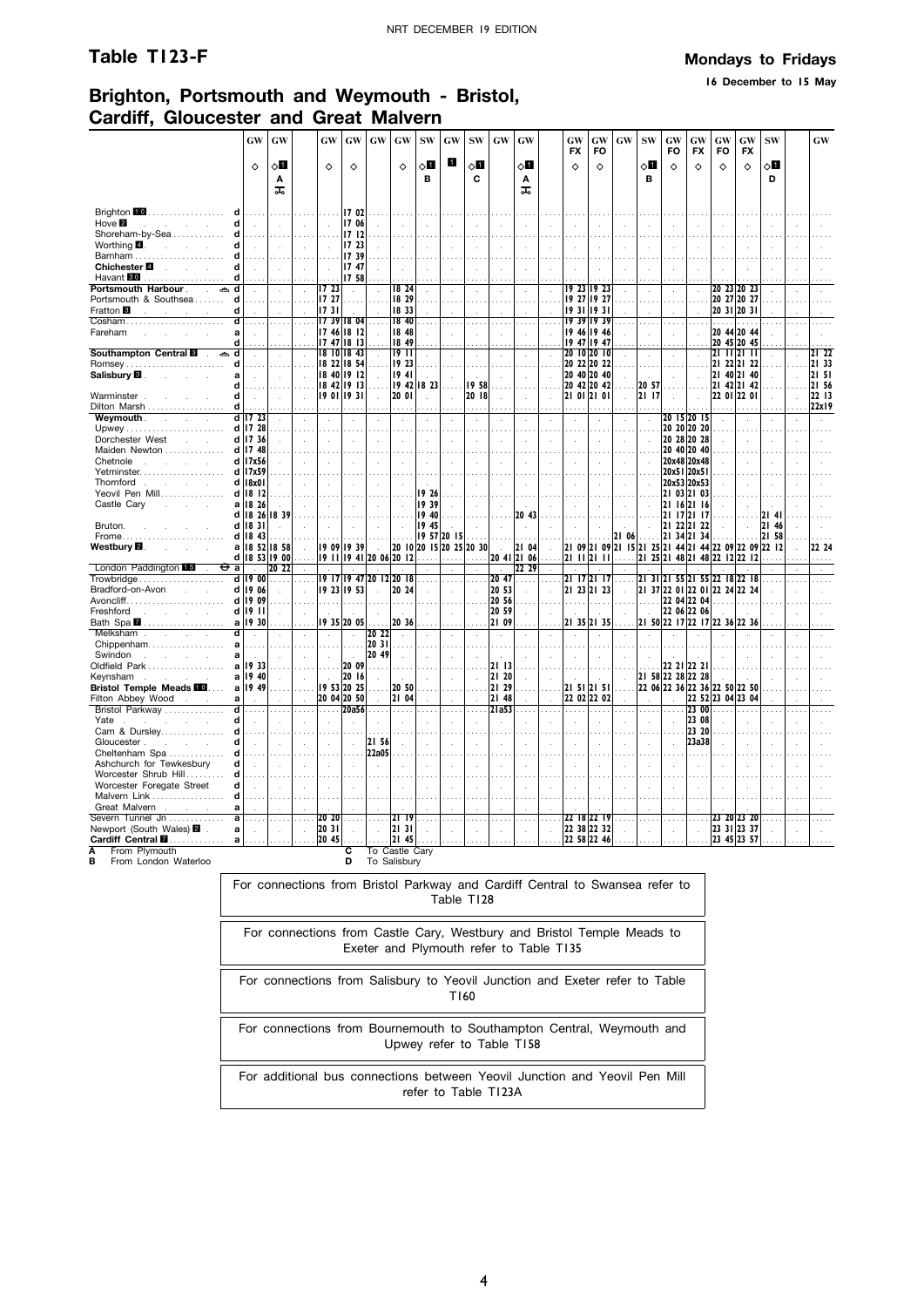#### Table T123-F

#### **Mondays to Fridays**

16 December to 15 May

### Brighton, Portsmouth and Weymouth - Bristol, **Cardiff. Gloucester and Great Malvern**

|                                                                                      | <b>GW</b>            | GW                  | GW                   |                               |                             |                            |                             |                |                                      |                      |                           |                      |                             |                      |                          |                      |               |                             |                      |                          |                      |                             |                      |                |
|--------------------------------------------------------------------------------------|----------------------|---------------------|----------------------|-------------------------------|-----------------------------|----------------------------|-----------------------------|----------------|--------------------------------------|----------------------|---------------------------|----------------------|-----------------------------|----------------------|--------------------------|----------------------|---------------|-----------------------------|----------------------|--------------------------|----------------------|-----------------------------|----------------------|----------------|
|                                                                                      |                      | <b>FX</b>           | <b>FO</b>            |                               |                             |                            |                             |                |                                      |                      |                           |                      |                             |                      |                          |                      |               |                             |                      |                          |                      |                             |                      |                |
|                                                                                      |                      |                     |                      |                               |                             |                            |                             |                |                                      |                      |                           |                      |                             |                      |                          |                      |               |                             |                      |                          |                      |                             |                      |                |
| Brighton 10.<br>d                                                                    | .                    |                     |                      |                               |                             |                            |                             |                |                                      |                      |                           |                      |                             |                      |                          |                      |               |                             |                      |                          |                      |                             |                      |                |
| Hove 2<br>d<br><b>Contractor</b><br>$\ddot{\phantom{a}}$                             | $\mathcal{L}$        | $\sim$              |                      |                               | $\mathcal{A}$               | $\ddot{\phantom{a}}$       |                             |                | $\ddot{\phantom{a}}$                 | $\ddot{\phantom{a}}$ | ÷.                        | $\mathbf{r}$         | $\mathcal{L}_{\mathcal{A}}$ | $\ddot{\phantom{a}}$ |                          |                      |               | ÷.                          | ÷.                   |                          |                      | $\ddot{\phantom{a}}$        |                      |                |
| Shoreham-by-Sea<br>d                                                                 | .                    | $\cdots$            | .                    |                               | .                           | .                          | $\cdots$                    |                | $\cdots$                             |                      | $\cdots$                  | $\cdots$             | $\cdots$                    |                      |                          |                      |               | .                           | $\cdots$             | $\cdots$                 |                      | .                           |                      |                |
| Worthing $\blacksquare$ .<br>$\sim$<br>d<br>$\sim$                                   | i.                   | i.                  | $\mathbf{r}$         | $\mathbf{r}$                  | $\mathcal{A}$               | $\mathcal{L}_{\mathbf{a}}$ | $\mathbf{r}$                | $\overline{a}$ | $\mathcal{L}$                        | ÷.                   | $\mathcal{L}$             | $\ddot{\phantom{a}}$ | $\ddot{\phantom{a}}$        | $\mathbf{r}$         | ÷                        |                      |               | $\ddot{\phantom{a}}$        | $\ddot{\phantom{a}}$ | $\ddot{\phantom{a}}$     | $\overline{a}$       | $\ddot{\phantom{a}}$        |                      |                |
| Barnham<br>d                                                                         | .                    | 1.1.1.1             | .                    | $\cdots$                      | .                           | $\cdots$                   | $\sim$ $\sim$               | $\sim 100$     | $\cdots$                             |                      | $\cdots$                  | $\cdots$             | $\cdots$                    |                      |                          |                      | .             | $\cdots$                    | $\cdots$             | $\cdots$                 | .                    | .                           |                      |                |
| Chichester <sup>1</sup><br>d<br>and the control                                      | $\ddot{\phantom{a}}$ | $\mathcal{L}$       | $\sim$               | $\ddot{\phantom{a}}$          | $\mathcal{L}$               | $\bar{z}$                  | $\sim$                      | ÷.             | $\mathbf{r}$                         | ÷.                   | ÷                         | $\cdot$              | $\mathbf{r}$                | ÷                    |                          |                      | ÷             | $\overline{a}$              | ÷.                   | $\ddot{\phantom{a}}$     | $\mathbf{r}$         | ÷.                          |                      |                |
| Havant <b>80</b><br>.<br>d<br>Portsmouth Harbour<br>$\Rightarrow d$<br>$\mathcal{L}$ |                      | 21 23 21 23         |                      |                               | $\cdots$                    |                            |                             |                | $\cdots$                             |                      |                           |                      |                             |                      |                          |                      |               |                             |                      |                          |                      |                             |                      |                |
| d                                                                                    | $\mathcal{L}$        | 21 27 21 27         |                      | $\ddot{\phantom{0}}$          | $\mathcal{L}$               | $\bar{z}$                  | $\cdot$                     |                | $\cdot$                              |                      | $\mathcal{L}$             |                      | $\mathcal{L}$               |                      |                          |                      | ÷,            | $\ddot{\phantom{a}}$        | à.                   |                          |                      | à.                          |                      |                |
| Portsmouth & Southsea<br>Fratton <sup>8</sup><br>d                                   | .                    | 21312131            |                      | $\sim$                        | .                           | $\cdots$                   | $\cdots$                    |                | $\cdots$                             | $\sim$ $\sim$        | $\cdots$                  |                      | $\cdots$                    |                      |                          |                      |               | $\sim$ $\sim$               |                      | $\sim$                   |                      | $\cdots$                    | $\sim$ $\sim$        | $\sim$ $\sim$  |
| and the company of the com-<br>Cosham<br>ď                                           | .                    | $\ldots$            | $\ldots$             |                               | $\mathcal{L}$<br>.          |                            |                             |                | $\mathbf{r}$                         |                      |                           |                      |                             |                      | $\sim$                   |                      |               |                             |                      |                          |                      |                             | $\sim$               | $\sim 100$     |
| Fareham<br>a                                                                         | $\ddot{\phantom{a}}$ | 21 44 21 44         |                      | .                             |                             | $\ldots$ .                 | $\cdots$                    | $\cdots$       | .                                    | .                    | $\cdots$                  | $\sim$ $\sim$        | $\cdots$                    | $\sim$               |                          | .                    | $\cdots$      | $\cdots$                    | $\ldots$             | $\cdots$                 | .                    | .                           |                      |                |
| d                                                                                    |                      | 21 47 21 47         |                      |                               | $\bar{z}$<br>$\cdots$       |                            |                             |                | $\ddot{\phantom{a}}$                 |                      | ÷,                        |                      |                             |                      |                          |                      |               |                             | i,                   |                          |                      |                             |                      |                |
| Southampton Central<br>t<br>a                                                        | $\mathcal{A}$        | 22 22 22 22         |                      | ÷                             | $\mathcal{L}$               | $\ddot{\phantom{a}}$       | $\Delta$                    | χ.             | $\cdot$                              | $\ddot{\phantom{a}}$ | $\cdot$                   | $\blacksquare$       | $\cdot$                     | $\epsilon$           | $\mathbf{r}$             | $\mathbf{r}$         | $\epsilon$    | $\lambda$                   | $\epsilon$           | $\ddot{\phantom{a}}$     | $\mathcal{L}$        | $\lambda$                   |                      |                |
| <b>Romsey</b><br>d                                                                   | $\cdots$             | 22 35 22 35         |                      |                               | $\cdots$                    |                            |                             |                |                                      |                      |                           |                      |                             |                      |                          |                      |               |                             |                      |                          |                      |                             |                      |                |
| Salisbury <b>B</b> .<br>a<br>$\sim$<br>$\sim$                                        | $\ddot{\phantom{a}}$ | 22 53 22 53         |                      |                               | $\bar{z}$                   |                            |                             |                | $\ddot{\phantom{a}}$                 |                      |                           |                      |                             |                      |                          |                      |               |                             | J.                   |                          |                      |                             |                      |                |
| d                                                                                    |                      | 22 59 22 59         |                      | $\sim$                        | $\sim 10$                   |                            | $\sim$                      |                | $\sim$                               |                      | .                         |                      |                             |                      |                          |                      |               |                             |                      | $\sim$                   |                      | $\sim$                      |                      |                |
| Warminster.<br>d                                                                     | $\mathcal{A}$        | 23 19 23 19         |                      | v.                            | $\sim$                      | $\bar{a}$                  | $\lambda$                   | à.             | $\mathcal{A}$                        | $\cdot$              | $\mathcal{L}$             | ÷,                   | $\mathcal{L}$               | ÷.                   | $\overline{\phantom{a}}$ | $\ddot{\phantom{a}}$ | $\cdot$       | $\mathcal{L}_{\mathcal{A}}$ | $\lambda$            | $\bar{a}$                | $\lambda$            | $\mathcal{L}_{\mathcal{A}}$ | $\ddot{\phantom{a}}$ | $\sim$         |
| Dilton Marsh<br>d                                                                    |                      | 23x23 23x23         |                      |                               | $\cdots$                    |                            |                             |                |                                      |                      |                           |                      |                             |                      |                          |                      |               |                             |                      |                          |                      |                             |                      |                |
| Weymouth.<br>d<br>$\sim 10^{-11}$<br>$\sim$                                          |                      |                     |                      | $\cdot$                       | $\sim$                      | $\cdot$                    | $\cdot$                     |                | $\cdot$                              |                      | $\cdot$                   |                      | $\cdot$                     |                      |                          |                      |               | $\cdot$                     | $\cdot$              | $\mathcal{A}$            |                      | $\cdot$                     |                      |                |
| d                                                                                    | .                    | .                   | $\sim$               | $\sim$                        | .                           | $\sim 100$                 | $\sim 100$                  | 1.11           | $\cdots$                             |                      | $\sim$                    |                      | 1.11                        |                      |                          |                      |               | $\sim$                      | $\sim 100$           | $\sim$                   |                      | $\cdots$                    |                      |                |
| Dorchester West<br>d<br>$\sim$                                                       |                      |                     |                      |                               | ÷.                          | ÷.                         |                             |                | $\mathbf{r}$                         |                      | ÷.                        |                      | k.                          |                      |                          |                      |               | $\ddot{\phantom{a}}$        | J.                   | $\overline{\phantom{a}}$ |                      | ÷.                          |                      |                |
| Maiden Newton<br>d                                                                   |                      |                     |                      |                               |                             |                            |                             |                |                                      |                      |                           |                      |                             |                      |                          |                      |               |                             |                      |                          |                      |                             |                      |                |
| Chetnole<br>d<br><b>Contract Contract</b>                                            |                      |                     |                      |                               | J.                          |                            |                             |                |                                      |                      |                           |                      |                             |                      |                          |                      |               |                             |                      |                          |                      |                             |                      |                |
| Yetminster<br>d                                                                      |                      |                     |                      |                               |                             |                            |                             |                |                                      |                      |                           |                      |                             |                      |                          |                      |               |                             |                      |                          |                      |                             |                      |                |
| d                                                                                    | n.                   |                     |                      | $\mathcal{L}$                 | ÷.                          | $\mathbf{r}$               | ÷.                          |                | $\mathbf{r}$                         |                      | ÷                         | ÷.                   | ×                           |                      |                          |                      | ×             | $\ddot{\phantom{a}}$        | ÷.                   | $\mathbf{r}$             | $\sim$               | ÷.                          |                      |                |
| Yeovil Pen Mill<br>d                                                                 |                      |                     |                      |                               | $\sim$ $\sim$               | $\sim$ $\sim$              |                             |                | $\cdots$                             |                      | .                         |                      |                             |                      |                          |                      |               |                             |                      | $\sim$                   |                      | $\sim$                      |                      |                |
| Castle Cary<br>a<br>$\sim$                                                           |                      |                     |                      | $\overline{a}$                | $\sim$                      | $\mathbf{r}$               | ÷.                          |                | $\mathbf{r}$                         | ÷.                   | $\mathbf{r}$              | $\lambda$            | $\overline{a}$              | ÷.                   |                          |                      | ÷.            | $\overline{a}$              | ÷.                   | $\mathbf{r}$             |                      | $\mathbf{r}$                |                      |                |
| d                                                                                    |                      |                     |                      |                               | $\mathbf{r}$                | $\cdots$                   |                             |                |                                      |                      |                           |                      |                             |                      |                          |                      |               |                             |                      | $\cdots$                 |                      |                             |                      |                |
| Bruton.<br>d                                                                         |                      |                     |                      |                               | $\ddot{\phantom{a}}$        |                            |                             |                |                                      |                      | ×                         |                      | ÷.                          |                      |                          |                      |               |                             |                      | $\mathbf{r}$             |                      |                             |                      |                |
| Frome<br>d                                                                           |                      |                     |                      |                               | $\sim$                      |                            |                             |                | $\cdots$                             |                      |                           |                      |                             |                      |                          |                      |               | $\sim$ $\sim$               |                      | $\cdots$                 |                      | $\cdots$                    |                      |                |
| Westbury <b>2</b> .<br>al<br><b>Service</b>                                          | $\sim$               | 23 29 23 29         |                      |                               | $\mathcal{L}$               | ÷.                         | $\ddot{\phantom{a}}$        |                | $\lambda$                            | $\ddot{\phantom{a}}$ |                           |                      |                             |                      |                          |                      |               | $\overline{a}$              | J.                   | $\overline{\phantom{a}}$ |                      | ÷.                          | $\overline{a}$       |                |
|                                                                                      |                      | d 22 41 23 34 23 34 |                      | $\sim$ .                      | $\sim$ .                    |                            | .                           |                | .                                    |                      | .                         |                      | .                           |                      |                          |                      |               | .                           |                      | $\cdots$                 |                      | $\cdots$                    |                      |                |
| London Paddington <b>15</b><br>⊕<br>al<br>$\sim$                                     |                      | d 22 47 23 40 23 40 |                      | $\sim$                        | $\sim$                      | $\sim$                     | $\sim$                      | $\mathcal{L}$  | $\sim$                               | $\ddot{\phantom{a}}$ | $\mathcal{L}$             | $\mathbf{r}$         | $\mathcal{L}$               | $\mathcal{L}$        | $\mathcal{L}$            | $\sim$               | $\mathcal{L}$ | $\mathcal{L}$               | $\sim$               | $\sim$                   | $\lambda$            | $\sim$                      | $\mathbf{r}$         | $\cdot$        |
| Trowbridge<br>Bradford-on-Avon<br>$\mathcal{L}^{\text{max}}$                         |                      | d 22 53 23 46 23 46 |                      | T.                            | .                           | $\cdots$                   | .                           | $\cdots$       | .                                    | .                    | $\cdots$                  | $\sim$               | $\ldots$ .                  | $\sim$               | $\cdots$                 | $\cdots$             | $\cdots$      | .                           | $\cdots$             | $\ldots$                 | $\cdots$             | .                           | $\mathbf{r}$         | .              |
| Avoncliff                                                                            |                      | $d$ 22 56           |                      | $\mathcal{L}$<br>$\cdots$     | $\sim$<br>.                 | $\cdot$                    |                             |                |                                      |                      |                           |                      |                             |                      |                          |                      |               |                             | ÷,                   |                          |                      |                             |                      |                |
| Freshford<br>and the control                                                         | d 22 59              |                     | $\sim$               |                               |                             | $\ldots$                   | $\cdots$                    |                | $\sim$                               |                      |                           |                      |                             |                      |                          |                      |               |                             |                      | $\ldots$                 | $\overline{a}$       | $\sim$ $\sim$               |                      |                |
| Bath Spa $\blacksquare$                                                              |                      | a 23 09 00 01 00 02 |                      | $\overline{\phantom{a}}$<br>. | $\mathcal{A}$<br>$\ldots$   | $\bar{a}$                  | $\cdot$                     |                | $\overline{\phantom{a}}$<br>$\cdots$ | $\cdot$              | $\mathcal{L}$<br>$\cdots$ | $\cdot$              | $\bar{z}$<br>$\cdots$       | ÷,                   |                          |                      | i,            | $\bar{z}$<br>$\sim$ $\sim$  | l,                   | $\bar{a}$<br>$\sim$      |                      | $\bar{z}$<br>$\mathbf{a}$   |                      |                |
| Melksham.<br>ď<br><b>Service</b><br>$\sim$                                           |                      |                     |                      | ÷.                            | $\bar{z}$                   | ÷.                         | ÷.                          |                | $\cdot$                              | ÷.                   | $\mathcal{L}$             | ÷.                   | $\mathcal{L}$               |                      |                          |                      | ÷.            | l,                          | ÷,                   | $\overline{\phantom{a}}$ |                      | ÷.                          |                      |                |
| Chippenham<br>a                                                                      |                      |                     |                      |                               | $\cdots$                    |                            |                             |                | $\cdots$                             |                      |                           |                      |                             |                      |                          |                      |               |                             |                      |                          |                      |                             |                      |                |
| Swindon<br>and the control<br>a<br>÷                                                 |                      | ÷                   | $\bar{z}$            | ÷.                            | $\cdot$                     | $\ddot{\phantom{a}}$       | $\cdot$                     | ÷.             | $\ddot{\phantom{a}}$                 |                      | $\cdot$                   |                      | l,                          |                      |                          |                      | ÷,            | $\ddot{\phantom{a}}$        | ÷,                   | $\ddot{\phantom{a}}$     | l,                   | ÷.                          |                      |                |
| Oldfield Park                                                                        | a 23 13              |                     | a sa                 |                               | $\sim$                      |                            |                             |                | $\sim$                               |                      |                           |                      |                             |                      |                          |                      |               |                             |                      | $\sim$                   |                      | $\sim$                      |                      |                |
| Keynsham<br>and the company                                                          | a 23 20              | $\mathbf{r}$        | $\sim$               | $\bar{z}$                     | $\mathcal{L}_{\mathcal{A}}$ | $\bar{a}$                  | $\mathbf{r}$                | $\mathbf{r}$   | $\cdot$                              | $\cdot$              | $\cdot$                   | $\lambda$            | $\cdot$                     | $\epsilon$           | $\lambda$                |                      | $\cdot$       | l,                          | ÷,                   | $\overline{\phantom{a}}$ | $\ddot{\phantom{a}}$ | à.                          |                      |                |
| <b>Bristol Temple Meads III</b>                                                      |                      | a 23 29 00 15 00 15 |                      | .                             | .                           | $\cdots$                   | $\cdots$                    |                | $\cdots$                             |                      |                           |                      |                             |                      |                          |                      |               |                             |                      | $\cdots$                 |                      |                             |                      |                |
| Filton Abbey Wood<br>a<br>$\mathcal{L}^{\mathcal{L}}$                                |                      |                     |                      |                               |                             |                            |                             |                |                                      |                      |                           |                      |                             |                      |                          |                      |               |                             |                      |                          |                      |                             |                      |                |
| ď<br>Bristol Parkway                                                                 | $\cdots$             |                     | $\cdots$             | $\ldots$                      | .                           | $\ldots$                   | $\ldots$                    | $\cdots$       | $\ldots$                             | $\sim$ .             | .                         | $\cdots$             | $\ldots$                    | $\cdots$             | $\cdots$                 |                      | $\ldots$      | $\sim$ $\sim$ $\sim$        | $\ldots$             | $\ldots$                 | $\sim$               | $\ldots$                    | $\cdots$             |                |
| Yate .<br>d<br>$\sim 10^{-11}$<br>$\sim$                                             |                      |                     | ÷                    | ÷                             | $\sim$                      | ÷.                         | ÷                           | J.             | $\mathbf{r}$                         | $\sim$               | n.                        | ÷                    | $\sim$                      | чò.                  |                          |                      | ×             | ÷                           | J.                   | ÷.                       |                      | ÷.                          |                      |                |
| Cam & Dursley<br>d                                                                   | .                    |                     |                      |                               | .                           | $\sim$ $\sim$              | $\sim$ $\sim$               |                | $\sim$ $\sim$                        |                      | $\cdots$                  |                      | $\sim$                      |                      |                          |                      |               | $\cdots$                    | $\sim$ $\sim$        | $\sim$                   |                      | $\sim$ $\sim$               |                      |                |
| d<br>Gloucester.<br>$\sim$                                                           |                      |                     |                      |                               | ÷.                          | ÷.                         |                             |                |                                      |                      | ÷.                        |                      | $\mathbf{r}$                |                      |                          |                      |               |                             |                      | $\mathbb{R}^2$           |                      |                             |                      |                |
| Cheltenham Spa<br>d                                                                  |                      |                     |                      |                               |                             |                            |                             |                |                                      |                      |                           |                      |                             |                      |                          |                      |               |                             |                      |                          |                      |                             |                      |                |
| Ashchurch for Tewkesbury<br>d                                                        | $\ddot{\phantom{a}}$ |                     |                      | ÷.                            | $\lambda$                   | $\cdot$                    |                             |                | $\cdot$                              |                      |                           |                      |                             |                      |                          |                      |               |                             |                      |                          | $\mathbf{r}$         |                             |                      |                |
| Worcester Shrub Hill<br>d                                                            |                      |                     |                      |                               |                             |                            |                             |                | $\cdots$                             |                      |                           |                      |                             |                      |                          |                      |               |                             |                      |                          |                      |                             |                      |                |
| Worcester Foregate Street<br>d                                                       | $\mathcal{L}$        |                     | $\ddot{\phantom{a}}$ | $\mathbf{r}$                  | $\sim$                      | $\ddot{\phantom{a}}$       | $\mathcal{L}_{\mathcal{A}}$ | ÷.             | $\ddot{\phantom{a}}$                 | $\mathbf{r}$         | ÷                         | $\mathbf{r}$         | $\mathbf{r}$                | ÷.                   | $\mathbf{r}$             | $\overline{a}$       | ÷             | $\mathcal{L}_{\mathcal{A}}$ | ÷.                   | $\ddot{\phantom{a}}$     | $\mathbf{r}$         | $\ddot{\phantom{a}}$        | $\mathbf{r}$         | $\overline{a}$ |
| Malvern Link<br>d                                                                    |                      |                     | $\mathbf{r}$         | $\sim$                        | .                           | $\ldots$ .                 | .                           | $\sim$         | $\ldots$                             |                      | $\cdots$                  |                      | .                           |                      |                          |                      |               | $\sim$ $\sim$               |                      | $\cdots$                 | $\cdots$             | .                           |                      |                |
| Great Malvern<br>a                                                                   |                      |                     |                      |                               |                             |                            | $\ddot{\phantom{a}}$        |                |                                      |                      | ÷                         |                      |                             |                      |                          |                      |               |                             |                      | $\ddot{\phantom{a}}$     |                      |                             |                      |                |
| Severn Tunnel Jn<br>a                                                                | .                    | 1.1.1.              | .                    | .                             | .                           | $\ldots$ .                 | .                           | $\ldots$ .     | .                                    | .                    | $\ldots$ .                | $\ldots$             | $\ldots$ .                  | .                    | $\cdots$                 | .                    | .             | .                           | .                    | .                        | .                    | .                           | $\ldots$ .           | $\ldots$ .     |
| Newport (South Wales) 2<br>a                                                         | $\overline{a}$       |                     |                      |                               | ÷,                          |                            |                             |                |                                      |                      |                           |                      |                             |                      |                          |                      |               | $\overline{a}$              |                      |                          |                      |                             |                      |                |
| Cardiff Central <b>N</b><br>a                                                        |                      |                     |                      |                               |                             |                            |                             |                |                                      |                      |                           |                      |                             |                      |                          |                      |               |                             |                      |                          |                      |                             |                      |                |

For connections from Bristol Parkway and Cardiff Central to Swansea refer to Table T128

For connections from Castle Cary, Westbury and Bristol Temple Meads to Exeter and Plymouth refer to Table T135

For connections from Salisbury to Yeovil Junction and Exeter refer to Table T160

For connections from Bournemouth to Southampton Central, Weymouth and Upwey refer to Table T158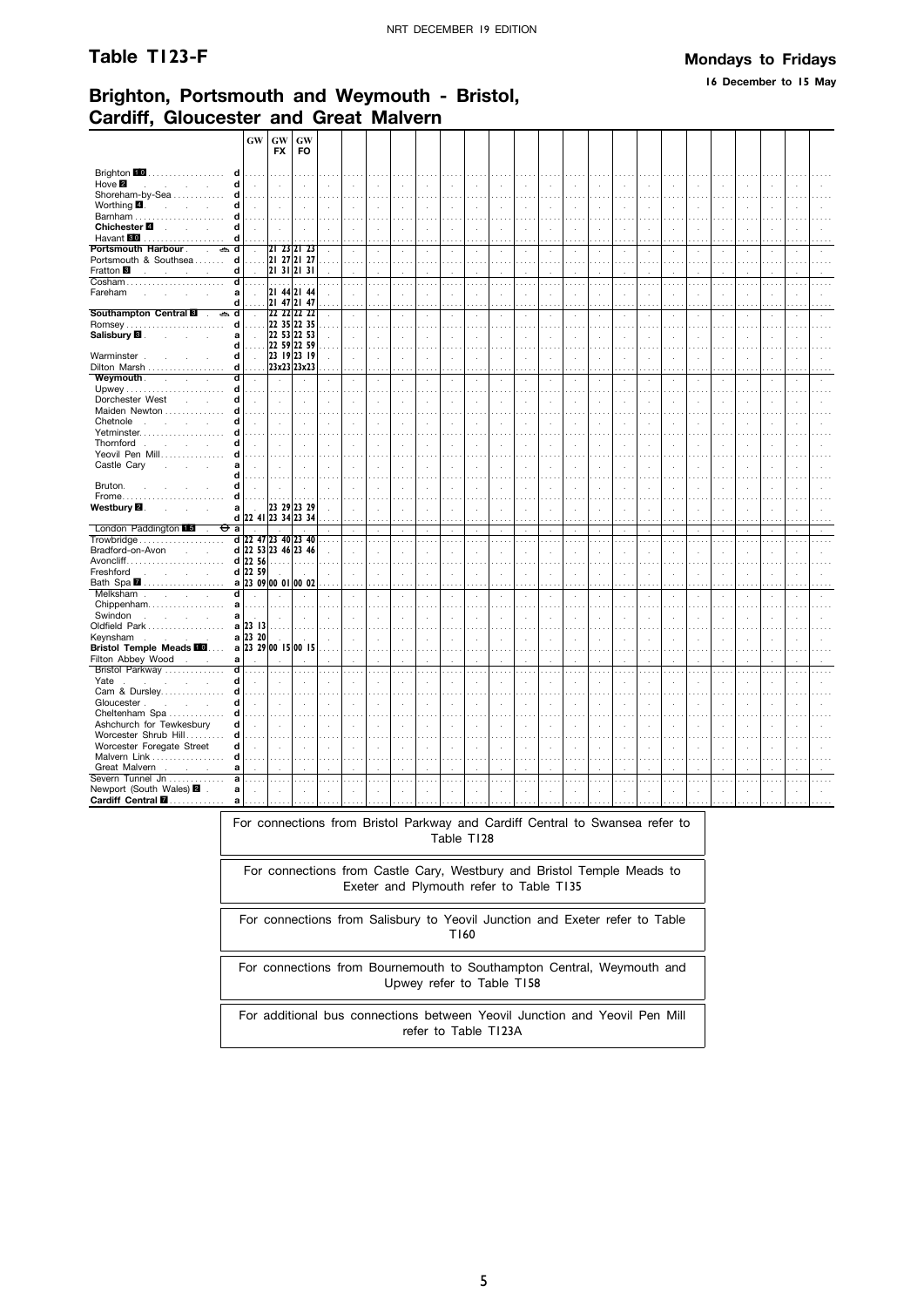## **Table T123-F Saturdays**



**21 December to 16 May**

## **Brighton, Portsmouth and Weymouth - Bristol, Cardiff, Gloucester and Great Malvern**

|                                                        | <b>GW</b>                                                                                                              | <b>GW</b><br>Α | <b>SW</b><br>$\diamond$ l | GW                      | GW             | GW<br>♦              | <b>SW</b><br>◇Ⅱ<br>в                   | GW<br>√П<br>c<br>ᠼ          | GW<br>♦        |            | <b>GW</b>      | $\boldsymbol{\mathrm{GW}}$ | GW<br>√П<br>С<br>ᠼ | GW<br>◇Ø<br>D<br>ᠼ | GW<br>♦<br>Е<br>ᠼ | GW<br>♦                                                                | GW             | GW<br>♦<br>Е<br>ᠼ | GW<br>♦                           |  | GW            | GW<br>$\diamond$ l<br>F<br>ᠼ | SW<br>$\diamond$ l<br>G | GW<br>♦<br>Е<br>ᠼ          |
|--------------------------------------------------------|------------------------------------------------------------------------------------------------------------------------|----------------|---------------------------|-------------------------|----------------|----------------------|----------------------------------------|-----------------------------|----------------|------------|----------------|----------------------------|--------------------|--------------------|-------------------|------------------------------------------------------------------------|----------------|-------------------|-----------------------------------|--|---------------|------------------------------|-------------------------|----------------------------|
| Brighton 10                                            |                                                                                                                        |                |                           |                         |                |                      |                                        |                             |                |            |                |                            |                    |                    |                   |                                                                        |                |                   |                                   |  |               |                              |                         |                            |
| Hove $\blacksquare$<br>$\mathbf{r}$<br>Shoreham-by-Sea | d                                                                                                                      |                |                           |                         |                |                      |                                        |                             |                |            |                |                            |                    |                    |                   |                                                                        |                |                   |                                   |  |               |                              |                         |                            |
| Worthing 4                                             | d                                                                                                                      |                |                           |                         |                |                      |                                        |                             |                |            |                |                            |                    |                    |                   |                                                                        |                |                   |                                   |  |               |                              |                         |                            |
| Barnham                                                |                                                                                                                        |                |                           |                         |                |                      |                                        |                             |                |            |                |                            |                    |                    |                   |                                                                        |                |                   |                                   |  |               |                              |                         |                            |
| Chichester <sup>1</sup><br>Havant 80                   |                                                                                                                        |                |                           |                         |                |                      |                                        |                             |                |            |                |                            |                    |                    |                   |                                                                        |                |                   |                                   |  |               |                              |                         |                            |
| Portsmouth Harbour.                                    | d                                                                                                                      |                |                           |                         |                | 06 08                |                                        |                             |                |            |                |                            |                    |                    | 07 23             |                                                                        |                | 08 23             |                                   |  |               |                              |                         | 09 23                      |
| Portsmouth & Southsea                                  |                                                                                                                        |                |                           |                         |                | 06 12                |                                        |                             |                |            |                |                            |                    |                    | 07 27             |                                                                        |                | 08 27             |                                   |  |               |                              |                         | 09 27                      |
| Fratton <sup>8</sup>                                   | d                                                                                                                      |                |                           |                         |                | 06 16                |                                        |                             |                |            |                |                            |                    |                    | 07 31             |                                                                        |                | 08 31             |                                   |  |               |                              |                         | 0931                       |
| Cosham<br>Fareham                                      | d<br>a                                                                                                                 |                |                           |                         |                | 06 23<br>06 31       |                                        |                             |                |            |                |                            | .                  |                    | 07 39<br>07 46    |                                                                        | $\cdots$       | 08 39<br>08 46    |                                   |  | $\cdots$      |                              |                         | 09 39<br>09 46             |
| Southampton Central <b>B</b>                           | d<br>d                                                                                                                 |                |                           |                         |                | 06 32<br>06 57       |                                        |                             |                |            |                |                            |                    |                    | 07 47             | 08 10 08 30                                                            |                | 08 47<br>09 10    |                                   |  |               |                              |                         | 09 47<br>1010              |
| Romsey                                                 | d                                                                                                                      |                |                           |                         |                | 07 11                |                                        |                             |                |            |                |                            |                    |                    |                   | 08 21 08 41                                                            |                | 09 21             |                                   |  | $\epsilon$    |                              |                         | 1021                       |
| Salisbury <b>⊠</b>                                     | a                                                                                                                      |                |                           |                         |                | 07 29                |                                        |                             |                |            |                |                            |                    |                    |                   | 08 39 09 02                                                            | l,             | 09 39             |                                   |  |               |                              |                         | 10 39                      |
| Warminster                                             | 06 08<br>d<br>d 06 28                                                                                                  |                | 06 40<br>07 00            |                         |                | 07 30<br>07 28 07 49 |                                        |                             |                |            |                |                            |                    |                    |                   | 08 42 09 04                                                            |                | 09 42<br>10 02    |                                   |  | 10 30         |                              |                         | 10 26 10 42<br>10 46 11 02 |
| Dilton Marsh                                           | d 06x32                                                                                                                |                | .                         |                         |                | 07x32 07x53          |                                        |                             |                |            |                |                            |                    |                    |                   | 09 02 09 25<br>09x29                                                   | $\cdot$        |                   |                                   |  | 10x34         |                              |                         |                            |
| Weymouth.                                              | d                                                                                                                      |                |                           |                         |                |                      |                                        |                             | 06 40          |            |                |                            |                    |                    |                   |                                                                        |                |                   | 08 47                             |  | l,            |                              |                         |                            |
|                                                        | d                                                                                                                      |                |                           |                         |                |                      |                                        |                             | 06 45          |            |                |                            |                    |                    |                   |                                                                        |                |                   | 08 52                             |  |               |                              |                         |                            |
| Dorchester West<br>Maiden Newton                       | d                                                                                                                      |                |                           |                         |                |                      |                                        |                             | 06 53<br>07 05 |            |                |                            |                    |                    |                   |                                                                        | k.             |                   | 09 00<br>09 13                    |  |               |                              |                         |                            |
| Chetnole                                               | d                                                                                                                      |                |                           |                         |                |                      |                                        |                             | 07x13          |            |                |                            |                    |                    |                   |                                                                        |                |                   | 09x20                             |  |               |                              |                         |                            |
| Yetminster                                             |                                                                                                                        |                |                           |                         |                |                      |                                        |                             | 07x16          |            |                |                            |                    |                    |                   |                                                                        |                |                   | 09x23                             |  |               |                              |                         |                            |
| Thornford                                              | d                                                                                                                      |                |                           |                         |                |                      |                                        |                             | 07x18          |            |                |                            |                    |                    |                   |                                                                        |                |                   | 09x26                             |  |               |                              |                         |                            |
| Yeovil Pen Mill<br>Castle Cary                         | a                                                                                                                      |                |                           |                         |                |                      |                                        |                             | 07 29<br>07 42 |            |                |                            |                    |                    |                   |                                                                        | ÷.             |                   | 09 36<br>09 49                    |  |               |                              |                         |                            |
|                                                        | d                                                                                                                      |                |                           |                         |                |                      |                                        | 07 36 07 49 07 54           |                |            |                |                            | 08 42              |                    |                   |                                                                        |                |                   | 09 50                             |  |               | 10 21                        |                         |                            |
| Bruton.                                                | d                                                                                                                      |                |                           |                         |                |                      | 07 41                                  |                             | 07 59          |            |                |                            |                    |                    |                   |                                                                        |                |                   | 09 55                             |  |               |                              |                         |                            |
| Frome.<br>Westbury <b>⊠</b>                            | d<br>06 37 06 52 07 08<br>a                                                                                            | 06 43          |                           |                         |                |                      | 07 54<br>07 37 07 59 08 03 08 08 08 20 |                             | 08 11          |            |                |                            |                    |                    |                   | 09 10 09 35                                                            |                |                   | 1013<br>10 10 10 23               |  | 10 40         | 10 47                        | 10 54                   | 1110                       |
| London Paddington 15<br>Θ                              | d 06 41<br>a                                                                                                           |                |                           | 07 09 07 37 07 42 08 05 |                |                      |                                        | 09 30                       | 08 10 08 24    |            |                | 08 35 08 40                |                    | 0 07  0 29         |                   | 09 11 09 14 09 41                                                      |                |                   | 10 05 10 12 10 40                 |  | $\mathcal{L}$ | 1048<br>12 08                |                         | II 12                      |
| Trowbridge                                             | d   06 47                                                                                                              |                |                           | 07 15 07 43 07 48 08 12 |                |                      |                                        |                             | 08 30          |            | 08 41          | 08 46                      |                    |                    |                   | 09 20 09 47                                                            |                |                   | 10 11 10 18 10 46                 |  |               |                              |                         | II 18                      |
| Bradford-on-Avon                                       | d 06 53                                                                                                                |                | 0721                      |                         |                | 07 54 08 18          |                                        |                             | 08 36          |            |                | 08 52                      |                    |                    |                   | 09 26 09 53                                                            |                |                   | 10 24 10 52                       |  |               |                              |                         | <b>II</b> 24               |
| Freshford                                              | d 06 56<br>d 06 59                                                                                                     |                |                           |                         | 07 57          | 08 00 08 22          |                                        | $\mathcal{L}_{\mathcal{A}}$ | 08 39<br>08 42 |            |                | 08 55<br>08 58             |                    |                    |                   | 09 56<br>09 59                                                         | ÷.             |                   | 10 55<br>10 58                    |  |               |                              |                         |                            |
| Bath Spa 2                                             | a 07 10                                                                                                                |                | 0733                      |                         |                | 08 12 08 33          |                                        |                             | 08 53          |            |                | 09 08                      |                    |                    |                   | 09 37 10 09                                                            |                |                   | 10 36 11 08                       |  |               |                              |                         | II 36                      |
| Melksham<br>$\mathbf{r}$<br>$\sim$<br>$\sim$           | d<br>$\ddot{\phantom{a}}$                                                                                              |                | $\cdot$                   | 07 53                   | à,             |                      |                                        |                             |                |            | 08 51          |                            |                    | à,                 |                   |                                                                        | 10 21          |                   |                                   |  |               |                              |                         |                            |
| Chippenham                                             | a                                                                                                                      |                | a sa                      | 08 02<br>08 24          |                |                      |                                        |                             |                |            | 09 01<br>09 24 |                            |                    |                    |                   |                                                                        | 10 30<br>10 54 |                   |                                   |  |               |                              |                         |                            |
| Swindon<br>Oldfield Park                               | a<br>a   07   14                                                                                                       |                | 07 37                     | .                       | 08 15          |                      |                                        |                             | 08 56          |            |                | 09 12                      |                    |                    |                   | 10 13                                                                  |                |                   | II 12                             |  |               |                              |                         |                            |
| Keynsham                                               | a   07 2                                                                                                               |                | 07 44                     |                         | 08 22          |                      |                                        |                             | 09 03          |            |                | 09 18                      |                    |                    |                   | 10 19                                                                  |                |                   | 1119                              |  |               |                              |                         |                            |
| <b>Bristol Temple Meads FOO.</b>                       | a 07 29                                                                                                                |                | 07 52                     |                         |                | 08 31 08 47          |                                        |                             | 09 13          |            |                | 09 27                      |                    |                    |                   | 09 52 10 29                                                            |                |                   | 10 50 11 29                       |  |               |                              |                         | <b>II 50</b>               |
| Filton Abbey Wood<br>Bristol Parkway                   | a 07 46<br>d 07 51                                                                                                     |                |                           |                         | 0851           | 08 46 09 06          |                                        |                             |                |            |                | 09 46<br>09 51             |                    |                    |                   | 10 04 10 46<br>10 5 I                                                  |                |                   | 11 06 11 46<br>1151               |  |               |                              |                         | 12 04                      |
| Yate                                                   | d 08 00                                                                                                                |                |                           |                         | 09 00          |                      |                                        |                             |                |            |                | 10 00                      |                    |                    |                   | 1100                                                                   |                |                   | 12 00                             |  |               |                              |                         |                            |
| Cam & Dursley                                          | d 08 12                                                                                                                |                |                           |                         | 09 12          |                      |                                        |                             |                |            |                | 1012                       |                    |                    |                   | 1112                                                                   |                |                   | 12 12                             |  |               |                              |                         |                            |
| Gloucester.<br>Cheltenham Spa                          | d 08a28<br>d                                                                                                           |                |                           |                         | 09 37<br>09 48 |                      |                                        |                             |                |            |                | l 0a30                     |                    |                    |                   | <b>II 38</b><br>49<br>н                                                |                |                   | 12a29                             |  |               |                              |                         |                            |
| Ashchurch for Tewkesbury                               | d                                                                                                                      |                |                           |                         | 09 56          |                      |                                        |                             |                |            |                |                            |                    |                    |                   | 11,57                                                                  |                |                   |                                   |  |               |                              |                         |                            |
| Worcester Shrub Hill                                   | d                                                                                                                      |                |                           |                         | 1018           |                      |                                        |                             |                |            |                |                            |                    |                    |                   | 1215                                                                   |                |                   |                                   |  |               |                              |                         |                            |
| Worcester Foregate Street                              | d                                                                                                                      |                |                           |                         | 1021           |                      |                                        |                             |                |            |                |                            | ÷.                 |                    |                   | 12 18                                                                  |                |                   |                                   |  |               |                              |                         |                            |
| Malvern Link.<br>Great Malvern                         | d<br>a                                                                                                                 |                |                           |                         | 10,30<br>10 32 |                      |                                        |                             |                |            |                |                            |                    |                    |                   | 12 27<br>1231                                                          |                |                   |                                   |  |               |                              |                         |                            |
| Severn Tunnel Jn                                       | a                                                                                                                      |                |                           |                         | $\sim$         |                      |                                        |                             |                |            |                |                            |                    |                    | $\cdots$          | .                                                                      |                |                   |                                   |  |               |                              |                         |                            |
| Newport (South Wales) 2                                | a                                                                                                                      |                |                           |                         |                | 09 29                |                                        |                             |                |            |                |                            |                    |                    | 1030              |                                                                        |                | 11,30             |                                   |  |               |                              |                         | 12 30                      |
| To Southampton Central                                 |                                                                                                                        |                |                           |                         | D              | 109 44               | From Exeter St Davids                  |                             |                |            |                |                            |                    |                    |                   | .           10 45                                                      |                | II 45             | From Paignton. The Torbay Express |  |               |                              |                         | <u>      12</u> 45         |
| To Salisbury                                           |                                                                                                                        |                |                           |                         | Е              |                      | 其 to Bristol Temple Meads              |                             |                |            |                |                            |                    |                    | G                 |                                                                        |                |                   | From London Waterloo to Frome     |  |               |                              |                         |                            |
| С<br>From Plymouth                                     |                                                                                                                        |                |                           |                         |                |                      |                                        |                             |                |            |                |                            |                    |                    |                   |                                                                        |                |                   |                                   |  |               |                              |                         |                            |
|                                                        | For connections from Bristol Parkway and Cardiff Central to Swansea refer to                                           |                |                           |                         |                |                      |                                        |                             |                |            |                |                            |                    |                    |                   |                                                                        |                |                   |                                   |  |               |                              |                         |                            |
|                                                        |                                                                                                                        |                |                           |                         |                |                      |                                        |                             |                |            |                |                            |                    |                    |                   |                                                                        |                |                   |                                   |  |               |                              |                         |                            |
|                                                        |                                                                                                                        |                |                           |                         |                |                      |                                        |                             |                | Table T128 |                |                            |                    |                    |                   |                                                                        |                |                   |                                   |  |               |                              |                         |                            |
|                                                        |                                                                                                                        |                |                           |                         |                |                      |                                        |                             |                |            |                |                            |                    |                    |                   |                                                                        |                |                   |                                   |  |               |                              |                         |                            |
|                                                        |                                                                                                                        |                |                           |                         |                |                      |                                        |                             |                |            |                |                            |                    |                    |                   | For connections from Castle Cary, Westbury and Bristol Temple Meads to |                |                   |                                   |  |               |                              |                         |                            |
|                                                        |                                                                                                                        |                |                           |                         |                |                      |                                        |                             |                |            |                |                            |                    |                    |                   |                                                                        |                |                   |                                   |  |               |                              |                         |                            |
|                                                        | Exeter and Plymouth refer to Table T135<br>For connections from Salisbury to Yeovil Junction and Exeter refer to Table |                |                           |                         |                |                      |                                        |                             |                |            |                |                            |                    |                    |                   |                                                                        |                |                   |                                   |  |               |                              |                         |                            |
|                                                        |                                                                                                                        |                |                           |                         |                |                      |                                        |                             |                |            |                |                            |                    |                    |                   |                                                                        |                |                   |                                   |  |               |                              |                         |                            |
|                                                        | T160                                                                                                                   |                |                           |                         |                |                      |                                        |                             |                |            |                |                            |                    |                    |                   |                                                                        |                |                   |                                   |  |               |                              |                         |                            |
|                                                        | For connections from Bournemouth to Southampton Central, Weymouth and                                                  |                |                           |                         |                |                      |                                        |                             |                |            |                |                            |                    |                    |                   |                                                                        |                |                   |                                   |  |               |                              |                         |                            |
|                                                        |                                                                                                                        |                |                           |                         |                |                      |                                        |                             |                |            |                |                            |                    |                    |                   |                                                                        |                |                   |                                   |  |               |                              |                         |                            |

Upwey refer to Table T158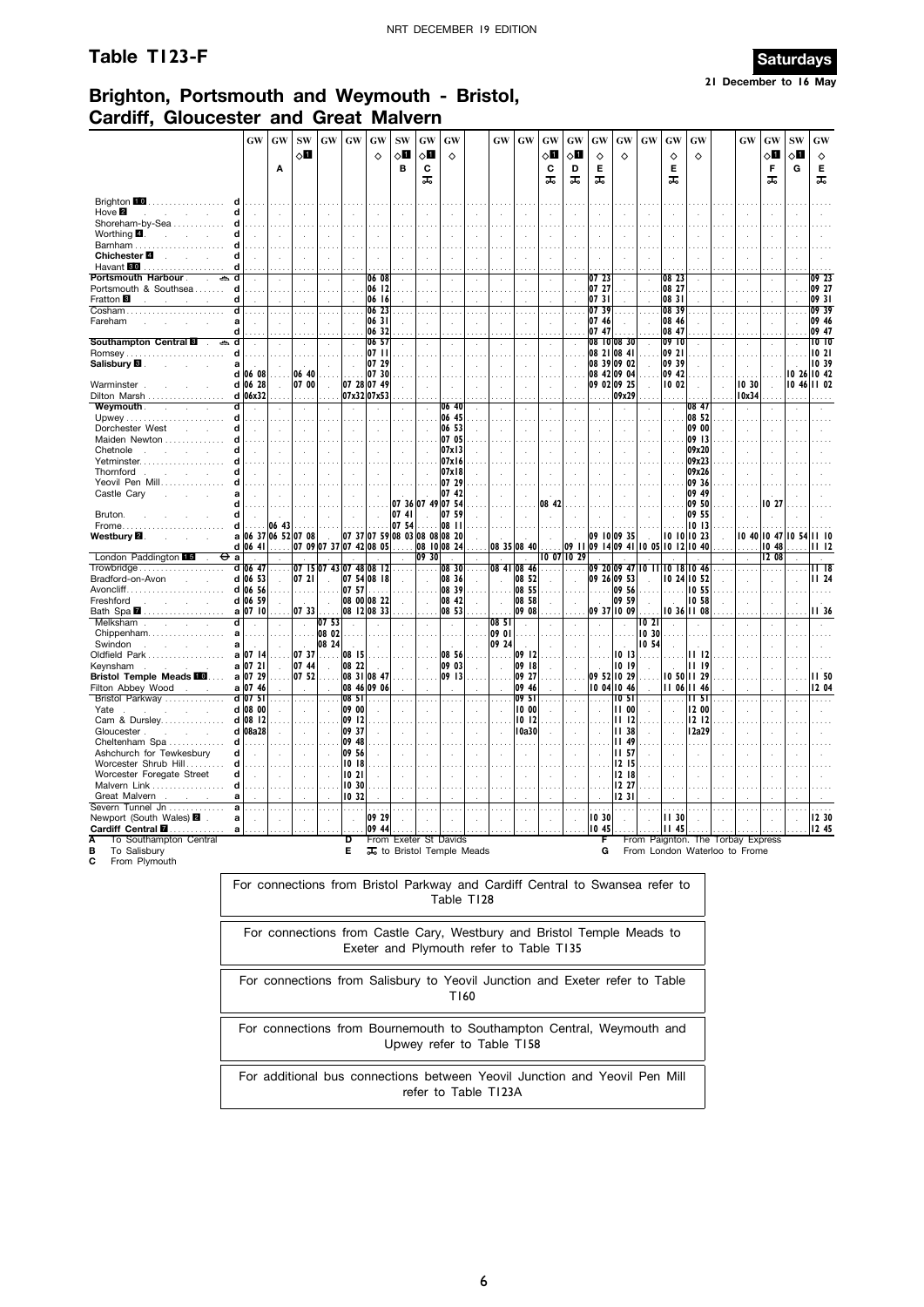## **Table T123-F Saturdays**



**21 December to 16 May**

### **Brighton, Portsmouth and Weymouth - Bristol, Cardiff, Gloucester and Great Malvern**

|                                                                    |                                                                                                                        | <b>SW</b>                                                                                                                                                                                                                                                                                                         | <b>SW</b>    | GW              | GW    | GW             |  | GW                          | GW                    | GW                    | GW                         | <b>SW</b>      | GW    | GW                                                                           | <b>SW</b>   | GW                         | GW      | GW                                     | GW                  | GW                    | GW                         | GW                            | GW                   | GW                    | <b>GW</b> |
|--------------------------------------------------------------------|------------------------------------------------------------------------------------------------------------------------|-------------------------------------------------------------------------------------------------------------------------------------------------------------------------------------------------------------------------------------------------------------------------------------------------------------------|--------------|-----------------|-------|----------------|--|-----------------------------|-----------------------|-----------------------|----------------------------|----------------|-------|------------------------------------------------------------------------------|-------------|----------------------------|---------|----------------------------------------|---------------------|-----------------------|----------------------------|-------------------------------|----------------------|-----------------------|-----------|
|                                                                    |                                                                                                                        | A                                                                                                                                                                                                                                                                                                                 | √П<br>в      | $\Diamond$      |       | ♦<br>C         |  | ♦                           | 8П<br>D               | ♦                     | ♦                          | ı              |       | ♦                                                                            | √П<br>Α     | $\Diamond$                 | ◇О<br>D |                                        | Е                   | ♦                     |                            | ♦                             |                      | $\Diamond$            | 8П<br>D   |
|                                                                    |                                                                                                                        |                                                                                                                                                                                                                                                                                                                   |              |                 |       | ᠼ              |  |                             | ᠼ                     |                       |                            |                |       |                                                                              |             |                            | ᠼ       |                                        |                     |                       |                            |                               |                      |                       | ᠼ         |
| Brighton 10<br>.                                                   |                                                                                                                        |                                                                                                                                                                                                                                                                                                                   |              | 09 00           |       |                |  |                             |                       |                       |                            |                |       |                                                                              |             |                            |         |                                        |                     |                       |                            |                               |                      |                       |           |
| Hove $\blacksquare$<br><b>College</b><br>Shoreham-by-Sea           | d<br>d                                                                                                                 |                                                                                                                                                                                                                                                                                                                   |              | 09 04<br>09 13  |       |                |  |                             |                       |                       |                            |                |       |                                                                              |             |                            |         |                                        |                     |                       |                            |                               |                      |                       |           |
| Worthing <b>4.</b><br>and the control                              |                                                                                                                        |                                                                                                                                                                                                                                                                                                                   |              | 09 23           |       |                |  |                             |                       |                       |                            |                |       |                                                                              |             |                            |         |                                        |                     |                       |                            |                               |                      |                       |           |
| Chichester <b>■</b><br>and the control of                          | d                                                                                                                      |                                                                                                                                                                                                                                                                                                                   |              | 09 43<br>09 51  |       |                |  |                             |                       |                       |                            |                |       |                                                                              |             |                            |         | $\overline{a}$                         |                     |                       |                            |                               |                      |                       |           |
| Havant <b>80</b><br>.                                              | d                                                                                                                      |                                                                                                                                                                                                                                                                                                                   |              | 10 03           |       |                |  |                             |                       |                       |                            |                |       |                                                                              |             |                            |         |                                        |                     |                       |                            |                               |                      |                       |           |
| Portsmouth Harbour .<br>Portsmouth & Southsea                      | d                                                                                                                      |                                                                                                                                                                                                                                                                                                                   |              | $\sim$          |       | IO 23<br>10 27 |  |                             |                       | II 23<br><b>II</b> 27 |                            | $\cdots$       |       | 12 23<br>12 27                                                               |             |                            |         | $\epsilon$<br>$\cdots$                 |                     | 13 23<br>13 27        |                            | 14 23<br>14 27                |                      |                       |           |
| Fratton <sup>8</sup>                                               | d                                                                                                                      |                                                                                                                                                                                                                                                                                                                   |              |                 |       | 1031           |  |                             |                       | 1131                  |                            |                |       | 1231                                                                         |             |                            |         |                                        |                     | 1331                  |                            | 1431                          |                      |                       |           |
| Cosham.<br>Fareham                                                 | a                                                                                                                      |                                                                                                                                                                                                                                                                                                                   |              | 10 I I<br>10 19 |       | 1039<br>10 46  |  | ÷.                          |                       | 1139<br><b>II 46</b>  |                            |                |       | 1239<br>12 46                                                                |             | $\cdot$                    |         | $\cdots$<br>$\cdot$                    |                     | 1339<br>13 46         |                            | 14 39<br>14 46                |                      |                       |           |
| Southampton Central<br>ക                                           | d<br>d                                                                                                                 |                                                                                                                                                                                                                                                                                                                   |              | 10 20<br>IO 42  |       | 10 47<br>1110  |  |                             |                       | II 47                 | 12 10 12 27                |                |       | 12 47<br>1310                                                                |             |                            |         |                                        |                     | 13 47<br>14 10        |                            | 14 47<br>15 10                |                      |                       |           |
| Salisbury <b>El</b> .                                              | d<br>a                                                                                                                 | $\mathbf{r}$                                                                                                                                                                                                                                                                                                      |              | 10 54<br>1112   |       | 1121<br>11 39  |  | $\mathcal{L}_{\mathcal{A}}$ |                       |                       | 12 21 12 38<br>12 39 12 59 |                |       | 13 21<br>13 39                                                               |             |                            |         | $\cdots$                               |                     | 1421<br>14 39         |                            | 1521<br>15 39                 |                      |                       |           |
|                                                                    | d                                                                                                                      | IO 52                                                                                                                                                                                                                                                                                                             | .            | 1113            |       | 1142           |  |                             |                       |                       | 12 42 13 07                | $\sim$         |       |                                                                              | 13 42 13 52 |                            |         |                                        |                     | 14 42                 |                            | 15 42                         |                      |                       |           |
| Warminster.<br>Dilton Marsh                                        | d<br>d                                                                                                                 | 1112                                                                                                                                                                                                                                                                                                              |              | 11 32           |       | 12 02          |  |                             |                       |                       | 13 02 13 27<br>13x31       |                |       |                                                                              | 14 02 14 12 |                            |         |                                        |                     |                       | 15 02 15 30 16 02<br>15x34 |                               |                      |                       |           |
| Weymouth .<br>$\sim$<br>$\sim$                                     | d                                                                                                                      | $\cdot$                                                                                                                                                                                                                                                                                                           | $\mathbf{r}$ |                 |       | $\mathcal{L}$  |  | II 10                       |                       | $\ddot{\phantom{a}}$  |                            | I2 IO          |       | ÷.                                                                           |             | 13 10                      |         |                                        |                     |                       |                            |                               | ÷,                   | 14 55                 |           |
| Dorchester West<br>S.<br>$\sim$                                    | d<br>d                                                                                                                 |                                                                                                                                                                                                                                                                                                                   | $\mathbf{r}$ |                 |       | ÷.             |  | 1115<br>11 <sub>23</sub>    |                       | $\lambda$             |                            | 12 15<br>12 23 |       | $\cdot$                                                                      |             | 13 15<br>13 23             |         |                                        |                     |                       |                            |                               | ÷,                   | 15 00<br>15 08        |           |
| Maiden Newton                                                      |                                                                                                                        |                                                                                                                                                                                                                                                                                                                   |              |                 |       |                |  | <b>II</b> 36                |                       |                       |                            | 12 34          |       |                                                                              |             | 13 36                      |         |                                        |                     |                       |                            |                               |                      | 1521                  |           |
| Chetnole<br>$\sim$<br>з.<br>Yetminster                             | d                                                                                                                      |                                                                                                                                                                                                                                                                                                                   |              |                 |       |                |  | I I x 43<br>l I x 46        |                       |                       |                            |                |       |                                                                              |             | 13x43<br>13x46             |         |                                        |                     |                       |                            |                               |                      | 15x28<br>15x31        |           |
| Thornford.<br><b>Contract Contract</b>                             | d                                                                                                                      | 11x49<br>13x49<br>$\ddot{\phantom{a}}$<br>$\sim$<br>$\mathcal{L}$<br>$\mathcal{L}$<br>$\mathcal{L}$<br>13 58<br>II 58<br>I2 50<br>1212<br>1412<br>12 13 12 28<br>14 13<br>I4 28<br>1218<br>14 19<br>12 30<br>14 31<br>II 30                                                                                       |              |                 |       |                |  |                             |                       |                       |                            |                |       |                                                                              |             |                            |         |                                        |                     |                       | 15x34                      |                               |                      |                       |           |
| Yeovil Pen Mill<br>Castle Cary<br>÷                                | a                                                                                                                      | 11 20 11 39 11 40<br>1210<br>12 40 12 48 13 10 13 36<br>14 10 14 20 14 40<br>14 47<br>$\sim$<br>12 42 12 49 13 12<br>1441<br>1448<br>15 00<br>1121<br>11 41 12 05 12 12<br>13 41<br>14 12<br>14 21<br>1407                                                                                                        |              |                 |       |                |  |                             |                       |                       |                            |                |       |                                                                              |             |                            |         |                                        |                     |                       | 15 43<br>15 57             |                               |                      |                       |           |
| Bruton.                                                            | d<br>d                                                                                                                 | a<br>14 09<br>1608<br>$\sim$<br>$\mathcal{L}$<br>$\mathcal{L}_{\mathcal{A}}$<br>$\sim$<br>$\ddot{\phantom{a}}$<br>$\sim$<br>$\sim$<br>$\ddot{\phantom{a}}$<br>$\lambda$<br>$\sim$<br>$\ddot{\phantom{a}}$<br>$\lambda$                                                                                            |              |                 |       |                |  |                             |                       |                       |                            |                |       |                                                                              |             |                            |         |                                        |                     |                       | 16 06 16 28<br>16 12       |                               |                      |                       |           |
| Frome                                                              | d                                                                                                                      | المتعاد                                                                                                                                                                                                                                                                                                           |              |                 |       |                |  |                             |                       |                       |                            |                |       |                                                                              |             | 1458                       |         |                                        |                     |                       | 16 26                      |                               |                      |                       |           |
| Westbury <b>⊠</b> .<br>s.                                          | d١                                                                                                                     | d<br>12.49<br>1413<br>  4   8   4 27   4 47<br><b>II</b> 27<br>11481211<br>12 18<br>13 18 13 47<br>1506<br>.<br>.<br>$\cdots$<br>.<br>$\cdots$<br>12 55<br>14 24 14 33 14 53<br>1133<br><b>II 54</b><br>12 24<br>13 24 13 53<br>$\sim$<br>$\sim$<br>$\mathcal{L}$<br><b>II 57</b><br>12 58<br>13 56<br>14 56<br>. |              |                 |       |                |  |                             |                       |                       |                            |                |       |                                                                              |             |                            |         | 15 07 15 10 15 39 16 10<br>15 12 15 40 | 6   2   6 32   6 41 |                       | 16 36                      | 16 47<br>16 48                |                      |                       |           |
| London Paddington 15<br>Trowbridge                                 | ⊖а                                                                                                                     | <b>II 59</b><br>13 00<br>13 59<br>14 59<br>÷.                                                                                                                                                                                                                                                                     |              |                 |       |                |  |                             |                       |                       |                            |                |       |                                                                              |             |                            |         | 15 18 15 46 16 18                      |                     | $\sim$<br>16 38 16 47 | $\overline{\phantom{a}}$   | 1809                          |                      |                       |           |
| Bradford-on-Avon                                                   | d                                                                                                                      |                                                                                                                                                                                                                                                                                                                   |              |                 |       |                |  |                             |                       |                       |                            |                |       |                                                                              |             |                            |         | 15 24 15 52 16 24                      |                     |                       | 16 53                      |                               |                      |                       |           |
| Freshford<br><b>Service</b><br>$\sim$                              | d<br>d                                                                                                                 |                                                                                                                                                                                                                                                                                                                   |              |                 |       |                |  |                             |                       |                       |                            |                |       |                                                                              |             |                            |         | 15 55<br>15 58                         |                     |                       | 16 56<br>16 59             |                               |                      |                       |           |
| Bath Spa 2                                                         | a                                                                                                                      | 12 36<br>1210<br>1311<br>13 36 14 09<br>14 36 14 51<br>15 09<br>II 52<br>1221<br>14 23<br>15 16<br>$\mathcal{L}$<br>$\cdot$                                                                                                                                                                                       |              |                 |       |                |  |                             |                       |                       |                            |                |       |                                                                              |             |                            |         | 15 36 16 08                            | 16 36               |                       | 17 09                      |                               |                      |                       |           |
| Melksham<br>$\sim$<br>$\sim$<br>Chippenham                         | a                                                                                                                      |                                                                                                                                                                                                                                                                                                                   |              | $\sim$          | 12 30 |                |  |                             |                       |                       |                            | $\cdots$       | 14 32 |                                                                              |             |                            |         | 15 27                                  |                     |                       |                            |                               | 1648<br>17 00        |                       |           |
| Swindon<br>$\sim$                                                  |                                                                                                                        |                                                                                                                                                                                                                                                                                                                   | ÷            |                 | 12 48 |                |  | $\mathcal{L}$               |                       | $\mathcal{L}$         |                            |                | 14 54 |                                                                              |             |                            |         | 15 48                                  |                     |                       |                            |                               | 17 24                |                       |           |
| Oldfield Park<br>Keynsham<br>n.<br><b>Contract Contract Street</b> | a                                                                                                                      | II 56<br>a   12 03                                                                                                                                                                                                                                                                                                | $\sim$       | 12 14<br>1221   |       |                |  | 13 14<br>1321               |                       |                       | 14 13<br>14 19             |                |       |                                                                              |             | 14 55 15 13<br>15 02 15 19 |         |                                        |                     |                       | 1612<br>16 19              |                               |                      | 1713<br>1719          |           |
| <b>Bristol Temple Meads FO</b>                                     | a                                                                                                                      | 12 12                                                                                                                                                                                                                                                                                                             |              | 12 29           |       | 12 53          |  | 13 30                       | .                     | 13 50                 | 14 29                      |                |       | 14 50                                                                        | 15 10       | 15 29                      |         |                                        |                     |                       | 15 50 16 28 16 50          |                               |                      | 17 29                 |           |
| Filton Abbey Wood<br>Bristol Parkway                               | a<br>d                                                                                                                 | ÷.                                                                                                                                                                                                                                                                                                                | .            | 1246<br>12.51   |       | 13 06<br>.     |  | 13 46<br>1351               | .                     | $\cdots$              | 14 04 14 46<br>1451        | .              |       | 15 06<br>.                                                                   | $\cdots$    | 15 46<br>15 <sub>51</sub>  |         | ÷<br>$\sim$ $\sim$ $\sim$              | $\cdots$            | .                     | 16 04 16 46 17 06<br>1651  |                               | .                    | 1746<br>17.51         |           |
| Yate                                                               | d                                                                                                                      |                                                                                                                                                                                                                                                                                                                   |              | 13 00           |       | $\cdot$        |  | 14 00                       |                       | $\ddot{\phantom{a}}$  | 15 00                      |                |       | ÷                                                                            | J.          | 16 00                      |         | ÷.                                     |                     |                       | 17 00                      |                               | $\ddot{\phantom{a}}$ | 18 00                 |           |
| Cam & Dursley<br>Gloucester.<br>$\sim$<br>чáн.                     | d                                                                                                                      | $\sim$                                                                                                                                                                                                                                                                                                            |              | 1312<br>13 38   |       |                |  | 14 12<br>14a30              |                       |                       | 15 12<br>15 37             |                |       | ÷.                                                                           |             | 16 12<br>16a28             |         | ÷.                                     |                     |                       | 1712<br>17 38              |                               | ÷,                   | 18 12<br><b>18a30</b> |           |
| Cheltenham Spa                                                     | d<br>d                                                                                                                 |                                                                                                                                                                                                                                                                                                                   |              | 1349<br>1357    |       |                |  |                             |                       |                       | 15 48<br>15 56             |                |       |                                                                              |             |                            |         |                                        |                     |                       | 17 49<br>17 57             |                               |                      |                       |           |
| Ashchurch for Tewkesbury<br>Worcester Shrub Hill                   | d                                                                                                                      |                                                                                                                                                                                                                                                                                                                   |              | 14 14           |       |                |  |                             |                       |                       | 16 14                      |                |       |                                                                              |             |                            |         |                                        |                     |                       | 18 16                      |                               |                      |                       |           |
| Worcester Foregate Street<br>Malvern Link                          | d<br>d                                                                                                                 |                                                                                                                                                                                                                                                                                                                   |              | 14 17<br>14 26  |       |                |  | $\ddot{\phantom{a}}$        |                       | $\ddot{\phantom{a}}$  | 16 18<br>16 28             |                |       |                                                                              |             |                            |         |                                        |                     |                       | 18a18                      |                               |                      |                       |           |
| Great Malvern<br><b>College</b>                                    | a                                                                                                                      |                                                                                                                                                                                                                                                                                                                   |              | 14 30           |       |                |  |                             |                       |                       | 16 32                      |                |       |                                                                              |             |                            |         |                                        |                     |                       |                            |                               |                      |                       |           |
| Severn Tunnel Jn<br>Newport (South Wales) 2                        | a<br>a                                                                                                                 |                                                                                                                                                                                                                                                                                                                   |              |                 |       | .<br>13 30     |  |                             |                       | .<br>14 30            | .                          |                |       | .<br>15 30                                                                   |             |                            |         |                                        |                     | .<br>16 30            |                            | 1719<br>17<br>$\overline{31}$ |                      |                       |           |
| Cardiff Central <b>M</b><br>From London Waterloo<br>А              | a                                                                                                                      |                                                                                                                                                                                                                                                                                                                   |              |                 |       | 13 45<br>с     |  |                             |                       | 14 45                 | 其 to Bristol Temple Meads  |                |       | 15 46                                                                        |             |                            |         | To Warminster                          |                     |                       | $ 16 \t46 $                | $17.46$                       |                      |                       |           |
| To Salisbury<br>в                                                  |                                                                                                                        |                                                                                                                                                                                                                                                                                                                   |              |                 |       | D              |  |                             | From Exeter St Davids |                       |                            |                |       |                                                                              |             |                            |         |                                        |                     |                       |                            |                               |                      |                       |           |
|                                                                    |                                                                                                                        |                                                                                                                                                                                                                                                                                                                   |              |                 |       |                |  |                             |                       |                       |                            |                |       | For connections from Bristol Parkway and Cardiff Central to Swansea refer to |             |                            |         |                                        |                     |                       |                            |                               |                      |                       |           |
|                                                                    |                                                                                                                        |                                                                                                                                                                                                                                                                                                                   |              |                 |       |                |  |                             |                       |                       | Table T128                 |                |       |                                                                              |             |                            |         |                                        |                     |                       |                            |                               |                      |                       |           |
|                                                                    |                                                                                                                        |                                                                                                                                                                                                                                                                                                                   |              |                 |       |                |  |                             |                       |                       |                            |                |       |                                                                              |             |                            |         |                                        |                     |                       |                            |                               |                      |                       |           |
|                                                                    |                                                                                                                        |                                                                                                                                                                                                                                                                                                                   |              |                 |       |                |  |                             |                       |                       |                            |                |       | For connections from Castle Cary, Westbury and Bristol Temple Meads to       |             |                            |         |                                        |                     |                       |                            |                               |                      |                       |           |
|                                                                    |                                                                                                                        |                                                                                                                                                                                                                                                                                                                   |              |                 |       |                |  |                             |                       |                       |                            |                |       |                                                                              |             |                            |         |                                        |                     |                       |                            |                               |                      |                       |           |
|                                                                    |                                                                                                                        |                                                                                                                                                                                                                                                                                                                   |              |                 |       |                |  |                             |                       |                       |                            |                |       |                                                                              |             |                            |         |                                        |                     |                       |                            |                               |                      |                       |           |
|                                                                    | Exeter and Plymouth refer to Table T135<br>For connections from Salisbury to Yeovil Junction and Exeter refer to Table |                                                                                                                                                                                                                                                                                                                   |              |                 |       |                |  |                             |                       |                       |                            |                |       |                                                                              |             |                            |         |                                        |                     |                       |                            |                               |                      |                       |           |
|                                                                    | T160                                                                                                                   |                                                                                                                                                                                                                                                                                                                   |              |                 |       |                |  |                             |                       |                       |                            |                |       |                                                                              |             |                            |         |                                        |                     |                       |                            |                               |                      |                       |           |
|                                                                    | For connections from Bournemouth to Southampton Central, Weymouth and                                                  |                                                                                                                                                                                                                                                                                                                   |              |                 |       |                |  |                             |                       |                       |                            |                |       |                                                                              |             |                            |         |                                        |                     |                       |                            |                               |                      |                       |           |
|                                                                    | Upwey refer to Table T158                                                                                              |                                                                                                                                                                                                                                                                                                                   |              |                 |       |                |  |                             |                       |                       |                            |                |       |                                                                              |             |                            |         |                                        |                     |                       |                            |                               |                      |                       |           |
|                                                                    |                                                                                                                        |                                                                                                                                                                                                                                                                                                                   |              |                 |       |                |  |                             |                       |                       |                            |                |       |                                                                              |             |                            |         |                                        |                     |                       |                            |                               |                      |                       |           |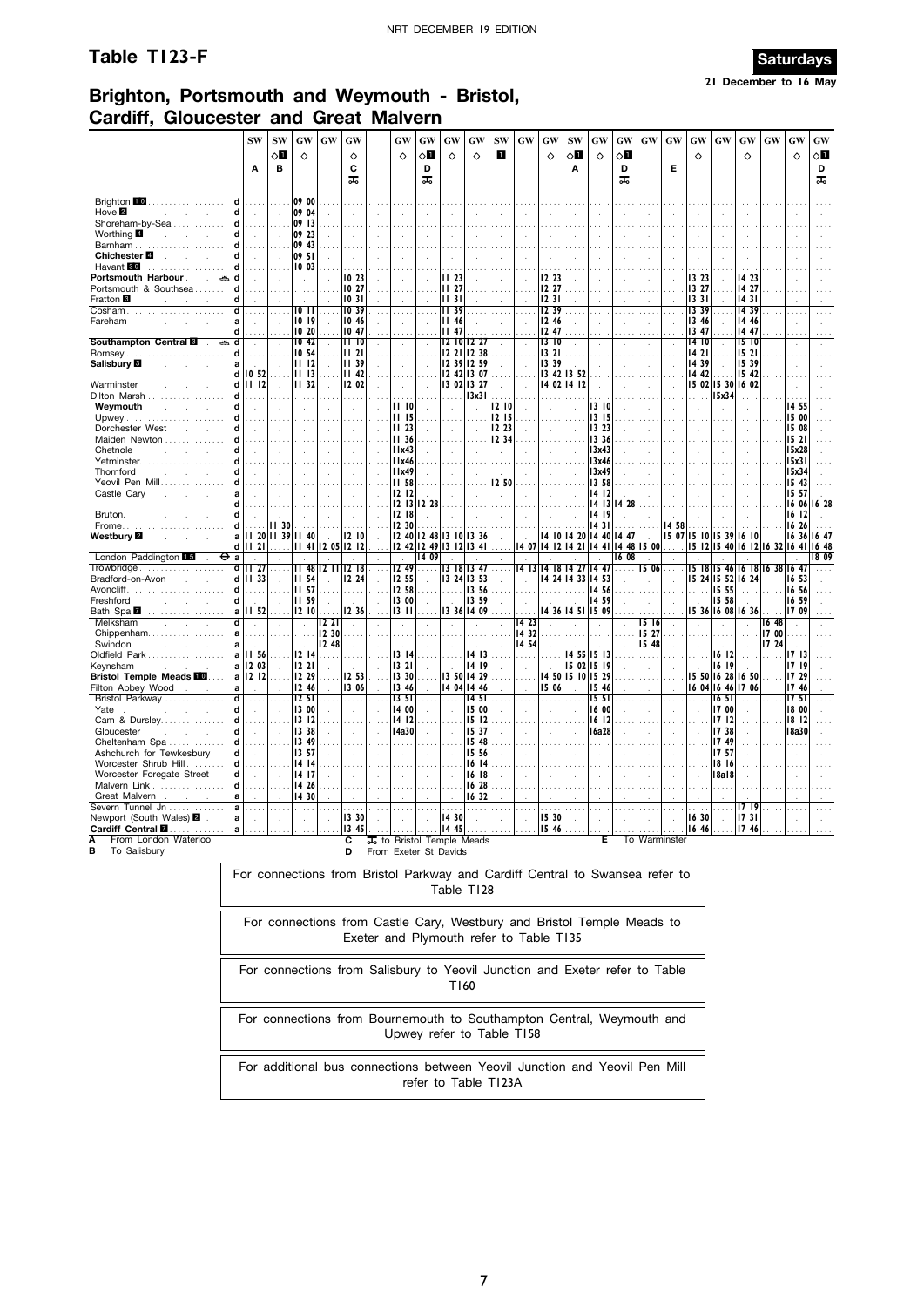## **Table T123-F Saturdays**



## **Brighton, Portsmouth and Weymouth - Bristol, Cardiff, Gloucester and Great Malvern**

|                                                                    |                                                                                                                                                                                                                                                                                                                                                                                                                                                                                                                | GW                          | <b>SW</b>     |  | GW                         | GW            |  | <b>SW</b>            | <b>GW</b>                                                | GW               | GW            |       | GW            | GW                         | GW             |                         | <b>SW</b>   | GW                   |                | GW         | GW             | GW                                                                           | GW             |               | <b>SW</b>               |  | GW             | GW                |                       | GW                         | GW                  |
|--------------------------------------------------------------------|----------------------------------------------------------------------------------------------------------------------------------------------------------------------------------------------------------------------------------------------------------------------------------------------------------------------------------------------------------------------------------------------------------------------------------------------------------------------------------------------------------------|-----------------------------|---------------|--|----------------------------|---------------|--|----------------------|----------------------------------------------------------|------------------|---------------|-------|---------------|----------------------------|----------------|-------------------------|-------------|----------------------|----------------|------------|----------------|------------------------------------------------------------------------------|----------------|---------------|-------------------------|--|----------------|-------------------|-----------------------|----------------------------|---------------------|
|                                                                    |                                                                                                                                                                                                                                                                                                                                                                                                                                                                                                                | $\Diamond$                  | П             |  |                            | ♦             |  | ⊘П                   |                                                          |                  | ♦             |       | ◇О            | ♦                          | ♦              |                         | √П          | $\Diamond$           |                | ू∏         |                |                                                                              | ♦              |               | ◇Ø                      |  |                | $\Diamond$        |                       |                            | O                   |
|                                                                    |                                                                                                                                                                                                                                                                                                                                                                                                                                                                                                                |                             |               |  |                            |               |  | Α                    |                                                          |                  |               |       | в<br>ᠼ        |                            |                |                         | C           |                      |                | D<br>ᠼ     |                |                                                                              |                |               | Α                       |  |                |                   |                       |                            |                     |
|                                                                    |                                                                                                                                                                                                                                                                                                                                                                                                                                                                                                                |                             |               |  |                            |               |  |                      |                                                          |                  |               |       |               |                            |                |                         |             |                      |                |            |                |                                                                              |                |               |                         |  |                |                   |                       |                            |                     |
| Brighton 10<br>.<br>Hove $\blacksquare$<br>$\sim$<br>$\sim$        | d                                                                                                                                                                                                                                                                                                                                                                                                                                                                                                              |                             |               |  |                            |               |  |                      |                                                          |                  |               |       |               |                            | 17 00<br>1704  |                         |             |                      |                |            |                |                                                                              |                |               |                         |  |                |                   |                       |                            |                     |
| Shoreham-by-Sea                                                    | d                                                                                                                                                                                                                                                                                                                                                                                                                                                                                                              |                             |               |  |                            |               |  |                      |                                                          |                  |               |       |               |                            | 1713           |                         |             |                      |                |            |                |                                                                              |                |               |                         |  |                |                   |                       |                            |                     |
| Worthing $\blacksquare$ .<br>and the control<br>Barnham            | d<br>d                                                                                                                                                                                                                                                                                                                                                                                                                                                                                                         |                             |               |  |                            |               |  |                      |                                                          |                  |               |       |               |                            | 17 23<br>17 42 |                         |             |                      |                |            |                |                                                                              |                |               |                         |  |                |                   |                       |                            |                     |
| Chichester <b>■</b><br>$\sim$<br><b>Contract Contract</b>          | d                                                                                                                                                                                                                                                                                                                                                                                                                                                                                                              |                             |               |  |                            |               |  |                      |                                                          |                  |               |       | $\cdot$       |                            | 17 50          |                         |             |                      |                |            |                |                                                                              |                |               |                         |  |                |                   |                       |                            |                     |
| Havant 80<br>.<br>Portsmouth Harbour .<br>₿                        | d<br>ď                                                                                                                                                                                                                                                                                                                                                                                                                                                                                                         | 15 23                       |               |  |                            | 1623          |  |                      |                                                          |                  |               |       | $\lambda$     | 17 23                      | 18 05          |                         |             |                      | 18 23          |            |                |                                                                              |                | 1923          |                         |  |                | 20 23             |                       |                            | 21 23               |
| Portsmouth & Southsea                                              |                                                                                                                                                                                                                                                                                                                                                                                                                                                                                                                | d 15 27                     |               |  |                            | 16 27         |  |                      |                                                          |                  |               |       |               | 17 27                      |                |                         |             |                      | 18 27          |            |                |                                                                              |                | 19 27         |                         |  |                | 20 27             |                       |                            | 21 27               |
| Fratton <b>B</b><br>Cosham.                                        |                                                                                                                                                                                                                                                                                                                                                                                                                                                                                                                | $d$ 15 31<br>d 1539         |               |  |                            | 16 31<br>1639 |  |                      |                                                          |                  |               |       |               | 1731<br>17 39 18 12        |                |                         |             | 1831                 | 1839           |            |                |                                                                              |                | 1931<br>1939  |                         |  |                | 20 31<br>.        |                       |                            | 21 31<br>.          |
| Fareham                                                            |                                                                                                                                                                                                                                                                                                                                                                                                                                                                                                                | a 15 46                     |               |  |                            | 16 46         |  |                      |                                                          |                  |               |       |               | 17 46 18 20                |                |                         |             |                      | 18 46          |            |                |                                                                              |                | 19 46         |                         |  |                | 20 45             |                       |                            | 21 44               |
| Southampton Central <b>8</b><br>ക                                  |                                                                                                                                                                                                                                                                                                                                                                                                                                                                                                                | d 15 47<br>$d$ 16 10        |               |  | $\cdot$                    | 16 47<br>1710 |  | $\epsilon$           |                                                          |                  |               |       |               | 1747<br>18 10 18 45        | 1821           |                         |             |                      | 18 47<br>1910  |            |                |                                                                              |                | 1947<br>20 10 |                         |  |                | 20 47<br>21 12    |                       |                            | 2145<br>21 32 22 24 |
|                                                                    | d                                                                                                                                                                                                                                                                                                                                                                                                                                                                                                              | 1621                        |               |  |                            | 1721          |  |                      |                                                          |                  |               |       |               | 18 21                      | 18 56          |                         |             |                      | 1921           |            |                |                                                                              | 20 21          |               |                         |  |                | 21 23             |                       | 21 43 22 36                |                     |
| Salisbury <b>⊠</b> .<br>$\sim$                                     | d                                                                                                                                                                                                                                                                                                                                                                                                                                                                                                              | a 16 39<br>16 42            |               |  | $\mathbf{r}$               | 1739<br>17 42 |  | 17 56                |                                                          |                  |               |       |               | 18 39 19 14<br>18 42 19 15 |                |                         |             | 19 39<br>19 27 19 42 |                |            |                |                                                                              | 20 39          |               | 20 42 20 57             |  |                | 2141<br>21 42     |                       | 22 01 22 55<br>22 04 22 58 |                     |
| Warminster.                                                        | d                                                                                                                                                                                                                                                                                                                                                                                                                                                                                                              | 17 02                       |               |  |                            |               |  | 17 30 18 02 18 16    |                                                          |                  |               |       |               | 19 02 19 35                |                |                         | 19 46 20 02 |                      |                |            |                |                                                                              |                |               | 21 02 21 17             |  | $\mathbf{r}$   | 22 03             | ÷.                    | 22 24 23 18                |                     |
| Dilton Marsh<br><b>Weymouth</b>                                    | d<br>d                                                                                                                                                                                                                                                                                                                                                                                                                                                                                                         | $\lambda$                   | 1654          |  | 17x34<br>$\cdot$           |               |  |                      |                                                          | ÷.               |               | 17 28 | $\mathcal{L}$ | $\ddot{\phantom{a}}$       | 19x39          |                         |             |                      |                |            |                |                                                                              |                |               | ÷                       |  | 20 20          | .<br>$\mathbf{r}$ |                       | 22x28 23x22                |                     |
|                                                                    | d                                                                                                                                                                                                                                                                                                                                                                                                                                                                                                              |                             | 16 59         |  |                            |               |  |                      |                                                          |                  | 17 33         |       |               |                            |                |                         |             |                      |                |            |                |                                                                              |                |               |                         |  | 20 25          |                   |                       |                            |                     |
| Dorchester West<br><b>Service</b><br>Maiden Newton                 | d                                                                                                                                                                                                                                                                                                                                                                                                                                                                                                              | $\ddot{\phantom{a}}$        | 17 07<br>1718 |  |                            |               |  |                      |                                                          |                  | 1741<br>17 54 |       |               |                            |                |                         |             |                      |                |            |                |                                                                              |                |               |                         |  | 20 33<br>20 46 |                   |                       |                            |                     |
| Chetnole<br><b>College</b><br>$\sim$<br>$\sim$                     | d                                                                                                                                                                                                                                                                                                                                                                                                                                                                                                              |                             |               |  |                            |               |  |                      |                                                          |                  | 18x01         |       |               |                            |                |                         |             |                      |                |            |                |                                                                              |                |               |                         |  | 20x53          |                   |                       |                            |                     |
| Yetminster<br>Thornford.<br><b>Contract Contract</b>               | d<br>d                                                                                                                                                                                                                                                                                                                                                                                                                                                                                                         |                             | ÷.            |  |                            |               |  |                      |                                                          |                  | 18x04         |       |               |                            |                |                         |             |                      |                |            |                |                                                                              |                |               |                         |  | 20x56<br>20x59 |                   |                       |                            |                     |
| Yeovil Pen Mill                                                    |                                                                                                                                                                                                                                                                                                                                                                                                                                                                                                                |                             |               |  |                            |               |  |                      |                                                          |                  |               |       |               |                            |                |                         |             |                      |                |            |                |                                                                              |                |               |                         |  | 21 08          |                   |                       |                            |                     |
| Castle Cary<br>$\overline{a}$<br>$\sim$                            |                                                                                                                                                                                                                                                                                                                                                                                                                                                                                                                |                             |               |  |                            |               |  |                      |                                                          |                  |               |       |               |                            |                |                         |             |                      |                |            |                |                                                                              |                |               |                         |  | 21 22<br>21 22 |                   |                       |                            |                     |
| Bruton.                                                            |                                                                                                                                                                                                                                                                                                                                                                                                                                                                                                                |                             |               |  |                            |               |  |                      |                                                          |                  |               |       |               |                            |                |                         |             |                      |                |            |                |                                                                              |                |               |                         |  | 21 28          |                   |                       |                            |                     |
| Frome<br>Westbury <b>⊠</b> .                                       | 18 30<br>a<br>18 30 18 44<br>20 06<br>d<br>1836<br>d<br>18 49<br>20 52<br>d<br>a   7   0<br>17 39 18 11 18 24<br>18 58 19 03 19 10<br><b>19 54 20 11 20 25</b><br>21 02 21 10 21 25 21 49 22 11<br>1944<br>$\sim$<br>$\sim$<br>17 41 18 12 18 25<br>18 59 19 06 19<br>20 12 20 27 20 41<br>$d$     7   2<br>18 35 18 41<br>-12<br>1945<br>Фa<br>20 27<br>21 44<br>$\cdot$<br>$d$ 17 18<br>17 47 18 18 18 31<br>18 47 19 05<br>2018<br>20 47<br>1841<br>19 18 19 52<br>.<br>$\ldots$<br>.<br>$\sim$<br>$\cdots$ |                             |               |  |                            |               |  |                      |                                                          |                  |               |       |               |                            |                |                         | 21          | 40                   |                |            | 22 34          | 23 29                                                                        |                |               |                         |  |                |                   |                       |                            |                     |
| London Paddington L5                                               | 17 53 18 24 18 37<br>d 17 24<br>18 53 19 11<br>20 24<br>20 53<br>19 24 19 58<br>20 56<br>17 56<br>18 56 19 14<br>d<br>.<br>.                                                                                                                                                                                                                                                                                                                                                                                   |                             |               |  |                            |               |  |                      |                                                          |                  |               |       |               |                            |                | 21 12 21 25 21 50 22 12 |             |                      |                |            | 22 41          |                                                                              |                |               |                         |  |                |                   |                       |                            |                     |
|                                                                    | 18 59 19 17                                                                                                                                                                                                                                                                                                                                                                                                                                                                                                    |                             |               |  |                            |               |  |                      |                                                          |                  |               |       |               |                            |                | 21 18 21 31 21 56 22 18 |             |                      |                |            | 22 47          |                                                                              |                |               |                         |  |                |                   |                       |                            |                     |
| Bradford-on-Avon                                                   | 18x07<br>17 34<br>18 16<br>d                                                                                                                                                                                                                                                                                                                                                                                                                                                                                   |                             |               |  |                            |               |  |                      |                                                          |                  |               |       |               |                            |                | 21 24 21 37 22 02 22 24 |             | 22 05                |                |            | 22 53<br>22 56 |                                                                              |                |               |                         |  |                |                   |                       |                            |                     |
| Freshford<br><b>Service</b><br>$\sim 10^{-1}$                      | d                                                                                                                                                                                                                                                                                                                                                                                                                                                                                                              | $\sim$                      |               |  | 1759                       |               |  |                      |                                                          |                  |               |       | $\cdot$       |                            |                |                         |             |                      |                |            | 20 59          |                                                                              |                |               |                         |  | 22 08          |                   |                       | 22 59                      |                     |
| Bath Spa <b>M</b><br>Melksham<br>$\sim$<br><b>Contract</b>         | a<br>d                                                                                                                                                                                                                                                                                                                                                                                                                                                                                                         | 17 36                       |               |  |                            |               |  | 18 09 18 36 18 52    | 1851                                                     |                  | 19 09 19 28   |       |               | 19 36 20 10                |                |                         |             |                      | 20 36          |            | 21 10          |                                                                              |                |               | 21 36 21 52 22 18 22 36 |  |                |                   |                       | 23 10                      |                     |
| Chippenham                                                         | a                                                                                                                                                                                                                                                                                                                                                                                                                                                                                                              |                             |               |  |                            |               |  | $\sim$               | 19 00                                                    |                  |               |       |               |                            |                |                         |             |                      |                |            |                |                                                                              |                |               |                         |  |                |                   |                       |                            |                     |
| Swindon<br>$\sim 10^{-11}$<br>$\sim 10^{-11}$<br>Oldfield Park     | a<br>a                                                                                                                                                                                                                                                                                                                                                                                                                                                                                                         |                             |               |  | 18 13                      |               |  | 18 56                | 19 24                                                    |                  | 19 13 19 32   |       |               |                            | 20 14          |                         |             |                      |                |            | 21 14          |                                                                              |                |               |                         |  | 22 22          |                   |                       | 23 14                      |                     |
| Keynsham<br>the company of the company                             | a                                                                                                                                                                                                                                                                                                                                                                                                                                                                                                              | $\sim$                      | $\bar{z}$     |  | 18 19                      |               |  | 19 03                |                                                          |                  | 19 19 19 39   |       |               |                            | 20 21          |                         |             |                      |                |            | 2121           |                                                                              |                |               | 22 00 22 29             |  |                |                   |                       | 23 21                      |                     |
| <b>Bristol Temple Meads 100</b><br>Filton Abbey Wood<br><b>ALC</b> |                                                                                                                                                                                                                                                                                                                                                                                                                                                                                                                | a 17 50<br>a 18 04          | $\sim$        |  | 18 30 18 50<br>18 46 19 04 |               |  | 1912                 |                                                          | 19 28<br>19 46   | 19 49         |       |               | 1951<br>20 04              | 20 31          |                         |             |                      | 20 50<br>21 04 |            | 2130           |                                                                              | 21 51<br>22 07 |               | 22 08 22 39 22 50       |  |                | 23 02             |                       | 23 30                      |                     |
| Bristol Parkway                                                    | d                                                                                                                                                                                                                                                                                                                                                                                                                                                                                                              | .                           | .             |  | 18 <sub>51</sub>           |               |  | $\sim$ $\sim$ $\sim$ |                                                          | 19 <sub>51</sub> |               |       |               | .                          | $\ldots$       |                         |             |                      |                |            |                |                                                                              |                |               |                         |  |                |                   |                       |                            |                     |
| Yate<br>Cam & Dursley                                              | d<br>d                                                                                                                                                                                                                                                                                                                                                                                                                                                                                                         |                             |               |  | 19 00<br>1912              |               |  | ÷                    |                                                          | 20 00<br>20 12   |               |       |               |                            |                |                         |             |                      |                |            |                |                                                                              |                |               |                         |  |                |                   |                       |                            |                     |
| Gloucester.<br><b>College</b>                                      | d                                                                                                                                                                                                                                                                                                                                                                                                                                                                                                              | $\ddot{\phantom{a}}$        |               |  | 19 38                      |               |  | $\sim$               |                                                          | 20 36            |               |       |               |                            |                |                         |             |                      |                |            |                |                                                                              |                |               |                         |  |                |                   |                       |                            |                     |
| Cheltenham Spa<br>Ashchurch for Tewkesbury                         | d<br>d                                                                                                                                                                                                                                                                                                                                                                                                                                                                                                         | $\mathcal{L}_{\mathcal{A}}$ |               |  | 19 50<br>1958              |               |  |                      |                                                          | 20a46            |               |       |               |                            |                |                         |             |                      |                |            |                |                                                                              |                |               |                         |  |                |                   |                       |                            |                     |
| Worcester Shrub Hill                                               | d                                                                                                                                                                                                                                                                                                                                                                                                                                                                                                              | $\sim 100$                  |               |  | 20 19                      |               |  |                      |                                                          |                  |               |       |               |                            |                |                         |             |                      |                |            |                |                                                                              |                |               |                         |  |                |                   |                       |                            |                     |
| Worcester Foregate Street<br>Malvern Link                          | d<br>d                                                                                                                                                                                                                                                                                                                                                                                                                                                                                                         | $\sim$                      |               |  | 20 22<br>20 31             |               |  |                      |                                                          |                  |               |       |               |                            |                |                         |             |                      |                |            |                |                                                                              |                |               |                         |  |                |                   |                       |                            |                     |
| Great Malvern<br>$\sim$                                            | a                                                                                                                                                                                                                                                                                                                                                                                                                                                                                                              |                             |               |  | 20 33                      |               |  |                      |                                                          |                  |               |       |               |                            |                |                         |             |                      |                |            |                |                                                                              |                |               |                         |  |                |                   |                       |                            |                     |
| Severn Tunnel Jn<br>Newport (South Wales) 2                        | a                                                                                                                                                                                                                                                                                                                                                                                                                                                                                                              | 1819<br>a   18 3            |               |  | . <b>.</b>                 | 1919<br>1931  |  |                      |                                                          |                  |               |       |               | $20^{20}$<br>20 31         |                |                         |             | $21\,20$<br>2131     |                |            |                |                                                                              | 22 40          | 22 23         |                         |  |                | 23 17<br>23 35    |                       |                            |                     |
| Cardiff Central <b>M</b>                                           |                                                                                                                                                                                                                                                                                                                                                                                                                                                                                                                |                             | $a$   18 46   |  |                            | 19 47         |  |                      |                                                          |                  |               |       |               | $2046$                     |                |                         |             |                      |                | $ 21 \t46$ | .              |                                                                              |                |               |                         |  |                |                   | .   23 00       23 55 |                            |                     |
| From London Waterloo<br>Α<br>From Plymouth<br>в                    |                                                                                                                                                                                                                                                                                                                                                                                                                                                                                                                |                             |               |  |                            |               |  | D                    | From London Waterloo to Yeovil Junction<br>From Penzance |                  |               |       |               |                            |                |                         |             |                      |                |            |                |                                                                              |                |               |                         |  |                |                   |                       |                            |                     |
|                                                                    |                                                                                                                                                                                                                                                                                                                                                                                                                                                                                                                |                             |               |  |                            |               |  |                      |                                                          |                  |               |       |               |                            |                |                         |             |                      |                |            |                | For connections from Bristol Parkway and Cardiff Central to Swansea refer to |                |               |                         |  |                |                   |                       |                            |                     |
|                                                                    |                                                                                                                                                                                                                                                                                                                                                                                                                                                                                                                |                             |               |  |                            |               |  |                      |                                                          |                  |               |       |               | Table T128                 |                |                         |             |                      |                |            |                |                                                                              |                |               |                         |  |                |                   |                       |                            |                     |
|                                                                    |                                                                                                                                                                                                                                                                                                                                                                                                                                                                                                                |                             |               |  |                            |               |  |                      |                                                          |                  |               |       |               |                            |                |                         |             |                      |                |            |                |                                                                              |                |               |                         |  |                |                   |                       |                            |                     |
|                                                                    |                                                                                                                                                                                                                                                                                                                                                                                                                                                                                                                |                             |               |  |                            |               |  |                      |                                                          |                  |               |       |               |                            |                |                         |             |                      |                |            |                |                                                                              |                |               |                         |  |                |                   |                       |                            |                     |
|                                                                    | For connections from Castle Cary, Westbury and Bristol Temple Meads to<br>Exeter and Plymouth refer to Table T135                                                                                                                                                                                                                                                                                                                                                                                              |                             |               |  |                            |               |  |                      |                                                          |                  |               |       |               |                            |                |                         |             |                      |                |            |                |                                                                              |                |               |                         |  |                |                   |                       |                            |                     |
|                                                                    |                                                                                                                                                                                                                                                                                                                                                                                                                                                                                                                |                             |               |  |                            |               |  |                      |                                                          |                  |               |       |               |                            |                |                         |             |                      |                |            |                |                                                                              |                |               |                         |  |                |                   |                       |                            |                     |
|                                                                    | For connections from Salisbury to Yeovil Junction and Exeter refer to Table<br>T160                                                                                                                                                                                                                                                                                                                                                                                                                            |                             |               |  |                            |               |  |                      |                                                          |                  |               |       |               |                            |                |                         |             |                      |                |            |                |                                                                              |                |               |                         |  |                |                   |                       |                            |                     |
|                                                                    |                                                                                                                                                                                                                                                                                                                                                                                                                                                                                                                |                             |               |  |                            |               |  |                      |                                                          |                  |               |       |               |                            |                |                         |             |                      |                |            |                |                                                                              |                |               |                         |  |                |                   |                       |                            |                     |

For connections from Bournemouth to Southampton Central, Weymouth and Upwey refer to Table T158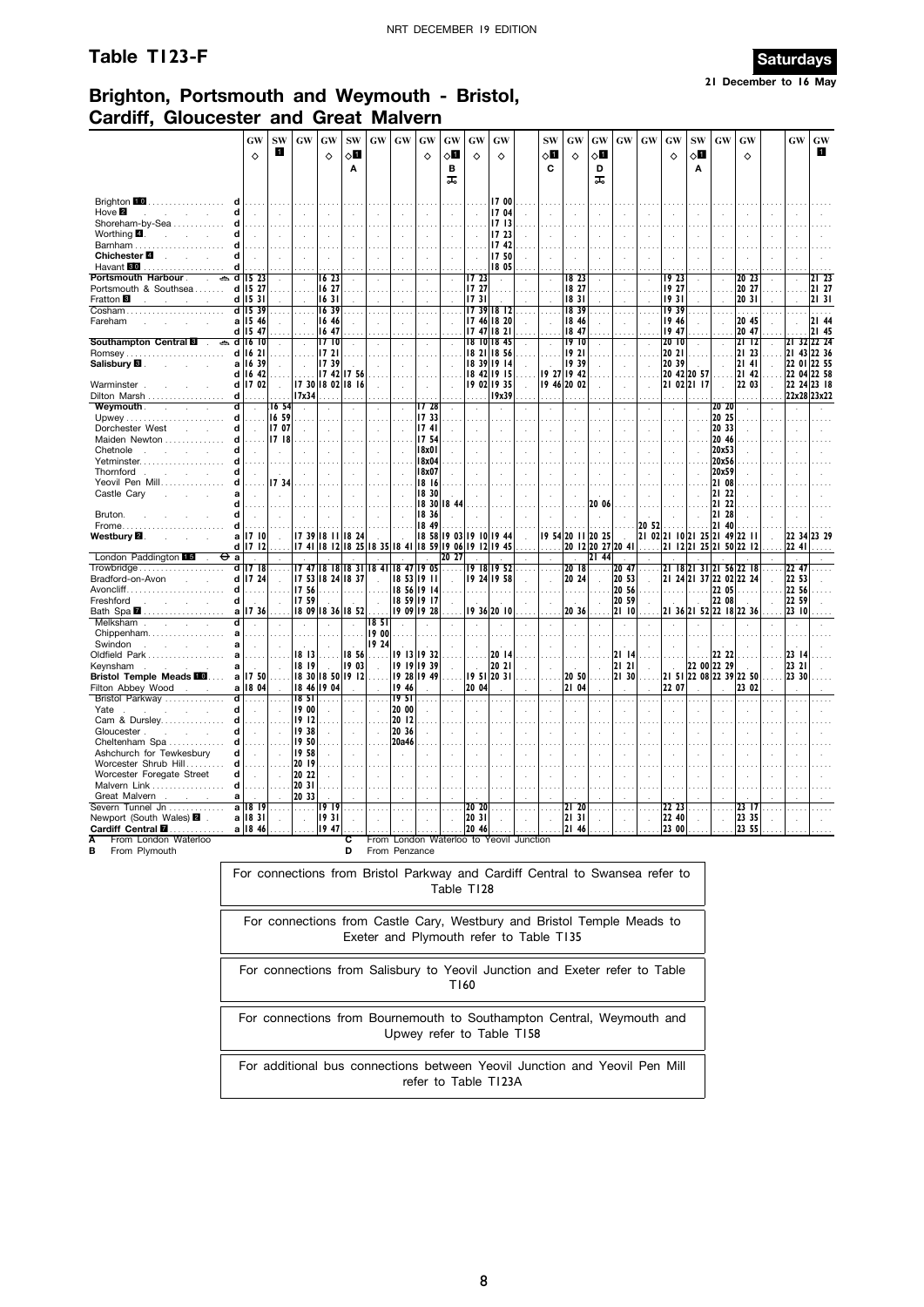## Table T123-F Sundays



## **Brighton, Portsmouth and Weymouth - Bristol, Cardiff, Gloucester and Great Malvern**

|                                                   | <b>GW</b>                                                                                                                                                    | GW                                                                                                                                                                                                                                                                                                                                                               | GW                                                                                                                                          | GW                      | GW        | <b>GW</b>            | $\textbf{SW}$  | GW                    | GW             |                                         | GW             | GW     | ${\bf SW}$                     | GW           | GW           | GW                        | GW                   | GW                         | <b>SW</b>                  | <b>GW</b>   | GW                   | GW                    | GW                    |
|---------------------------------------------------|--------------------------------------------------------------------------------------------------------------------------------------------------------------|------------------------------------------------------------------------------------------------------------------------------------------------------------------------------------------------------------------------------------------------------------------------------------------------------------------------------------------------------------------|---------------------------------------------------------------------------------------------------------------------------------------------|-------------------------|-----------|----------------------|----------------|-----------------------|----------------|-----------------------------------------|----------------|--------|--------------------------------|--------------|--------------|---------------------------|----------------------|----------------------------|----------------------------|-------------|----------------------|-----------------------|-----------------------|
|                                                   |                                                                                                                                                              | ♦                                                                                                                                                                                                                                                                                                                                                                | ♦                                                                                                                                           | ♦                       | ♦         | ू∏                   | ⊘Ш             |                       | √П             |                                         | B              | ू∏     | 8П                             |              | ◇О           | $\Diamond$                | ♦                    | ♦                          | ू∏                         | ◇Ø          |                      | ♦                     | ♦                     |
|                                                   |                                                                                                                                                              | A                                                                                                                                                                                                                                                                                                                                                                | B                                                                                                                                           | C                       | D         | Е<br>ᠼ               | F              |                       | G<br>ᠼ         |                                         |                | G<br>ᠼ | н                              |              | -1<br>ᠼ      |                           |                      |                            | н                          | Е<br>ᠼ      |                      |                       |                       |
| Brighton 10                                       |                                                                                                                                                              |                                                                                                                                                                                                                                                                                                                                                                  |                                                                                                                                             |                         |           |                      |                |                       |                |                                         |                |        |                                |              |              |                           |                      | 1110                       |                            |             |                      |                       |                       |
| Hove $\blacksquare$<br>$\sim$<br>Shoreham-by-Sea  | d                                                                                                                                                            | ÷.<br>.                                                                                                                                                                                                                                                                                                                                                          |                                                                                                                                             |                         | $\sim$    | $\mathbf{r}$         |                |                       | $\overline{a}$ |                                         | ÷.             |        | $\overline{a}$                 | ÷.           | $\mathbf{r}$ |                           |                      | 1114<br>1121               |                            |             |                      |                       |                       |
| Worthing $\blacksquare$ .                         | d                                                                                                                                                            |                                                                                                                                                                                                                                                                                                                                                                  |                                                                                                                                             |                         |           |                      |                |                       |                |                                         |                |        |                                |              |              |                           |                      | 1131                       |                            |             |                      |                       |                       |
| Barnham<br>Chichester <b>■</b>                    | d                                                                                                                                                            |                                                                                                                                                                                                                                                                                                                                                                  |                                                                                                                                             |                         |           |                      |                |                       |                |                                         |                |        |                                |              |              |                           |                      | 11 56<br>12 04             |                            |             |                      |                       |                       |
| Havant <b>80</b>                                  |                                                                                                                                                              |                                                                                                                                                                                                                                                                                                                                                                  |                                                                                                                                             |                         |           |                      |                |                       |                |                                         |                |        |                                |              |              |                           |                      | 12 15                      |                            |             |                      |                       |                       |
| Portsmouth Harbour<br>ڪ<br>Portsmouth & Southsea  | d<br>d                                                                                                                                                       |                                                                                                                                                                                                                                                                                                                                                                  |                                                                                                                                             |                         |           |                      |                |                       |                |                                         | 09 08<br>09 12 |        |                                |              |              |                           | <b>II 08</b><br>1112 | $\mathbf{r}$               |                            |             |                      | <b>13 08</b><br>13 12 |                       |
| Fratton <sup>8</sup>                              | d                                                                                                                                                            |                                                                                                                                                                                                                                                                                                                                                                  |                                                                                                                                             |                         |           |                      |                |                       |                |                                         | 09 16          |        |                                |              |              |                           | 11 15                |                            |                            |             |                      | 13 16                 |                       |
| Cosham<br>Fareham                                 | d<br>a                                                                                                                                                       |                                                                                                                                                                                                                                                                                                                                                                  |                                                                                                                                             |                         |           |                      |                |                       |                |                                         | 09 23<br>09 31 |        | $\sim$<br>$\ddot{\phantom{a}}$ |              |              |                           |                      | 23 12 25<br>11 31 12 33    |                            |             |                      | 13 23<br>1331         |                       |
|                                                   | d                                                                                                                                                            |                                                                                                                                                                                                                                                                                                                                                                  |                                                                                                                                             |                         |           |                      |                |                       |                |                                         | 09 32          |        |                                |              |              |                           | н                    | 32 12 34                   |                            |             |                      | 1332                  |                       |
| Southampton Central <b>8</b><br>Romsey            | d<br>d                                                                                                                                                       |                                                                                                                                                                                                                                                                                                                                                                  |                                                                                                                                             | $\ddot{\phantom{a}}$    | $\lambda$ | $\ddot{\phantom{a}}$ |                |                       | $\cdot$        |                                         | 09 56<br>10 08 |        | $\cdot$                        |              | $\cdot$      |                           |                      | 57 12 56<br>12 08 13 07    |                            |             |                      | 13,57<br>14 08        |                       |
| Salisbury <b>B</b>                                | a                                                                                                                                                            |                                                                                                                                                                                                                                                                                                                                                                  |                                                                                                                                             |                         |           |                      |                |                       |                |                                         | 10 24          |        |                                |              |              |                           |                      | 12 26 13 25                |                            |             |                      | 14 26                 |                       |
| Warminster                                        | d<br>d 08 II                                                                                                                                                 | $\cdot$                                                                                                                                                                                                                                                                                                                                                          |                                                                                                                                             |                         |           |                      |                |                       | $\cdot$        |                                         | IO 26<br>10 51 |        | 10 55<br>1115                  |              |              |                           |                      | 12 27 13 25                | 13 55<br>12 44 13 44 14 15 |             | ÷,                   | 14 27<br>14 44        |                       |
| Dilton Marsh                                      | d 08x16                                                                                                                                                      |                                                                                                                                                                                                                                                                                                                                                                  |                                                                                                                                             |                         |           |                      |                |                       |                |                                         | 10x56          |        | $\cdots$                       |              |              |                           |                      |                            |                            |             |                      | 14x50                 |                       |
| Weymouth.<br>$\sim$                               | d<br>d                                                                                                                                                       |                                                                                                                                                                                                                                                                                                                                                                  |                                                                                                                                             | 08\07                   |           |                      |                |                       |                |                                         | ÷.             |        | $\ddot{\phantom{a}}$           |              |              | II 00<br><b>II 05</b>     |                      |                            |                            |             |                      |                       | <b>14 08</b><br>14 13 |
| Dorchester West                                   | d                                                                                                                                                            |                                                                                                                                                                                                                                                                                                                                                                  |                                                                                                                                             | 08\19                   |           |                      |                |                       |                |                                         |                |        |                                |              |              | 11 13                     |                      |                            |                            |             |                      |                       | 1421                  |
| Maiden Newton<br>Chetnole                         | d<br>d                                                                                                                                                       |                                                                                                                                                                                                                                                                                                                                                                  |                                                                                                                                             | $ 08\angle 3 $<br>08\40 |           |                      |                |                       |                |                                         |                |        |                                |              |              | 11 <sub>27</sub><br>11x35 |                      |                            |                            |             |                      |                       | 14 33<br>14x41        |
| Yetminster                                        | d                                                                                                                                                            |                                                                                                                                                                                                                                                                                                                                                                  |                                                                                                                                             | 08\43                   |           |                      |                |                       |                |                                         |                |        |                                |              |              | IIx38                     |                      |                            |                            |             |                      |                       | 14x44                 |
| Thornford<br>$\sim$                               | d                                                                                                                                                            |                                                                                                                                                                                                                                                                                                                                                                  |                                                                                                                                             | 08\45                   |           |                      |                |                       |                |                                         |                |        |                                |              |              | 11x40                     |                      |                            |                            |             |                      |                       | 14x46                 |
| Yeovil Pen Mill<br>Castle Cary                    |                                                                                                                                                              | <b>II 50</b><br>08\54<br>09 57<br>d<br>09\07<br>1010<br>12 02<br>$\mathcal{L}$<br>1213<br>09\08<br>10 12<br>d<br>09 21<br>IO 21<br>I2 09<br>10 17<br>12 18<br>d<br>09\13<br>09\25 09\27<br>10 30<br>12 30<br>d<br>II 30<br>09\34 09\36 09 41<br>10 39<br>10 43<br>12 29 12 39<br>a 08 19<br><b>II 00</b><br><b>II 23</b><br>1139<br>12 54 13 58                  |                                                                                                                                             |                         |           |                      |                |                       |                |                                         |                |        |                                |              |              |                           |                      |                            |                            |             | 15 00<br>1513        |                       |                       |
|                                                   |                                                                                                                                                              | d 08 20 08 48 08 48 09 46 09 46 09 48<br>11 12 11 24 11 40 12 30<br>10 44 10 44<br>II 01<br>1241<br>13 00 13 58 14 24                                                                                                                                                                                                                                            |                                                                                                                                             |                         |           |                      |                |                       |                |                                         |                |        |                                |              |              |                           |                      | 14 24                      |                            |             | 15 14                |                       |                       |
| Bruton.<br>Frome.                                 |                                                                                                                                                              | 1108<br>12 06<br>12 23<br>1353<br>$\bar{z}$<br>$\ddot{\phantom{a}}$<br>08 26 08 54 08 54 09 52 09 52<br>II 07<br>d<br>1049<br>II 30 II 46<br>13 07 14 05 14 30<br>I2 47<br>$\sim$                                                                                                                                                                                |                                                                                                                                             |                         |           |                      |                |                       |                |                                         |                |        |                                |              |              |                           |                      |                            |                            |             | 15 19<br>1531        |                       |                       |
| Westbury <b>⊠</b> .                               |                                                                                                                                                              | 09\00 09\00 09\58 09\58<br>11 36 11 52<br>13 13 14 11<br>d<br>11 13<br>09\04 09\04 10\01 10\01<br>14 14<br>d<br><b>11 56</b>                                                                                                                                                                                                                                     |                                                                                                                                             |                         |           |                      |                |                       |                |                                         |                |        |                                |              |              |                           | 14 23                | 14 42                      | $\sim$                     | 14 56       | 15 40                |                       |                       |
| London Paddington 15<br>⊖                         |                                                                                                                                                              | 09\07 09\07 10\04 10\04<br>d<br><b>II 59</b><br>$\mathcal{A}$<br>$\ddot{\phantom{a}}$                                                                                                                                                                                                                                                                            |                                                                                                                                             |                         |           |                      |                |                       |                |                                         |                |        |                                |              |              |                           |                      | 16 06                      | 14 45 14 50 15 00          |             | 1541                 |                       |                       |
| Trowbridge                                        |                                                                                                                                                              | 09\17 09\17 10\15 10\15<br>II 28<br>11 52 12 09<br>a<br>.                                                                                                                                                                                                                                                                                                        |                                                                                                                                             |                         |           |                      |                |                       |                |                                         |                |        |                                |              |              |                           |                      | .                          |                            | 14 55 15 06 | 15 47                |                       |                       |
| Bradford-on-Avon<br>Avoncliff                     |                                                                                                                                                              |                                                                                                                                                                                                                                                                                                                                                                  |                                                                                                                                             |                         |           |                      |                |                       |                |                                         |                |        |                                |              |              |                           | 436                  |                            | ÷,                         |             | 15 12 15 53<br>15 56 |                       |                       |
| Freshford<br><b>Service</b><br>n.                 |                                                                                                                                                              |                                                                                                                                                                                                                                                                                                                                                                  |                                                                                                                                             |                         |           |                      |                |                       |                |                                         |                |        |                                |              |              | 14 16                     |                      |                            |                            |             | 15 59                |                       |                       |
| Bath Spa 2                                        |                                                                                                                                                              | $d$ 08 37<br>1100<br>12 56<br>$\ddot{\phantom{a}}$<br>$\cdot$                                                                                                                                                                                                                                                                                                    |                                                                                                                                             |                         |           |                      |                |                       |                |                                         |                |        |                                |              |              |                           | 14.54                |                            |                            |             | 15 24 16 09          |                       |                       |
| Melksham<br>$\sim$<br>i.<br>Chippenham            |                                                                                                                                                              |                                                                                                                                                                                                                                                                                                                                                                  |                                                                                                                                             |                         |           |                      |                |                       |                |                                         |                |        |                                |              |              |                           |                      | $\cdot$                    | 15 06<br>15 17             |             |                      |                       |                       |
| Swindon<br>$\sim$<br>$\sim$                       |                                                                                                                                                              |                                                                                                                                                                                                                                                                                                                                                                  |                                                                                                                                             |                         |           |                      |                | 11 28                 |                |                                         |                |        |                                |              |              |                           |                      |                            |                            |             | 1534                 |                       |                       |
| Oldfield Park<br>Keynsham                         |                                                                                                                                                              |                                                                                                                                                                                                                                                                                                                                                                  |                                                                                                                                             |                         |           |                      |                |                       |                |                                         | II 31          |        |                                |              |              |                           |                      |                            | 458                        |             |                      | 15 30<br>15 37        | 16 12<br>1620         |
| $\sim$<br>n.<br><b>Bristol Temple Meads III</b>   | a                                                                                                                                                            | a<br>13 27 14 27<br>13 05<br>a 08 46<br>1109<br>a 09 03<br>13 23<br>11 56 12 13<br>09\21 09\21 10\18 10\18<br> 3 30  4 30<br>09\28 09\28 10\25 10\25<br><b>II 38</b><br>12 03 12 20<br>13 37 14 38 15 05<br>a<br>$\mathbf{r}$<br>$\overline{a}$<br>$\overline{a}$<br>09\39 09\39 10\36 10\36<br><b>II 48</b><br>13 45 14 47<br>12 11 12 29<br>$\cdots$<br>$\sim$ |                                                                                                                                             |                         |           |                      |                |                       |                |                                         |                |        |                                |              |              |                           | 15 13                |                            | ÷.                         | 15 46       | 16 29                |                       |                       |
| Filton Abbey Wood                                 | a                                                                                                                                                            |                                                                                                                                                                                                                                                                                                                                                                  | 09\51 09\57 10\50 10\50                                                                                                                     |                         |           |                      |                |                       |                |                                         | 12 02          |        |                                |              |              |                           |                      | 14 00 15 0                 |                            |             |                      | 16 04                 |                       |
| Bristol Parkway<br>Yate                           | d<br>$\cdots$<br>d                                                                                                                                           |                                                                                                                                                                                                                                                                                                                                                                  |                                                                                                                                             |                         |           |                      |                |                       | $\cdots$       |                                         | $\cdots$       |        | $\sim$                         | $\mathbf{r}$ | $\sim$       |                           |                      |                            |                            | $\sim$      | $\sim$               |                       |                       |
| Cam & Dursley                                     | d                                                                                                                                                            |                                                                                                                                                                                                                                                                                                                                                                  |                                                                                                                                             |                         |           |                      |                |                       |                |                                         |                |        |                                |              |              |                           |                      |                            |                            |             |                      |                       |                       |
| Gloucester.<br>Cheltenham Spa                     | d<br>d                                                                                                                                                       |                                                                                                                                                                                                                                                                                                                                                                  |                                                                                                                                             |                         |           |                      |                |                       |                |                                         |                |        |                                |              |              |                           |                      |                            |                            |             |                      |                       |                       |
| Ashchurch for Tewkesbury                          | d                                                                                                                                                            |                                                                                                                                                                                                                                                                                                                                                                  |                                                                                                                                             |                         |           |                      |                |                       |                |                                         |                |        |                                |              |              |                           |                      |                            |                            |             |                      |                       |                       |
| Worcester Shrub Hill<br>Worcester Foregate Street | d<br>d                                                                                                                                                       |                                                                                                                                                                                                                                                                                                                                                                  |                                                                                                                                             |                         |           |                      |                |                       |                |                                         |                |        |                                |              |              |                           |                      |                            |                            |             |                      |                       |                       |
| Malvern Link                                      | a                                                                                                                                                            |                                                                                                                                                                                                                                                                                                                                                                  |                                                                                                                                             |                         |           |                      |                |                       |                |                                         |                |        |                                |              |              |                           |                      |                            |                            |             |                      |                       |                       |
| Great Malvern<br>$\sim$                           | a                                                                                                                                                            |                                                                                                                                                                                                                                                                                                                                                                  |                                                                                                                                             |                         |           |                      |                |                       |                |                                         |                |        |                                |              |              |                           |                      |                            |                            |             |                      |                       |                       |
| Severn Tunnel Jn<br>Newport (South Wales) 2 .     | a<br>a                                                                                                                                                       |                                                                                                                                                                                                                                                                                                                                                                  | $10\overline{510}$ $10\overline{513}$ $11\overline{502}$ $11\overline{502}$<br>$10\frac{21}{10}\frac{10}{24}11\frac{13}{13}11\frac{13}{13}$ |                         |           |                      |                |                       |                |                                         | I2 20<br>1232  |        |                                |              |              |                           |                      | 14 14 15 14<br>14 26 15 29 |                            |             |                      | 16 29                 | $16$ $18$             |
| Cardiff Central <b>M</b>                          | a                                                                                                                                                            |                                                                                                                                                                                                                                                                                                                                                                  | $10\frac{35}{10}$ $10\frac{38}{11}$ $1\frac{28}{11}$ $1\frac{28}{28}$                                                                       |                         |           |                      |                |                       |                |                                         | 1245           |        |                                |              |              |                           |                      | 14 42 15 42                |                            |             |                      |                       | $1644$                |
| from 12 January<br>until 5 January<br>в           |                                                                                                                                                              |                                                                                                                                                                                                                                                                                                                                                                  |                                                                                                                                             |                         | D<br>Е    |                      | until 29 March | From Exeter St Davids |                |                                         |                |        |                                |              | G<br>н       |                           | From Plymouth        |                            | From London Waterloo       |             |                      |                       |                       |
| from 5 April<br>С                                 |                                                                                                                                                              |                                                                                                                                                                                                                                                                                                                                                                  |                                                                                                                                             |                         | F         |                      |                |                       |                | From Yeovil Junction to Salisbury       |                |        |                                |              | ı.           |                           | From Paignton        |                            |                            |             |                      |                       |                       |
|                                                   | For connections from Bristol Parkway and Cardiff Central to Swansea refer to                                                                                 |                                                                                                                                                                                                                                                                                                                                                                  |                                                                                                                                             |                         |           |                      |                |                       |                |                                         |                |        |                                |              |              |                           |                      |                            |                            |             |                      |                       |                       |
|                                                   |                                                                                                                                                              |                                                                                                                                                                                                                                                                                                                                                                  |                                                                                                                                             |                         |           |                      |                |                       |                | Table T128                              |                |        |                                |              |              |                           |                      |                            |                            |             |                      |                       |                       |
|                                                   |                                                                                                                                                              |                                                                                                                                                                                                                                                                                                                                                                  |                                                                                                                                             |                         |           |                      |                |                       |                |                                         |                |        |                                |              |              |                           |                      |                            |                            |             |                      |                       |                       |
|                                                   |                                                                                                                                                              | For connections from Castle Cary, Westbury and Bristol Temple Meads to                                                                                                                                                                                                                                                                                           |                                                                                                                                             |                         |           |                      |                |                       |                |                                         |                |        |                                |              |              |                           |                      |                            |                            |             |                      |                       |                       |
|                                                   |                                                                                                                                                              |                                                                                                                                                                                                                                                                                                                                                                  |                                                                                                                                             |                         |           |                      |                |                       |                | Exeter and Plymouth refer to Table T135 |                |        |                                |              |              |                           |                      |                            |                            |             |                      |                       |                       |
|                                                   |                                                                                                                                                              |                                                                                                                                                                                                                                                                                                                                                                  |                                                                                                                                             |                         |           |                      |                |                       |                |                                         |                |        |                                |              |              |                           |                      |                            |                            |             |                      |                       |                       |
|                                                   |                                                                                                                                                              |                                                                                                                                                                                                                                                                                                                                                                  |                                                                                                                                             |                         |           |                      |                |                       |                |                                         |                |        |                                |              |              |                           |                      |                            |                            |             |                      |                       |                       |
|                                                   |                                                                                                                                                              |                                                                                                                                                                                                                                                                                                                                                                  |                                                                                                                                             |                         |           |                      |                |                       |                |                                         |                |        |                                |              |              |                           |                      |                            |                            |             |                      |                       |                       |
|                                                   |                                                                                                                                                              |                                                                                                                                                                                                                                                                                                                                                                  |                                                                                                                                             |                         |           |                      |                |                       |                |                                         |                |        |                                |              |              |                           |                      |                            |                            |             |                      |                       |                       |
|                                                   | For connections from Salisbury to Yeovil Junction and Exeter refer to Table<br>T160<br>For connections from Bournemouth to Southampton Central, Weymouth and |                                                                                                                                                                                                                                                                                                                                                                  |                                                                                                                                             |                         |           |                      |                |                       |                |                                         |                |        |                                |              |              |                           |                      |                            |                            |             |                      |                       |                       |
|                                                   | Upwey refer to Table T158                                                                                                                                    |                                                                                                                                                                                                                                                                                                                                                                  |                                                                                                                                             |                         |           |                      |                |                       |                |                                         |                |        |                                |              |              |                           |                      |                            |                            |             |                      |                       |                       |
|                                                   |                                                                                                                                                              |                                                                                                                                                                                                                                                                                                                                                                  |                                                                                                                                             |                         |           |                      |                |                       |                |                                         |                |        |                                |              |              |                           |                      |                            |                            |             |                      |                       |                       |
|                                                   | For additional bus connections between Yeovil Junction and Yeovil Pen Mill                                                                                   |                                                                                                                                                                                                                                                                                                                                                                  |                                                                                                                                             |                         |           |                      |                |                       |                |                                         |                |        |                                |              |              |                           |                      |                            |                            |             |                      |                       |                       |
|                                                   | refer to Table T123A                                                                                                                                         |                                                                                                                                                                                                                                                                                                                                                                  |                                                                                                                                             |                         |           |                      |                |                       |                |                                         |                |        |                                |              |              |                           |                      |                            |                            |             |                      |                       |                       |
|                                                   |                                                                                                                                                              |                                                                                                                                                                                                                                                                                                                                                                  |                                                                                                                                             |                         |           |                      |                |                       |                |                                         |                |        |                                |              |              |                           |                      |                            |                            |             |                      |                       |                       |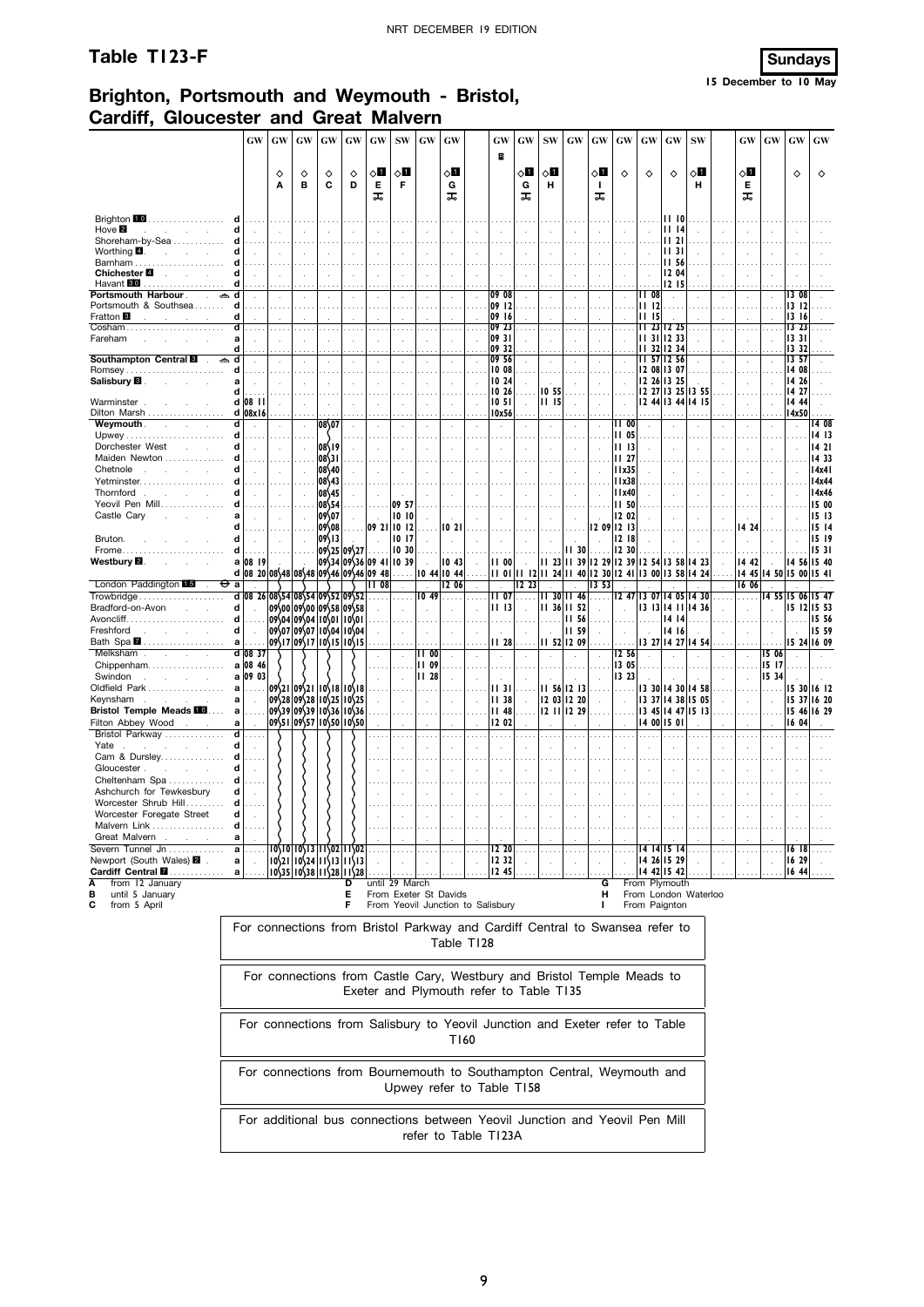## **Table T123-F Sundays**



#### **Brighton, Portsmouth and Weymouth - Bristol, Cardiff, Gloucester and Great Malvern**

|                                                                         | GW                             | $\boldsymbol{\mathsf{G}}\boldsymbol{\mathsf{W}}$ | GW                       | GW                   | GW                    | <b>SW</b>                | GW             | GW                          | GW                                      | <b>SW</b>     | GW                   | <b>GW</b>            | $\boldsymbol{\mathrm{G}}\boldsymbol{\mathrm{W}}$ | <b>SW</b>  | <b>GW</b>            | GW                    | <b>GW</b>                                 | <b>SW</b>            | GW                                     | $\boldsymbol{\mathrm{GW}}$ | GW                | GW             |
|-------------------------------------------------------------------------|--------------------------------|--------------------------------------------------|--------------------------|----------------------|-----------------------|--------------------------|----------------|-----------------------------|-----------------------------------------|---------------|----------------------|----------------------|--------------------------------------------------|------------|----------------------|-----------------------|-------------------------------------------|----------------------|----------------------------------------|----------------------------|-------------------|----------------|
|                                                                         |                                |                                                  |                          | $\mathbf R$          |                       |                          |                |                             |                                         |               |                      |                      |                                                  |            |                      |                       |                                           |                      |                                        |                            |                   |                |
|                                                                         | ♦                              | $\circ$ ii                                       |                          |                      | ♦                     | ∝∎                       | ♦              | ♦                           |                                         | 80            | ੇ ਪ                  | ♦                    | ♦                                                | 8П         | 0П                   | ♦                     |                                           | $\circ$ l            | ♦                                      | ♦                          |                   | ♦              |
|                                                                         |                                | Α<br>ᠼ                                           |                          |                      |                       | в                        |                |                             |                                         | C             | Α<br>ᠼ               |                      |                                                  | D          | Е<br>ᠼ               |                       |                                           | F                    |                                        |                            |                   |                |
|                                                                         |                                |                                                  |                          |                      |                       |                          |                |                             |                                         |               |                      |                      |                                                  |            |                      |                       |                                           |                      |                                        |                            |                   |                |
| Brighton 10<br>.<br>d<br>Hove <sup>2</sup><br>d                         | $\sim$                         |                                                  |                          |                      |                       |                          |                | 15 47<br>15.51              |                                         |               |                      |                      |                                                  |            |                      |                       |                                           |                      | 17 46<br>1750                          |                            |                   |                |
| <b>Contract Contract</b><br>Shoreham-by-Sea                             |                                | $\sim$                                           |                          |                      | $\sim$                |                          |                | 15 57                       |                                         |               |                      |                      |                                                  |            | $\ddot{\phantom{a}}$ |                       |                                           |                      | 17 56                                  |                            |                   |                |
| Worthing $\blacksquare$ .<br>and the control                            |                                | $\ddot{\phantom{a}}$                             |                          |                      |                       | $\lambda$                |                | 16 09                       |                                         |               |                      | $\mathcal{L}$        |                                                  |            | à.                   |                       |                                           |                      | 18 08                                  |                            |                   |                |
| Barnham<br>d                                                            |                                |                                                  |                          |                      |                       |                          |                | 16 27                       |                                         |               |                      |                      |                                                  |            |                      |                       |                                           |                      | 18 27                                  |                            |                   |                |
| Chichester <sup>1</sup><br>and the control<br>d<br>Havant 60            |                                |                                                  |                          |                      |                       |                          |                | 16 35<br>16 44              |                                         |               |                      |                      |                                                  |            |                      |                       |                                           |                      | 18 35<br>18 50                         |                            |                   |                |
| Portsmouth Harbour .<br>$\mathcal{L}$                                   | $\approx$ d 14 08              | $\sim$                                           |                          | 15 08                |                       |                          | $16 \ 08$      |                             |                                         |               |                      | 1708                 |                                                  |            | $\mathbf{r}$         | 1808                  |                                           |                      | $\mathbf{r}$                           | 19 08                      |                   | 20 08          |
| Portsmouth & Southsea                                                   | $d$ 14 12                      |                                                  |                          | 1512                 |                       |                          | 16 12          |                             |                                         |               |                      | 17 12                |                                                  |            |                      | 18 12                 |                                           |                      |                                        | 1912                       |                   | 20 12          |
| Fratton <sup>8</sup><br>and the<br>Cosham                               | $d$ 14 16<br>d 14 23           | $\sim$ $\sim$ $\sim$                             |                          | 1516<br>1523         | $\sim$                |                          | 16 16          | 16 23 16 51                 |                                         | $\ldots$      |                      | 1716<br>17 23        |                                                  | $\cdots$   |                      | 1816<br>18 23         | $\cdots$                                  |                      |                                        | 1916<br>18 57 19 23        |                   | 20 16<br>.     |
| Fareham<br>a                                                            | 1431                           |                                                  |                          | 15 31                |                       |                          | 1631           | 16 59                       |                                         | $\mathcal{L}$ |                      | 1731                 |                                                  |            |                      | 18 31                 | ÷.                                        |                      |                                        | 19 04 19 31                |                   | 20 31          |
| d                                                                       | 14 32                          |                                                  |                          | 15 32                |                       |                          | 16<br>32       | 16 59                       |                                         |               |                      | 1732                 |                                                  |            |                      | 18 32                 |                                           |                      | 19<br>05                               | 19 32                      |                   | 20 32          |
| Southampton Central <b>B</b><br>d                                       | $\approx$ d   4.57<br>15<br>08 | $\mathcal{L}$                                    | $\ddot{\phantom{a}}$     | 15 57<br>16 08       |                       | $\ddot{\phantom{a}}$     |                | 16 57 17 22<br>17 08 17 39  |                                         | $\cdot$       |                      | 1757<br>18 08        |                                                  | $\epsilon$ |                      | 18 57<br>19 08        | $\sim$                                    | $\ddot{\phantom{a}}$ |                                        | 19 28 19 57<br>19 40 20 08 |                   | 20 56<br>21 08 |
| Salisbury <b>B</b> .<br>a<br>S.                                         | 15 26                          | ÷                                                |                          | 16 26                |                       |                          |                | 17 26 17 57                 |                                         | $\bar{z}$     |                      | 18 26                |                                                  |            |                      | 19 26                 | ÷                                         |                      |                                        | 19 58 20 26                |                   | 21 26          |
|                                                                         | d 15 27                        |                                                  |                          | 16 27                |                       |                          |                | 17 16 17 27 17 58           |                                         |               |                      | 18 28                |                                                  | 19 2 I     |                      | 19 27                 |                                           |                      | 19 55 20 01 20 27                      |                            |                   | 21 27          |
| Warminster.<br>Dilton Marsh                                             | d 15 48<br>$d$   15x50         | ÷.                                               | $\overline{\phantom{a}}$ | 16 44<br>16x50       |                       |                          |                | 17 36 17 44 18 18<br>18x23  |                                         | ÷.            |                      | 18 48                |                                                  | 1941       | ÷                    | 19 50                 | ÷                                         | .                    | 20 15 20 22 20 44<br>20x27             |                            |                   | 21 44<br>21x53 |
| Weymouth.<br>$\sim$<br>$\sim 10^{-1}$<br>d                              |                                |                                                  |                          |                      | 16 10                 |                          |                |                             |                                         |               |                      |                      | 1756                                             |            |                      |                       |                                           |                      |                                        |                            | 20 09             |                |
| d                                                                       |                                |                                                  |                          |                      | 16 15                 |                          |                |                             |                                         |               |                      |                      | 1801                                             |            |                      |                       |                                           |                      |                                        |                            | 20 14             |                |
| Dorchester West<br>d<br><b>Contract Contract</b><br>Maiden Newton<br>d  |                                | ÷                                                |                          |                      | 16 23<br>16 35        | $\ddot{\phantom{a}}$     |                | $\ddot{\phantom{a}}$        |                                         |               |                      |                      | 18 09<br>1821                                    |            |                      |                       | ÷.                                        |                      | $\overline{a}$                         |                            | 20 22<br>20 34    |                |
| Chetnole<br>d                                                           | $\mathbf{r}$                   | $\sim$                                           | $\sim$                   | $\sim$               | 16x43                 |                          | ÷              |                             |                                         |               |                      | $\mathbf{r}$         | 18x29                                            |            | ÷                    |                       |                                           |                      | $\mathbf{r}$                           |                            | 20x42             |                |
| Yetminster<br>d                                                         |                                |                                                  |                          |                      | 16x46                 |                          |                |                             |                                         |               |                      |                      | 18x32                                            |            |                      |                       |                                           |                      |                                        |                            | 20x45             |                |
| Thornford<br>Ч<br>S.<br>$\sim$<br>Yeovil Pen Mill                       | $\overline{a}$                 | ÷.                                               |                          |                      | 16x48<br>16 58        |                          |                |                             |                                         |               |                      |                      | 18x34<br>18 44                                   |            | $\ddot{\phantom{a}}$ |                       |                                           |                      |                                        |                            | 20x47<br>20 57    |                |
| Castle Cary<br>a<br>and the                                             |                                |                                                  |                          |                      | 1710                  |                          |                | $\mathbf{r}$                |                                         | ÷.            |                      |                      | 18 56                                            |            | ÷                    |                       |                                           |                      |                                        |                            | 21 09             |                |
| Ч                                                                       |                                | 1624                                             |                          |                      | 1713                  |                          |                |                             |                                         |               | 18 24                |                      | 1905                                             |            |                      |                       |                                           |                      |                                        |                            | 121 10            |                |
| Bruton.<br>d<br>Frome<br>d                                              |                                | $\ddot{\phantom{a}}$                             |                          |                      | 17 18<br>17 30        |                          |                |                             |                                         | 18 33         |                      |                      | 19 I I<br>19 23                                  |            |                      |                       |                                           |                      |                                        |                            | 21 16<br>21<br>28 |                |
| Westbury <b>⊠</b> .<br>a                                                |                                | 15 56 16 42                                      |                          |                      | 16 56 17 39           | 1744                     | 17 57          | 18 26                       |                                         |               |                      | 18 42 18 45 18 56    | 19 32                                            | 19 49      |                      | 1959                  |                                           |                      | 20 23 20 31 20 56 21 38 21 55          |                            |                   |                |
|                                                                         | d 16 04 16 45                  |                                                  |                          | 16 50 17 00 17 40    |                       |                          |                |                             | 18 01 18 28 18 35                       | .             | 18 47                | 18 59                | 1932                                             |            | I9 54                |                       | 20 00 20 18 20 23 20 32 21 02 21          |                      |                                        |                            |                   | 39 21 58       |
| London Paddington<br><del>О</del> а<br>ď<br>Trowbridge                  | 16 10                          | 18 06<br>.                                       |                          | 16 55 17 06 17 47    |                       | $\cdots$                 |                |                             | 18 07 18 34 18 41                       | $\cdots$      | 20 07                |                      | 9 04  9 38                                       |            | 2110                 |                       | 20 06 20 23 20 29 20 39 21 06 21 46 22 05 |                      |                                        |                            |                   |                |
| Bradford-on-Avon<br>$\sim 10$<br>$\sim$                                 | $d$ 16 $16$                    | $\sim$                                           |                          |                      | 17 12 17 53           | $\lambda$                |                | 18 13 18 40                 |                                         |               | $\ddot{\phantom{a}}$ |                      | 19 10 19 44                                      |            | ÷.                   | 20 12                 | $\sim$                                    |                      | 20 35 20 45 21 12 21 52 22 11          |                            |                   |                |
| $A$ voncliff $\ldots, \ldots, \ldots, \ldots, \ldots, \ldots$<br>d      | .                              |                                                  |                          | .                    |                       |                          | 18 16          | .                           |                                         |               |                      |                      | 19 47                                            |            |                      |                       |                                           | .                    | $2048$ 2155                            |                            |                   | .              |
| d<br>Freshford<br>and the company<br>Bath Spa 2                         | $\mathbb{R}^2$<br>a 16 28      | ÷                                                |                          |                      | $\sim$<br>17 27 18 03 | $\overline{\phantom{a}}$ | 18 19          | $\mathbf{r}$<br>18 30 18 51 | l.                                      | $\mathcal{L}$ |                      | $\mathbf{r}$         | 19 50<br>19 25 20 01                             |            | ÷,                   | $\mathbf{r}$<br>20 26 | $\mathcal{L}$                             | $\sim$               | 20 50<br>20 52 21 01 21 25 22 08 22 24 |                            | 21 58             |                |
| Melksham<br>and the company of                                          | $\sim$                         | $\sim$                                           | 17 06                    | $\ddot{\phantom{a}}$ | $\sim$                | $\ddot{\phantom{a}}$     | $\sim$         | $\bar{z}$                   | 18 <sub>51</sub>                        | $\mathcal{A}$ |                      | $\ddot{\phantom{a}}$ | $\sim$                                           |            | $\lambda$            | $\mathcal{A}$         | 20 34                                     | $\sim$               | $\sim$                                 |                            |                   |                |
| $Chippenham. \ldots \ldots \ldots \ldots \ldots$<br>a                   |                                |                                                  | 1717                     |                      |                       |                          |                |                             | 19 00                                   |               |                      |                      |                                                  |            |                      |                       | 20 43                                     |                      |                                        |                            |                   |                |
| Swindon<br>and the company of the<br>$\mathbf{a}$<br>Oldfield Park<br>a |                                | $\ddot{\phantom{a}}$                             | 17 34<br>.               |                      | 1731 1808             |                          |                | 18 56                       | 19 17                                   |               |                      |                      | 20 04                                            |            |                      |                       | 21 00                                     |                      | 21 05                                  |                            | 22 12             |                |
| Kevnsham<br>a                                                           | $\sim$                         |                                                  |                          |                      | 17 38 18 16           |                          |                | 19 03                       |                                         |               |                      | $\sim$               | 20 11                                            |            |                      | $\mathbf{r}$          | ÷.                                        |                      | 21 00 21 11                            |                            | 22 19             |                |
| <b>Bristol Temple Meads FOL</b>                                         | a 1641                         |                                                  |                          |                      | 17 46 18 26           |                          |                | 18 44 19 12                 |                                         |               |                      | 1939                 | 20 22                                            |            |                      | 20 41                 |                                           |                      | 21 08 21 20 21 40 22 30 22 38          |                            |                   |                |
| Filton Abbey Wood<br>Bristol Parkway<br>d                               | a 16 57<br>.                   | $\cdots$                                         |                          | 18 01                |                       |                          | 1901           |                             |                                         | $\cdots$      |                      | 19 49<br>$\sim$      |                                                  |            | $\cdots$             | 20 52                 | $\cdots$                                  |                      |                                        | 21 50                      |                   | 22 SI          |
| d<br>Yate                                                               | $\mathbf{r}$                   | ÷                                                |                          |                      |                       |                          |                |                             |                                         |               |                      |                      |                                                  |            |                      |                       |                                           |                      |                                        |                            |                   |                |
| d<br>Cam & Dursley                                                      |                                |                                                  |                          |                      |                       |                          |                |                             |                                         |               |                      |                      |                                                  |            |                      |                       |                                           |                      |                                        |                            |                   |                |
| Gloucester.<br>Ч<br>A.<br>÷<br>Cheltenham Spa<br>d                      |                                |                                                  |                          |                      |                       |                          |                |                             |                                         |               |                      |                      |                                                  |            |                      |                       |                                           |                      |                                        |                            |                   |                |
| d<br>Ashchurch for Tewkesbury                                           |                                |                                                  |                          |                      |                       |                          |                |                             |                                         |               |                      |                      |                                                  |            | $\mathbf{r}$         |                       |                                           |                      |                                        |                            |                   |                |
| Worcester Shrub Hill<br>d                                               |                                |                                                  |                          |                      |                       |                          |                |                             |                                         |               |                      |                      |                                                  |            |                      |                       |                                           |                      |                                        |                            |                   |                |
| Worcester Foregate Street<br>d<br>Malvern Link<br>d                     |                                |                                                  |                          |                      |                       |                          |                |                             |                                         |               |                      |                      |                                                  |            |                      |                       |                                           |                      |                                        |                            |                   |                |
| Great Malvern<br>a                                                      |                                |                                                  |                          |                      |                       |                          |                |                             |                                         |               |                      |                      |                                                  |            |                      |                       |                                           |                      |                                        |                            |                   |                |
| Severn Tunnel Jn<br>a                                                   | 1718                           |                                                  |                          | 18 <sup>17</sup>     |                       |                          | 1918           |                             |                                         |               |                      | 20 02                |                                                  |            |                      | 05<br>21              |                                           |                      |                                        | 22 07                      |                   | 23 04          |
| Newport (South Wales) 2.<br>Cardiff Central <b>M</b>                    | a   1731<br>a   17 45          | ÷                                                | $\mathcal{A}$            | 18 29<br>18 43       |                       |                          | 19 29<br>19 43 |                             |                                         |               |                      | 20 13<br>20 29       |                                                  |            |                      | 21 18<br>21 31        |                                           |                      | $\mathbf{r}$                           | 22 18<br>22 33             |                   | 23 16<br>23 29 |
| From Exeter St Davids                                                   |                                |                                                  |                          |                      | c                     | To Salisbury             |                |                             |                                         |               |                      |                      |                                                  | Е          |                      | From Plymouth         |                                           |                      |                                        |                            |                   |                |
| в<br>From Reading to Frome                                              |                                |                                                  |                          |                      | D                     |                          |                |                             | From London Waterloo to Yeovil Pen Mill |               |                      |                      |                                                  | F          |                      | From London Waterloo  |                                           |                      |                                        |                            |                   |                |

**B** From Reading to Frome

| For connections from Bristol Parkway and Cardiff Central to Swansea refer to<br>Table T128                        |
|-------------------------------------------------------------------------------------------------------------------|
| For connections from Castle Cary, Westbury and Bristol Temple Meads to<br>Exeter and Plymouth refer to Table T135 |
| For connections from Salisbury to Yeovil Junction and Exeter refer to Table<br>T160                               |
| For connections from Bournemouth to Southampton Central, Weymouth and<br>Upwey refer to Table T158                |
| For additional bus connections between Yeovil Junction and Yeovil Pen Mill<br>refer to Table T123A                |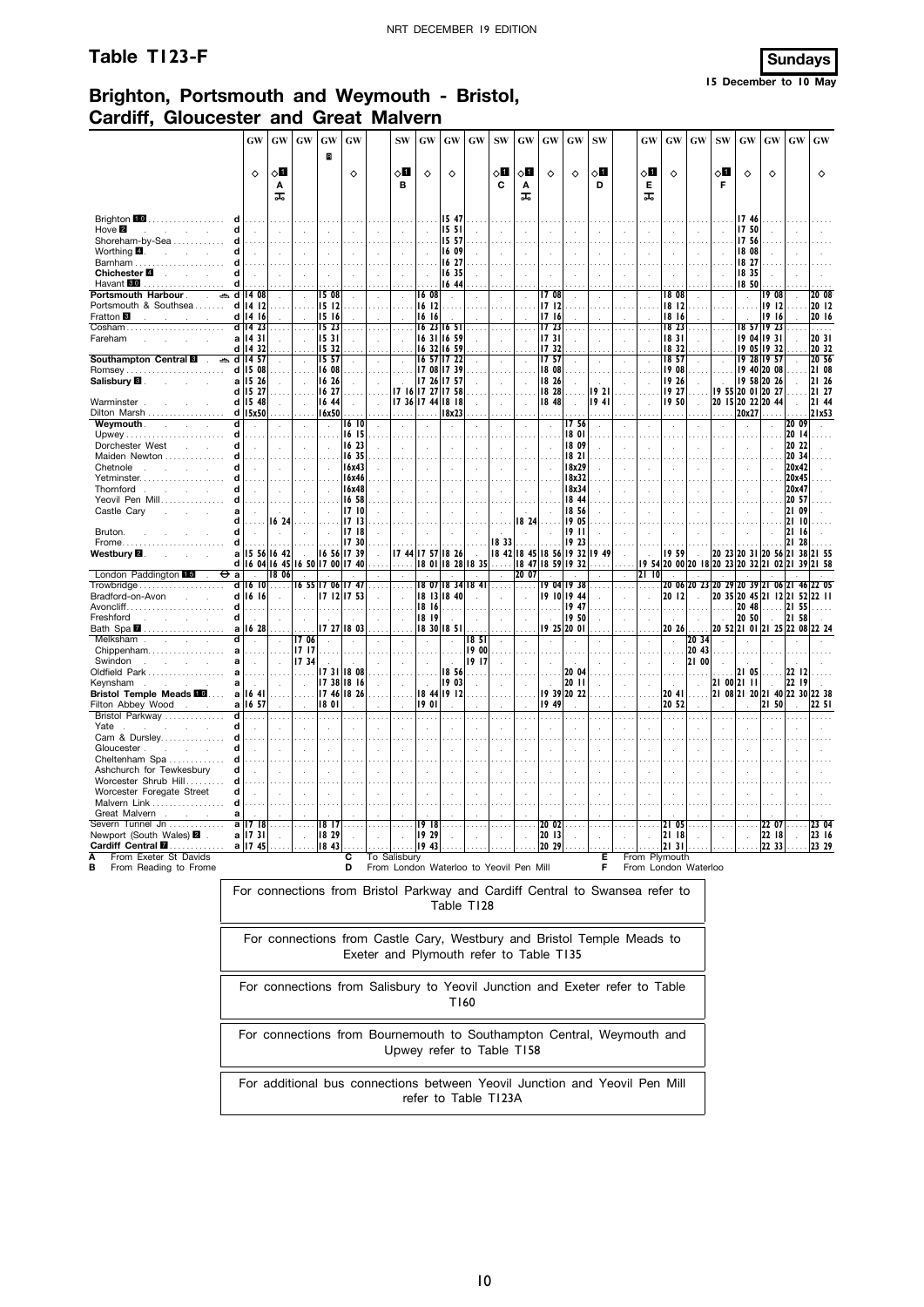#### Table T123-F



## Brighton, Portsmouth and Weymouth - Bristol, **Cardiff, Gloucester and Great Malvern**

|                                                                                       | GW                             |                      | <b>GW</b>         |                             |                     |                |                      |               |                                       |                                 |                          |                        |                                  |                                    |                                  |                                  |                                         |                            |                                  |                            |                                  |                            |                      |                    |
|---------------------------------------------------------------------------------------|--------------------------------|----------------------|-------------------|-----------------------------|---------------------|----------------|----------------------|---------------|---------------------------------------|---------------------------------|--------------------------|------------------------|----------------------------------|------------------------------------|----------------------------------|----------------------------------|-----------------------------------------|----------------------------|----------------------------------|----------------------------|----------------------------------|----------------------------|----------------------|--------------------|
|                                                                                       | √П                             |                      |                   |                             |                     |                |                      |               |                                       |                                 |                          |                        |                                  |                                    |                                  |                                  |                                         |                            |                                  |                            |                                  |                            |                      |                    |
|                                                                                       | Α<br>ᠼ                         |                      |                   |                             |                     |                |                      |               |                                       |                                 |                          |                        |                                  |                                    |                                  |                                  |                                         |                            |                                  |                            |                                  |                            |                      |                    |
|                                                                                       |                                |                      |                   |                             |                     |                |                      |               |                                       |                                 |                          |                        |                                  |                                    |                                  |                                  |                                         |                            |                                  |                            |                                  |                            |                      |                    |
| Brighton <b>10</b><br>d<br>Hove 2<br>d<br><b>Contract Contract</b>                    | $\mathbf{r}$                   | ÷                    |                   | $\overline{a}$              | ÷.                  | $\mathbf{r}$   | ÷.                   | ÷.            | $\mathbf{r}$                          | $\overline{a}$                  | ÷.                       | $\overline{a}$         | $\mathcal{L}$                    | ÷,                                 | $\ddot{\phantom{a}}$             |                                  | $\overline{a}$                          |                            |                                  |                            | ÷.                               | ÷.                         |                      |                    |
| Shoreham-by-Sea<br>d                                                                  |                                |                      |                   |                             |                     |                |                      |               |                                       |                                 |                          |                        |                                  |                                    |                                  |                                  |                                         |                            |                                  |                            |                                  |                            |                      |                    |
| Worthing $\blacksquare$ .<br>d<br>$\sim 10^{-1}$<br><b>Contractor</b><br>Barnham<br>d | $\ddot{\phantom{a}}$<br>المعاد | ÷.                   |                   | $\mathcal{L}$               | $\lambda$           | $\blacksquare$ | $\Delta$             | $\mathcal{A}$ | $\ddot{\phantom{a}}$                  | $\ddot{\phantom{a}}$            | $\cdot$<br>$\cdots$      | $\cdot$                | $\cdot$<br>$\cdots$              | $\epsilon$<br>$\cdots$             | $\ddot{\phantom{a}}$<br>$\cdots$ | $\ddot{\phantom{a}}$             | ÷.                                      | $\ddot{\phantom{1}}$<br>.  | $\lambda$                        | $\mathcal{L}_{\mathbf{z}}$ | $\ddot{\phantom{a}}$<br>$\ldots$ | $\lambda$                  | $\mathbf{r}$         |                    |
| Chichester <sup>2</sup><br>d<br>$\mathcal{L}$<br>$\mathcal{L}^{\text{max}}$           | $\ddot{\phantom{a}}$           | ÷.                   |                   | $\mathbf{r}$                |                     | ÷.             | $\overline{a}$       | ÷.            | $\ddot{\phantom{a}}$                  | ÷                               | ÷,                       | $\cdot$                | $\ddot{\phantom{a}}$             | $\epsilon$                         | $\mathcal{L}_{\mathcal{A}}$      | $\mathbf{r}$                     | ÷,                                      | $\mathcal{L}_{\mathbf{z}}$ | $\cdot$                          | $\mathbf{r}$               | $\mathcal{L}_{\mathbf{z}}$       | $\ddot{\phantom{a}}$       |                      |                    |
| Havant <b>80</b><br>d<br>.<br>Portsmouth Harbour.<br>d<br>⇔<br>$\mathcal{L}$          |                                |                      | 22 05             |                             |                     |                |                      |               |                                       |                                 |                          |                        | .                                |                                    |                                  |                                  |                                         |                            |                                  |                            |                                  |                            |                      |                    |
| d<br>Portsmouth & Southsea                                                            | à.                             | $\alpha$             | 22 12             | $\epsilon$<br>$\cdots$      | i,<br>$\cdots$      | $\epsilon$     | $\cdot$<br>$\cdots$  | $\cdot$       | $\cdot$<br>$\cdots$                   | $\cdot$<br>.                    | $\epsilon$<br>$\sim$     | $\epsilon$<br>$\cdots$ | $\cdot$<br>$\cdots$              | $\epsilon$<br>$\sim$ $\sim$ $\sim$ | $\epsilon$<br>$\sim$             | J.<br>.                          | $\epsilon$<br>$\cdots$                  | $\cdot$<br>$\cdots$        | $\ddot{\phantom{a}}$<br>$\cdots$ | $\cdot$                    | $\cdot$<br>$\sim$ $\sim$         | $\cdot$<br>$\cdots$        | $\cdot$              | $\sim$             |
| Fratton <sup>8</sup><br>d                                                             |                                |                      | 22 16             |                             |                     |                |                      |               |                                       |                                 |                          |                        | $\mathbf{r}$                     | ×                                  | ÷.                               | ×                                | ×                                       |                            |                                  |                            |                                  |                            |                      |                    |
| ď<br>Cosham<br>Fareham<br>a<br>$\mathcal{L}$<br>$\mathcal{L}$<br>$\overline{a}$       | $\cdots$                       | $\cdots$             | $\cdots$<br>22 31 | $\ldots$ .                  | .                   | $\cdots$       | $\cdots$             | $\cdots$      | $\cdots$<br>$\cdot$                   | .<br>l,                         | $\cdots$<br>$\cdot$      | $\cdots$<br>÷,         | $\ldots$ .<br>$\cdot$            | $\cdots$<br>i,                     | $\cdots$<br>$\cdot$              | $\cdots$<br>$\ddot{\phantom{a}}$ | $\cdots$<br>$\cdot$                     | .<br>$\cdot$               | $\cdots$<br>÷,                   | $\cdots$<br>$\cdot$        | $\cdots$<br>$\cdot$              | $\cdots$<br>÷,             | $\cdots$             | $\cdots$           |
| d                                                                                     |                                |                      | 22 32             |                             | $\sim$              |                | .                    |               | .                                     |                                 | .                        |                        | $\cdots$                         | .                                  | .                                |                                  | $\cdots$                                | $\cdots$                   |                                  |                            | $\cdots$                         | $\cdots$                   |                      |                    |
| Southampton Central<br>ے<br>d<br>$\mathcal{L}$<br>d                                   | $\cdot$                        | ÷,                   | 22 57<br>23 08    |                             |                     | ÷,             |                      | i,            | $\cdot$<br>$\cdots$                   | $\cdot$                         | $\cdot$<br>$\cdots$      |                        | $\cdot$<br>$\cdots$              | i,<br>$\cdots$                     | $\cdot$<br>$\cdots$              | $\sim$                           | à,<br>$\cdots$                          | .                          | à,<br>$\sim$ $\sim$              | $\cdots$                   | $\cdot$<br>$\sim$                | $\cdot$<br>$\cdots$        |                      |                    |
| Salisbury <b>E</b> .<br>a<br><b>Service</b>                                           | $\cdot$                        | $\mathbf{r}$         | 23 26             | $\cdot$                     |                     | $\blacksquare$ | $\ddot{\phantom{a}}$ |               | $\cdot$                               | $\epsilon$                      | $\cdot$                  |                        | $\cdot$                          |                                    | $\cdot$                          |                                  | à.                                      | $\epsilon$                 | i,                               | $\ddot{\phantom{a}}$       |                                  | $\cdot$                    |                      |                    |
| d<br>Warminster.<br>d                                                                 | $\ddot{\phantom{a}}$           | $\mathbf{r}$         | 23 27<br>23 48    | $\mathbf{r}$                |                     |                |                      |               | ÷.                                    |                                 | $\epsilon$               |                        | $\cdots$<br>$\epsilon$           | $\sim$<br>i,                       | $\ddot{\phantom{1}}$             |                                  | $\cdots$<br>$\mathbf{r}$                | $\sim$                     |                                  |                            |                                  | $\cdots$<br>÷.             |                      |                    |
| d<br>Dilton Marsh                                                                     |                                |                      | 23x53             |                             |                     |                |                      |               |                                       |                                 |                          |                        |                                  |                                    |                                  |                                  |                                         |                            |                                  |                            |                                  |                            |                      |                    |
| Weymouth.<br>ď<br>$\sim$<br>$\mathcal{L}$<br>d                                        | $\cdot$<br>$\sim$ $\sim$       | $\cdot$<br>$\sim$    | $\cdot$           | $\epsilon$                  | $\cdot$<br>$\cdots$ | $\epsilon$     | $\cdot$              | $\epsilon$    | $\cdot$<br>$\cdots$                   | $\cdot$                         | $\epsilon$<br>$\cdots$   | $\epsilon$             | $\cdot$<br>$\cdots$              | $\epsilon$<br>$\cdots$             | $\cdot$<br>$\cdots$              | $\cdot$<br>$\sim$ $\sim$ $\sim$  | $\epsilon$<br>$\sim$                    | $\cdot$<br>$\cdots$        | i,                               | $\cdot$                    | $\lambda$<br>$\sim$              | $\lambda$<br>$\sim$ $\sim$ | $\cdot$              |                    |
| d<br>Dorchester West<br>l.                                                            |                                |                      |                   |                             |                     |                |                      |               |                                       |                                 |                          |                        | $\ddot{\phantom{a}}$             |                                    | $\cdot$                          |                                  |                                         |                            |                                  |                            |                                  |                            |                      |                    |
| Maiden Newton<br>d<br>Chetnole<br>d                                                   | $\cdot$                        |                      |                   |                             |                     |                |                      |               |                                       |                                 | $\sim$                   | $\sim$ $\sim$ $\sim$   | $\cdots$<br>$\ddot{\phantom{a}}$ | $\sim$                             | $\cdot$                          |                                  | $\sim$ $\sim$                           | والمعاد                    |                                  |                            | $\sim$ $\sim$                    | $\sim$ $\sim$              |                      |                    |
| Yetminster<br>d                                                                       | .                              |                      |                   |                             |                     |                |                      |               |                                       |                                 |                          |                        | $\cdots$                         |                                    |                                  |                                  |                                         | $\sim$                     |                                  |                            |                                  |                            |                      |                    |
| Thornford<br>d<br>Yeovil Pen Mill<br>d                                                | $\bar{a}$                      |                      |                   | $\mathbf{r}$                |                     |                | $\cdot$              |               | $\mathbf{r}$                          |                                 | $\epsilon$               | $\mathbf{r}$           | $\mathcal{L}$                    | k.                                 | J.                               |                                  | $\overline{a}$                          | ÷.                         |                                  | $\ddot{\phantom{a}}$       | $\ddot{\phantom{a}}$             | ÷.                         |                      |                    |
| Castle Cary<br>$\mathbf a$                                                            | .                              | ÷.                   |                   |                             | $\sim$              |                |                      | ł.            | $\mathbf{r}$                          |                                 | والمرادي<br>$\mathbf{r}$ | $\mathbf{r}$           | $\cdots$<br>$\cdot$              | $\sim$ $\sim$<br>$\cdot$           | $\sim$ $\sim$<br>$\cdot$         |                                  | $\cdots$<br>$\overline{a}$              | .                          | J.                               | $\lambda$                  | $\sim$ $\sim$<br>$\mathbf{r}$    | ÷.                         |                      |                    |
| d<br>d                                                                                | 21 37                          | $\sim$               |                   |                             |                     |                |                      |               |                                       |                                 |                          |                        | .                                |                                    |                                  |                                  |                                         | $\sim$ $\sim$              |                                  |                            |                                  |                            |                      |                    |
| Bruton.<br>d<br>Frome                                                                 | .                              | 1.1.1                | .                 |                             |                     |                | $\ddot{\phantom{a}}$ |               | $\ddot{\phantom{a}}$<br>$\sim$ $\sim$ |                                 | ÷.<br>.                  |                        | $\cdot$<br>$\cdots$              |                                    | $\cdot$                          |                                  |                                         | $\lambda$<br>.             |                                  |                            | $\ddot{\phantom{1}}$             | ÷,<br>$\cdots$             |                      |                    |
| Westbury 2.<br>$\sim$                                                                 | a 21 56<br>d 21 58             | $\sim$               | 23 57             | $\ddot{\phantom{a}}$        |                     |                | $\ddot{\phantom{a}}$ |               | $\ddot{\phantom{a}}$                  | $\ddot{\phantom{a}}$            | à,                       |                        | à.                               | ÷,                                 | $\ddot{\phantom{a}}$             |                                  | $\cdot$                                 | $\cdot$                    | ÷,                               | $\cdot$                    | $\ddot{\phantom{a}}$             | J.                         |                      |                    |
| London Paddington 15<br>$\mathcal{L}^{\mathcal{L}}$                                   | $\Theta$ a 23 35               | .<br>$\sim$          | .<br>$\cdot$      | $\cdots$<br>$\mathcal{L}$   | $\ldots$<br>$\cdot$ | $\lambda$      | $\cdots$<br>$\cdot$  | $\lambda$     | $\ldots$<br>$\cdot$                   | $\sim$ $\sim$ $\sim$<br>$\cdot$ | $\cdots$<br>$\cdot$      | $\lambda$              | .<br>$\epsilon$                  | $\cdots$<br>$\lambda$              | .<br>$\epsilon$                  | $\cdots$<br>$\mathcal{L}$        | $\cdots$<br>$\mathcal{L}_{\mathcal{A}}$ | $\ldots$<br>$\mathcal{L}$  | $\ldots$<br>$\sim$               | $\cdots$<br>$\cdot$        | $\cdots$<br>$\mathcal{L}$        | $\ldots$<br>$\sim$         | $\ddot{\phantom{a}}$ | $\cdots$<br>$\sim$ |
| Trowbridge<br>d<br>Bradford-on-Avon<br>d<br>÷                                         | $\cdots$                       | $\cdots$<br>J.       | $\sim$ $\sim$     | $\cdots$                    | .                   | $\cdots$       | $\cdots$             | $\cdots$      | $\cdots$                              | $\cdots$                        | $\cdots$                 | $\cdots$               | $\ldots$ .                       | $\cdots$                           | $\cdots$                         | $\cdots$                         | $\cdots$                                | .                          | .                                | $\cdots$                   | $\cdots$                         | $\cdots$                   | $\cdots$             | $\cdots$           |
| d                                                                                     | $\mathbf{r}$                   | $\sim$ $\sim$ $\sim$ |                   |                             |                     | $\lambda$      |                      |               | ÷.                                    | $\overline{a}$                  | ÷.<br>$\sim$             | $\mathbf{r}$           | $\cdot$<br>$\cdots$              | $\cdot$                            | $\cdot$<br>$\cdots$              | ÷.                               | $\cdot$<br>$\cdots$                     | ÷.<br>والمعاد              | ÷.                               | J.                         | $\lambda$<br>$\sim$ $\sim$       | ÷.<br>$\sim$ $\sim$        |                      |                    |
| d<br>Freshford<br>and the control<br>$\sim$                                           | $\bar{a}$                      | $\sim$               | $\mathbf{r}$      | $\mathcal{L}_{\mathcal{A}}$ | $\lambda$           | $\epsilon$     | $\lambda$            | $\cdot$       | $\cdot$                               | $\ddot{\phantom{a}}$            | $\cdot$                  | $\cdot$                | $\mathcal{L}$                    | $\cdot$                            | $\mathcal{L}$                    | $\mathbf{r}$                     | à.                                      | $\ddot{\phantom{1}}$       | $\cdot$                          | $\ddot{\phantom{a}}$       | $\Delta$                         | $\sim$                     |                      |                    |
| Bath Spa 2<br>$\mathbf a$<br>ď<br>Melksham.<br>$\sim 10^{-1}$<br>$\sim 10$            | $\mathcal{L}$                  | ÷                    |                   | $\overline{a}$              | ÷.                  | $\mathbf{r}$   | $\cdot$              | ÷.            | $\cdot$                               | $\cdot$                         | $\cdot$                  | $\cdot$                | .<br>$\mathcal{L}$               | $\lambda$                          | $\mathcal{L}$                    | ÷.                               | $\cdot$                                 | ÷.                         | $\cdot$                          | $\ddot{\phantom{a}}$       | $\lambda$                        | $\cdot$                    |                      |                    |
| Chippenham<br>a                                                                       |                                |                      |                   |                             |                     |                |                      |               |                                       |                                 |                          |                        |                                  |                                    |                                  |                                  |                                         |                            |                                  |                            |                                  |                            |                      |                    |
| Swindon<br>a<br>the company of the company<br>Oldfield Park<br>a                      | $\sim$                         | ÷.                   |                   | ÷.                          |                     |                | $\ddot{\phantom{a}}$ | ÷.            | $\mathbf{r}$                          | $\mathbf{r}$                    | $\mathbf{r}$             | $\mathbf{r}$           | $\cdot$<br>$\ldots$              | $\epsilon$                         | $\mathbf{r}$                     | ÷.                               | $\overline{a}$                          | ÷.<br>$\cdots$             | $\mathbf{r}$                     | $\ddot{\phantom{1}}$       | $\Delta$<br>$\cdots$             | $\lambda$                  | $\mathbf{r}$         |                    |
| Keynsham<br>a<br>and the control of the con-                                          | $\ddot{\phantom{a}}$           | ÷.                   |                   | $\mathbf{r}$                | $\mathbf{r}$        |                | ÷.                   | ÷.            | $\mathbf{r}$                          |                                 | $\mathbf{r}$             | $\mathbf{r}$           | $\mathcal{L}_{\mathcal{A}}$      | $\cdot$                            | $\ddot{\phantom{a}}$             | ÷.                               | $\mathbf{r}$                            | ÷.                         |                                  | J.                         | $\mathbf{r}$                     | ÷.                         |                      |                    |
| <b>Bristol Temple Meads III</b><br>a<br>Filton Abbey Wood<br>a                        | J.                             | ÷                    |                   |                             |                     |                |                      |               | $\mathbf{r}$                          |                                 | ÷.                       |                        | $\cdots$<br>÷                    |                                    | J.                               |                                  | ÷                                       | $\sim$ $\sim$              |                                  |                            |                                  | ÷.                         |                      |                    |
| Bristol Parkway<br>ď                                                                  | $\sim$                         | $\cdots$             | $\sim$            | $\cdots$                    | $\cdots$            |                | $\cdots$             |               | $\cdots$                              | $\sim$                          | $\ldots$                 | $\cdots$               | $\ldots$ .                       | $\cdots$                           | $\cdots$                         | .                                | $\sim$                                  | $\sim$                     | $\sim$                           | $\cdots$                   | $\sim$                           | $\cdots$                   | $\cdots$             |                    |
| d<br>Yate.<br>s.<br>$\sim$<br>Cam & Dursley<br>d                                      | .                              | $\sim$ $\sim$        |                   |                             |                     |                |                      |               |                                       |                                 | $\cdots$                 |                        | $\cdots$                         | $\cdots$                           | $\cdots$                         | $\sim$ $\sim$                    | $\cdots$                                | $\sim$ $\sim$              | $\sim$ $\sim$                    |                            | $\sim$ $\sim$                    | $\cdots$                   |                      |                    |
| Gloucester.<br>d<br><b>Contract Contract</b>                                          | $\ddot{\phantom{a}}$           |                      |                   |                             |                     |                |                      |               |                                       |                                 |                          |                        | $\ddot{\phantom{a}}$             | ÷,                                 | $\cdot$                          |                                  |                                         |                            | ÷,                               |                            | ÷.                               |                            |                      |                    |
| Cheltenham Spa<br>d<br>Ashchurch for Tewkesbury<br>d                                  |                                |                      |                   |                             |                     |                |                      |               |                                       |                                 |                          |                        | $\cdots$                         |                                    |                                  |                                  |                                         | $\sim$ $\sim$              |                                  |                            |                                  |                            |                      |                    |
| Worcester Shrub Hill<br>d                                                             | $\cdot$<br>.                   | ÷,                   |                   |                             |                     |                |                      |               |                                       |                                 | والمرادي                 |                        | $\cdot$<br>$\cdots$              | ÷,<br>$\cdots$                     | $\cdot$<br>$\sim$ $\sim$         |                                  | $\cdots$                                | .                          |                                  |                            | ÷.<br>$\sim$ $\sim$              | $\sim$ $\sim$              |                      |                    |
| d<br>Worcester Foregate Street                                                        | $\ddot{\phantom{a}}$           | ÷.                   |                   |                             |                     |                |                      |               | ÷.                                    |                                 | ÷.                       | $\lambda$              | $\cdot$                          | $\cdot$                            | $\cdot$                          |                                  | $\mathbf{r}$                            | ÷.                         | ÷.                               | J.                         | ÷.                               | ÷.                         |                      |                    |
| Malvern Link<br>d<br>Great Malvern<br>a<br><b>Contract Contract</b>                   | .                              |                      |                   |                             |                     |                |                      |               |                                       |                                 |                          |                        | $\sim$                           |                                    |                                  |                                  |                                         | المناد                     |                                  |                            |                                  | $\sim$                     |                      |                    |
| Severn Tunnel Jn<br>$\mathbf a$                                                       | .                              | $\ldots$             | $\ldots$          | $\ldots$                    | $\ldots$            | $\cdots$       | $\cdots$             | .             | $\cdots$                              | $\cdots$                        | $\ldots$                 | $\ldots$               | $\cdots$                         | $\ldots$                           | $\ldots$                         | $\ldots$ .                       | $\ldots$                                | $\cdots$                   | $\ldots$                         | $\ldots$                   | $\ldots$                         | $\ldots$                   | $\cdots$             | .                  |
| Newport (South Wales) 2<br>$\mathbf a$<br>Cardiff Central <b>M</b><br>$\mathbf a$     | $\cdot$                        | $\ddot{\phantom{a}}$ | $\mathbf{r}$      | $\ddot{\phantom{a}}$        | $\cdot$             | l.             | J.                   | J.            | $\ddot{\phantom{a}}$                  |                                 | $\ddot{\phantom{a}}$     | $\ddot{\phantom{a}}$   | $\ddot{\phantom{a}}$             | $\lambda$                          | $\bar{z}$                        | $\overline{a}$                   | $\cdot$                                 | $\cdot$                    | ÷,                               | $\ddot{\phantom{a}}$       | $\ddot{\phantom{a}}$             | $\ddot{\phantom{a}}$       |                      |                    |
| А<br>From Penzance                                                                    |                                |                      |                   |                             |                     |                |                      |               |                                       |                                 |                          |                        |                                  |                                    |                                  |                                  |                                         |                            |                                  |                            |                                  |                            |                      |                    |

A From Penzance

For connections from Bristol Parkway and Cardiff Central to Swansea refer to Table T128

For connections from Castle Cary, Westbury and Bristol Temple Meads to Exeter and Plymouth refer to Table T135

For connections from Salisbury to Yeovil Junction and Exeter refer to Table T160

For connections from Bournemouth to Southampton Central, Weymouth and Upwey refer to Table T158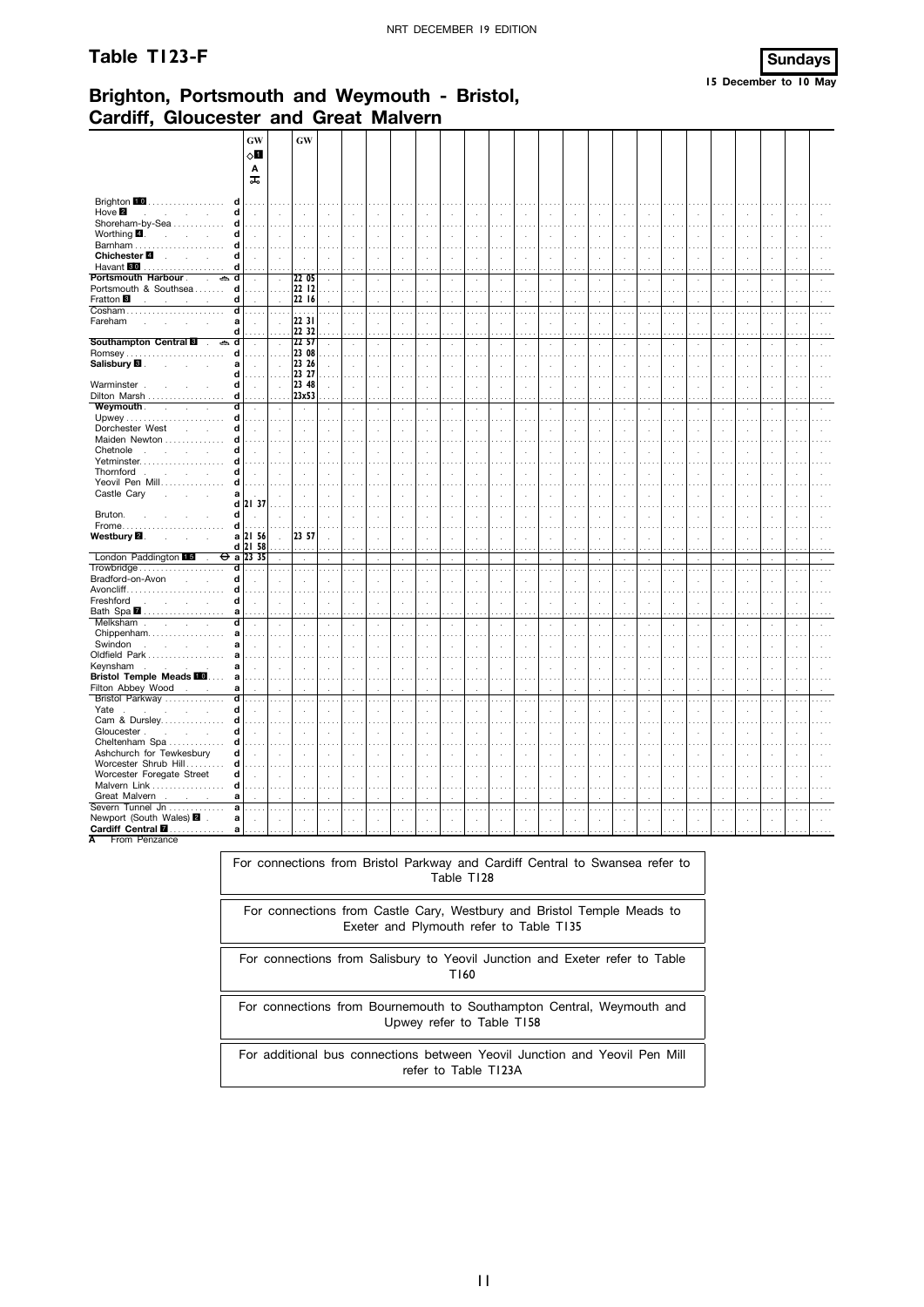**16 December to 15 May**

### **Great Malvern, Gloucester, Cardiff and Bristol - Weymouth, Portsmouth and Brighton**

|                  |                        |                                                      | Miles Miles Miles Miles Miles    |                                                           |                                                                                                                 | GW<br><b>MX</b>              | <b>GW</b>                                                                                                                                            | <b>GW</b>                                                                                                                                                              | <b>GW</b>              | GW                          | GW                               | GW                       | GW                          | GW                         |                             | <b>SW</b>       | <b>GW</b>                              | <b>GW</b>                   | GW                  | <b>GW</b>                                           | <b>GW</b>        | <b>GW</b>                    | <b>SW</b>            | <b>GW</b>        |
|------------------|------------------------|------------------------------------------------------|----------------------------------|-----------------------------------------------------------|-----------------------------------------------------------------------------------------------------------------|------------------------------|------------------------------------------------------------------------------------------------------------------------------------------------------|------------------------------------------------------------------------------------------------------------------------------------------------------------------------|------------------------|-----------------------------|----------------------------------|--------------------------|-----------------------------|----------------------------|-----------------------------|-----------------|----------------------------------------|-----------------------------|---------------------|-----------------------------------------------------|------------------|------------------------------|----------------------|------------------|
|                  |                        |                                                      |                                  |                                                           |                                                                                                                 |                              |                                                                                                                                                      | $\Diamond$                                                                                                                                                             | 8П                     |                             | ♦                                | $\Diamond$               |                             |                            |                             | 6П              |                                        | 8П                          |                     | B                                                   |                  | $\Diamond$                   | ू ।                  |                  |
|                  |                        |                                                      |                                  |                                                           |                                                                                                                 | A                            |                                                                                                                                                      |                                                                                                                                                                        | в<br>ᠼ                 |                             |                                  |                          |                             |                            |                             | C               | ♦                                      | D<br>ᠼ                      |                     |                                                     |                  |                              | Е                    |                  |
| n                |                        |                                                      |                                  |                                                           |                                                                                                                 |                              |                                                                                                                                                      |                                                                                                                                                                        | .                      | $\ldots$                    | .                                |                          | .                           | .                          | .                           |                 | . 06 30                                |                             |                     | $0728$                                              |                  | .                            |                      |                  |
| $11^{3}/$<br>21% | $11\frac{3}{4}$<br>21% |                                                      |                                  | $\overline{\phantom{0}}$                                  | Newport (South Wales) <b>2</b> .<br>Severn Tunnel Jn. d                                                         | $d$ .                        | $\mathbb{R}^n$<br>.                                                                                                                                  | $\sim$                                                                                                                                                                 | $\sim 10^7$<br>.       | $\sim 10^7$<br>.            | $\sim 10^7$<br>$\cdots$          | $\sim 10^{-1}$           | $\sim 10^{-1}$<br>$\cdots$  | $\sim 10^{-1}$<br>$\cdots$ | $\sim 10^{-1}$<br>.         | $\sim$          | 06 44<br>$\ldots$ 06 54                | $\sim$                      | $\sim$              | 07 42<br>07 52                                      | $\sim$           | $\sim$<br>$\cdots$           | $\sim$               |                  |
|                  |                        | $\overline{\mathbf{0}}$<br>$1\%$                     | $\overline{\mathbf{0}}$<br>$1\%$ | Ξ<br>$\overline{\phantom{0}}$                             | Great Malvern<br>$\overline{d}$<br>Malvern Link $d$                                                             | $\sim$                       | - 17<br>1.1.1.1                                                                                                                                      | $\sim$                                                                                                                                                                 | $\sim$<br>.            | $\sim$                      | $\sim$                           |                          | $\mathcal{L}$<br>$\sim$     | $\sim$                     | $\mathcal{L}$               |                 |                                        | $\sim$                      |                     | $\mathcal{A}$                                       |                  | $\sim$                       |                      |                  |
|                  |                        | 8<br>$8\frac{1}{2}$                                  | 8<br>$8\frac{1}{2}$              |                                                           | Worcester Foregate Street                                                                                       | $d$ .                        | $\sim$<br>1.                                                                                                                                         | h an                                                                                                                                                                   | $\sim 10^7$<br>a a a a | $\sim 10$                   | $\sim$                           | $\sim 10^{-1}$           | $\sim$                      | $\sim$                     | $\sim$                      |                 | $\sim 10^{-1}$                         | $\sim$                      | $\sim$              | $\sim$                                              |                  | 07 08                        |                      |                  |
|                  |                        | 23%                                                  | 23%                              | $\overline{\phantom{0}}$                                  | Worcester Shrub Hill  d.<br>Ashchurch for Tewkesbury                                                            | $d$ $\vert$                  | $\sim$                                                                                                                                               | 1.1.1.1<br>$\sim 10^{-1}$                                                                                                                                              | $\sim$                 | 1.1.1.1<br>$\sim$ $\sim$    | .<br>$\sim$                      |                          | .<br>$\sim$                 | .<br>$\sim$                | $\sim$                      | $\sim$          | $\sim$                                 | .<br>$\sim$                 | .<br>$\sim$         | .<br>$\sim$                                         |                  | 07 24                        |                      |                  |
|                  |                        | 30%<br>37                                            | 30%<br>37                        | $\equiv$<br>$\overline{\phantom{0}}$                      | Cheltenham Spa $d$                                                                                              | $d$ .                        | .                                                                                                                                                    |                                                                                                                                                                        |                        |                             |                                  |                          |                             |                            |                             |                 | $\sim$                                 | $\cdots$                    |                     |                                                     |                  | 07 34<br>07 46               |                      |                  |
|                  |                        | 50                                                   | 50                               | $\overline{\phantom{0}}$                                  | Gloucester<br>Cam & Dursley d                                                                                   |                              | $\sim 10^7$                                                                                                                                          | <b>College</b>                                                                                                                                                         | $\sim$                 | $\sim 10^7$                 | $\sim$                           |                          | $\sim$                      |                            |                             |                 |                                        | $\sim$                      | $\sim$              | $\sim$                                              |                  | 08 00                        |                      |                  |
|                  |                        | 60%<br>67                                            | 60%<br>67                        | $\overline{\phantom{0}}$<br>$\overline{\phantom{0}}$      | Yate years and you have a series of the series of the series of the series of the series of the series of the s | d                            | $\sim 10$                                                                                                                                            | $\sim$                                                                                                                                                                 | $\sim$                 | $\sim$                      | $\sim$                           |                          | $\sim$                      |                            | $\sim$                      | $\sim 10^{-1}$  | $\sim$                                 | $\sim$                      | $\sim$              | $\sim$                                              |                  | 08 13                        |                      |                  |
| 33%              | 33%                    | 68%                                                  | 68%                              | Ξ                                                         | Bristol Parkway d.                                                                                              |                              | $\ldots$ .                                                                                                                                           | $\ldots$ .                                                                                                                                                             |                        | $\cdots$                    |                                  | $\sim$                   | .<br>$\sim$                 | 06 12<br>06 16             | $\mathcal{L}$               | $\sim$          | 0712                                   | $\sim$                      |                     | 08 07                                               | $\mathcal{L}$    | 08 22<br>08 26               |                      |                  |
| 38%<br>42%       | 38%<br>42%             | 73<br>77%                                            | 73<br>77%                        | $\overline{\phantom{0}}$                                  |                                                                                                                 | $d$ .                        |                                                                                                                                                      |                                                                                                                                                                        |                        |                             | 05 58                            | .                        |                             | . 106 39<br>06 46          | .                           |                 | $\sim$                                 |                             |                     | 07 24 07 38 08 19  08 41 08 49 09 04                |                  | 08 49 08 56 09 11            |                      |                  |
| 48%              | 48%                    | 83%                                                  | 83%                              | $\overline{\phantom{0}}$                                  | Keynsham                                                                                                        |                              | $\ \cdot\ $                                                                                                                                          | <b>Committee</b>                                                                                                                                                       |                        | $\sim 100$                  |                                  | $\sim 10^{-1}$<br>$0605$ | $\sim 10^7$                 | $\ldots$ 06 53             | $\sim$                      | $\sim 10$       | .                                      | $\sim 10$                   |                     | 07 45 08 27<br>$\ldots$ .07 52.08 34                |                  | 08 56 09 03 09 18            |                      |                  |
|                  |                        |                                                      |                                  | $\overline{\mathbf{0}}$<br>16 <sup>3</sup> / <sub>4</sub> | ਗ<br>Swindon                                                                                                    | $\sim 10^{-1}$               | $\sim$ $\sim$                                                                                                                                        | $\sim 10^{-1}$                                                                                                                                                         | $\sim 10^{-1}$<br>.    | $\sim 10^7$                 | $\sim 10^{-1}$                   | $\sim$                   | $06$ $11$<br>$\ldots$ 06 27 | $\sim 10^{-1}$             | $\sim$<br>.                 | $\sim 10^{-1}$  | $\sim$                                 | $\sim$<br>1.11              | $\sim$              | $\sim$                                              | 08 44<br>08 59   |                              |                      |                  |
|                  |                        |                                                      |                                  | 23                                                        |                                                                                                                 |                              | .                                                                                                                                                    |                                                                                                                                                                        |                        | $\ldots$<br>$\sim 10^{-1}$  | 1.1.1.1<br>$\sim 10^{-1}$        |                          | $\frac{1}{2}$ 06 36         | .                          | $\mathcal{L}^{\mathcal{L}}$ | .<br>$\sim$     | .                                      |                             | .                   | .                                                   | 09 09            |                              |                      |                  |
| 49%<br>56%       | 49%<br>56%             | 84%<br>91%                                           | 84%<br>91%                       | —<br>$\overline{\phantom{0}}$                             | Freshford<br>and the company of the com-                                                                        | $d$ 00 12                    | $\sim$                                                                                                                                               |                                                                                                                                                                        |                        | $\ldots$ .                  | 06 18 .                          | $0608$                   | $\sim 10^7$                 | $\ldots$ 06 56<br>07 05    | .<br>$\sim$                 |                 | .  07 37<br>$\sim 10^{-11}$            | $\sim$                      | 08 04               | $ 07 \t55 08 \t38 $<br>$\sim$                       | $\sim 10^7$      | 09 01 09 07 09 21<br>09 10   |                      |                  |
| 57%              | 57%                    | 92%                                                  | 92%                              | $\overline{\phantom{0}}$                                  |                                                                                                                 |                              |                                                                                                                                                      | $\begin{vmatrix} \cdots \end{vmatrix}$ $\begin{vmatrix} \cdots \end{vmatrix}$ $\begin{vmatrix} 06 & 18 \ 06 & 20 \end{vmatrix}$ $\begin{vmatrix} \cdots \end{vmatrix}$ |                        |                             |                                  |                          |                             | . <b>07 08</b>             | .                           | <b>1999</b>     | .                                      |                             |                     | $ 0807 $                                            |                  | 09 12                        |                      |                  |
| 59<br>62%        | 59<br>62%              | 94<br>97%                                            | 94<br>97%                        | $\overline{a}$<br>28%                                     | Bradford-on-Avon.                                                                                               | $d \mid 00 \mid 18$ .        |                                                                                                                                                      | 05 25 05 35                                                                                                                                                            |                        |                             |                                  | 06 24                    | $\ldots$ 06 46 07 18        |                            | $\sim$<br>iliana.           |                 | $\overline{07}$ 49<br>$\ldots$ . 07 56 | $\sim 10^{-1}$              |                     | 08 11 08 50<br> 08 19 08 57 09 18 09 23 09 29 09 40 |                  | 09 16 09 24 09 33            |                      |                  |
|                  |                        |                                                      |                                  |                                                           |                                                                                                                 |                              |                                                                                                                                                      |                                                                                                                                                                        |                        |                             |                                  |                          |                             |                            |                             |                 |                                        |                             |                     |                                                     |                  |                              |                      |                  |
|                  |                        | $\overline{\phantom{0}}$                             | $\overline{\phantom{0}}$         | $\overline{\phantom{0}}$                                  | London Paddington $\blacksquare$ . $\Theta$ d                                                                   |                              | <b>Contract Development</b>                                                                                                                          |                                                                                                                                                                        |                        | $\sim 10^{-11}$             |                                  | <b>Contract</b>          | $\sim 100$                  | $\sim 10^{-11}$            | $\sim$                      | $\sim$          | $\overline{0704}$                      |                             | $\sim 10^{-1}$      | <b>College</b>                                      |                  |                              |                      |                  |
| 66%              | 66%                    | 101¼                                                 | 101%                             | 32%                                                       | Westbury <b>⊠</b> …………………                                                                                       |                              | a 00 32  05 39 05 49  06 38  06 53 07 25                                                                                                             |                                                                                                                                                                        |                        |                             |                                  |                          |                             |                            |                             |                 |                                        |                             |                     |                                                     |                  |                              |                      |                  |
|                  | 72                     |                                                      | 107                              | $\overline{\phantom{0}}$                                  |                                                                                                                 |                              | $d$ 00 33 05 24 05 49                                                                                                                                |                                                                                                                                                                        |                        |                             |                                  |                          | 06 25 06 40 06 48 06 54     |                            | $\sim 10^{-1}$              |                 | 07 40 08 05 08 21<br>. 1 1 1           | .                           | $\sim 10^{-1}$<br>. | 09 05<br>$\ldots$                                   | $\sim 10^7$<br>. | 09 33 09 40 09 51<br>$09.43$ |                      |                  |
|                  | 82%<br>86              | $\qquad \qquad -$                                    | 117%<br> 2                       |                                                           |                                                                                                                 |                              | $d \sim 1$                                                                                                                                           |                                                                                                                                                                        | l sin<br>$\cdots$      | $\mathcal{L}_{\mathcal{A}}$ | $\sim$                           | 07 09                    | $\sim 10^{-1}$              | $\sim$                     | $\sim$                      | $\sim 10^{-1}$  | $\sim 10^{-1}$<br>.                    | $\sim$                      | $\sim$<br>$08, 40$  | $\sim$<br>.                                         | $\sim$           | 09 54<br>09 59               |                      |                  |
|                  |                        | $\overline{\phantom{0}}$                             |                                  | $\equiv$                                                  |                                                                                                                 | $\sim$                       | $\sim 10^{-1}$                                                                                                                                       | $\left[\begin{array}{c} 0.0111 \\ 0.00011 \end{array}\right]$<br>$\mathbb{R}$                                                                                          | $\mathbb{R}^n$         | Lу.                         | $\sim$                           | 07 14<br>07 15           | $\sim$                      | $\sim$                     | $\sim$                      | $\sim$          | $\sim$                                 | $\sim$                      | $\sim$              | $\sim$                                              | $\sim$           | 10 00                        |                      |                  |
|                  | 97%<br>101             | $\overline{\phantom{0}}$<br>—                        | 132%<br>135%                     | $\overline{\phantom{0}}$                                  | Yeovil Pen Mill d    <br>Thornford                                                                              | $d$ .                        |                                                                                                                                                      |                                                                                                                                                                        |                        | .                           | $\sim$ $\sim$                    | 07 33<br>07x37           | $\sim$                      | $\sim$                     | $\sim 10^{-1}$              | $\sim 10^{-11}$ | $\sim$                                 | .<br>$\sim 10^{-1}$         | $\sim 10^{-1}$      | .<br>$\sim 10^{-1}$                                 |                  | 1014<br>10x19                |                      |                  |
|                  | 102                    |                                                      | 137                              | $\overline{\phantom{0}}$<br>$\overline{\phantom{0}}$      |                                                                                                                 |                              |                                                                                                                                                      |                                                                                                                                                                        |                        |                             | $\cdots$ .                       | 07x40                    | .                           | .                          | .                           | .               | .                                      | $\ldots$ .                  | .                   | .                                                   | .                | 10x22                        |                      |                  |
|                  | 104<br>110%            |                                                      | 139<br>145%                      | $\overline{\phantom{0}}$<br>$\overline{\phantom{0}}$      |                                                                                                                 |                              |                                                                                                                                                      |                                                                                                                                                                        |                        |                             | $\mathcal{L}_{\mathcal{A}}$<br>. | 07x44<br>07 56           | $\sim$<br>.                 | $\sim 10^{-1}$             | $\sim 10^{-1}$<br>$\cdots$  | - 1             | $\sim 10^{-1}$<br>.                    | $\sim 10^{-1}$<br>.         | $\sim 10^7$<br>.    | $\sim 10^{-1}$<br>a a a                             | $\sim$           | 10x26<br>10.38               | $\sim$               |                  |
|                  | 118%                   |                                                      | 153%                             |                                                           |                                                                                                                 |                              | $\mathbf{d}$ and $\mathbf{d}$ and $\mathbf{d}$ and $\mathbf{d}$ and $\mathbf{d}$ and $\mathbf{d}$ and $\mathbf{d}$ and $\mathbf{d}$ and $\mathbf{d}$ |                                                                                                                                                                        |                        |                             |                                  | 08 07                    | $\sim$                      | $\sim 10^{-1}$             | $\sim$                      | $\sim$ 1        | $\sim 10^{-1}$                         | $\mathcal{A}^{\mathcal{A}}$ | $\sim 10^7$         | $\sim$                                              |                  | 10.48                        |                      |                  |
|                  | 122%<br>125%           | $\overline{\phantom{0}}$<br>$\overline{\phantom{0}}$ | 157%<br>160%                     | $\overline{\phantom{0}}$                                  | Weymouth $a \mid   \cdot   \cdot  $                                                                             |                              |                                                                                                                                                      |                                                                                                                                                                        |                        | $\sim 10^{-1}$              | $\sim 10^7$                      | 08 14<br>08 19           |                             |                            |                             | $\sim 10^{-11}$ | $\sim$                                 | $\sim$                      |                     | $\sim$                                              |                  | 10 56<br>1101                |                      |                  |
| 67%              |                        | 102½                                                 |                                  | —                                                         | Dilton Marsh <b>d</b>                                                                                           |                              |                                                                                                                                                      | .  .  .                                                                                                                                                                |                        | 1.1.1.1                     | 1.1.1.1                          |                          | $\ldots$ 06x56 $\ldots$     |                            | .                           | .               | .                                      |                             | 1.1.1.              | .                                                   |                  | .                            | $\cdots$             | 09x53            |
| 71<br>90%        |                        | 105%<br>125%                                         | $\overline{\phantom{0}}$         | $\overline{\phantom{0}}$                                  |                                                                                                                 |                              |                                                                                                                                                      |                                                                                                                                                                        |                        |                             |                                  |                          |                             | $\sim$<br>.                | $\sim$                      |                 | 07 48 08 13<br>$\ldots$ 08 10 08 32    | $\sim 10^{-1}$<br>.         | $\sim$<br>1.1.1.    | 09 13<br>09 32                                      | $\sim$<br>.      | $\sim$                       | $\ldots$ . 10 09     | 09 48 10a00<br>. |
|                  |                        |                                                      |                                  | $\overline{\phantom{0}}$                                  |                                                                                                                 | $d$ .                        | $\mathbb{R}^n$                                                                                                                                       | 06 19                                                                                                                                                                  | $\sim$                 | $\sim 10^7$                 |                                  |                          | $07$ 11 $07$ 35             | $\sim 10^{-1}$             | $\sim 10^{-1}$              | $\sim$          | 08 33                                  | $\sim$                      | $\sim$              | 09 33                                               | $\sim$           | $\sim$                       |                      |                  |
| 107%<br>115%     |                        | 142%<br>150%                                         | $\overline{\phantom{0}}$         | $\overline{\phantom{0}}$<br>$\overline{\phantom{0}}$      | Southampton Central <b>M</b> a a a a                                                                            |                              |                                                                                                                                                      | $  $ 06 37<br>06 47                                                                                                                                                    | $\sim 10^{-1}$         | $\sim$                      |                                  | 07 40                    | 07 29  07 54<br>08 08       | .<br>$\sim$                | $\sim$                      | $\sim$          | . 08 52<br>09 02                       | $\sim$                      |                     | 09 52<br>1002                                       |                  |                              |                      |                  |
| <b>130</b>       |                        | 165                                                  | $\overline{\phantom{0}}$         | —                                                         |                                                                                                                 |                              |                                                                                                                                                      |                                                                                                                                                                        |                        | $\ldots$                    |                                  | $0802$                   | .                           | .                          | .                           |                 | . 09 33                                |                             | .<br>$\sim$         | $1028$                                              |                  | .                            | .                    | $\cdots$         |
| 135%             |                        | 170%                                                 | $\overline{\phantom{0}}$         | $\overline{\phantom{0}}$                                  |                                                                                                                 | $d$ .                        | $\sim 10^{-1}$                                                                                                                                       | 07 12                                                                                                                                                                  | $\sim$                 | $\sim 10^7$                 | 08 03 4<br>08 11                 |                          | $\sim 10^{-1}$<br>$\ldots$  | $\sim$<br>.                | $\sim$<br>$\ldots$ .        | $\sim$ $\sim$   | 09 34<br>$ 09 \; 41$                   | $\sim 10^{-1}$              |                     | 10 29<br>10 36                                      | $\sim$           | $\sim$<br>$\cdots$           | $\ddot{\phantom{a}}$ |                  |
| 139%<br>140%     |                        | $\qquad \qquad$<br>$\overline{\phantom{0}}$          |                                  | —<br>$\overline{\phantom{0}}$                             |                                                                                                                 |                              |                                                                                                                                                      |                                                                                                                                                                        | $\sim$                 | $\sim$                      | 08 18<br>08 21                   | $\sim 10^{-11}$          | $\sim$<br>.                 | $\sim 10^{-1}$             | $\sim$                      | $\sim$          | 09 49<br>09 52                         | $\sim$                      | $\sim$              | 10 <sub>43</sub><br>10 47                           | $\sim$           | $\sim 10^{-1}$               |                      |                  |
| 141%             |                        | $\equiv$                                             |                                  | $\overline{\phantom{0}}$                                  | Portsmouth Harbour a a                                                                                          |                              | $\mathbb{R}^n$                                                                                                                                       | 07 38                                                                                                                                                                  | $\sim$                 | $\sim$                      | 08 26                            |                          | $\sim$                      | $\sim$                     | $\sim$                      | $\sim$          | 09 56                                  | $\sim$                      |                     | 10 <sub>51</sub>                                    |                  | $\sim$                       |                      |                  |
|                  |                        | 174%<br>183%                                         |                                  | Ξ                                                         | Chichester 4 all                                                                                                | $\sim$                       | 1.1.1.1<br>$\sim$                                                                                                                                    | .<br>$\sim$                                                                                                                                                            | 1.1.1.1                | .<br>$\sim 10^7$            | .<br>$\sim$                      | .                        | .<br>$\sim$                 | .                          | .                           |                 | .                                      | .                           |                     | .                                                   |                  | $\cdots$                     |                      |                  |
|                  |                        | 190                                                  |                                  | $\overline{\phantom{0}}$                                  | Barnham  a                                                                                                      |                              | $\ldots$ .                                                                                                                                           | 1.1.1.1                                                                                                                                                                |                        |                             |                                  |                          |                             |                            |                             |                 |                                        |                             |                     |                                                     |                  |                              |                      |                  |
|                  |                        | 201%<br>206½                                         | $\qquad \qquad -$                | $\overline{\phantom{0}}$<br>$\overline{\phantom{0}}$      |                                                                                                                 | $a$ $\overline{\phantom{a}}$ | $\sim 10^{-1}$                                                                                                                                       | <b>Contract</b>                                                                                                                                                        | $\sim$<br>.            | $\sim$<br>.                 | $\sim$<br>.                      | .                        | $\sim$<br>.                 |                            |                             |                 | $\sim$<br>.                            | .                           | .                   |                                                     |                  |                              |                      |                  |
|                  |                        | 211<br>212%                                          |                                  |                                                           | $Hove$ $B$<br>state and a state of                                                                              | al .                         | $\sim 100$                                                                                                                                           | $\mathbb{R}^n$<br>$\cdots$                                                                                                                                             | $\sim 10^7$            | $\sim 10$                   | $\sim$                           | $\sim 10^{-1}$           | $\sim$                      | $\sim$                     | $\sim$                      | $\sim$ $\sim$   | $\sim$                                 | $\sim 10^7$                 | $\sim$              | $\sim$                                              | $\sim$           | $\sim$                       | $\mathbf{r}$         |                  |

**A** From Bristol Temple Meads **B** To London Paddington

**C** From Yeovil Pen Mill to London Waterloo **D** To Paignton. The Devon Express

For connections from Swansea to Cardiff Central and Bristol Parkway refer to Table T128

For connections from Plymouth and Exeter to Bristol Temple Meads, Westbury and Castle Cary, refer to Table T135

For connections from Exeter and Yeovil Junction to Salisbury refer to Table T160

For connections from Upwey, Weymouth and Southampton Central to Bournemouth refer to Table T158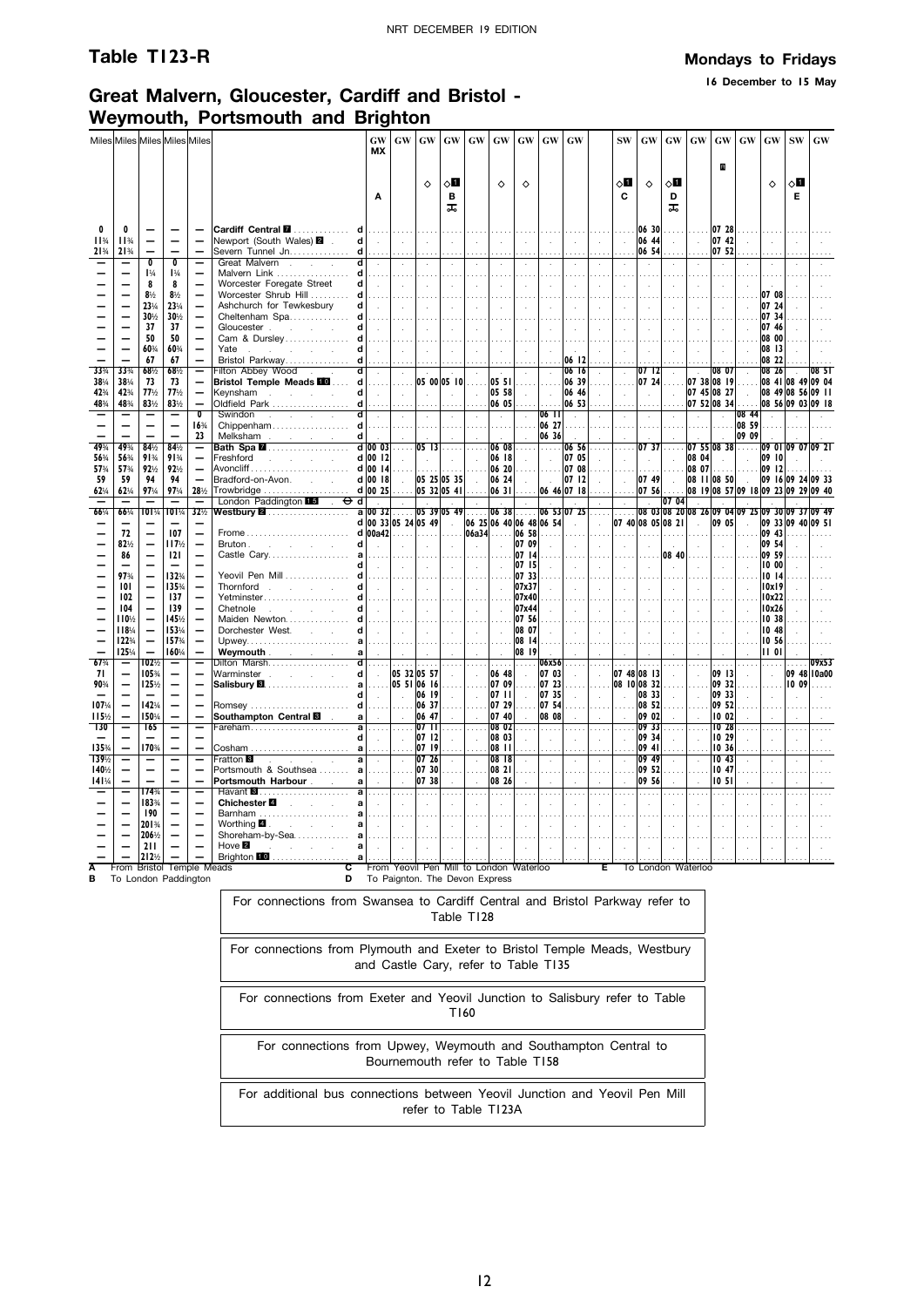**16 December to 15 May**

## **Great Malvern, Gloucester, Cardiff and Bristol - Weymouth, Portsmouth and Brighton**

|                                                                                           |                      | <b>SW</b>            | GW                                  | GW                                      | GW                             | GW                   | GW           | $\boldsymbol{\mathsf{G}}\boldsymbol{\mathsf{W}}$ | <b>SW</b>                   | <b>GW</b>                               |                      | GW                   | <b>GW</b>                                 | GW                                | <b>GW</b>            | $\boldsymbol{\mathsf{G}}\boldsymbol{\mathsf{W}}$ | <b>SW</b>                     | GW                   | GW                 | GW                   |        | GW             | <b>SW</b>      | GW                |
|-------------------------------------------------------------------------------------------|----------------------|----------------------|-------------------------------------|-----------------------------------------|--------------------------------|----------------------|--------------|--------------------------------------------------|-----------------------------|-----------------------------------------|----------------------|----------------------|-------------------------------------------|-----------------------------------|----------------------|--------------------------------------------------|-------------------------------|----------------------|--------------------|----------------------|--------|----------------|----------------|-------------------|
|                                                                                           |                      | $\Diamond$ ii        | ♦                                   | ♦                                       | √Ц                             | ♦                    |              |                                                  | ⊘П                          |                                         |                      | $\circ$ ii           | ♦                                         | ♦                                 | ♦                    | ♦                                                | $\diamond$ l                  | $\diamond$ l         |                    | ♦                    |        |                | √⊔             | ♦                 |
|                                                                                           |                      | A                    |                                     |                                         | в                              |                      |              |                                                  | C                           |                                         |                      | D                    |                                           |                                   |                      |                                                  | Е                             | D                    |                    |                      |        |                | Α              |                   |
|                                                                                           |                      |                      |                                     |                                         | ᠼ                              |                      |              |                                                  |                             |                                         |                      | ᠼ                    |                                           |                                   |                      |                                                  | ᠼ                             | ᠼ                    |                    |                      |        |                | ᠼ              |                   |
| Cardiff Central <b>M</b><br>d                                                             |                      |                      | 08 27                               |                                         |                                | 09 27                |              |                                                  |                             |                                         |                      |                      | 10 30                                     | .                                 | 11,30                |                                                  |                               |                      |                    | 12 30                |        |                |                | 13 30             |
| Newport (South Wales) 2<br>d                                                              | $\mathbf{r}$         | n.                   | 08 41                               | $\sim$                                  | $\sim$                         | 09 41                |              |                                                  | $\overline{a}$              |                                         |                      |                      | 1044                                      | ÷.                                | 1144                 |                                                  | $\mathcal{L}$                 | $\overline{a}$       | ÷.                 | 12 44                |        | $\sim$         | $\overline{a}$ | 13 44             |
| Severn Tunnel Jn<br>d                                                                     |                      |                      | 08 51                               |                                         |                                | 09 51                |              |                                                  |                             |                                         |                      |                      | $\sim$                                    |                                   |                      |                                                  |                               |                      |                    |                      |        |                |                |                   |
| $\overline{\mathsf{d}}$<br>Great Malvern<br>$\sim 10^{-1}$<br>$\sim$<br>d<br>Malvern Link |                      |                      | $\blacksquare$                      |                                         | $\lambda$                      | $\cdot$              |              |                                                  |                             |                                         |                      |                      | $\cdot$                                   |                                   | $\cdot$              | 1041<br>10 44                                    |                               | $\lambda$            |                    |                      |        |                |                |                   |
| Worcester Foregate Street<br>d                                                            |                      |                      |                                     |                                         |                                |                      |              | 08 55                                            |                             |                                         |                      |                      | $\ddot{\phantom{a}}$                      |                                   | $\ddot{\phantom{a}}$ | 10 53                                            |                               |                      |                    |                      |        |                |                |                   |
| Worcester Shrub Hill<br>d                                                                 |                      |                      |                                     |                                         |                                |                      |              | 08 58                                            |                             |                                         |                      |                      |                                           |                                   |                      | 10 56                                            |                               |                      |                    |                      |        |                |                |                   |
| Ashchurch for Tewkesbury<br>d                                                             |                      |                      |                                     |                                         |                                |                      |              | 09 14                                            |                             |                                         |                      |                      |                                           |                                   |                      | 1113                                             |                               |                      |                    |                      |        |                |                |                   |
| Cheltenham Spa<br>d                                                                       |                      |                      |                                     | .<br>08 42                              |                                |                      |              | 09 23<br>09 41                                   |                             |                                         |                      |                      |                                           |                                   |                      | 11 <sub>22</sub><br>1140                         |                               |                      |                    |                      |        | 12 42          |                |                   |
| Gloucester.<br>d<br>contractors and<br>Cam & Dursley<br>d                                 |                      | ÷                    | $\sim$                              | 08 55                                   | $\mathcal{L}_{\mathbf{a}}$     | $\ddot{\phantom{a}}$ |              | 09 54                                            | ÷                           | $\mathbf{r}$                            | $\mathcal{L}$        | $\mathbf{r}$         | $\mathcal{L}$                             | 1042<br>10 54                     | $\mathbf{r}$         | 11 53                                            | $\sim$                        | $\mathbf{r}$         | $\sim$             | $\sim$               |        | 12 54          |                |                   |
| Yate<br>d                                                                                 |                      |                      |                                     | 09 08                                   |                                |                      |              | 10 07                                            |                             |                                         |                      |                      |                                           | <b>II</b> 07                      |                      | 12 06                                            |                               |                      |                    |                      |        | 13 07          |                |                   |
| Bristol Parkway<br>d                                                                      |                      |                      |                                     | 09 19                                   |                                |                      |              | 10 16                                            |                             |                                         |                      |                      |                                           | 1116                              |                      | 12 16                                            |                               |                      |                    |                      |        | 13 16          |                |                   |
| Filton Abbey Wood<br>ď<br>$\sim$                                                          | $\ddot{\phantom{a}}$ | $\ddot{\phantom{a}}$ |                                     | 09 07 09 23                             | $\mathcal{L}_{\mathbf{a}}$     | 10 06                | $\mathbf{r}$ | 10 20                                            | $\ddot{\phantom{a}}$        | $\mathcal{L}_{\mathbf{a}}$              | $\ddot{\phantom{a}}$ | $\ddot{\phantom{a}}$ | II 07                                     | 11 19 12 07 12 20                 |                      |                                                  |                               | $\ddot{\phantom{a}}$ | $\sim$             | 1307                 |        | 13 20          | $\lambda$      | 14 07             |
| <b>Bristol Temple Meads III</b><br>d<br>Keynsham<br>d<br>$\sim$<br>$\sim$<br>$\mathbf{r}$ |                      |                      |                                     | 09 23 09 45<br>09 53                    |                                | 1023                 |              | 10 47<br>10 54                                   |                             |                                         |                      |                      |                                           | 11 22 11 45 12 22<br><b>II 52</b> |                      | 12 42                                            | I2 49<br>12 49 12 56          |                      |                    | 13 22                |        | 13 45<br>13 52 |                | 14 22             |
| Oldfield Park<br>d                                                                        |                      |                      |                                     | 10 00                                   |                                |                      |              | 1101                                             |                             |                                         |                      |                      |                                           | <b>II 59</b>                      |                      |                                                  | 12 56 13 03                   |                      |                    |                      |        | 13 59          |                |                   |
| Swindon<br>control of the control                                                         | d                    |                      |                                     | $\cdot$                                 |                                |                      |              | $\epsilon$                                       | $\mathcal{L}_{\mathcal{A}}$ | 1105                                    |                      |                      | $\overline{\phantom{a}}$                  | à.                                |                      |                                                  |                               | $\epsilon$           | 1314               |                      |        | $\cdot$        |                |                   |
| d<br>Chippenham                                                                           |                      |                      |                                     |                                         |                                |                      |              |                                                  | $\sim$                      | <b>II 20</b>                            |                      |                      |                                           |                                   |                      |                                                  |                               |                      | 13 29              | in in                |        |                |                |                   |
| Melksham<br>d<br>d                                                                        |                      |                      |                                     | 09 36 10 03                             |                                |                      |              |                                                  |                             | <b>II 30</b>                            |                      |                      |                                           |                                   |                      | 12 03 12 35 13 00 13 07                          |                               |                      | 13 39              |                      |        |                |                | 1435              |
| Bath Spa <b>M</b><br>Freshford<br>d<br>and the control                                    |                      |                      |                                     | 1012                                    |                                | 1036<br>$\mathbf{r}$ |              | II 05<br>$II$ 14                                 | $\ddot{\phantom{a}}$        |                                         |                      |                      | II 35                                     | 12 12                             |                      | 13 09                                            | $\cdot$                       |                      | .<br>$\mathcal{L}$ | 1335<br>$\mathbf{r}$ |        | 1403<br>1412   |                | $\mathbf{r}$      |
| $A$ voncliff $\ldots, \ldots, \ldots, \ldots, \ldots, \ldots$<br>d                        |                      |                      |                                     | 10 15                                   |                                |                      |              | 1117                                             | $\sim$ $\sim$               |                                         |                      |                      |                                           | 1214                              |                      | 13 12                                            |                               |                      |                    | $\sim$               |        | 1414           |                |                   |
| Bradford-on-Avon<br>d<br><b>Contract Contract</b>                                         |                      |                      |                                     | 09 48 10 19                             | $\sim$                         | 10 48                | ÷.           | 1121                                             | $\ddot{\phantom{a}}$        |                                         |                      |                      | II 47                                     | 2   8   2 48   3   6   3 23       |                      |                                                  |                               |                      |                    | 13 47                |        | 14 18          |                | 14 47             |
| d                                                                                         |                      |                      |                                     | 09 55 10 25                             |                                | 10 55                |              | 11 <sub>27</sub>                                 | $\ldots$                    | II 39                                   |                      |                      |                                           |                                   |                      |                                                  | 11 54 12 25 12 55 13 22 13 30 |                      |                    | 13 48 13 54          |        | 14 25          |                | 14 54             |
| London Paddington 15<br>⊖d<br>$\sim 10^{-1}$<br>Westbury <b>2.</b><br>a                   |                      |                      | $\sim$                              | $\mathbf{r}$<br>10 02 10 32 10 54 11 02 | 0937                           |                      |              | II 34                                            | $\sim$<br>$\sim$            | $\sim$<br>II 46                         | $\sim$<br>$\cdots$   | 10 35<br>11, 52      | 1201                                      | 1232                              |                      | $\overline{13}$ 02 13 29                         |                               | 12 36<br>13 37 13 52 | 13 55              | $\sim$<br>14 OT      | $\sim$ | $\sim$<br>1432 |                | 15 OI             |
| d                                                                                         |                      |                      | 09 56 10 05 10 33 10 56 11 05 11 11 |                                         |                                |                      |              | ÷.                                               | II 36                       | $\mathcal{L}$                           | ÷.                   |                      | 11 54 12 03 12 33 13 03 13 33 13 40 13 53 |                                   |                      |                                                  |                               |                      |                    | 14 03                | $\sim$ |                |                | 14 36 14 55 15 03 |
| Frome<br>d                                                                                |                      | 10 05                | $\sim$                              | 10 43                                   |                                |                      |              | $\sim$                                           |                             |                                         |                      |                      | .                                         | 12 43                             |                      |                                                  |                               |                      |                    |                      |        | 14a45 15 04    |                |                   |
| Bruton.<br>and the company of<br>d                                                        |                      | 10 17                |                                     | 10 54                                   |                                |                      |              |                                                  | $\ddot{\phantom{a}}$        |                                         |                      |                      |                                           | 12 54                             |                      |                                                  |                               |                      |                    |                      |        |                | 15 16          |                   |
| Castle Cary<br>a<br>d                                                                     |                      | 1021<br>10 22        | $\sim$                              | 10 59<br><b>III</b> 01                  | 1115<br>$\sim$                 |                      |              |                                                  |                             |                                         |                      | 1213                 |                                           | 12 59<br>12 59                    |                      |                                                  |                               | 14 12                |                    |                      |        | $\bar{z}$      | 1521<br>15 22  |                   |
| Yeovil Pen Mill                                                                           |                      | <b>10a36</b>         |                                     | <b>III 15</b>                           |                                |                      |              |                                                  |                             |                                         |                      |                      |                                           | 13 12                             |                      |                                                  |                               |                      |                    |                      |        |                | 15a33          |                   |
| Thornford.<br><b>Service State</b><br>d                                                   |                      |                      |                                     | lix <sub>19</sub>                       |                                |                      |              |                                                  | $\ddot{\phantom{a}}$        |                                         |                      |                      |                                           | 13x17                             |                      |                                                  |                               |                      |                    |                      |        |                |                |                   |
| Yetminster                                                                                |                      |                      |                                     | 11x22                                   |                                |                      |              |                                                  |                             |                                         |                      |                      |                                           | 13x20                             |                      |                                                  |                               |                      |                    |                      |        |                |                |                   |
| Chetnole<br>$\sim$<br>Maiden Newton<br>d                                                  |                      |                      |                                     | 11x26<br><b>II</b> 38                   |                                |                      |              |                                                  |                             |                                         |                      |                      |                                           | 13x24<br>13 36                    |                      |                                                  |                               |                      |                    |                      |        |                |                |                   |
| Dorchester West<br>d                                                                      | $\mathbf{r}$         | ÷                    |                                     | <b>III</b> 53                           | $\sim$                         |                      |              |                                                  | $\ddot{\phantom{a}}$        |                                         |                      |                      | $\overline{a}$                            | 13 53                             |                      |                                                  |                               |                      |                    |                      |        |                |                |                   |
| a                                                                                         | المعاد               |                      |                                     | 1201                                    |                                |                      |              |                                                  | $\cdots$                    |                                         |                      |                      | $\ldots$                                  | 14 01                             |                      |                                                  |                               |                      |                    |                      |        |                |                |                   |
| Weymouth.<br>and the state<br>a                                                           |                      |                      |                                     | 12 06                                   |                                |                      |              |                                                  |                             |                                         |                      |                      |                                           | 14 06                             |                      |                                                  |                               |                      |                    |                      |        |                |                |                   |
| Dilton Marsh<br>d<br>Warminster<br>d                                                      |                      |                      | 10 13                               | .                                       |                                | 11 13 11 20          | l IxI3       |                                                  | <b>II 48</b>                |                                         |                      |                      | 1211                                      |                                   |                      | 13x36                                            | 13 11 13 43 13 48             |                      |                    | 14 I I               |        | ÷.             |                | 1511              |
| Salisbury <b>8</b><br>a                                                                   |                      |                      | 10 32                               | $\cdot$<br>$\sim$                       | $\sim$<br>$\sim$ $\sim$ $\sim$ | 11 32 11 40          |              |                                                  | 12 09                       |                                         |                      |                      | 12 30                                     |                                   |                      |                                                  | 13 30 14 02 14 10             |                      |                    | 14 30                |        |                |                | 15 30             |
| d                                                                                         |                      |                      | 10 33                               | $\mathcal{L}$                           | $\sim$                         | 11 33 11 42          |              |                                                  | $\ddot{\phantom{a}}$        |                                         |                      |                      | 12 32                                     |                                   |                      | 13 32 14 04                                      | $\sim$                        |                      |                    | 1432                 |        | ÷.             |                | 15 32             |
| Romsey<br>d                                                                               |                      |                      | 10 52                               |                                         | $\sim$                         | 11 52 12 00          |              |                                                  |                             |                                         |                      |                      | 1251                                      |                                   |                      | 13 51 14 22                                      |                               |                      |                    | 14 5 I               |        |                |                | 15 <sub>51</sub>  |
| Southampton Central <b>8</b><br>a<br>Fareham<br>a                                         |                      |                      | II 02<br><b>II</b> 28               |                                         |                                | 12 02 12 11<br>12 28 | $\cdots$     |                                                  |                             |                                         |                      |                      | 13 02<br>13 27                            |                                   |                      | 14 01 14 32<br>14 27 14 56                       |                               |                      |                    | 15 02<br>15 27       |        |                |                | 16 02<br>1627     |
| d                                                                                         |                      |                      | <b>II</b> 29                        | $\cdots$<br>$\mathbf{r}$                | $\sim$                         | 12 29                |              |                                                  | $\mathcal{A}$               | $\cdot$                                 | ÷.                   |                      | 13 28                                     |                                   |                      | 14 28 14 57                                      | $\mathcal{L}$                 | $\mathbf{r}$         |                    | 15 28                |        | $\bar{z}$      |                | 16 28             |
| Cosham<br>a                                                                               |                      |                      | <b>II 36</b>                        | $\cdots$                                |                                | 12 36                |              |                                                  |                             |                                         |                      |                      | 13 35                                     |                                   |                      | 14 35 15 05                                      |                               |                      |                    | 15 35                |        |                |                | 16 35             |
| Fratton <b>8</b><br>a<br>$\sim$<br><b>College</b><br>$\sim$                               |                      |                      | 1143                                |                                         |                                | 12 <sub>43</sub>     |              |                                                  |                             |                                         |                      |                      | 13 42                                     |                                   | 14 42                |                                                  |                               |                      | $\cdot$            | 15 42                |        |                |                | 16 <sub>42</sub>  |
| Portsmouth & Southsea<br>a<br>Portsmouth Harbour.<br>a                                    |                      |                      | $II$ 47<br>II 51                    |                                         |                                | 12 47<br>1251        |              |                                                  | $\cdots$                    |                                         |                      |                      | 13 46<br>13 50                            |                                   | 14 46<br>14 50       |                                                  | ÷.                            |                      |                    | 15 46<br>15 50       |        |                |                | 16 48<br>16 52    |
| Havant <b>8.</b>                                                                          |                      |                      | $\sim$                              |                                         | $\cdots$                       | $\cdots$             |              |                                                  | $\cdots$                    | $\sim$ $\sim$                           | $\cdots$             |                      | $\ldots$                                  |                                   | .                    | 15 I I                                           |                               | $\sim$ $\sim$        |                    | $\mathbf{r}$         |        |                |                | $\sim$            |
| Chichester <sup>1</sup><br>a                                                              |                      |                      |                                     |                                         |                                | $\ddot{\phantom{a}}$ |              |                                                  |                             |                                         |                      |                      | $\ddot{\phantom{a}}$                      |                                   | $\lambda$            | 15 25                                            | ÷                             |                      |                    |                      |        |                |                |                   |
| Barnham                                                                                   |                      |                      |                                     |                                         |                                |                      |              |                                                  |                             |                                         |                      |                      |                                           |                                   |                      | 15 36                                            |                               |                      |                    |                      |        |                |                |                   |
| Worthing $\blacksquare$ .<br>$\sim$                                                       |                      |                      |                                     |                                         |                                |                      |              |                                                  |                             |                                         |                      |                      |                                           |                                   | $\mathcal{L}$        | 15 54                                            |                               |                      |                    |                      |        |                |                |                   |
| Shoreham-by-Sea<br>Hove 2<br>and a state<br>a                                             |                      |                      |                                     |                                         |                                |                      |              |                                                  |                             |                                         |                      |                      |                                           |                                   |                      | 16 00<br>16 09                                   | ÷.                            |                      |                    |                      |        |                |                |                   |
| Brighton 10<br>a                                                                          |                      |                      |                                     |                                         |                                |                      |              |                                                  |                             |                                         |                      |                      |                                           |                                   |                      | 16 13                                            |                               |                      |                    |                      |        |                |                |                   |
| From London Waterloo<br>A                                                                 |                      |                      |                                     |                                         |                                |                      |              |                                                  |                             |                                         |                      |                      |                                           |                                   |                      |                                                  |                               |                      |                    |                      |        |                |                |                   |
| в<br>To Paignton. The Torbay Express                                                      |                      |                      |                                     |                                         | c<br>D                         |                      |              | To Exeter St Davids                              |                             | From Yeovil Pen Mill to London Waterloo |                      |                      |                                           |                                   | Е                    |                                                  |                               |                      | To London Waterloo |                      |        |                |                |                   |

For connections from Swansea to Cardiff Central and Bristol Parkway refer to Table T128

For connections from Plymouth and Exeter to Bristol Temple Meads, Westbury and Castle Cary, refer to Table T135

For connections from Exeter and Yeovil Junction to Salisbury refer to Table T160

For connections from Upwey, Weymouth and Southampton Central to Bournemouth refer to Table T158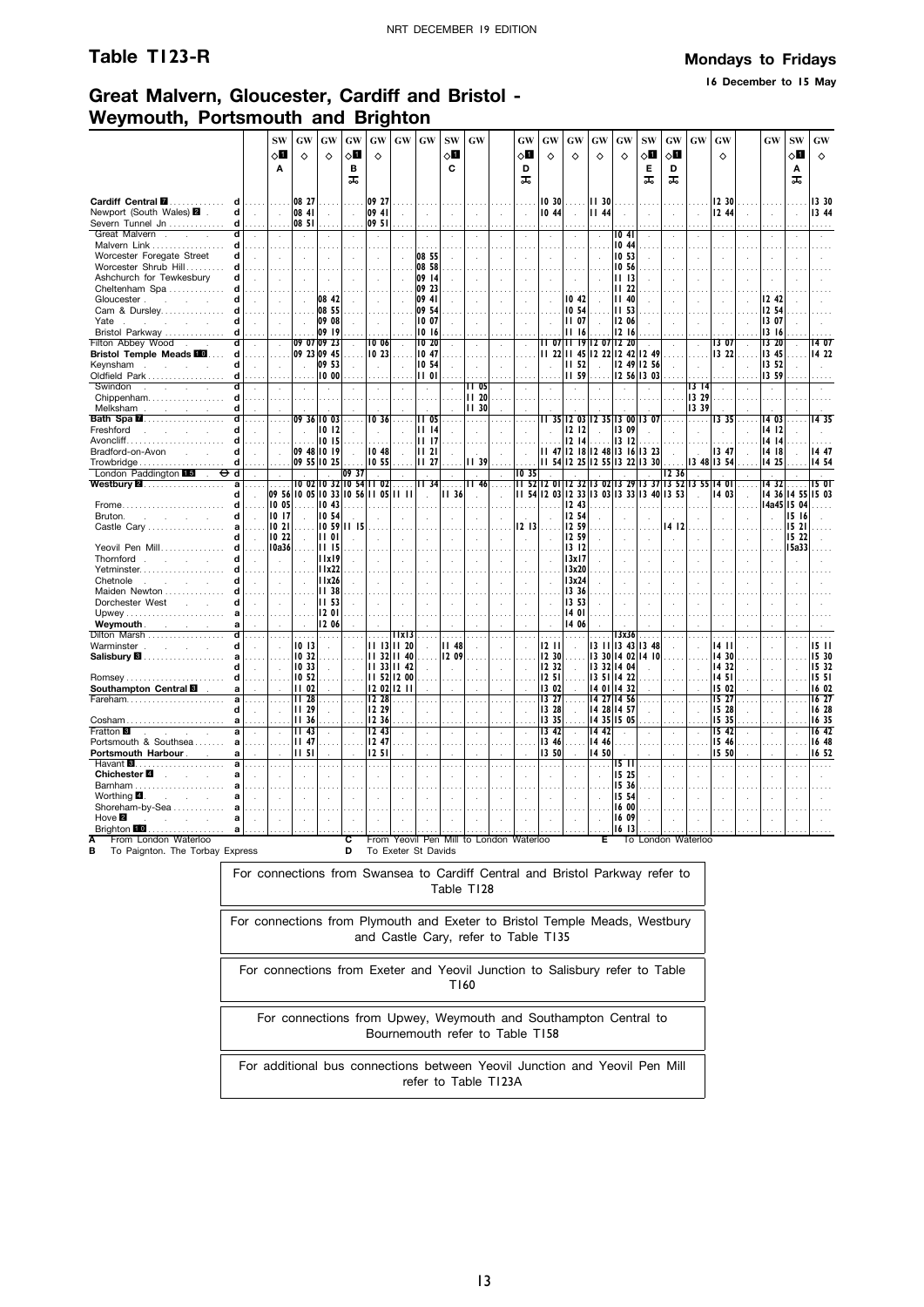**16 December to 15 May**

## **Great Malvern, Gloucester, Cardiff and Bristol - Weymouth, Portsmouth and Brighton**

|                                                             | $\boldsymbol{\mathrm{GW}}$ | GW                         | <b>SW</b> | <b>GW</b>            | GW       | GW             |                    | GW             | ${\bf SW}$           | $\boldsymbol{\mathsf{G}}\boldsymbol{\mathsf{W}}$ | GW        | $\boldsymbol{\mathbf{G}}\boldsymbol{\mathbf{W}}$ | $\mathrm{SW}$               | GW                | GW           | GW             |             | GW     | GW                | $\boldsymbol{\mathrm{GW}}$ | GW         | GW                   | $\boldsymbol{\mathrm{GW}}$ | $\boldsymbol{\mathbf{G}}\boldsymbol{\mathbf{W}}$ |
|-------------------------------------------------------------|----------------------------|----------------------------|-----------|----------------------|----------|----------------|--------------------|----------------|----------------------|--------------------------------------------------|-----------|--------------------------------------------------|-----------------------------|-------------------|--------------|----------------|-------------|--------|-------------------|----------------------------|------------|----------------------|----------------------------|--------------------------------------------------|
|                                                             |                            |                            |           |                      |          |                |                    |                |                      |                                                  |           |                                                  |                             |                   |              | B              |             |        |                   |                            |            | R                    |                            |                                                  |
|                                                             |                            | $\Diamond$                 | √0        |                      | ◇Ø       | $\Diamond$     |                    |                | √0                   | ♦                                                |           | ♦                                                | ◇Ø                          |                   | 8П           |                |             |        | ♦                 |                            | 8П         |                      |                            |                                                  |
|                                                             |                            |                            | Α         |                      | в<br>ᅚ   |                |                    |                | C                    |                                                  |           |                                                  | Α                           |                   | D<br>ᠼ       |                |             |        |                   |                            | Е<br>ᠼ     |                      |                            |                                                  |
|                                                             |                            |                            |           |                      |          |                |                    |                |                      |                                                  |           |                                                  |                             |                   |              |                |             |        |                   |                            |            |                      |                            |                                                  |
| Cardiff Central <b>M</b><br>d                               |                            |                            |           |                      |          | 14 30          |                    |                |                      | 15 30                                            |           |                                                  |                             |                   |              | 16 27          |             |        |                   |                            |            | 17 30                |                            |                                                  |
| Newport (South Wales) 2 .<br>d<br>Severn Tunnel Jn<br>d     | $\sim$                     |                            |           |                      | $\sim$   | 14 44          |                    |                | $\cdot$              | 15 44                                            |           |                                                  |                             |                   | $\mathbf{r}$ | 1641<br>1651   |             |        |                   | $\overline{a}$             |            | 1744<br>1754         |                            |                                                  |
| Great Malvern.<br>d<br>$\sim$                               | $\cdot$                    | 12.42                      |           |                      | ÷.       | $\mathbf{r}$   |                    |                |                      |                                                  | J.        | 14 41                                            |                             |                   |              |                |             |        | $\overline{a}$    |                            |            |                      | 16 44                      |                                                  |
| Malvern Link<br>d                                           |                            | 12 45                      |           |                      |          |                |                    |                |                      |                                                  |           | 14 44                                            |                             |                   |              |                |             |        |                   |                            |            |                      | 16 47                      |                                                  |
| Worcester Foregate Street<br>d<br>Worcester Shrub Hill<br>d |                            | 12 54<br>12 57             |           |                      | ÷.       |                |                    |                | $\cdot$              |                                                  |           | 14 53<br>14 56                                   |                             |                   |              |                |             |        | $\mathbf{r}$      |                            |            | $\ddot{\phantom{a}}$ | 16 56<br>16 59             |                                                  |
| Ashchurch for Tewkesbury<br>d                               |                            | 1313                       |           |                      |          |                |                    |                |                      |                                                  |           | 15 13                                            |                             |                   |              |                |             |        |                   |                            |            |                      | 17 15                      |                                                  |
| Cheltenham Spa<br>d                                         |                            | 13 22                      |           |                      |          |                |                    |                |                      |                                                  |           | 15 22                                            |                             |                   |              |                |             |        |                   |                            |            |                      | 17 24                      |                                                  |
| Gloucester.<br>d                                            |                            | 13 37                      |           |                      |          |                |                    | 144            |                      |                                                  |           | 1538                                             |                             |                   |              |                |             |        | 16 42             |                            |            |                      | 17 42                      | 1750                                             |
| Cam & Dursley<br>d                                          |                            | 13 50                      |           |                      |          |                |                    | 14 54          |                      |                                                  |           | 1551                                             |                             |                   |              |                |             |        | 16 54             |                            |            |                      | 17 54                      |                                                  |
| Yate<br>d<br>$\sim$<br>$\sim$<br>Bristol Parkway<br>d       |                            | 14 03<br>14 13             |           |                      |          |                |                    | 15 07<br>15 16 |                      |                                                  |           | 16 05<br>16 14                                   |                             | 1645              |              |                |             |        | 17 07             | 17 16 17 45                |            |                      | 18 07<br>18 16             |                                                  |
| Filton Abbey Wood<br>d                                      |                            | 14 17                      |           |                      | $\sim$   | 15 07          |                    | 15 20          | $\ddot{\phantom{a}}$ | 16 07                                            |           | 16 18                                            |                             | 16 51             | $\cdot$      | 1706           |             |        |                   | 17 20 17 49                |            | 18 TT 18 20          |                            |                                                  |
| <b>Bristol Temple Meads III</b><br>d                        |                            | 14 45                      |           |                      |          | 15 22          |                    |                |                      | 15 44 15 50 16 22                                |           | 16 45                                            |                             | 17 09             |              | 17 22          |             |        |                   | 17 45 18 05                |            | 18 24 18 43          |                            |                                                  |
| Kevnsham.<br>d<br>$\sim$                                    | $\sim$                     | 1452                       |           |                      | $\sim$   | $\mathbf{r}$   |                    | 15 51 15 57    |                      |                                                  | J.        | 16 52                                            | $\mathcal{L}_{\mathcal{A}}$ | 1716              | $\mathbf{r}$ |                |             | $\sim$ |                   | 17 52 18 12                |            | ÷.                   | 18 50                      |                                                  |
| Oldfield Park<br>d                                          |                            | 14 59                      |           |                      |          |                |                    | 15 58 16 04    |                      |                                                  |           | 16 59                                            |                             | 17 23             |              |                |             | 1736   |                   | 17 59 18 19                |            |                      | 18 57                      |                                                  |
| Swindon<br>$\sim$<br>$\sim$<br>Chippenham<br>d              |                            |                            |           | 15 14<br>15 29       |          |                |                    |                |                      |                                                  |           |                                                  |                             |                   |              |                |             | 1751   |                   |                            |            |                      |                            | 18 5 I<br>19 06                                  |
| Melksham<br>d<br>and the company of the                     |                            |                            |           | 15 39                |          |                |                    |                |                      |                                                  |           |                                                  |                             |                   |              |                |             | 18 01  |                   |                            |            |                      |                            | 19 16                                            |
| <b>Bath Spa 2</b><br>ď                                      | $\sim$                     | 1503                       | .         | .                    | $\cdots$ | 1535           | $\cdots$           | 16 02          |                      | 16 08 16 36                                      | $\cdots$  | 1702                                             | $\sim$                      | 17 27             | $\cdots$     | 17 35          | $\cdots$    | .      | 1803              | 18 23                      | $\cdots$   | 18 37 19 01          |                            | .                                                |
| Freshford<br>d<br>and the state                             |                            | 15 12                      |           |                      |          |                |                    | 1611           |                      |                                                  |           | 1711                                             |                             | 17 36             |              |                |             |        |                   | 18 12 18 32                |            |                      | 19 10                      |                                                  |
| $A$ voncliff<br>d<br>Bradford-on-Avon<br>d<br>$\sim$        | $\ddot{\phantom{a}}$       | 1514<br>15 18              |           |                      | $\cdot$  | 15 47          | $\mathbf{r}$       | 1614           |                      | 16 18 16 25 16 48                                | $\bar{z}$ | 1714<br>1718                                     |                             | 17 40             |              | 17 47          |             | $\sim$ | 18 14             | 18 35<br>18 18 18 39       |            | 18 50 19 17          | 1913                       |                                                  |
| Trowbridge<br>d                                             |                            | 15 25                      |           | 15 48                |          | 15 54          |                    |                |                      | 16 24 16 31 16 54                                |           | 17 24                                            |                             | 1747              |              | 17 56          |             |        | 18 10 18 25 18 45 |                            |            | 18 56 19 23          |                            | 19 28                                            |
| London Paddington<br>d                                      |                            |                            |           |                      | 14 36    |                |                    |                |                      |                                                  |           |                                                  |                             |                   | 1638         |                |             |        |                   |                            | 1737       |                      |                            |                                                  |
| Westbury 2.<br>a                                            |                            | 1532                       |           | 15 55 15 57 16 02    |          |                |                    | 1631           | 16 38                | 1701                                             |           | 1731                                             |                             |                   | 17 54 17 57  | 1803           |             | 18 17  | 8 32              |                            | 8 52 18 57 | 1904                 | 19 3                       | 1935                                             |
| d<br>Frome<br>d                                             |                            | 15 11 15 33 15 42<br>15 43 |           | $\mathbf{r}$         |          | 15 58 16 06    |                    |                |                      | 16 40 17 03                                      | 1711      | 1733<br>1743                                     |                             | 17 45 17 55 17 59 |              | 18 05          |             |        | 18 33<br>18 50    |                            | 18 59      | 19 05                |                            | 1936                                             |
| Bruton.<br>d<br>and the control of the                      |                            | 15 54                      |           |                      |          |                |                    |                |                      |                                                  |           | 1754                                             |                             |                   |              |                |             |        | 1901              | $\overline{a}$             |            |                      |                            |                                                  |
| Castle Cary<br>a                                            |                            | 15 59                      |           |                      | 16 17    |                |                    |                |                      |                                                  |           | 1759                                             |                             |                   | 1818         |                |             |        | 19 05             |                            | 19 18      |                      |                            |                                                  |
| d                                                           |                            | 16 05<br>16 19             |           | $\mathbf{r}$         | $\sim$   | $\mathbf{r}$   |                    |                | $\mathbf{r}$         |                                                  | ÷.        | 17 59<br>18 13                                   | ÷                           |                   |              |                |             |        | 19 06<br>19 20    | ÷                          |            |                      |                            |                                                  |
| Yeovil Pen Mill<br>Thornford<br>d<br>S.<br>$\mathbf{r}$     |                            | 16x23                      |           |                      | $\sim$   |                |                    |                | $\mathcal{L}$        |                                                  |           | 18x18                                            |                             | ÷.                |              |                |             |        | 19x24             |                            |            |                      |                            |                                                  |
| Yetminster                                                  |                            | 16x26                      |           |                      |          |                |                    |                |                      |                                                  |           | 8x21                                             |                             |                   |              |                |             |        | 19x27             |                            |            |                      |                            |                                                  |
| Chetnole<br>d<br><b>Service</b><br>$\sim$                   |                            | 16x30                      |           |                      |          |                |                    |                |                      |                                                  |           | 18x25                                            |                             |                   |              |                |             |        | 19x31             |                            |            |                      |                            |                                                  |
| Maiden Newton                                               |                            | 16 42                      |           |                      |          |                |                    |                |                      |                                                  |           | 1837                                             |                             |                   |              |                |             |        | 19 43             |                            |            |                      |                            |                                                  |
| Dorchester West<br>a                                        |                            | 16 53<br>1701              |           |                      |          |                |                    |                |                      |                                                  |           | 18 47<br>1855                                    |                             |                   |              |                |             |        | 19 54<br>20 01    |                            |            |                      |                            |                                                  |
| <b>Weymouth Notified Allen</b><br>a                         |                            | 17 06                      |           |                      |          |                |                    |                |                      |                                                  |           | 19 00                                            |                             |                   |              |                |             |        | 20 06             |                            |            |                      |                            |                                                  |
| Dilton Marsh                                                | $d$   15x 13 $\ldots$      |                            |           | $\cdots$             |          | $\ldots$       | $\cdots$           |                | $\cdots$             | .                                                | 17x13     | $\cdots$                                         | $\cdots$                    | 17x59             | $\cdots$     | $\sim$         |             |        |                   |                            |            | $\cdots$             |                            | 19x39                                            |
| Warminster                                                  | d 15a20                    |                            | 15 50     |                      | ÷.       | 16 14          |                    |                |                      | 16 48 17 11                                      | 17a20     |                                                  |                             | 17 54 18a04       |              | 1813           |             |        |                   |                            |            | 1913                 |                            | 19 46                                            |
| a<br>d                                                      |                            |                            | 16 12     |                      | $\sim$   | 16 33<br>16 34 |                    |                |                      | 17 08 17 30<br>1732                              |           |                                                  | 18 17                       |                   |              | 18 32<br>18 33 |             |        |                   |                            |            | 1932<br>19 33        |                            | 20 05<br>20 07                                   |
| <b>Romsey</b>                                               |                            |                            |           |                      |          | 16 53          |                    |                |                      | 17.51                                            |           |                                                  |                             |                   |              | 18 52          |             |        |                   |                            |            | 19 52                |                            | 20 25                                            |
| Southampton Central<br>a                                    |                            |                            |           |                      |          | 17 03          |                    |                |                      | 18 02                                            |           |                                                  |                             |                   |              | 19 02          |             |        |                   |                            |            | 20 02                |                            | 20 36                                            |
| Fareham                                                     |                            |                            |           |                      |          | 17 27          |                    |                |                      | 18 27<br>18 28                                   |           |                                                  |                             |                   |              | 1928<br>19 29  |             |        |                   |                            |            | 20 28<br>20 29       |                            | $\cdots$                                         |
| d<br>Cosham<br>a                                            |                            |                            |           |                      |          | 17 28<br>17 36 |                    |                |                      | 18 35                                            |           |                                                  | $\overline{a}$<br>.         |                   |              | 19 36          |             |        |                   |                            |            |                      |                            |                                                  |
| Fratton <sup>8</sup><br>a                                   |                            |                            |           | $\ddot{\phantom{a}}$ |          | 1743           |                    |                |                      | 18 45                                            |           |                                                  | $\cdot$                     |                   |              | 1943           |             |        |                   |                            |            | 20 <sub>43</sub>     |                            |                                                  |
| Portsmouth & Southsea                                       |                            |                            |           |                      |          | 17 48          |                    |                |                      | 18 50                                            | $\sim$    |                                                  | $\sim$                      |                   |              | 19 47          |             |        |                   |                            |            | 20 46                |                            |                                                  |
| Portsmouth Harbour.<br>a                                    |                            |                            |           |                      |          | 17 52          |                    |                |                      | 18 54                                            |           |                                                  |                             |                   |              | 19 5 I         |             |        |                   |                            |            | 20 50                |                            |                                                  |
| Chichester <sup>2</sup><br>a                                |                            |                            |           |                      |          |                |                    |                |                      |                                                  |           |                                                  | $\mathbf{r}$                |                   |              |                |             |        |                   |                            |            |                      |                            |                                                  |
| Barnham                                                     |                            |                            |           |                      |          |                |                    |                |                      |                                                  |           |                                                  |                             |                   |              |                |             |        |                   |                            |            |                      |                            |                                                  |
| Worthing 4.<br>and the state                                |                            |                            |           |                      |          |                |                    |                |                      |                                                  |           |                                                  |                             |                   |              |                |             |        |                   |                            |            |                      |                            |                                                  |
| Shoreham-by-Sea                                             |                            |                            |           |                      |          |                |                    |                |                      |                                                  |           |                                                  |                             |                   |              |                |             |        |                   |                            |            |                      |                            |                                                  |
| Hove $\blacksquare$                                         |                            |                            |           |                      |          |                |                    |                |                      |                                                  |           |                                                  |                             |                   |              |                |             |        |                   |                            |            |                      |                            |                                                  |
| Brighton 10<br>From Yeovil Junction to London Waterloo      |                            |                            |           |                      | C.       |                | To London Waterloo |                |                      |                                                  |           |                                                  |                             |                   | Е            |                | To Paignton |        |                   |                            |            |                      |                            |                                                  |
|                                                             |                            |                            |           |                      |          |                |                    |                |                      |                                                  |           |                                                  |                             |                   |              |                |             |        |                   |                            |            |                      |                            |                                                  |

**B** To Plymouth

**D** To Exeter St Davids

For connections from Swansea to Cardiff Central and Bristol Parkway refer to Table T128

For connections from Plymouth and Exeter to Bristol Temple Meads, Westbury and Castle Cary, refer to Table T135

For connections from Exeter and Yeovil Junction to Salisbury refer to Table T160

For connections from Upwey, Weymouth and Southampton Central to Bournemouth refer to Table T158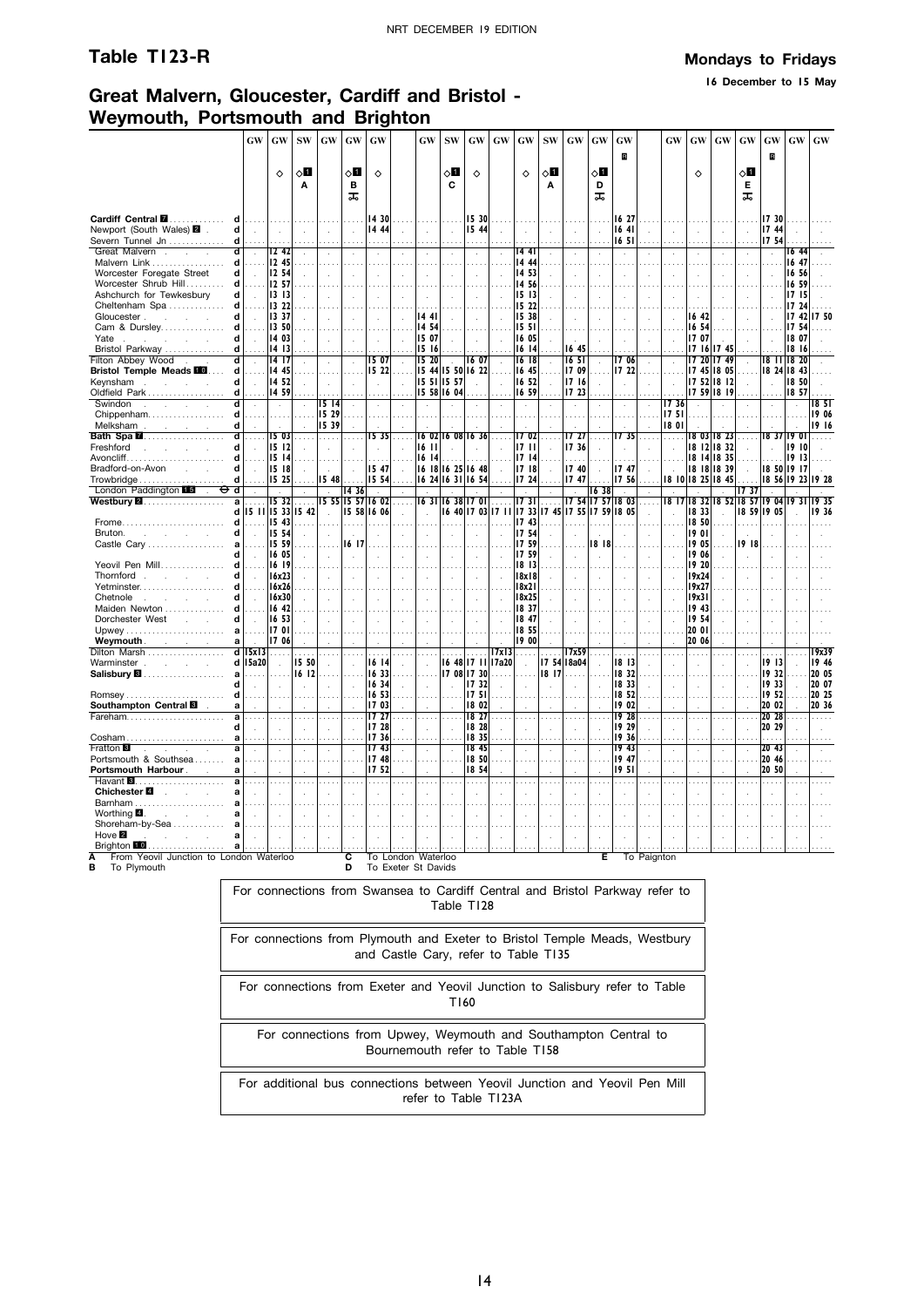**16 December to 15 May**

## **Great Malvern, Gloucester, Cardiff and Bristol - Weymouth, Portsmouth and Brighton**

|                                                            |        | GW      | GW              |               | GW                   | <b>SW</b>                   | <b>SW</b>                   | GW             | GW                                  | GW                                     | GW                                   | GW                          | GW                               |                             | <b>SW</b>                                                                    | GW             | <b>SW</b>               | GW                | GW                                     |                |                                  |                      |                             |               |  |
|------------------------------------------------------------|--------|---------|-----------------|---------------|----------------------|-----------------------------|-----------------------------|----------------|-------------------------------------|----------------------------------------|--------------------------------------|-----------------------------|----------------------------------|-----------------------------|------------------------------------------------------------------------------|----------------|-------------------------|-------------------|----------------------------------------|----------------|----------------------------------|----------------------|-----------------------------|---------------|--|
|                                                            |        | 6П      | ♦               |               | 8П                   | ⊘∐                          | 80                          |                | $\Diamond$                          | 80                                     |                                      | ♦                           | ♦                                |                             | оΩ                                                                           | $\Diamond$ l   | $\Diamond$              |                   |                                        |                |                                  |                      |                             |               |  |
|                                                            |        |         |                 |               | Α                    | в                           | С                           |                |                                     | Α                                      |                                      |                             |                                  |                             | D                                                                            | Α              |                         |                   |                                        |                |                                  |                      |                             |               |  |
|                                                            |        | ᠼ       |                 |               | ᠼ                    |                             |                             |                |                                     | ᠼ                                      |                                      |                             |                                  |                             |                                                                              | ᠼ              |                         |                   |                                        |                |                                  |                      |                             |               |  |
| Cardiff Central <b>M</b>                                   | d      | .       | 18 30           |               |                      | .                           | .                           |                | 19 30                               | .                                      |                                      | $\sim 100$                  | 20 30                            |                             |                                                                              |                |                         |                   | .                                      |                | $\sim$                           |                      |                             |               |  |
| Newport (South Wales) 2 .                                  | d      | $\sim$  | 18 44           | $\sim$        | $\sim$               | $\sim$                      | $\sim$                      | $\sim$         | 19 44                               | $\sim$                                 | $\sim$                               | $\sim$                      | 20 44                            | $\sim$                      | $\cdot$                                                                      | $\mathcal{L}$  |                         | $\sim$            | $\sim$                                 | $\sim$         | $\sim$                           | $\ddot{\phantom{a}}$ | $\sim$                      |               |  |
| Severn Tunnel Jn                                           | d      |         | 18 54           |               |                      |                             |                             |                |                                     |                                        |                                      |                             |                                  |                             |                                                                              |                |                         |                   |                                        |                |                                  |                      |                             |               |  |
| Great Malvern.<br>$\sim$                                   | d      |         |                 |               | $\cdot$              | $\sim$                      | $\cdot$                     | $\Delta$       | $\lambda$                           | $\cdot$                                |                                      | $\cdot$                     | $\cdot$                          |                             |                                                                              |                |                         |                   | $\cdot$                                | $\alpha$       | $\sim$                           |                      | $\cdot$                     |               |  |
| Malvern Link                                               | d      |         |                 |               |                      | $\sim$                      |                             |                |                                     |                                        |                                      |                             |                                  |                             |                                                                              |                |                         |                   |                                        |                | $\cdots$                         |                      |                             |               |  |
| Worcester Foregate Street                                  | d      |         |                 |               |                      | $\bar{z}$                   |                             |                |                                     |                                        |                                      | ÷                           |                                  |                             |                                                                              |                |                         |                   |                                        |                |                                  |                      |                             |               |  |
| Worcester Shrub Hill                                       | d<br>d |         |                 |               |                      | $\sim$                      |                             |                |                                     |                                        |                                      |                             |                                  |                             |                                                                              |                |                         |                   |                                        |                |                                  |                      |                             |               |  |
| Ashchurch for Tewkesbury<br>Cheltenham Spa                 | d      |         |                 |               |                      | $\mathcal{L}$               |                             |                |                                     |                                        |                                      |                             |                                  |                             |                                                                              |                |                         |                   |                                        |                |                                  |                      |                             |               |  |
| Gloucester                                                 | d      |         |                 |               |                      | $\sim$                      |                             | 18 42          |                                     |                                        |                                      |                             |                                  |                             |                                                                              |                |                         |                   |                                        |                | $\overline{\phantom{a}}$         |                      |                             |               |  |
| Cam & Dursley                                              | d      |         |                 |               |                      | $\cdots$                    |                             | 18 54          |                                     |                                        |                                      |                             |                                  |                             |                                                                              |                |                         |                   |                                        |                |                                  |                      |                             |               |  |
| Yate.                                                      | d      |         |                 |               |                      | $\mathcal{L}_{\mathcal{A}}$ |                             | 19 07          |                                     |                                        |                                      |                             |                                  |                             |                                                                              |                |                         |                   |                                        |                |                                  |                      |                             |               |  |
| Bristol Parkway                                            | d      |         |                 |               |                      |                             |                             | 19 16          |                                     |                                        |                                      | 20 30                       |                                  |                             |                                                                              |                |                         |                   |                                        |                | $\sim$                           |                      |                             |               |  |
| Filton Abbey Wood                                          | ď      |         | 1911            | $\mathcal{L}$ | $\mathcal{L}$        |                             |                             |                | 19 20 20 07                         | $\mathcal{L}$                          | $\mathcal{A}$                        |                             | 20 34 21 07                      |                             |                                                                              |                |                         |                   |                                        | $\cdot$        |                                  |                      |                             |               |  |
| <b>Bristol Temple Meads 10</b>                             | d      |         | 19 23           |               |                      | 19 35<br>19 42              |                             |                | 19 41 20 24                         |                                        |                                      | 20 53                       | 20 46 21 23                      |                             |                                                                              |                |                         |                   | 22 25 22 53 23 45                      |                |                                  |                      |                             |               |  |
| Keynsham<br>Oldfield Park                                  | d<br>d |         | ÷               | $\mathbf{r}$  | $\mathcal{L}$        |                             | $\sim$                      | 19 50<br>19 57 | $\mathcal{L}^{\mathcal{L}}$         | $\mathcal{L}$                          | $\mathcal{A}$                        | 21 00                       |                                  | $\overline{a}$              | ÷.                                                                           |                |                         |                   | 22 32 23 00 23 52<br>. 23 07 23 59     | $\mathcal{L}$  | $\sim$<br>$\ldots$               |                      | $\sim$                      |               |  |
| Swindon<br>and the company                                 | d      |         |                 |               |                      | .<br>$\sim$                 |                             | $\sim$         |                                     | $\mathcal{A}$                          | 20 45                                | $\mathcal{L}_{\mathcal{A}}$ |                                  |                             |                                                                              |                |                         |                   |                                        |                |                                  |                      |                             |               |  |
| Chippenham                                                 | d      | .       | .               | $\cdots$      | $\ldots$ .           | .                           | 1.1.1                       | .              |                                     | .                                      | 21 00                                | .                           |                                  |                             |                                                                              |                |                         |                   |                                        |                | $\sim$                           |                      | $\sim$                      |               |  |
| Melksham                                                   | d      |         |                 |               |                      |                             |                             |                |                                     | $\ddot{\phantom{a}}$                   | 21 10                                |                             |                                  |                             |                                                                              |                |                         |                   |                                        |                |                                  |                      |                             |               |  |
| Bath Spa <b>2.</b>                                         |        |         | 1937            |               |                      | 19 51                       |                             | 20 OI          | 20 37                               |                                        | .                                    |                             | 21 03 21 37                      |                             |                                                                              |                |                         | 22 41 23 11 00 03 |                                        |                |                                  |                      |                             |               |  |
| Freshford<br>and the company of the company                | d      |         |                 |               |                      | $\cdot$                     |                             | 20 10          | $\sim$                              | $\mathcal{L}$                          | $\sim$                               | 2112                        |                                  |                             |                                                                              |                |                         |                   | 23 20 00 12                            |                |                                  |                      |                             |               |  |
|                                                            | d      |         |                 |               |                      |                             |                             | 20 12          |                                     | $\ldots$ .                             | .                                    | 21 15                       |                                  |                             |                                                                              |                |                         |                   | 23 22 00 14                            |                |                                  |                      |                             |               |  |
| Bradford-on-Avon<br><b>Contract Contract</b><br>Trowbridge | d<br>d |         | 19 49<br>19 55  |               |                      | 20 02<br>20 08              | .                           |                | 20 16 20 49<br>20 23 20 56          | $\mathcal{L}^{\mathcal{L}}$<br>.       | $\sim$                               |                             | 21 19 21 49<br>21 19 21 25 21 56 |                             |                                                                              |                |                         |                   | 22 52 23 26 00 18<br>22 58 23 33 00 25 | $\sim$         | $\ldots$                         |                      |                             |               |  |
| London Paddington 15<br>Ф<br>$\sim$                        |        | d 18 07 | $\sim 10^{-1}$  | $\sim$        | 1837                 | $\sim$                      | $\sim$                      | $\sim$         | $\sim$                              | 20 04                                  | $\sim$                               | з.                          |                                  | $\mathcal{L}^{\mathcal{L}}$ | $\epsilon$                                                                   | 2104           | $\sim$                  |                   |                                        |                | $\sim$                           | $\mathbf{r}$         | $\mathcal{L}$               | $\mathcal{L}$ |  |
| Westbury $\blacksquare$                                    |        |         | a 19 44 20 02   |               |                      | 20 06 20 15                 | .                           |                |                                     |                                        | 20 31 21 03 21 16 21 26 21 32 22 03  |                             |                                  | $\cdots$                    | .                                                                            |                | 22 20 23 05 23 40 00 32 |                   |                                        |                |                                  |                      |                             |               |  |
|                                                            |        |         | d   19 57 20 05 | $\sim$        |                      |                             |                             |                | 20 08 20 16 20 34 20 39 21 05 21 17 |                                        | $\sim$                               |                             | 21 34 22 04                      | $\sim$                      |                                                                              |                | 22 18 22 21 23 07       | $\sim$            | 00 33                                  | $\mathcal{L}$  | $\sim$                           |                      | $\mathcal{L}_{\mathcal{A}}$ |               |  |
| Frome                                                      |        | d 20a07 | .               |               | .                    | .                           |                             | 20 43 20a48    |                                     | .                                      |                                      | 21 43                       |                                  |                             | .                                                                            |                |                         |                   | 00a42                                  |                | $\cdots$                         |                      |                             |               |  |
| Bruton.<br><b>Section</b><br>$\mathcal{L}$                 | d      |         |                 |               |                      | $\mathcal{L}$               | 20 55                       |                |                                     |                                        |                                      | 21 55                       |                                  |                             |                                                                              |                |                         |                   |                                        |                |                                  |                      |                             |               |  |
| Castle Cary                                                | a<br>d |         |                 |               | 20 27                | .                           | 20 59                       |                |                                     | 2136                                   |                                      | 21 59<br>22 01              |                                  |                             |                                                                              | 22 40          |                         |                   |                                        |                |                                  |                      |                             |               |  |
| Yeovil Pen Mill                                            | d      |         |                 |               | $\cdot$              | $\sim$                      | $\ddot{\phantom{a}}$        |                | $\lambda$                           | $\overline{a}$                         |                                      | 22 15                       |                                  |                             | $\mathbf{r}$                                                                 |                |                         |                   |                                        |                |                                  |                      |                             |               |  |
| Thornford.<br><b>Contractor</b><br>$\sim$                  | d      |         |                 |               |                      |                             |                             |                |                                     |                                        |                                      | 22x19                       |                                  |                             |                                                                              |                |                         |                   |                                        |                |                                  |                      |                             |               |  |
| Yetminster                                                 |        |         |                 |               |                      | a a a                       |                             |                |                                     |                                        |                                      | 22x22                       |                                  |                             |                                                                              |                |                         |                   |                                        |                |                                  |                      |                             |               |  |
| Chetnole                                                   |        |         |                 |               |                      | $\sim$                      |                             | $\mathbf{r}$   |                                     | $\mathbf{r}$                           |                                      | 22x26                       |                                  |                             |                                                                              |                |                         |                   |                                        |                |                                  |                      |                             |               |  |
| Maiden Newton                                              |        |         |                 |               |                      |                             |                             |                |                                     |                                        |                                      | 22 38                       |                                  |                             |                                                                              |                |                         |                   |                                        |                |                                  |                      |                             |               |  |
| Dorchester West                                            | d      |         | ÷               |               | $\mathcal{L}$        | $\sim$                      | $\bar{a}$                   |                |                                     |                                        |                                      | 22 49                       |                                  |                             |                                                                              |                |                         |                   |                                        |                |                                  |                      |                             |               |  |
| Weymouth .                                                 | a<br>a |         |                 |               |                      |                             |                             |                |                                     |                                        |                                      | 22 56<br>23 01              |                                  |                             |                                                                              |                |                         |                   |                                        |                |                                  |                      |                             |               |  |
| contract and state<br>Dilton Marsh                         | d      |         |                 |               |                      | .                           |                             |                |                                     |                                        |                                      | $\cdots$                    | 22x07                            |                             |                                                                              | $\sim$         | .                       |                   |                                        |                |                                  |                      |                             |               |  |
| Warminster                                                 | d      |         | 20 13           |               | $\mathcal{L}$        | 20 24                       |                             | $\sim$         | 21 13                               |                                        |                                      | ÷                           | 22 13                            | $\mathbf{r}$                | 22 26                                                                        | $\sim$         | 23 14                   |                   |                                        |                |                                  |                      |                             |               |  |
| Salisbury <b>8</b>                                         |        |         | 20 32           |               |                      | 20 44                       |                             |                | 21 32                               |                                        |                                      |                             | 22 33                            |                             | 22 46                                                                        |                | 23 37                   |                   |                                        |                |                                  |                      |                             |               |  |
|                                                            |        |         | 20 33           |               | $\mathbf{r}$         | $\mathcal{L}$               |                             |                | 21 33                               | $\mathbf{r}$                           |                                      | $\mathcal{L}$               | 22 34                            | $\sim$                      | $\sim$                                                                       | $\overline{a}$ |                         |                   |                                        | $\mathbf{r}$   |                                  |                      |                             |               |  |
|                                                            | d      |         | 20 52           |               |                      |                             |                             |                | 21 52                               | $\sim$                                 |                                      | $\sim$                      | 22 53                            |                             |                                                                              |                |                         |                   |                                        |                | $\cdots$                         |                      | $\mathbf{r}$                |               |  |
| Southampton Central                                        | a      |         | 21 02<br>21 25  |               |                      |                             |                             | $\sim$         | 22 02<br>22 43                      |                                        |                                      | $\cdots$                    | 23 05<br>23 31                   |                             | $\cdots$                                                                     |                |                         |                   |                                        |                |                                  |                      |                             |               |  |
|                                                            | d      |         | 21 26           |               |                      | $\cdots$<br>$\cdot$         | $\cdots$<br>$\cdot$         | $\mathcal{A}$  | 22 44                               | $\sim$ $\sim$ $\sim$<br>$\overline{a}$ | $\cdots$<br>$\overline{a}$           | $\mathbf{r}$                | 23 32                            | $\cdots$<br>$\sim$          | ÷.                                                                           |                | $\cdots$                | $\sim$ $\sim$     | $\cdots$<br>$\epsilon$                 | $\cdots$<br>÷. | $\cdots$<br>$\ddot{\phantom{a}}$ |                      | $\cdots$<br>$\cdot$         | $\cdots$      |  |
| Cosham                                                     |        |         | $\cdots$        |               |                      | $\ldots$                    | $\ldots$                    |                | .                                   |                                        |                                      |                             | .                                |                             | $\cdots$                                                                     |                |                         | $\cdots$          | $\ldots$                               | $\ldots$ .     | $\cdots$                         |                      | $\cdots$                    |               |  |
| <b>Fratton 3</b><br>$\sim$                                 | a      |         | 2140            |               |                      | $\sim$                      |                             | $\bar{a}$      | 22 57                               | $\mathcal{L}$                          |                                      | $\mathcal{L}$               | 23 45                            |                             |                                                                              |                |                         |                   | $\cdot$                                | $\alpha$       |                                  |                      |                             |               |  |
| Portsmouth & Southsea                                      | a      | .       | 2143            | .             | .                    | .                           | $\ldots$ .                  | $\sim$         | 23 00                               | .                                      | $\cdots$                             | $\sim 100$                  | 23 48                            | $\ldots$ .                  | .                                                                            | $\sim$         |                         | $\sim$            | $\cdots$                               | $\sim$         | $\ldots$                         |                      | .                           |               |  |
| Portsmouth Harbour.                                        | a      | $\sim$  | 21 49           |               | $\ddot{\phantom{a}}$ | $\sim$                      | $\mathcal{L}^{\mathcal{L}}$ |                | 23 04                               | $\mathcal{L}$                          | $\mathbf{r}$                         | $\mathcal{L}$               | 23 53                            | $\sim$                      | $\sim$                                                                       |                |                         |                   | $\mathbf{r}$                           | $\mathcal{L}$  | $\mathbf{r}$                     |                      | ÷                           |               |  |
| Chichester <sup>2</sup><br><b>Carl Corporation</b>         | a<br>a |         | .               |               |                      |                             |                             |                |                                     |                                        |                                      |                             |                                  |                             |                                                                              |                |                         |                   |                                        |                |                                  |                      |                             |               |  |
| Barnham                                                    |        |         |                 |               |                      |                             |                             |                |                                     |                                        |                                      |                             |                                  |                             |                                                                              |                |                         |                   |                                        |                |                                  |                      |                             |               |  |
| Worthing $\blacksquare$ .<br>and the                       |        |         |                 |               |                      |                             |                             |                |                                     |                                        |                                      |                             |                                  |                             |                                                                              |                |                         |                   |                                        |                |                                  |                      |                             |               |  |
| Shoreham-by-Sea                                            | a      |         |                 |               |                      |                             |                             |                |                                     |                                        |                                      |                             |                                  |                             |                                                                              |                |                         |                   |                                        |                |                                  |                      |                             |               |  |
| Hove $\blacksquare$                                        | a      |         |                 |               |                      |                             |                             |                |                                     |                                        |                                      |                             |                                  |                             |                                                                              |                |                         |                   |                                        |                |                                  |                      |                             |               |  |
| Brighton <b>10</b>                                         | a      |         |                 |               |                      |                             |                             |                |                                     |                                        |                                      |                             |                                  |                             |                                                                              |                |                         |                   |                                        |                |                                  |                      |                             |               |  |
| To Plymouth<br>To London Waterloo                          |        |         |                 |               |                      | С<br>D                      |                             | From Salisbury | From Castle Cary                    |                                        |                                      |                             |                                  |                             |                                                                              |                |                         |                   |                                        |                |                                  |                      |                             |               |  |
|                                                            |        |         |                 |               |                      |                             |                             |                |                                     |                                        |                                      |                             |                                  |                             |                                                                              |                |                         |                   |                                        |                |                                  |                      |                             |               |  |
|                                                            |        |         |                 |               |                      |                             |                             |                |                                     |                                        |                                      |                             |                                  |                             | For connections from Swansea to Cardiff Central and Bristol Parkway refer to |                |                         |                   |                                        |                |                                  |                      |                             |               |  |
|                                                            |        |         |                 |               |                      |                             |                             |                |                                     |                                        |                                      |                             |                                  |                             |                                                                              |                |                         |                   |                                        |                |                                  |                      |                             |               |  |
|                                                            |        |         |                 |               |                      |                             |                             |                |                                     |                                        | Table T128                           |                             |                                  |                             |                                                                              |                |                         |                   |                                        |                |                                  |                      |                             |               |  |
|                                                            |        |         |                 |               |                      |                             |                             |                |                                     |                                        |                                      |                             |                                  |                             |                                                                              |                |                         |                   |                                        |                |                                  |                      |                             |               |  |
|                                                            |        |         |                 |               |                      |                             |                             |                |                                     |                                        |                                      |                             |                                  |                             | For connections from Plymouth and Exeter to Bristol Temple Meads, Westbury   |                |                         |                   |                                        |                |                                  |                      |                             |               |  |
|                                                            |        |         |                 |               |                      |                             |                             |                |                                     |                                        | and Castle Cary, refer to Table T135 |                             |                                  |                             |                                                                              |                |                         |                   |                                        |                |                                  |                      |                             |               |  |
|                                                            |        |         |                 |               |                      |                             |                             |                |                                     |                                        |                                      |                             |                                  |                             |                                                                              |                |                         |                   |                                        |                |                                  |                      |                             |               |  |
|                                                            |        |         |                 |               |                      |                             |                             |                |                                     |                                        |                                      |                             |                                  |                             |                                                                              |                |                         |                   |                                        |                |                                  |                      |                             |               |  |
|                                                            |        |         |                 |               |                      |                             |                             |                |                                     |                                        |                                      |                             |                                  |                             | For connections from Exeter and Yeovil Junction to Salisbury refer to Table  |                |                         |                   |                                        |                |                                  |                      |                             |               |  |
|                                                            |        |         |                 |               |                      |                             |                             |                |                                     |                                        | T160                                 |                             |                                  |                             |                                                                              |                |                         |                   |                                        |                |                                  |                      |                             |               |  |
|                                                            |        |         |                 |               |                      |                             |                             |                |                                     |                                        |                                      |                             |                                  |                             |                                                                              |                |                         |                   |                                        |                |                                  |                      |                             |               |  |
|                                                            |        |         |                 |               |                      |                             |                             |                |                                     |                                        |                                      |                             |                                  |                             |                                                                              |                |                         |                   |                                        |                |                                  |                      |                             |               |  |
|                                                            |        |         |                 |               |                      |                             |                             |                |                                     |                                        |                                      |                             |                                  |                             | For connections from Upwey, Weymouth and Southampton Central to              |                |                         |                   |                                        |                |                                  |                      |                             |               |  |
|                                                            |        |         |                 |               |                      |                             |                             |                |                                     |                                        | Bournemouth refer to Table T158      |                             |                                  |                             |                                                                              |                |                         |                   |                                        |                |                                  |                      |                             |               |  |
|                                                            |        |         |                 |               |                      |                             |                             |                |                                     |                                        |                                      |                             |                                  |                             |                                                                              |                |                         |                   |                                        |                |                                  |                      |                             |               |  |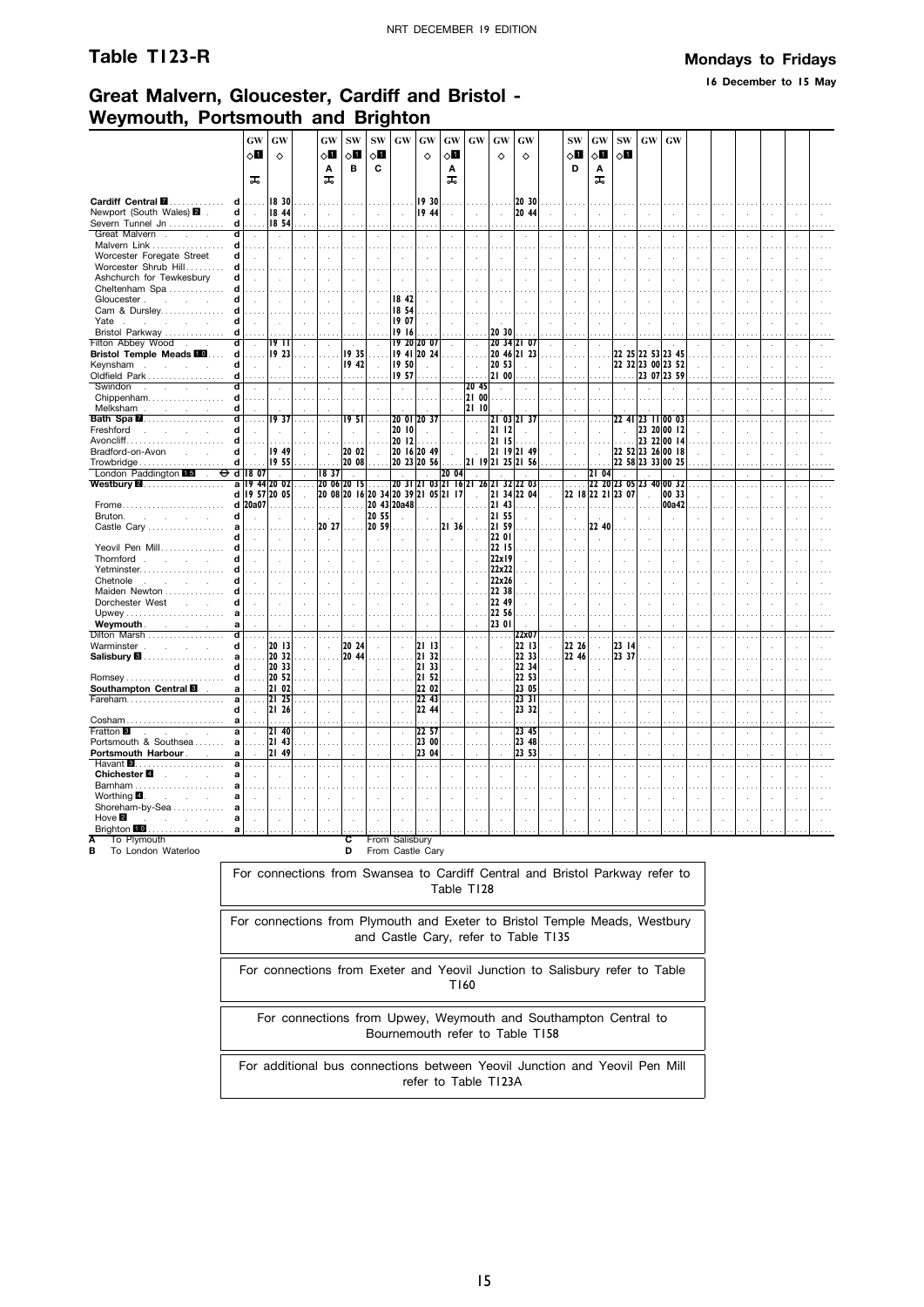## **Table T123-R** Saturdays



**21 December to 16 May**

### **Great Malvern, Gloucester, Cardiff and Bristol - Weymouth, Portsmouth and Brighton**

|                                                                     |        | <b>GW</b><br>Α | GW                                    | GW                         | GW             | ♦     | GW                          | GW<br>в        | GW             | GW<br>♦                                                           | <b>SW</b><br>$\diamond$ l<br>C | <b>SW</b><br>п | GW                                   | GW<br>♦           | GW<br>♦                | GW                            | SW<br>√П<br>D     | GW<br>$\diamond$ l<br>Е<br>ᠼ                                                 | GW<br>♦                          | GW                   | GW<br>♦                      | <b>SW</b><br>$\diamond$ l<br>F | GW<br>♦<br>G<br>ᠼ          | GW           | $\boldsymbol{\mathsf{G}}\boldsymbol{\mathsf{W}}$ |
|---------------------------------------------------------------------|--------|----------------|---------------------------------------|----------------------------|----------------|-------|-----------------------------|----------------|----------------|-------------------------------------------------------------------|--------------------------------|----------------|--------------------------------------|-------------------|------------------------|-------------------------------|-------------------|------------------------------------------------------------------------------|----------------------------------|----------------------|------------------------------|--------------------------------|----------------------------|--------------|--------------------------------------------------|
| Cardiff Central <b>M</b><br>Newport (South Wales) 2                 | d<br>d | $\mathcal{L}$  | ÷                                     |                            |                |       |                             |                | $\mathbf{r}$   | 06 29<br>06 44                                                    |                                |                | J.                                   | 07 27<br>0741     |                        |                               | ÷                 | J.                                                                           | 08 27<br>08 41                   |                      |                              |                                | 09 28<br>09 42             |              |                                                  |
| Severn Tunnel Jn<br>Great Malvern.<br>$\sim$                        | d      | $\cdot$        |                                       |                            |                |       |                             | $\cdot$        |                | 06 54                                                             |                                |                |                                      | 07 51             | $\cdot$                |                               |                   |                                                                              | 08 51<br>$\cdot$                 |                      |                              |                                | 09 52                      |              |                                                  |
| Malvern Link                                                        | d      |                |                                       |                            |                |       | $\sim$ $\sim$               |                |                |                                                                   |                                |                |                                      |                   |                        |                               |                   |                                                                              |                                  |                      |                              |                                |                            |              |                                                  |
| Worcester Foregate Street                                           | d      |                |                                       |                            |                |       | ÷,                          | ÷,             | $\lambda$      |                                                                   |                                |                |                                      |                   |                        |                               |                   |                                                                              | ÷.                               |                      |                              |                                |                            |              |                                                  |
| Worcester Shrub Hill                                                | d      |                |                                       |                            |                |       |                             |                |                |                                                                   |                                |                |                                      |                   | 06 52                  |                               |                   |                                                                              |                                  |                      |                              |                                |                            |              | 08 58                                            |
| Ashchurch for Tewkesbury<br>Cheltenham Spa                          | d      |                |                                       |                            |                |       |                             |                |                |                                                                   |                                |                |                                      |                   | 07 08<br>07 18         |                               |                   |                                                                              |                                  |                      |                              |                                |                            |              | 09 14<br>09 23                                   |
| Gloucester.<br>All Corp.                                            | d      |                |                                       |                            |                |       |                             |                |                |                                                                   |                                |                |                                      |                   | 07 40                  |                               |                   |                                                                              | ÷.                               |                      | 08 42                        |                                | $\cdot$                    |              | 09 41                                            |
| Cam & Dursley                                                       |        |                |                                       |                            |                |       |                             |                |                |                                                                   |                                |                |                                      |                   | 07 53                  |                               |                   |                                                                              |                                  |                      | 08 55                        |                                |                            |              | 09 54                                            |
| Yate<br><b>College</b><br>Bristol Parkway                           | d<br>d | $\overline{a}$ |                                       |                            |                |       | ÷.                          |                | 06 19          |                                                                   |                                |                |                                      |                   | 08 06<br>08 15         |                               |                   |                                                                              | $\mathcal{L}$<br>1.11            | $\bar{a}$            | 09 08<br>09 18               |                                | $\bar{z}$<br>$\sim$ $\sim$ |              | 10 08<br>10 17                                   |
| Filton Abbey Wood                                                   |        |                |                                       |                            |                |       |                             |                |                | 06 23 07 09                                                       |                                |                |                                      |                   | 08 06 08 19            |                               | ÷                 |                                                                              | 09 06                            |                      | 09 21                        |                                | IO 07                      |              | 1021                                             |
| <b>Bristol Temple Meads FO</b>                                      | d      |                |                                       |                            |                | 05 40 | $\cdots$                    |                |                | 06 40 07 21                                                       |                                |                |                                      | 07 40 08 22 08 40 |                        |                               | 08 50             |                                                                              | 09 22                            |                      | 09 40                        |                                | 10 22                      |              | 10.43                                            |
| Keynsham<br>$\sim$<br>Oldfield Park                                 | d<br>d |                |                                       |                            | 05 47<br>05 54 |       |                             |                | 06 47<br>06 54 |                                                                   |                                |                | 07 47<br>07 54                       |                   | 08 47<br>08 54         |                               | 08 57<br>09 04    |                                                                              | ÷.                               | $\mathbf{r}$         | 09 47<br>09 54               |                                | $\bar{z}$                  |              | 10 50<br>10 57                                   |
| Swindon<br>$\sim$                                                   |        | $\mathcal{L}$  |                                       |                            |                |       |                             |                | $\sim$         |                                                                   | $\ddot{\phantom{a}}$           |                | $\lambda$                            |                   | $\mathcal{A}$          | 08 45                         | $\mathbf{r}$      |                                                                              | .<br>$\lambda$                   |                      | $\sim$                       |                                | $\cdot$                    |              | $\ddot{\phantom{1}}$                             |
| Chippenham                                                          | d      |                |                                       |                            |                |       |                             |                |                |                                                                   |                                |                |                                      |                   |                        | 09 01                         |                   |                                                                              |                                  |                      |                              |                                |                            |              |                                                  |
| Melksham<br>$\sim$<br>Bath Spa <b>M</b>                             | d      | d 00 03        |                                       |                            |                | 05 58 |                             |                |                | 06 57 07 34                                                       |                                |                |                                      | 07 58 08 35 08 57 |                        | 09 10                         | 09 08             |                                                                              | 09 35                            |                      | 09 58                        |                                | IO 35                      |              | II 01                                            |
| Freshford<br><b>College</b>                                         |        | d 00 12        |                                       |                            |                | 06 07 |                             |                | 07 07          |                                                                   |                                |                | 08 07                                |                   | 09 07                  | .                             |                   |                                                                              |                                  |                      | 10 07                        |                                |                            |              | 1110                                             |
|                                                                     | d 00   | 14             |                                       |                            |                | 06 10 |                             |                | 07 09          |                                                                   |                                |                | 08 10                                | .                 | 09 09                  |                               |                   |                                                                              |                                  |                      | 10 10                        |                                |                            |              | 1113                                             |
| Bradford-on-Avon<br><b>Service</b>                                  |        | d 00 18        |                                       |                            |                | 06 14 | $\mathcal{L}_{\mathcal{A}}$ |                |                | 07 13 07 46                                                       |                                |                |                                      | 08 14 08 47 09 13 |                        |                               | 09 22             |                                                                              | 09 47                            |                      | 10 14                        |                                | 10 47                      |              | 1117                                             |
| Trowbridge<br>London Paddington 15                                  | d      | d 00 25        |                                       |                            |                | 06 20 |                             |                |                | 07 20 07 52                                                       |                                |                |                                      |                   |                        | 08 20 08 54 09 20 09 25 09 28 |                   | 08 35                                                                        | 09 54                            |                      | 10 20                        |                                | 10 54                      |              | 11,23                                            |
| Westbury <b>⊠</b> …………………                                           | a      | 00 32          |                                       |                            |                | 06 30 |                             |                |                | 07 27 07 59                                                       |                                | .              | 08 27                                |                   |                        |                               |                   | 09 01 09 27 09 33 09 37 09 51 10 01                                          |                                  |                      | IO 27                        |                                | 11 OI                      |              | IT 31                                            |
|                                                                     |        | 00a42          | d 00 33 05 24 06 01 06 43 06 45 07 03 |                            |                |       | 06 54                       |                | $\mathcal{L}$  | 08 02 08 10                                                       |                                |                |                                      |                   | 09 02 09 30<br>09 39   |                               |                   | 09 40 09 53 10 02 10 12 10 29                                                |                                  |                      | 1039                         | <b>IIa06</b>                   | 10 57 11 02 11 12          |              |                                                  |
| Frome<br>Bruton.<br>÷<br>$\sim$                                     | d<br>d |                |                                       | $\sim$                     | .              |       | 07 06                       |                |                |                                                                   |                                |                |                                      |                   | 09 51                  |                               |                   |                                                                              | a sa s                           |                      | 10 5 I                       |                                |                            |              |                                                  |
| Castle Cary                                                         |        |                |                                       |                            |                |       | 07 10                       |                |                |                                                                   |                                |                |                                      |                   | 09 55                  |                               |                   | 10 12                                                                        |                                  |                      | 10 55                        |                                |                            |              |                                                  |
| Yeovil Pen Mill                                                     | Ч      |                |                                       |                            |                |       | 0711<br>07 30               |                |                |                                                                   |                                | 09 50          |                                      |                   | 09 56<br>10 10         |                               |                   | $\mathbf{r}$                                                                 | ÷                                |                      | 10 56<br>II 10               |                                |                            |              |                                                  |
| Thornford.                                                          |        |                |                                       |                            |                |       | 07x34                       |                |                |                                                                   |                                |                |                                      |                   | 10x14                  |                               |                   |                                                                              |                                  |                      | 11x14                        |                                |                            |              |                                                  |
| Yetminster                                                          |        |                |                                       |                            |                |       | 07x37                       |                |                |                                                                   |                                |                |                                      |                   | 10x17                  |                               |                   |                                                                              | $\cdots$                         |                      | IIxI7                        |                                |                            |              |                                                  |
| Chetnole<br>$\sim 10^{-11}$                                         | d      |                |                                       |                            |                |       | 07x41                       |                | $\mathbf{r}$   |                                                                   |                                | $\mathcal{L}$  |                                      |                   | 10x21                  |                               |                   |                                                                              | $\mathcal{L}$                    |                      | 11x21                        |                                |                            |              |                                                  |
| Maiden Newton<br>Dorchester West                                    | d      |                |                                       |                            |                |       | 07 53<br>08 04              |                |                |                                                                   |                                | 10 08<br>1018  |                                      |                   | 10 34<br>1044          |                               |                   |                                                                              |                                  |                      | <b>II</b> 34<br><b>II 53</b> |                                |                            |              |                                                  |
|                                                                     |        |                |                                       |                            |                |       | 08 12                       |                |                |                                                                   |                                | 10 24          |                                      |                   | 10 52                  |                               |                   |                                                                              |                                  |                      | 1201                         |                                |                            |              |                                                  |
| Weymouth.<br>and the control of the con-                            |        |                |                                       |                            |                |       | 08 18                       |                |                |                                                                   |                                | 10 29          |                                      |                   | 10 58                  |                               |                   |                                                                              |                                  |                      | 12 07                        |                                |                            |              |                                                  |
| Dilton Marsh<br>Warminster.<br>$\mathcal{L}^{\pm}$                  | d<br>d | $\mathbf{r}$   | 05 32 06 09 06 52                     |                            |                |       | $\cdots$                    | 07x05<br>07 12 |                | 08 10 08 18                                                       |                                | $\ldots$       |                                      | 09 10             | $\sim$<br>$\mathbf{r}$ |                               | $\cdots$<br>09 48 |                                                                              | $\cdots$                         | 10x14<br>10 10 10a22 | .<br>$\mathcal{L}$           |                                | 11 10 11 21                | lixi4        |                                                  |
| Salisbury <b>8</b>                                                  |        |                | 05 53 06 30 07 13                     |                            |                |       |                             | 07 34          |                | 08 32 08 37                                                       |                                |                |                                      | 09 32             |                        |                               | 10 09             |                                                                              | 10 32                            |                      |                              |                                |                            | 11 32 11 43  |                                                  |
|                                                                     | d      |                |                                       | 06 32 07 24                |                |       |                             | 07 36          |                | 08 33                                                             |                                |                |                                      | 09 33             | $\cdot$                |                               |                   |                                                                              | 10.33                            |                      |                              |                                |                            | 11 33 11 44  |                                                  |
| Romsey<br>Southampton Central <b>B</b>                              | d      |                |                                       | 06 50 07 43<br>07 02 07 55 |                |       |                             | 07 54<br>08 08 |                | 08 52<br>09 02                                                    |                                |                |                                      | 09 51<br>10 03    |                        |                               |                   |                                                                              | 10 <sub>51</sub><br><b>II 03</b> |                      |                              |                                | 11 <sub>51</sub><br>12 03  | 12 04<br>122 |                                                  |
| Fareham                                                             |        | $\cdots$       | $\cdots$                              | 07 27 08 24                |                |       |                             |                |                | 09 27                                                             |                                |                |                                      | 10 27             | $\cdots$               |                               | $\cdots$          |                                                                              | II 27                            | $\cdots$             |                              |                                | 12 27                      |              |                                                  |
|                                                                     | d      |                |                                       | 07 28 08 25                |                |       |                             | $\mathcal{L}$  |                | 09 28                                                             |                                |                |                                      | 10 28             |                        |                               | $\mathcal{L}$     |                                                                              | 11 <sub>28</sub>                 |                      | $\overline{a}$               |                                | 12 28                      |              |                                                  |
| Cosham<br><b>Fratton 3</b>                                          | a      | $\cdot$        | $\mathcal{L}$                         | 07 35 08 32<br>07 42 08 40 |                |       |                             |                | $\cdot$        | 09 35<br>09 43                                                    |                                |                | ÷,                                   | 10 35<br>10 42    | $\cdot$                | $\cdot$                       | $\mathcal{L}$     |                                                                              | 1135<br>1142                     |                      | $\cdot$                      |                                | 12 35<br>12 42             |              |                                                  |
| Portsmouth & Southsea                                               | a      |                |                                       | 07 46 08 45                |                |       |                             |                |                | 09 46                                                             |                                |                |                                      | 10 46             |                        |                               |                   |                                                                              | II 46                            |                      |                              |                                | 12 46                      |              |                                                  |
| Portsmouth Harbour.                                                 | a      |                |                                       | 07 50 08 49                |                |       |                             |                | $\mathbf{r}$   | 09 51                                                             |                                |                |                                      | 10 50             |                        |                               | $\mathbf{r}$      |                                                                              | <b>II 50</b>                     |                      |                              |                                | 12 50                      |              |                                                  |
| Havant $\blacksquare$<br>Chichester <sup>2</sup><br><b>Contract</b> | a<br>a | $\cdots$       |                                       |                            |                |       |                             |                | $\cdots$       |                                                                   |                                |                | $\mathbf{r}$                         | $\sim$            | $\cdots$               | $\cdots$                      | $\cdots$          |                                                                              | $\sim$                           |                      | $\cdots$                     |                                | $\mathbf{r}$               |              |                                                  |
| Barnham                                                             |        |                |                                       |                            |                |       |                             |                |                |                                                                   |                                |                |                                      |                   |                        |                               |                   |                                                                              |                                  |                      |                              |                                |                            |              |                                                  |
| Worthing $\blacksquare$ .<br>and a state                            |        |                |                                       |                            |                |       |                             |                |                |                                                                   |                                |                |                                      |                   |                        |                               |                   |                                                                              |                                  |                      |                              |                                |                            |              |                                                  |
| Shoreham-by-Sea<br>Hove $\blacksquare$                              | a<br>a |                |                                       |                            |                |       |                             |                |                |                                                                   |                                |                |                                      |                   |                        |                               |                   |                                                                              |                                  |                      |                              |                                |                            |              |                                                  |
| Brighton LU                                                         |        |                |                                       |                            |                |       |                             |                |                |                                                                   |                                |                |                                      |                   |                        |                               |                   |                                                                              |                                  |                      |                              |                                |                            |              |                                                  |
| From Bristol Temple Meads<br>From Frome<br>From Castle Cary<br>С    |        |                |                                       |                            |                |       | D<br>Е<br>F                 |                |                | To London Waterloo<br>To Exeter St Davids<br>From London Waterloo |                                |                |                                      |                   |                        |                               | G                 |                                                                              |                                  |                      | 其 from Bristol Temple Meads  |                                |                            |              |                                                  |
|                                                                     |        |                |                                       |                            |                |       |                             |                |                |                                                                   |                                |                |                                      |                   |                        |                               |                   | For connections from Swansea to Cardiff Central and Bristol Parkway refer to |                                  |                      |                              |                                |                            |              |                                                  |
|                                                                     |        |                |                                       |                            |                |       |                             |                |                |                                                                   |                                | Table T128     |                                      |                   |                        |                               |                   |                                                                              |                                  |                      |                              |                                |                            |              |                                                  |
|                                                                     |        |                |                                       |                            |                |       |                             |                |                |                                                                   |                                |                |                                      |                   |                        |                               |                   | For connections from Plymouth and Exeter to Bristol Temple Meads, Westbury   |                                  |                      |                              |                                |                            |              |                                                  |
|                                                                     |        |                |                                       |                            |                |       |                             |                |                |                                                                   |                                |                | and Castle Cary, refer to Table T135 |                   |                        |                               |                   |                                                                              |                                  |                      |                              |                                |                            |              |                                                  |
|                                                                     |        |                |                                       |                            |                |       |                             |                |                |                                                                   |                                |                |                                      |                   |                        |                               |                   |                                                                              |                                  |                      |                              |                                |                            |              |                                                  |
|                                                                     |        |                |                                       |                            |                |       |                             |                |                |                                                                   |                                |                |                                      |                   |                        |                               |                   | For connections from Exeter and Yeovil Junction to Salisbury refer to Table  |                                  |                      |                              |                                |                            |              |                                                  |
|                                                                     |        |                |                                       |                            |                |       |                             |                |                |                                                                   |                                | T160           |                                      |                   |                        |                               |                   |                                                                              |                                  |                      |                              |                                |                            |              |                                                  |
|                                                                     |        |                |                                       |                            |                |       |                             |                |                |                                                                   |                                |                |                                      |                   |                        |                               |                   |                                                                              |                                  |                      |                              |                                |                            |              |                                                  |
|                                                                     |        |                |                                       |                            |                |       |                             |                |                |                                                                   |                                |                |                                      |                   |                        |                               |                   | For connections from Upwey, Weymouth and Southampton Central to              |                                  |                      |                              |                                |                            |              |                                                  |
|                                                                     |        |                |                                       |                            |                |       |                             |                |                |                                                                   |                                |                | Bournemouth refer to Table T158      |                   |                        |                               |                   |                                                                              |                                  |                      |                              |                                |                            |              |                                                  |
|                                                                     |        |                |                                       |                            |                |       |                             |                |                |                                                                   |                                |                |                                      |                   |                        |                               |                   |                                                                              |                                  |                      |                              |                                |                            |              |                                                  |
|                                                                     |        |                |                                       |                            |                |       |                             |                |                |                                                                   |                                |                |                                      |                   |                        |                               |                   | For additional bus connections between Yeovil Junction and Yeovil Pen Mill   |                                  |                      |                              |                                |                            |              |                                                  |
|                                                                     |        |                |                                       |                            |                |       |                             |                |                |                                                                   |                                |                | refer to Table T123A                 |                   |                        |                               |                   |                                                                              |                                  |                      |                              |                                |                            |              |                                                  |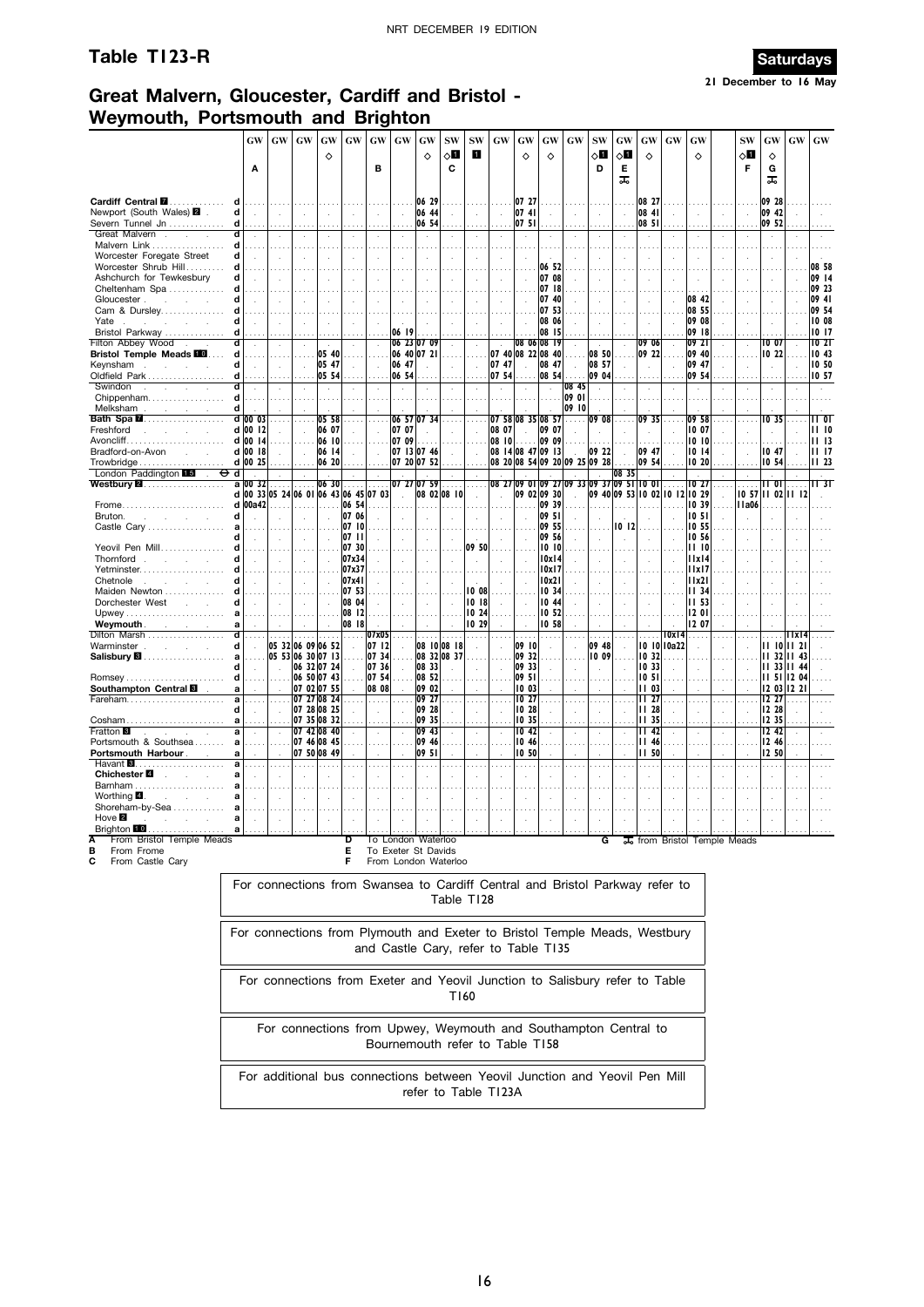## **Table T123-R Saturdays**



## **Great Malvern, Gloucester, Cardiff and Bristol - Weymouth, Portsmouth and Brighton**

|                                                                                                                |                  | <b>SW</b><br>√П<br>Α       | <b>GW</b>                 | GW<br>√Ц<br>в<br>ᠼ                    | <b>GW</b><br>♦<br>C<br>ᠼ         | GW<br>♦                                                                      | GW<br>♦<br>C<br>ᠼ                 | GW<br>♦                                                             | <b>SW</b><br>√П<br>D<br>ᠼ  | <b>GW</b>           | GW<br>⊘П<br>в<br>ᅚ | GW<br>♦<br>С<br>ᠼ                | <b>SW</b><br>ı                            | <b>GW</b>               | GW<br>♦                          | <b>GW</b><br>Α          | GW<br>♦                                  | GW                  | GW<br>◇О<br>Е<br>ᠼ        | GW<br>♦                          | GW                                                       | <b>SW</b><br>√П<br>D | GW             | GW<br>♦                         |
|----------------------------------------------------------------------------------------------------------------|------------------|----------------------------|---------------------------|---------------------------------------|----------------------------------|------------------------------------------------------------------------------|-----------------------------------|---------------------------------------------------------------------|----------------------------|---------------------|--------------------|----------------------------------|-------------------------------------------|-------------------------|----------------------------------|-------------------------|------------------------------------------|---------------------|---------------------------|----------------------------------|----------------------------------------------------------|----------------------|----------------|---------------------------------|
| Cardiff Central <b>M</b><br>Newport (South Wales) 2<br>Severn Tunnel Jn                                        | d<br>d<br>d      | $\ddot{\phantom{a}}$       | i,                        | $\mathbf{r}$<br>$\mathcal{A}$         | 10 30<br>10 44                   |                                                                              | <b>II 30</b><br>II 44             |                                                                     |                            |                     | $\cdots$<br>÷,     | 12 27<br>1241                    | ÷.                                        | ÷,                      | 13 30<br>13 44                   |                         |                                          |                     |                           | 1430<br>14 44                    |                                                          |                      |                | 15 30<br>15 44                  |
| Great Malvern.<br>÷<br>Malvern Link<br>Worcester Foregate Street<br>Worcester Shrub Hill                       | d<br>d<br>d<br>d |                            | $\overline{a}$            |                                       | $\ddot{\phantom{a}}$             |                                                                              | $\lambda$<br>$\ddot{\phantom{a}}$ | 10 52<br>10 55<br>11 05<br><b>II 09</b>                             |                            |                     | J.                 |                                  | $\epsilon$                                | à.                      | $\cdot$                          |                         | I2 43<br>12 46<br>12 56<br>12 59         |                     |                           |                                  |                                                          |                      |                |                                 |
| Ashchurch for Tewkesbury<br>Cheltenham Spa<br>Gloucester.<br><b>College</b><br><b>College</b><br>Cam & Dursley | d<br>d<br>d<br>d |                            |                           |                                       |                                  | 1042<br>10 55                                                                |                                   | <b>II 25</b><br>1134<br><b>II 46</b><br><b>II 59</b>                |                            |                     |                    |                                  |                                           | 12 42<br>12 55          |                                  |                         | 13 15<br>13 24<br>13 42<br>13 55         |                     |                           |                                  | 14 42<br>14 55                                           |                      |                |                                 |
| Yate<br><b>Contract Contract</b><br>Bristol Parkway<br>Filton Abbey Wood                                       | d<br>d<br>d      |                            |                           |                                       | 07                               | 1108<br>1118<br>1121                                                         |                                   | 1213<br>12 22<br>12 07 12 25                                        |                            |                     | $\sim$             | I3 04                            |                                           | 13 08<br>13 18<br>13 21 | 14 07                            |                         | 14 08<br>14 18<br>14 21                  |                     |                           | I5 07                            | 15 08<br>1518<br>1521                                    |                      |                | 16 IO                           |
| <b>Bristol Temple Meads 10</b><br>Keynsham<br>Oldfield Park<br>Swindon<br>S.<br>$\sim$<br>÷                    | d<br>d<br>d<br>d |                            | $\cdots$<br>÷<br>II 04    |                                       |                                  | 22 11 40<br>$II$ 47<br><b>II 54</b>                                          |                                   | 12 22 12 40 12 48                                                   | 12 47 12 55<br>12 54 13 02 | 1304                | $\sim$<br>i,       | 13 22                            |                                           | 13 45<br>13 52<br>13 59 | 14 22                            |                         | 14 40<br>14 47<br>14 54<br>$\mathcal{L}$ | 15 04               |                           |                                  | 15 22 15 40 15 50<br>15 47 15 57<br>15 53 16 04          |                      | 16 O           | 16 22                           |
| Chippenham<br>Melksham<br><b>Service</b><br>Bath Spa <b>M</b>                                                  | d<br>d<br>d      | in Li                      | 1120<br><b>II</b> 29<br>. |                                       |                                  | 35 11 58                                                                     |                                   | 12 35 12 58 13 06                                                   |                            | 13 20<br>13 29<br>. | $\cdots$           | 1335                             | $\sim$                                    |                         | 14 03 14 35                      |                         | 14 58                                    | 15 22<br>15 33<br>. |                           |                                  | 15 35 15 57 16 08                                        |                      | 16 16<br>16 26 | I6 35                           |
| Freshford<br>Avoncliff.<br>Bradford-on-Avon<br><b>Service</b><br>Trowbridge                                    | d<br>d<br>d<br>d |                            | ÷<br>II 39                |                                       |                                  | 12 07<br>1210<br>$11$ 47 12 14<br>11 54 12 20                                |                                   | 13 07<br>13 10<br>12 47 13 14 13 20<br>12 54 13 20 13 27 13 39      |                            |                     |                    | 1347<br>13 54                    |                                           | 14 12<br>14 15          | 14 19 14 47<br>14 25 14 54       |                         | 15 07<br>15 10<br>15 14                  | 15 20 15 42         |                           |                                  | 16 06<br>16 09<br>15 47 16 13 16 25<br>15 54 16 19 16 31 |                      | 1636           | 1647<br>16 54                   |
| London Paddington 15<br>Westbury <b>⊠</b><br>.                                                                 | d<br>a<br>d      | $\mathcal{L}$<br>.<br>1143 | $\sim$<br>II 47           | 1035<br>115212                        | 01                               | 12 27<br>11 53 12 02 12 29                                                   | 13 OI                             | 3 27<br>13 02 13 30 13 38                                           |                            | 13 34 13 47         | 1235<br>13 SI      | 1401<br>13 53 14 02              | $\cdots$<br>$\mathbf{r}$                  |                         | 1432 1501                        | 14 36 15 02 15 12 15 29 |                                          |                     | 1435<br>15 27 15 49 15 52 | 16 OI<br>15 54 16 02             | 16 27                                                    | 1638<br>16 40        | 16             | 17 OT<br>1702                   |
| Frome<br>Bruton.<br>÷<br>Castle Cary                                                                           | d<br>d<br>a      |                            |                           | 12 12<br>$\ddot{\phantom{a}}$         |                                  | 12 39<br>12 50<br>12 55<br>12 56                                             |                                   |                                                                     |                            |                     | 14 12              |                                  |                                           | 14a45                   |                                  |                         | 15 38<br>15 50<br>15 54<br>15 58         |                     | 16 13                     |                                  |                                                          |                      |                |                                 |
| Yeovil Pen Mill<br>Thornford<br><b>College</b><br>$\sim 10^{-1}$<br>Yetminster                                 | d<br>d<br>d      |                            |                           | $\mathcal{L}$                         |                                  | 13 10<br>13x14<br>13x17                                                      |                                   |                                                                     |                            |                     |                    |                                  | 14 26                                     |                         |                                  |                         | 16 12<br>16x17<br>16x20                  |                     |                           |                                  |                                                          |                      |                |                                 |
| Chetnole<br>$\mathcal{L}$<br>Maiden Newton<br>Dorchester West<br>$\sim 10^{-1}$<br>Upwey                       | d<br>d<br>a      |                            |                           |                                       |                                  | 13x21<br>13 35<br>13 53<br>14 01                                             |                                   |                                                                     |                            |                     |                    |                                  | $\bar{z}$<br>14 44<br>14 54<br>15 01      |                         |                                  |                         | 16x24<br>16 36<br>16 54<br>17 02         |                     |                           |                                  |                                                          |                      |                |                                 |
| Weymouth.<br>and the control of<br>Dilton Marsh<br>Warminster .<br>$\mathcal{L}^{\text{max}}$<br>$\sim$        | a<br>ď           | .<br>d   I   50            | .                         | $\sim$<br>$\mathcal{L}_{\mathcal{A}}$ | 12 10                            | 1407<br>a a a<br>$\mathcal{A}$                                               | $\sim$                            | 13x32<br>13 10 13 39 13 46                                          |                            |                     |                    | 14 10                            | 15 06<br>a a a<br>$\ddot{\phantom{a}}$    |                         | $\cdots$                         | 15x14<br>15 10 15a22    | 17 08<br>$\mathbf{r}$                    |                     |                           | $\sim$ $\sim$<br>16 IO           |                                                          | 16 48                |                | 17 10                           |
| Salisbury <b>&amp;</b><br>Southampton Central <b>B</b>                                                         | d<br>d<br>a      | a   12   11                |                           | $\sim$                                | 12 32<br>12 33<br>1251<br>13 03  | $\sim 10$                                                                    | 1351                              | 13 32 14 00 14 07<br>13 33 14 01<br>1421<br>14 03 14 32             |                            |                     |                    | 14 32<br>14 33<br>1451<br>1503   | $\mathcal{L}$                             |                         | 15 32<br>15 33<br>15 51<br>16 03 |                         |                                          |                     |                           | 16 32<br>16 33<br>16 5 I<br>1703 |                                                          | 17 09                |                | 17 32<br>17 33<br>1751<br>18 03 |
| Cosham<br><b>Fratton 8</b><br>n.                                                                               | a<br>a           |                            |                           | $\bar{z}$                             | 13 27<br>13 28<br>13 35<br>13 42 | $\ldots$<br>$\cdot$                                                          | 14 42                             | 14 27 14 55<br>14 28 14 56<br>14 35 15 03                           |                            |                     | ÷                  | 15 27<br>15 28<br>15 35<br>15 42 | $\cdots$<br>$\mathbf{r}$<br>$\mathcal{L}$ | ÷.                      | 16 27<br>16 28<br>16 35<br>16 42 | $\sim$                  | $\cdots$<br>÷<br>à.                      | المتعاد             | $\cdots$                  | 17 27<br>17 28<br>1735<br>1742   |                                                          | ÷.<br>÷.             |                | 1827<br>18 28<br>18 35<br>18 42 |
| Portsmouth & Southsea<br>Portsmouth Harbour.<br>Havant <b>8</b>                                                | a<br>a<br>a      | $\mathbf{A}$               | .                         | $\mathbf{r}$                          | 13 46<br>13 50<br>.              | $\sim$                                                                       | 14 46<br>14 50<br>$\sim 100$      | 15 <sup>10</sup>                                                    | $\cdots$                   |                     | $\ldots$           | 15 46<br>15 50                   | $\bar{z}$<br>$\ldots$                     | J.                      | 16 46<br>1650                    |                         | $\cdots$                                 |                     |                           | 1746<br>1750<br>$\sim$           |                                                          |                      |                | 18 46<br>18 50<br>$\sim 100$    |
| Chichester <sup>1</sup><br>Barnham<br>Worthing $\blacksquare$ .<br>$\sim$<br>Shoreham-by-Sea                   | a<br>a<br>a      |                            |                           |                                       | $\overline{a}$                   | J.                                                                           | $\mathbf{r}$                      | 15 21<br>15 29<br>15 49<br>15 59                                    |                            |                     |                    |                                  |                                           |                         | J.                               |                         |                                          |                     |                           |                                  |                                                          |                      |                |                                 |
| Hove 2<br>Brighton <b>LEU</b><br>From Frome<br>To Exeter St Davids<br>в                                        | a                | $a$                        |                           |                                       |                                  | С<br>D                                                                       |                                   | 16 12<br>1018<br>To from Bristol Temple Meads<br>To London Waterloo |                            |                     |                    |                                  |                                           |                         |                                  |                         | To Plymouth                              |                     |                           |                                  |                                                          | .                    |                | .                               |
|                                                                                                                |                  |                            |                           |                                       |                                  | For connections from Swansea to Cardiff Central and Bristol Parkway refer to |                                   |                                                                     |                            | Table T128          |                    |                                  |                                           |                         |                                  |                         |                                          |                     |                           |                                  |                                                          |                      |                |                                 |
|                                                                                                                |                  |                            |                           |                                       |                                  | For connections from Plymouth and Exeter to Bristol Temple Meads, Westbury   |                                   | and Castle Cary, refer to Table T135                                |                            |                     |                    |                                  |                                           |                         |                                  |                         |                                          |                     |                           |                                  |                                                          |                      |                |                                 |
|                                                                                                                |                  |                            |                           |                                       |                                  | For connections from Exeter and Yeovil Junction to Salisbury refer to Table  |                                   |                                                                     | T160                       |                     |                    |                                  |                                           |                         |                                  |                         |                                          |                     |                           |                                  |                                                          |                      |                |                                 |

For connections from Upwey, Weymouth and Southampton Central to Bournemouth refer to Table T158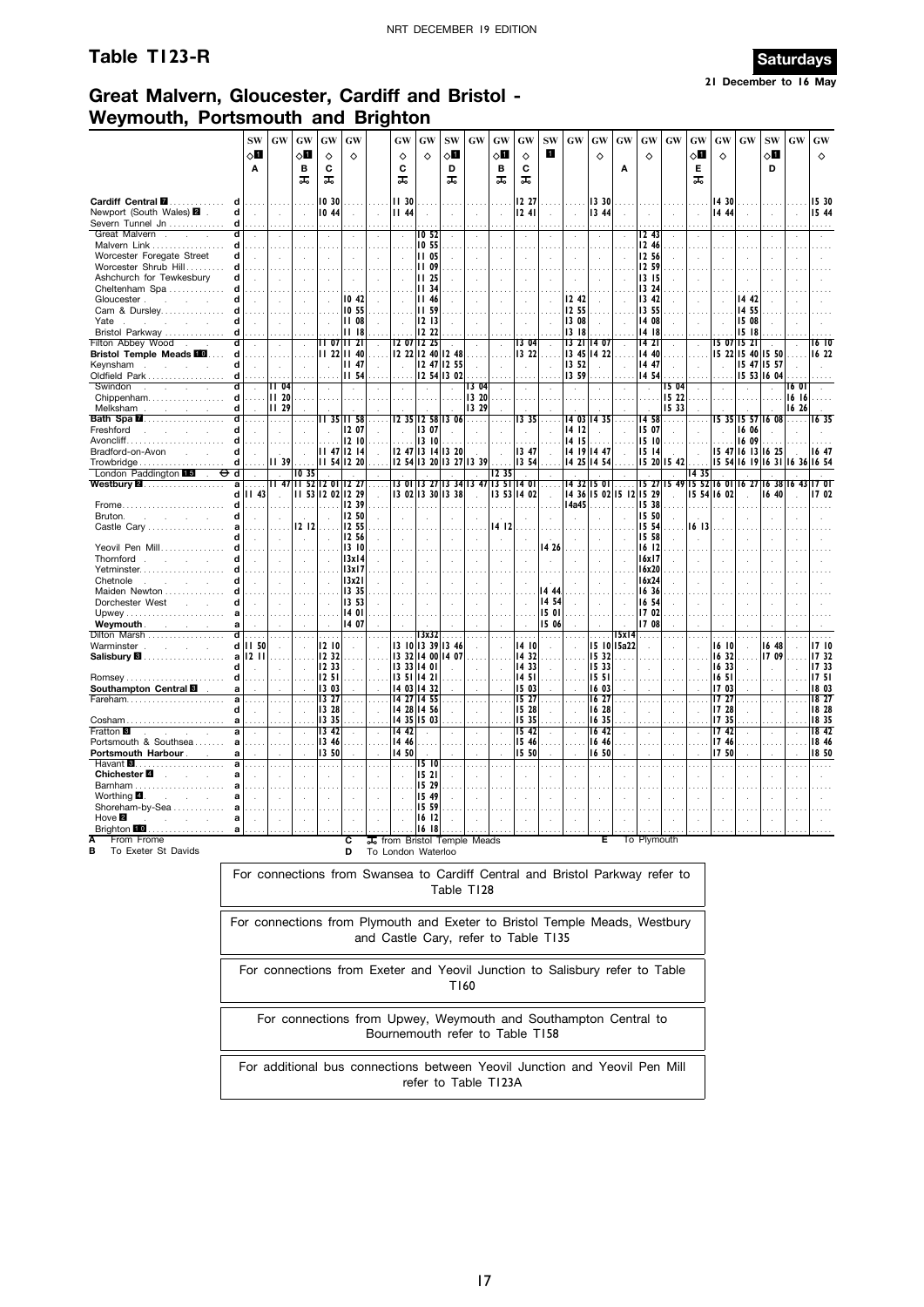### **Table T123-R Saturdays**



## **Great Malvern, Gloucester, Cardiff and Bristol - Weymouth, Portsmouth and Brighton**

|                                                                              | GW                         |                      | GW                   | GW                      | GW                   | GW             | GW                                        | GW                         | $\boldsymbol{\mathbf{G}}\boldsymbol{\mathbf{W}}$ | <b>SW</b>                     | GW                   |           | GW                            | GW                   | $\textbf{SW}$        | $\boldsymbol{\mathsf{G}}\boldsymbol{\mathsf{W}}$ | <b>GW</b>            | GW                         | <b>GW</b>                                             | GW                   | GW                  |               | <b>GW</b>            | $\textbf{SW}$ |
|------------------------------------------------------------------------------|----------------------------|----------------------|----------------------|-------------------------|----------------------|----------------|-------------------------------------------|----------------------------|--------------------------------------------------|-------------------------------|----------------------|-----------|-------------------------------|----------------------|----------------------|--------------------------------------------------|----------------------|----------------------------|-------------------------------------------------------|----------------------|---------------------|---------------|----------------------|---------------|
|                                                                              |                            |                      | $\Diamond$           | $\Diamond \blacksquare$ | $\Diamond$           |                | ♦                                         | $\Diamond$                 |                                                  | $\diamond$ l                  | $\Diamond$           |           |                               | ◇П                   | $\circ$ ii           |                                                  | $\Diamond$           | $\diamond \blacksquare$    | $\Diamond$                                            |                      | $\Diamond$          |               |                      | √П            |
|                                                                              |                            |                      |                      | Α                       |                      |                |                                           |                            |                                                  | в                             |                      |           |                               | C                    | D                    |                                                  |                      | C                          |                                                       |                      |                     |               |                      |               |
|                                                                              |                            |                      |                      | ᠼ                       |                      |                |                                           |                            |                                                  |                               |                      |           |                               | ᠼ                    |                      |                                                  |                      | ᠼ                          |                                                       |                      |                     |               |                      |               |
| Cardiff Central <b>II</b><br>d<br>.                                          |                            |                      |                      |                         | 16 27                |                | $\cdots$                                  | 17 27                      | $\sim$                                           |                               | 18 27                |           |                               |                      |                      |                                                  | 19 30                |                            |                                                       |                      | 20 30               |               |                      |               |
| Newport (South Wales) 2 .<br>d                                               | $\mathcal{A}$              | $\mathcal{L}$        | $\mathcal{L}$        | $\mathcal{L}$           | 1641                 | $\mathcal{L}$  | $\mathcal{A}$                             | 1741                       | $\sim$                                           |                               | 1841                 |           | $\mathcal{L}$                 | $\ddot{\phantom{a}}$ | $\ddot{\phantom{a}}$ | $\ddot{\phantom{a}}$                             | 19 44                |                            |                                                       |                      | 20 44               |               |                      |               |
| Severn Tunnel Jn<br>d                                                        |                            |                      |                      |                         | 16 51                |                |                                           | 17 <sub>51</sub>           |                                                  |                               | 1851                 |           |                               |                      |                      |                                                  |                      |                            |                                                       |                      |                     |               |                      |               |
| Great Malvern.<br>d                                                          |                            |                      | 14 43                |                         | $\mathcal{L}$        |                | $\mathcal{L}_{\mathcal{A}}$               | $\bar{z}$                  | 16 55                                            |                               | ÷.                   |           |                               | $\epsilon$           | $\epsilon$           |                                                  |                      |                            |                                                       |                      |                     |               |                      |               |
| Malvern Link<br>d<br>Worcester Foregate Street<br>d                          |                            |                      | 14 46<br>14 56       |                         |                      |                |                                           |                            | 16 58<br>1711                                    |                               |                      |           |                               |                      |                      |                                                  |                      |                            |                                                       |                      |                     |               |                      |               |
| Worcester Shrub Hill<br>d                                                    | $\overline{a}$             |                      | 14 59                | $\sim$                  | $\mathcal{L}$<br>.   | $\overline{a}$ | $\mathcal{A}$<br>$\sim 100$               |                            | 1714                                             |                               |                      |           | $\mathbf{r}$                  | $\cdot$              | $\ddot{\phantom{a}}$ |                                                  | $\cdot$              | $\cdot$                    | ÷.                                                    |                      |                     | ÷,            |                      |               |
| Ashchurch for Tewkesbury<br>d                                                | $\mathbf{r}$               | з.                   | 15 15                |                         | ÷.                   | ÷              | $\mathcal{A}$                             |                            | 17 30                                            |                               | $\mathcal{L}$        |           | $\mathbf{r}$                  |                      |                      |                                                  |                      |                            |                                                       |                      |                     |               |                      |               |
| Cheltenham Spa<br>d                                                          |                            |                      | 15 24                |                         |                      |                |                                           |                            | 17 40                                            |                               |                      |           |                               |                      |                      |                                                  |                      |                            |                                                       |                      |                     |               |                      |               |
| d<br>Gloucester.<br>and the control                                          | $\mathcal{L}_{\mathbf{a}}$ |                      | 15 42                |                         | $\sim$               |                | 16 42                                     |                            | 17 50                                            |                               |                      |           |                               |                      |                      | 18 42                                            | $\ddot{\phantom{a}}$ |                            |                                                       |                      |                     |               |                      |               |
| Cam & Dursley<br>d                                                           |                            |                      | 15 55<br>16 08       |                         | .                    |                | 16 55<br>17 08                            |                            | 18 03<br>18 16                                   |                               |                      |           |                               |                      |                      | 18 55<br>19 08                                   |                      |                            |                                                       |                      |                     |               |                      |               |
| Yate<br>d<br>Bristol Parkway<br>d                                            |                            |                      | 16 18                |                         | $\mathcal{L}$<br>.   |                | 1718                                      |                            | 18 26                                            |                               |                      |           | .                             |                      |                      | 19 18                                            |                      |                            | 20 10                                                 |                      |                     |               |                      |               |
| Filton Abbey Wood .<br>Ч                                                     | $\ddot{\phantom{a}}$       | $\ddot{\phantom{a}}$ | 16 21                | $\ddot{\phantom{a}}$    | 1706                 |                |                                           | 17 21 18 06 18 29          |                                                  |                               | 19 06                |           | $\ddot{\phantom{a}}$          |                      |                      |                                                  | 19 22 20 07          | $\mathcal{L}_{\mathbf{a}}$ | 2015                                                  | $\ddot{\phantom{a}}$ | 2107                |               |                      |               |
| <b>Bristol Temple Meads FO</b><br>d                                          | .                          |                      | 16 45                | $\cdots$                | 17 22                |                |                                           | 17 43 18 22 18 45          |                                                  |                               | 19 22                |           | $\sim$ $\sim$                 |                      |                      |                                                  | 19 35 19 42 20 22    | is si                      | 20 44                                                 | .                    | 21 22               | .             |                      | 22 03 22 23   |
| Keynsham<br>d                                                                | $\mathbf{r}$               | ÷                    | 16 52                | $\mathcal{L}$           | $\mathcal{L}$        |                | 17 50                                     |                            | 18 52                                            |                               | $\mathcal{L}$        |           | $\mathcal{L}$                 | ÷.                   |                      | 19 42 19 49                                      |                      | $\mathbf{r}$               | 20 51                                                 |                      |                     | $\cdot$       |                      | 22 10 22 30   |
| Oldfield Park<br>d                                                           |                            |                      | 16 59                |                         | $\ldots$             |                | 17 57                                     | $\cdots$                   | 18 59                                            |                               | $\cdots$             |           | $\cdots$                      | $\cdots$             | 19 49 19 56          |                                                  | $\cdots$             |                            | 20 58                                                 |                      |                     | $\cdots$      | 22 17                | $\cdots$      |
| Swindon<br>d<br>$\mathcal{L}^{\text{max}}$<br>$\sim 10^{-11}$<br>$\sim$<br>d | $\mathcal{L}_{\mathbf{a}}$ |                      | $\sim$               | $\sim$                  | $\sim$               | 1733<br>1748   | $\sim$                                    |                            | $\sim$                                           |                               | $\bar{z}$            | $\bar{z}$ | 1933<br>19 48                 |                      | $\mathcal{L}$        | $\cdot$                                          | $\sim$               |                            | $\sim$                                                | 2107<br>21 22        |                     |               | $\ddot{\phantom{a}}$ |               |
| Melksham<br>d<br>and the company of                                          |                            |                      |                      |                         | .                    | 17 58          |                                           |                            |                                                  |                               | $\sim$               |           | 1958                          |                      |                      |                                                  |                      |                            |                                                       | 21 32                |                     |               |                      |               |
| ď<br><b>Bath Spa 2</b>                                                       |                            |                      | I7 03                |                         | 1735                 | .              | 1801                                      | 18 35 19 03                |                                                  |                               | 1935                 |           | .                             |                      |                      |                                                  | 9 54 20 03 20 35     |                            | 21<br>01                                              | $\sim$               | I2I 35              |               | 22 21                |               |
| Freshford<br>d<br>and the state of                                           |                            |                      | 1712                 |                         |                      |                | 18 10                                     |                            | 1912                                             |                               |                      |           | $\ddot{\phantom{a}}$          |                      |                      | 20 12                                            |                      |                            | 2111                                                  |                      |                     |               | 22 30                |               |
| d                                                                            | $\sim$                     |                      | 17 15                |                         |                      |                | 18 13                                     |                            | 19 15                                            |                               | $\sim$ $\sim$ $\sim$ |           |                               |                      |                      | 20 15                                            |                      |                            | 21 13                                                 |                      |                     |               | 22 33                |               |
| Bradford-on-Avon<br>d<br><b>Contract Contract</b>                            | $\sim$                     |                      | 17 19                |                         | 17 47                |                |                                           | 18 17 18 47 19 19          |                                                  |                               | 1947                 |           |                               |                      |                      |                                                  | 20 10 20 19 20 47    |                            | 21 17                                                 |                      | 21 47               |               |                      | 22 37 22 50   |
| Trowbridge<br>d<br>London Paddington 15<br>Φd<br>$\sim$                      | $\cdots$                   |                      | 17 25                | 1635                    |                      |                | 17 54 18 07 18 23 18 54 19 25             |                            |                                                  |                               | 1954                 |           | 20 07<br>$\sim$               | 1903                 |                      |                                                  | 20 17 20 25 20 54    | 20 03                      |                                                       | 21 24 21 41 21 54    |                     |               |                      | 22 43 22 56   |
| Westbury <b>2.</b><br>a                                                      | $\sim$                     | $\sim$               |                      |                         |                      |                | 17 32 17 51 18 01 18 15 18 30 19 01 19 32 |                            |                                                  |                               | 20 OI                | $\sim$    |                               |                      |                      |                                                  |                      |                            | 20 15 20 20 20 24 20 32 21 01 21 20 21 31 21 49 22 01 |                      |                     |               |                      | 22 51 23 03   |
| d                                                                            | 17 I I                     | $\sim$               |                      |                         | 17 34 17 52 18 02    | ÷              |                                           |                            |                                                  | 18 32 19 02 19 38 19 58 20 03 |                      |           |                               |                      |                      |                                                  |                      |                            | 20 21 20 24 20 33 21 03 21 21 21 32                   | $\sim$               | 22 03               |               | $\mathbf{r}$         | 23 05         |
| Frome<br>d                                                                   | .                          |                      | 1743                 |                         |                      |                | 1841                                      | $\cdots$                   | a a c                                            | 20 07                         |                      |           |                               |                      | .                    | 20a43                                            | .                    |                            | 21 46                                                 |                      |                     |               |                      |               |
| Bruton.<br>d                                                                 |                            |                      | 17 54                |                         |                      |                | 18 53                                     |                            |                                                  | 20 19                         |                      |           |                               |                      |                      |                                                  |                      |                            | 21 57                                                 |                      |                     |               |                      |               |
| Castle Cary<br>d                                                             |                            |                      | 17 59 18 11<br>17 59 |                         | $\mathcal{A}$        |                | 18 57<br>18 58                            |                            |                                                  | 20 23<br>20 24                |                      |           | $\overline{a}$                | 20 40                |                      |                                                  | ÷.                   |                            | 21 40 22 02<br>22 02                                  |                      |                     |               |                      |               |
| Yeovil Pen Mill<br>d                                                         | $\cdots$                   |                      | 18 18                |                         | $\cdots$             |                | 1912                                      | .                          |                                                  | 20a38                         |                      |           |                               |                      |                      |                                                  | $\cdots$             |                            | 22 18                                                 |                      |                     |               |                      |               |
| Thornford<br>d                                                               | $\ddot{\phantom{a}}$       | ÷.                   | 18x23                |                         | $\mathcal{L}$        |                | 19x16                                     |                            |                                                  | ÷                             |                      |           |                               |                      |                      |                                                  | ÷.                   |                            | 22x23                                                 |                      |                     |               |                      |               |
| Yetminster<br>d                                                              |                            |                      | 18x26                |                         |                      |                | 19x19                                     |                            |                                                  |                               |                      |           |                               |                      |                      |                                                  |                      |                            | 22x26                                                 |                      |                     |               |                      |               |
| Chetnole<br>d<br><b>College</b><br>$\sim$                                    | $\overline{a}$             |                      | 18x30                |                         | $\mathcal{A}$        |                | 19x23                                     |                            |                                                  |                               |                      |           |                               |                      |                      |                                                  | $\bar{z}$            |                            | 22x30                                                 |                      |                     |               |                      |               |
| Maiden Newton<br>Dorchester West<br>d                                        |                            |                      | 18 42<br>18 53       |                         | .                    |                | 19 35<br>19 53                            |                            |                                                  |                               |                      |           |                               |                      |                      |                                                  |                      |                            | 22 42<br>22 52                                        |                      |                     |               |                      |               |
| a                                                                            |                            |                      | 1901                 |                         | $\ddot{\phantom{a}}$ |                | 20 01                                     |                            |                                                  |                               |                      |           |                               |                      |                      |                                                  |                      |                            | 23 00                                                 |                      |                     |               |                      |               |
| <b>Weymouth</b> .<br>a<br>contractor and the                                 |                            |                      | 1908                 |                         |                      |                | 20 09                                     |                            |                                                  |                               |                      |           |                               |                      |                      |                                                  |                      |                            | 23 08                                                 |                      |                     |               |                      |               |
| Dilton Marsh                                                                 | $d$ 17x13                  | $\cdots$             | is sis               | $\cdots$                | $\sim$               |                | $\cdots$                                  |                            | 19x40                                            |                               | $\sim$               | $\sim$    | $\ldots$ .                    | $\cdots$             | $\sim$ $\sim$        |                                                  | $\sim$               |                            |                                                       |                      | 22x05               |               |                      | $\sim$ $\sim$ |
| Warminster                                                                   | d 17a21                    | ÷                    |                      |                         | 1810                 |                | $\bar{a}$                                 | 19 10 19 47                |                                                  |                               | 20 11                |           | $\mathbf{r}$                  |                      | 20 32                |                                                  | 21 11                |                            |                                                       |                      | 22 12               |               |                      | 23 12         |
| Salisbury <b>8</b><br>a<br>d                                                 |                            |                      |                      |                         | 1832<br>18 33        |                |                                           | 19 32 20 09                |                                                  |                               | 20 32                |           |                               |                      | 20 51                |                                                  | 21 32<br>21 33       |                            |                                                       |                      | 22 34               |               |                      | 23 33         |
| Romsey<br>d                                                                  | $\mathcal{L}_{\mathbf{a}}$ |                      |                      |                         | 18 51                |                | $\cdot$                                   | 19 33 20 10<br>19 51 20 28 |                                                  | $\mathbf{r}$                  | 20 33<br>20 52       |           | $\ddot{\phantom{a}}$          |                      |                      |                                                  | 21 52                |                            |                                                       |                      | 22 35<br>22 53      | ÷.            |                      |               |
| Southampton Central<br>a                                                     |                            |                      |                      |                         | 1903                 |                |                                           | 20 03 20 40                |                                                  |                               | 21 03                |           |                               |                      |                      |                                                  | 22 02                |                            |                                                       |                      | 23 04               |               |                      |               |
| Fareham                                                                      |                            |                      |                      |                         | 19 27                |                | $\sim$ . $\sim$                           | 20 27                      |                                                  |                               | 21 27                |           |                               |                      |                      |                                                  | 22 26                |                            |                                                       |                      | 23 27               |               |                      |               |
|                                                                              |                            |                      |                      |                         | 19 28                |                | $\mathcal{A}$                             | 20 28                      |                                                  |                               | 21 28                |           | $\ddot{\phantom{a}}$          |                      | $\ddot{\phantom{a}}$ |                                                  | 22 27                |                            |                                                       |                      | 23 28               |               |                      |               |
| Cosham<br><b>Fratton 3</b>                                                   | $\sim$ $\sim$ $\sim$       |                      |                      |                         | 1935<br>19 42        | .              | $\mathbb{R}^2$                            | .                          |                                                  |                               | .                    |           | $\cdots$                      |                      | $\cdots$             |                                                  | a a a                |                            | $\sim 100$                                            | $\sim$               | 1.1.1               |               |                      |               |
| a<br>Portsmouth & Southsea<br>a                                              | $\mathbf{r}$               |                      |                      |                         | 19 46                | $\sim$         | $\mathcal{A}$<br>$\sim 100$               | 20 42<br>20 45             | .                                                |                               | 2142<br>21 46        |           | $\mathbf{r}$<br>$\sim$ $\sim$ | ÷                    | $\mathcal{L}$<br>.   |                                                  | 22 41<br>22 45       |                            | $\sim$                                                |                      | $23 \; 41$<br>23 45 | $\sim$ $\sim$ |                      |               |
| Portsmouth Harbour.<br>a                                                     |                            |                      |                      |                         | 1950                 |                | $\ddot{\phantom{a}}$                      | 20 49                      |                                                  |                               | 21 50                |           |                               |                      |                      |                                                  | 22 50                |                            |                                                       |                      | 23 49               |               |                      |               |
| a                                                                            |                            |                      |                      |                         |                      |                |                                           |                            |                                                  |                               |                      |           | $\sim$                        |                      |                      |                                                  |                      |                            |                                                       |                      |                     |               |                      |               |
| Chichester <sup>1</sup><br>a<br><b>Service</b>                               |                            |                      |                      |                         | ÷.                   |                |                                           |                            |                                                  |                               |                      |           |                               |                      |                      |                                                  |                      |                            |                                                       |                      |                     |               |                      |               |
| a                                                                            |                            |                      |                      |                         |                      |                |                                           |                            |                                                  |                               |                      |           |                               |                      |                      |                                                  |                      |                            |                                                       |                      |                     |               |                      |               |
| Worthing $\blacksquare$ .<br>and the control<br>a<br>Shoreham-by-Sea<br>a    |                            |                      |                      |                         |                      |                |                                           |                            |                                                  |                               |                      |           |                               |                      |                      |                                                  |                      |                            |                                                       |                      |                     |               |                      |               |
| Hove $\blacksquare$<br>a                                                     |                            |                      |                      |                         |                      |                |                                           |                            |                                                  |                               |                      |           |                               |                      |                      |                                                  | ÷.                   |                            |                                                       |                      |                     |               |                      |               |
| Brighton <b>10</b>                                                           |                            |                      |                      |                         |                      |                |                                           |                            |                                                  |                               |                      |           |                               |                      |                      |                                                  |                      |                            |                                                       |                      |                     |               |                      |               |
| To Paignton. The Torbay Express                                              |                            |                      |                      |                         | c                    |                | To Plymouth                               |                            |                                                  |                               |                      |           |                               |                      |                      |                                                  |                      |                            |                                                       |                      |                     |               |                      |               |
| в<br>From London Waterloo to Yeovil Junction                                 |                            |                      |                      |                         | D                    |                | To Basingstoke                            |                            |                                                  |                               |                      |           |                               |                      |                      |                                                  |                      |                            |                                                       |                      |                     |               |                      |               |

For connections from Swansea to Cardiff Central and Bristol Parkway refer to Table T128

For connections from Plymouth and Exeter to Bristol Temple Meads, Westbury and Castle Cary, refer to Table T135

For connections from Exeter and Yeovil Junction to Salisbury refer to Table T160

For connections from Upwey, Weymouth and Southampton Central to Bournemouth refer to Table T158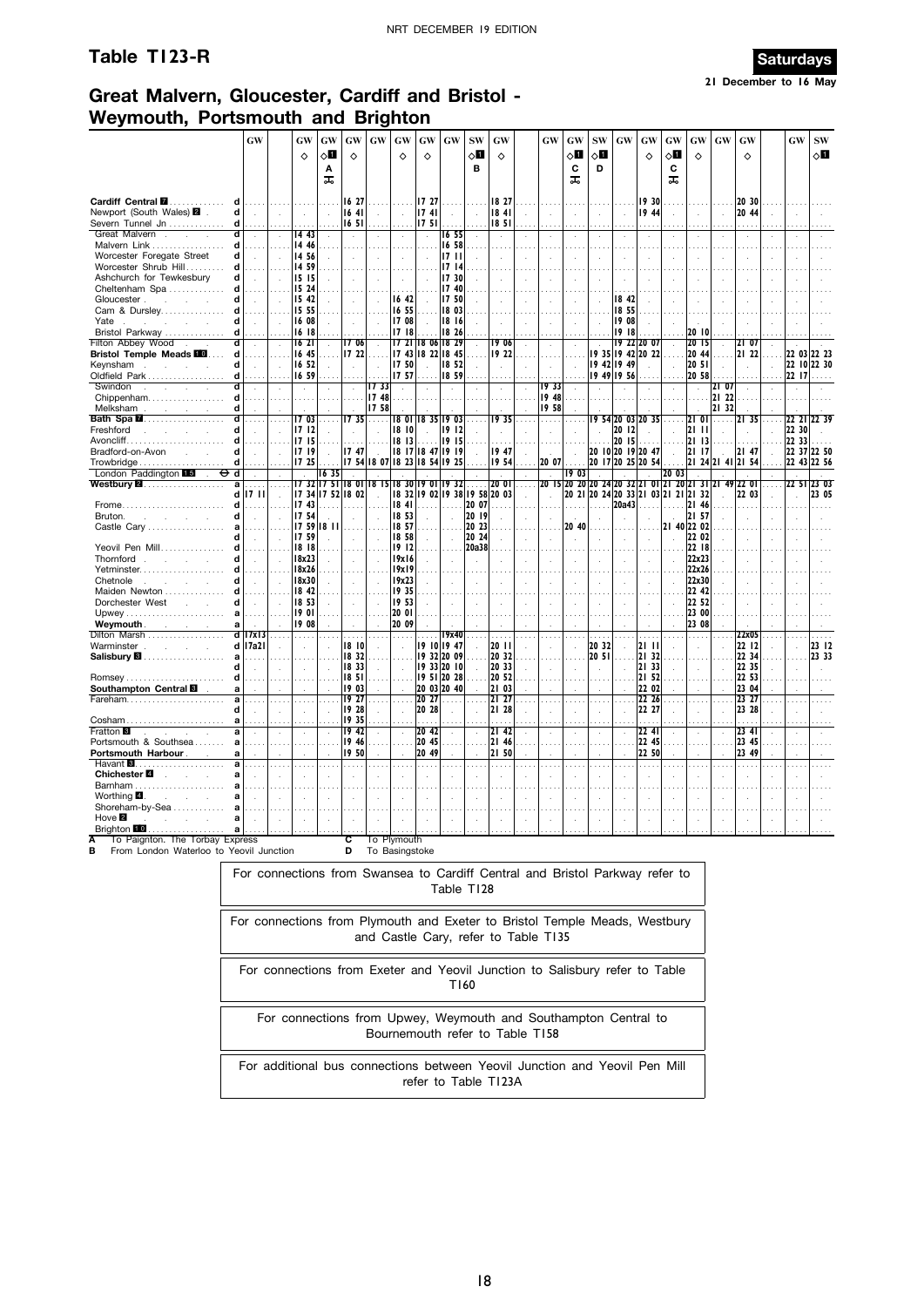#### Table T123-R



# Great Malvern, Gloucester, Cardiff and Bristol -Weymouth, Portsmouth and Brighton

|                                                                 | <b>GW</b>            |                           |                                  |                                  |                                |                          |                                              |                          |                                  |                      |                     |                |                      |                      |                          |                                              |                             |                      |                      |                      |                      |                             |                      |               |
|-----------------------------------------------------------------|----------------------|---------------------------|----------------------------------|----------------------------------|--------------------------------|--------------------------|----------------------------------------------|--------------------------|----------------------------------|----------------------|---------------------|----------------|----------------------|----------------------|--------------------------|----------------------------------------------|-----------------------------|----------------------|----------------------|----------------------|----------------------|-----------------------------|----------------------|---------------|
| Cardiff Central <b>M</b><br>d                                   | $\sim$               | .                         | $\cdots$                         |                                  | .                              |                          | $\cdots$                                     |                          |                                  |                      |                     |                |                      |                      |                          |                                              |                             |                      |                      |                      |                      |                             |                      |               |
| Newport (South Wales) 2<br>d<br>Severn Tunnel Jn<br>d           | $\ddot{\phantom{a}}$ | $\mathcal{L}$             | $\bar{a}$                        | $\mathcal{L}$                    | $\sim$                         | $\epsilon$               | $\ddot{\phantom{a}}$                         | ÷,                       | $\ddot{\phantom{a}}$             | $\ddot{\phantom{a}}$ | $\sim$              | $\cdot$        | $\cdot$              | J.                   | $\cdot$                  | $\lambda$                                    | ÷.                          |                      |                      |                      | $\ddot{\phantom{a}}$ | ÷.                          | $\overline{a}$       |               |
| Great Malvern.<br>$\overline{\mathsf{d}}$<br>$\sim$             | $\cdots$<br>$\sim$   | $\cdots$<br>$\mathcal{L}$ | $\cdots$<br>$\mathcal{L}$        | $\cdots$<br>$\mathcal{L}$        | $\cdots$<br>$\mathcal{L}$      | $\mathcal{L}$            | $\mathcal{L}$                                | $\cdots$<br>$\sim$       | $\ddot{\phantom{a}}$             | $\lambda$            | $\cdots$<br>$\cdot$ | $\cdot$        | $\sim$               | $\epsilon$           | $\cdot$                  | $\lambda$                                    | $\mathcal{L}_{\mathcal{A}}$ | $\cdot$              | $\cdot$              | $\cdot$              | $\mathcal{L}$        | $\sim$                      | $\ddot{\phantom{a}}$ |               |
| Malvern Link<br>d                                               |                      |                           |                                  |                                  |                                |                          |                                              |                          |                                  |                      |                     |                |                      |                      |                          |                                              |                             |                      |                      |                      |                      |                             |                      |               |
| Worcester Foregate Street<br>d                                  | $\bar{a}$            | ÷.                        |                                  |                                  |                                |                          |                                              |                          |                                  |                      |                     |                |                      |                      |                          |                                              |                             |                      |                      |                      |                      |                             |                      |               |
| Worcester Shrub Hill<br>d                                       | .                    | .                         | $\sim$                           |                                  |                                |                          |                                              |                          | $\sim$ $\sim$                    | $\sim$               | i.                  |                |                      |                      |                          |                                              |                             |                      |                      |                      |                      |                             |                      |               |
| Ashchurch for Tewkesbury<br>d                                   | $\overline{a}$       |                           |                                  |                                  | $\mathcal{A}$                  | $\overline{\phantom{a}}$ | $\ddot{\phantom{1}}$                         | ÷.                       | $\ddot{\phantom{a}}$             |                      | ÷.                  |                | $\cdot$              | J.                   | $\lambda$                |                                              | $\mathbf{r}$                |                      |                      |                      | $\ddot{\phantom{a}}$ | $\ddot{\phantom{a}}$        |                      |               |
| d<br>Cheltenham Spa                                             |                      |                           |                                  |                                  |                                |                          |                                              |                          |                                  |                      |                     |                | .                    |                      |                          |                                              |                             |                      |                      |                      |                      |                             |                      |               |
| Gloucester.<br>d<br>and the control                             | $\overline{a}$       | J.                        |                                  |                                  | ÷.                             | J.                       | J.                                           | ÷.                       | $\mathbf{r}$                     |                      | $\mathbf{r}$        |                | $\cdot$              | i,                   | J.                       |                                              | $\overline{a}$              |                      |                      |                      | J.                   | J.                          |                      |               |
| Cam & Dursley<br>d                                              | .                    | .                         | والمرادي                         |                                  | $\sim$ $\sim$                  |                          | $\sim$ $\sim$                                | $\sim$ $\sim$            | $\sim$ $\sim$                    |                      | $\cdots$            |                | $\cdots$             |                      |                          |                                              | $\cdots$                    | والمعاد              |                      |                      |                      | $\cdots$                    |                      |               |
| Yate<br>d<br>i.                                                 | $\mathbf{r}$         |                           |                                  |                                  | ÷.                             | $\lambda$                | $\ddot{\phantom{a}}$                         | ÷.                       | $\mathbf{r}$                     |                      | $\mathbf{r}$        |                | $\mathbf{r}$         | J.                   | ÷.                       |                                              | $\mathbf{r}$                |                      |                      | ÷.                   |                      | ×.                          |                      |               |
| Bristol Parkway<br>d                                            | $\cdots$             | $\sim$                    | $\sim$                           |                                  |                                |                          |                                              |                          |                                  |                      |                     |                |                      |                      |                          |                                              |                             |                      |                      |                      |                      |                             |                      |               |
| Filton Abbey Wood.<br>ď                                         | $\sim$               | $\bar{z}$                 | $\cdot$                          | $\bar{z}$                        | $\epsilon$                     | $\cdot$                  | $\cdot$                                      | $\epsilon$               | $\cdot$                          | $\cdot$              | à,                  | $\cdot$        | à.                   | $\epsilon$           | $\overline{\phantom{a}}$ | i,                                           | $\epsilon$                  | $\cdot$              | i,                   | $\cdot$              | $\cdot$              | $\cdot$                     | $\cdot$              |               |
| <b>Bristol Temple Meads FO</b>                                  | $d$ 23 12            | $\sim$                    | in die                           |                                  | $\sim$                         |                          |                                              |                          |                                  |                      |                     |                |                      |                      |                          |                                              |                             |                      |                      |                      |                      |                             |                      |               |
| Keynsham                                                        | d 23 19              | ÷                         | $\overline{\phantom{a}}$         | $\cdot$                          | $\bar{z}$                      | $\epsilon$               | $\lambda$                                    | ÷,                       | $\mathbf{r}$                     | $\ddot{\phantom{a}}$ | ÷.                  | $\overline{a}$ | $\cdot$              | i,                   | $\cdot$                  | $\mathbf{r}$                                 | $\mathbf{r}$                | $\mathbf{r}$         | $\epsilon$           | $\ddot{\phantom{a}}$ | $\ddot{\phantom{a}}$ | $\mathcal{A}$               | ÷.                   |               |
| Oldfield Park                                                   | d 23 26              | .                         | $\cdots$                         |                                  | $\cdots$                       |                          | $\cdots$                                     | $\cdots$                 | $\cdots$                         |                      |                     |                | $\cdots$             |                      |                          |                                              |                             |                      |                      |                      |                      |                             |                      |               |
| Swindon<br>d l<br>control of the control<br>$\sim$              | $\cdot$              |                           |                                  |                                  | $\sim$                         | $\bar{z}$                | ÷,                                           |                          | $\lambda$                        |                      | ÷.                  |                | $\mathcal{L}$        |                      |                          |                                              |                             |                      |                      |                      |                      | $\lambda$                   |                      |               |
| Chippenham<br>$\mathbf d$                                       | .                    | .                         | .                                | $\cdots$                         | .                              | .                        | $\sim$                                       | $\sim$ $\sim$            | $\cdots$                         |                      | $\sim$              |                | $\ldots$ .           |                      | $\sim$                   | .                                            | .                           | $\sim$               | .                    | $\sim$ $\sim$        | $\cdots$             | $\cdots$                    | 1.11                 |               |
| d                                                               | d 23 29              |                           |                                  |                                  |                                |                          |                                              |                          |                                  |                      |                     |                |                      |                      |                          |                                              |                             |                      |                      |                      |                      |                             |                      |               |
| Bath Spa <b>M</b><br>Freshford<br>and a strategic and           | d 23 38              | .                         | $\cdots$                         |                                  | $\cdots$                       |                          | $\cdots$                                     | $\sim$                   | $\sim$ $\sim$                    | $\sim$ $\sim$        | $\cdots$            |                | $\cdots$             | $\sim$ $\sim$        | $\sim$ $\sim$            | .                                            | $\cdots$                    | $\sim$ $\sim$        |                      |                      |                      | $\cdots$                    |                      |               |
|                                                                 | $d$ 23 41            | J.<br>$\ldots$            | $\cdots$                         |                                  |                                |                          |                                              |                          |                                  |                      |                     |                |                      |                      |                          |                                              |                             |                      |                      |                      |                      |                             |                      |               |
| Bradford-on-Avon<br>$\mathcal{L}^{\text{max}}$ and              | d 23 45              | $\mathcal{L}$             | $\ddot{\phantom{a}}$             | ÷                                | $\ddot{\phantom{a}}$<br>$\sim$ | $\mathbf{r}$             | $\mathbf{r}$                                 | ÷.                       | $\mathbf{r}$                     |                      | ÷.                  |                | $\mathbf{r}$         |                      | $\mathbf{r}$             | $\sim$<br>$\mathbf{r}$                       | ÷                           |                      |                      | $\mathbf{r}$         | $\mathbf{r}$         |                             |                      |               |
| Trowbridge                                                      | $d$ 23 51            | $\cdots$                  | $\cdots$                         | $\cdots$                         | $\mathbf{r}$                   |                          | $\cdots$                                     | $\cdots$                 | $\cdots$                         | ÷.                   | $\cdots$            |                | .                    | k.                   | $\cdots$                 |                                              | $\cdots$                    |                      |                      |                      |                      | $\mathcal{A}$<br>$\cdots$   |                      |               |
| London Paddington <b>15</b><br>⊕<br>al<br>$\sim$                |                      | $\sim$                    | $\bar{z}$                        | $\epsilon$                       | $\cdot$                        | $\cdot$                  | $\cdot$                                      | $\epsilon$               | $\cdot$                          | $\cdot$              | $\cdot$             | $\cdot$        | $\cdot$              | $\epsilon$           | $\epsilon$               | $\cdot$                                      | $\epsilon$                  | $\cdot$              | $\epsilon$           | $\cdot$              | $\cdot$              | $\alpha$                    | $\cdot$              |               |
| Westbury <b>2.</b>                                              | a 23 58              | .                         | a a c                            | .                                | .                              | $\ldots$                 | .                                            | $\ldots$ .               | $\cdots$                         | .                    | $\cdots$            | $\cdots$       | $\ldots$ .           | $\ldots$ .           | $\ldots$                 | .                                            | $\ldots$ .                  | .                    | $\sim$ $\sim$ $\sim$ | $\sim$               | $\cdots$             | .                           | $\ldots$ .           | $\sim 100$    |
|                                                                 | d 23 59              | J.                        |                                  |                                  |                                | à.                       | $\ddot{\phantom{a}}$                         | ÷.                       | $\mathbf{r}$                     | ÷.                   | ÷.                  |                | $\epsilon$           |                      | $\lambda$                |                                              | $\mathbf{r}$                |                      |                      |                      | $\mathbf{r}$         | ÷.                          |                      |               |
|                                                                 | $d$ 00a10            | $\cdots$                  | $\sim$                           |                                  |                                |                          |                                              |                          |                                  |                      |                     |                |                      |                      |                          |                                              |                             |                      |                      |                      |                      |                             |                      |               |
| Bruton.<br>d<br>and the control<br>$\sim$                       | ÷.                   |                           |                                  | ÷                                | ÷.                             | ÷.                       | $\ddot{\phantom{a}}$                         | ÷.                       | $\overline{\phantom{a}}$         | ÷.                   | ÷.                  |                | ÷                    | J.                   | J.                       |                                              | ÷.                          |                      |                      |                      | ÷                    | ÷,                          |                      |               |
| Castle Cary<br>a                                                | $\sim$               | $\sim$                    |                                  |                                  |                                |                          |                                              |                          | $\sim$ $\sim$                    |                      |                     |                | $\cdots$             |                      |                          |                                              | .                           |                      |                      |                      |                      |                             |                      |               |
| d                                                               | $\overline{a}$       |                           |                                  |                                  | ÷,                             |                          |                                              |                          | $\mathbf{r}$                     |                      |                     |                | $\epsilon$           |                      |                          |                                              |                             |                      |                      |                      |                      |                             |                      |               |
| Yeovil Pen Mill<br>d                                            |                      |                           |                                  |                                  | $\sim$ $\sim$                  |                          |                                              |                          | $\cdots$                         |                      |                     |                | $\cdots$             |                      |                          |                                              |                             |                      |                      |                      |                      |                             |                      |               |
| Thornford.<br>d<br><b>Service</b>                               |                      |                           |                                  |                                  | ÷.                             |                          | ÷.                                           | ÷.                       | $\mathbf{r}$                     |                      | ÷.                  |                | $\ddot{\phantom{a}}$ | J.                   | $\lambda$                |                                              |                             |                      |                      |                      |                      |                             |                      |               |
| Yetminster<br>d                                                 |                      |                           |                                  |                                  |                                |                          |                                              |                          |                                  |                      |                     |                |                      |                      |                          |                                              |                             |                      |                      |                      |                      |                             |                      |               |
| Chetnole<br>d<br>and the company of the com-                    | $\overline{a}$       | ÷.                        |                                  | $\mathcal{L}$                    | $\mathbf{r}$                   | ÷,                       | ÷.                                           | ÷.                       | $\mathbf{r}$                     |                      | ÷.                  |                | $\overline{a}$       | i,                   | J.                       |                                              | ×                           |                      |                      |                      | $\overline{a}$       | i,                          |                      |               |
| Maiden Newton<br>d                                              | $\cdots$             | .                         | $\sim$                           |                                  | $\sim$ $\sim$                  |                          |                                              |                          |                                  |                      | $\sim$              |                | .                    |                      |                          |                                              |                             |                      |                      |                      |                      |                             |                      |               |
| Dorchester West<br>d<br><b>Contractor</b>                       | $\sim$               | ÷.                        | $\mathbf{r}$                     | $\mathbf{r}$                     | $\sim$                         | $\mathbf{r}$             | $\mathbf{r}$                                 | ÷.                       | $\mathbf{r}$                     | $\mathbf{r}$         | $\mathbf{r}$        | $\mathbf{r}$   | $\mathbf{r}$         | ÷.                   | $\mathbf{r}$             | $\mathbf{r}$                                 | $\sim$                      |                      |                      | $\mathbf{r}$         | $\mathbf{r}$         | ÷.                          | $\ddot{\phantom{1}}$ |               |
| a<br>Weymouth.<br>a                                             | $\cdots$             | .                         | $\sim$                           |                                  | $\sim$                         |                          | $\sim$ $\sim$                                | $\ldots$                 | $\ldots$                         |                      | $\cdots$            |                | $\cdots$             |                      | $\sim$                   |                                              |                             | $\sim$               |                      |                      |                      | $\mathbf{r}$                |                      |               |
| and the control<br>Dilton Marsh<br>d                            | $\cdot$<br>.         | .                         | $\sim$                           | .                                | .                              | $\sim$                   | $\sim 100$                                   | ÷,<br>$\cdots$           | $\ldots$                         | $\sim$               | $\cdots$            | 1.111          | .                    | $\sim$ $\sim$        | $\cdot$<br>$\ldots$      | .                                            | $\cdots$                    | $\sim$               | $\cdots$             | $\sim$ $\sim$        | $\sim$ $\sim$        | $\ldots$                    | $\sim$               |               |
| Warminster.<br>d<br><b>Sales State</b>                          | ÷.                   | ÷.                        |                                  |                                  | ÷.                             | ÷.                       | $\ddot{\phantom{a}}$                         | ÷.                       | $\lambda$                        | ÷.                   | ÷.                  |                | $\ddot{\phantom{a}}$ | i,                   | $\lambda$                |                                              |                             |                      |                      |                      | J.                   | J.                          |                      |               |
| a                                                               |                      |                           |                                  |                                  |                                |                          |                                              |                          |                                  |                      |                     |                |                      |                      |                          |                                              |                             |                      |                      |                      |                      |                             |                      |               |
| d                                                               | $\mathbf{r}$         | ÷.                        | $\mathbf{r}$                     | $\overline{a}$                   | $\mathcal{L}$                  | $\mathbf{r}$             | $\mathbf{r}$                                 | $\lambda$                | $\overline{\phantom{a}}$         | ÷.                   | ÷.                  |                | $\mathbf{r}$         | J.                   | $\mathbf{r}$             | J.                                           | $\mathbf{r}$                | ÷.                   |                      |                      | $\overline{a}$       | ÷,                          | J.                   |               |
| Romsey<br>d                                                     |                      | $\sim$                    | $\sim$                           |                                  | $\mathbf{r}$                   |                          | $\cdots$                                     |                          | $\sim$                           | $\sim$               | $\cdots$            |                | $\cdots$             |                      | $\cdots$                 | $\sim$                                       | $\mathbf{r}$                | $\sim$               |                      |                      |                      | $\mathbf{r}$                |                      |               |
| Southampton Central <b>8</b><br>a                               |                      |                           |                                  |                                  |                                |                          |                                              |                          |                                  |                      |                     |                |                      |                      |                          |                                              |                             |                      |                      |                      |                      |                             |                      |               |
| a                                                               | .                    | .                         | $\cdots$                         | .                                | .                              | $\cdots$                 | .                                            | .                        | .                                | .                    | $\cdots$            | $\cdots$       | .                    | $\sim$ $\sim$ $\sim$ | .                        | .                                            | $\cdots$                    | .                    | .                    | $\sim$               | .                    | .                           | $\ldots$ .           | $\sim$ $\sim$ |
|                                                                 |                      | ÷.                        | $\mathbf{r}$                     | $\overline{a}$                   | $\mathbf{r}$                   | $\epsilon$               | $\mathcal{A}$                                | $\sim$                   | $\mathbf{r}$                     | $\cdot$              | $\sim$              | $\cdot$        | $\mathcal{L}$        | $\epsilon$           | $\ddot{\phantom{a}}$     | $\mathcal{A}$                                | ÷.                          |                      |                      | $\cdot$              | $\cdot$              | $\mathcal{A}$               | $\lambda$            |               |
| Cosham<br>a<br>Fratton 3<br>a                                   | $\cdots$             | .                         | $\cdots$                         | .                                | $\cdots$                       | .                        | $\cdots$                                     | $\cdots$                 | $\cdots$                         | $\cdots$             | $\cdots$            | $\cdots$       | .                    | $\cdots$             | $\cdots$                 | $\cdots$                                     | .                           | $\cdots$             |                      | $\cdots$             | .                    | $\cdots$                    |                      |               |
| $\mathcal{L}$<br>$\sim$<br>$\sim$<br>Portsmouth & Southsea<br>a | $\bar{z}$<br>.       | $\lambda$<br>$\cdots$     | $\ddot{\phantom{a}}$<br>$\cdots$ | $\ddot{\phantom{a}}$<br>$\cdots$ | $\mathcal{L}$                  | $\epsilon$               | $\mathcal{L}_{\mathcal{A}}$<br>$\sim$ $\sim$ | ÷.                       | $\lambda$                        | $\cdot$              | ÷.<br>$\sim$        |                | ÷.                   | à.                   | $\cdot$                  | ÷,                                           | ÷.                          | $\ddot{\phantom{a}}$ |                      | $\cdot$              | ÷.                   | $\mathcal{L}_{\mathcal{A}}$ | $\cdot$              |               |
| Portsmouth Harbour.<br>a<br>$\sim$                              | $\lambda$            | ÷.                        |                                  |                                  | $\sim$ $\sim$<br>$\sim$        |                          | $\ddot{\phantom{a}}$                         | $\sim$ $\sim$<br>$\cdot$ | $\cdots$<br>$\ddot{\phantom{a}}$ | $\cdots$             | ÷.                  |                | 1.1.1<br>$\cdot$     | ÷,                   | $\cdots$<br>÷,           | .<br>$\mathcal{A}$                           | $\cdots$<br>$\cdot$         | والمعاد              |                      |                      |                      | .<br>÷,                     |                      |               |
| Havant <b>8.</b><br>$\overline{a}$                              | .                    | .                         | $\cdots$                         | $\ldots$                         | $\ldots$                       | $\ldots$                 | $\ldots$                                     | $\cdots$                 | $\ldots$                         | $\cdots$             | $\ldots$            | .              | $\cdots$             | $\cdots$             | $\ldots$                 | .                                            | $\ldots$                    | $\cdots$             | $\cdots$             | $\cdots$             | $\ldots$             | .                           | $\ldots$             |               |
| Chichester <sup>1</sup><br>a                                    | $\overline{a}$       | ÷.                        |                                  |                                  | ÷,                             |                          | ÷,                                           | ÷,                       |                                  |                      |                     |                | $\ddot{\phantom{a}}$ | ł,                   | $\cdot$                  |                                              | $\cdot$                     |                      |                      |                      | l,                   | i,                          |                      |               |
| a                                                               |                      | $\cdots$                  |                                  |                                  |                                |                          |                                              |                          |                                  |                      |                     |                |                      |                      |                          |                                              |                             |                      |                      |                      |                      |                             |                      |               |
| Worthing <b>4.</b><br><b>Carl Carl Car</b><br>a                 |                      |                           |                                  |                                  |                                |                          |                                              |                          |                                  |                      |                     |                |                      |                      |                          |                                              |                             |                      |                      |                      |                      |                             |                      |               |
| Shoreham-by-Sea<br>a                                            |                      |                           |                                  |                                  |                                |                          |                                              |                          |                                  |                      |                     |                |                      |                      |                          |                                              |                             |                      |                      |                      |                      |                             |                      |               |
| Hove 2<br>$\sim$<br>$\sim$<br>a<br>$\sim$ 10                    | $\mathcal{L}$        | $\mathcal{L}$             | $\overline{a}$                   |                                  | ÷.                             | $\mathbf{r}$             | $\mathbf{r}$                                 | ÷.                       | $\overline{a}$                   |                      | $\mathbf{r}$        |                | $\mathbf{r}$         | i,                   | $\mathbf{r}$             |                                              | $\mathbf{r}$                |                      |                      |                      | $\mathbf{r}$         | $\sim$                      | $\mathbf{r}$         |               |
| Brighton 10<br>a                                                | .                    | .                         |                                  |                                  |                                |                          |                                              |                          |                                  |                      |                     |                |                      |                      |                          |                                              |                             |                      |                      |                      |                      |                             |                      |               |
|                                                                 |                      |                           |                                  |                                  | Ear connoctions from           |                          | C                                            |                          |                                  |                      |                     |                |                      |                      |                          | ardiff Control and Priotal Parleway rafar to |                             |                      |                      |                      |                      |                             |                      |               |

For connections from Swansea to Cardiff Central and Bristol Parkway refer to Table T128

For connections from Plymouth and Exeter to Bristol Temple Meads, Westbury and Castle Cary, refer to Table T135

For connections from Exeter and Yeovil Junction to Salisbury refer to Table T160

For connections from Upwey, Weymouth and Southampton Central to Bournemouth refer to Table T158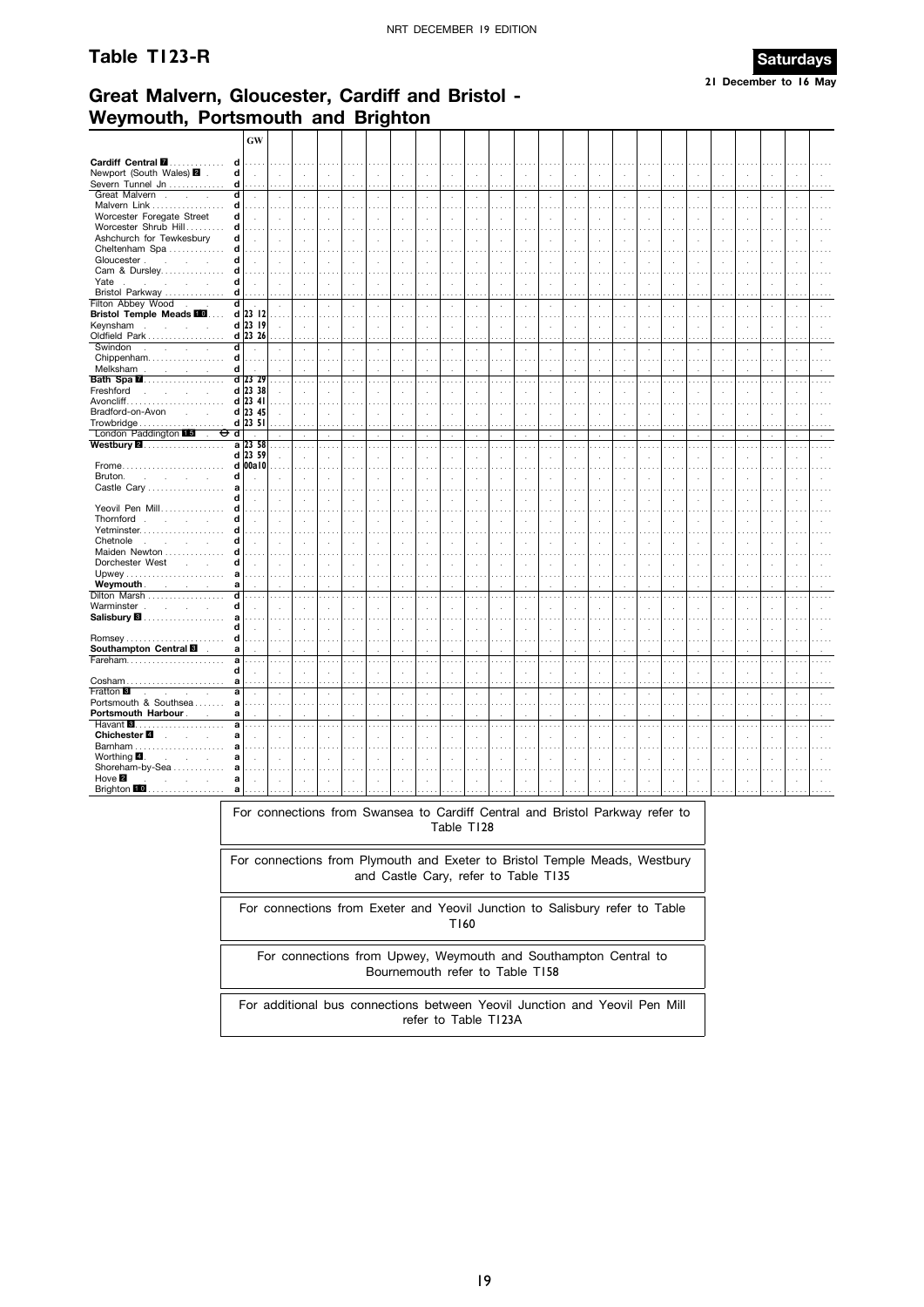## **Table T123-R Sundays**

# **Great Malvern, Gloucester, Cardiff and Bristol - Weymouth, Portsmouth and Brighton**

|                                                  |        | GW                   | GW             | GW                                     | GW    | GW                     | GW       | GW                                  | ${\bf SW}$     | GW                        |            | GW                                                                           | GW     | GW                | GW             | GW                | GW                      | <b>SW</b>           | GW          | GW                                                             | GW             | GW             | GW          | GW             |
|--------------------------------------------------|--------|----------------------|----------------|----------------------------------------|-------|------------------------|----------|-------------------------------------|----------------|---------------------------|------------|------------------------------------------------------------------------------|--------|-------------------|----------------|-------------------|-------------------------|---------------------|-------------|----------------------------------------------------------------|----------------|----------------|-------------|----------------|
|                                                  |        |                      |                |                                        |       |                        |          |                                     |                |                           |            |                                                                              |        |                   |                |                   | R                       |                     |             |                                                                |                |                |             |                |
|                                                  |        |                      | $\Diamond$     | √0<br>Α                                |       | ♦                      | √∏<br>в  | $\Diamond$                          | ◇Ø<br>C        | ♦<br>D                    |            | ♦<br>Е                                                                       |        | ◇П<br>F           | ♦              |                   | ♦<br>G                  | ◇П                  | ू∏<br>F     | ♦                                                              | ♦              | ♦              | ◇Ш<br>F     | $\Diamond$     |
|                                                  |        |                      |                | ᠼ                                      |       |                        | ᠼ        |                                     |                |                           |            |                                                                              |        | ᠼ                 |                |                   |                         |                     | ᠼ           |                                                                |                |                | ᠼ           |                |
| Cardiff Central <b>II</b> .                      | d      |                      |                |                                        |       | 08 10                  |          |                                     |                | 09\13                     |            | 09\20                                                                        |        |                   | 1013           |                   | 1113                    |                     |             | 1213                                                           |                | 13 13          |             | 14 13          |
| Newport (South Wales) 2                          | d      |                      |                |                                        |       | 08 28                  |          |                                     |                | 09\31                     |            | 09\38                                                                        |        |                   | 10 27          |                   | <b>II</b> 27            |                     |             | 12 26                                                          |                | 13 26          |             | 14 25          |
| Severn Tunnel Jn<br>Great Malvern.<br>$\sim$     | d      | $\mathbf{r}$         |                |                                        |       | 08 46<br>$\mathcal{L}$ |          |                                     |                | 09\48                     |            | 09\48                                                                        |        |                   | 10 37          |                   | II 37                   |                     |             | 12 36<br>÷                                                     |                | 1337<br>÷.     |             | 14 33          |
| Malvern Link                                     | d      |                      |                |                                        |       |                        |          |                                     |                |                           |            |                                                                              |        |                   |                |                   |                         |                     |             |                                                                |                |                |             |                |
| Worcester Foregate Street                        | d      |                      |                |                                        |       |                        |          |                                     |                |                           |            |                                                                              |        |                   |                |                   |                         |                     |             |                                                                |                |                |             |                |
| Worcester Shrub Hill<br>Ashchurch for Tewkesbury | d<br>d |                      |                |                                        |       |                        |          |                                     |                |                           |            |                                                                              |        |                   |                |                   |                         |                     |             |                                                                |                |                |             |                |
| Cheltenham Spa                                   | d      |                      |                |                                        |       |                        |          |                                     |                |                           |            |                                                                              |        |                   |                |                   |                         |                     |             |                                                                |                |                |             |                |
| Gloucester.<br>and the state                     | d      |                      |                |                                        |       |                        |          |                                     |                |                           |            |                                                                              |        |                   |                |                   |                         |                     |             |                                                                |                |                |             |                |
| Cam & Dursley                                    | d      |                      |                |                                        |       |                        |          |                                     |                |                           |            |                                                                              |        |                   |                |                   |                         |                     |             |                                                                |                |                |             |                |
| Yate<br><b>Bristol Parkway</b><br>.              | d<br>d |                      |                |                                        |       |                        |          |                                     |                |                           |            |                                                                              |        |                   |                |                   |                         |                     |             |                                                                |                |                |             |                |
| Filton Abbey Wood                                |        | $\mathbf{r}$         | $\sim$         |                                        |       | 09 00                  |          | $\mathbf{r}$                        |                | 10/00                     | $\cdot$    | 10/00                                                                        |        |                   | 10 50          |                   | II 50                   |                     |             | I2 53                                                          |                | 13,50          |             | 14 50          |
| <b>Bristol Temple Meads III</b>                  | d      | $\sim$               | 08 19          |                                        |       | 09 20                  |          | 09 34                               |                |                           |            |                                                                              |        |                   | 1110           |                   |                         | 12 10 13 04         |             | 13 10                                                          |                | 14 09          |             | 15 10          |
| Keynsham                                         | d      | $\bar{a}$            | 08 26          |                                        |       |                        |          | 09 41                               |                |                           |            |                                                                              |        |                   | 1116           | $\mathcal{L}$     |                         | $12$ $17$ $13$ $11$ |             | 13 17                                                          |                | 14 17          |             | 15 17          |
| Oldfield Park<br>Swindon                         | d      |                      | 08 33          |                                        | 09 12 |                        |          | 09 48                               |                |                           |            |                                                                              |        |                   | 11,23          | $\ldots$<br>II 41 |                         | 12 24 13 18         |             | 13 24                                                          | 34             | 14 24          |             | 15 23          |
| Chippenham                                       | d      |                      |                |                                        | 09 27 |                        |          |                                     |                |                           | .          |                                                                              |        |                   |                | <b>II 56</b>      |                         |                     |             |                                                                | 13 56          |                |             |                |
| Melksham                                         | d      |                      |                |                                        | 09 37 |                        |          |                                     |                |                           |            |                                                                              |        |                   |                | 12 06             |                         |                     |             |                                                                | 14 05          |                |             |                |
| Bath Spa <b>M</b><br>Freshford                   | d<br>d | $\cdots$             | 08 37<br>08 47 |                                        | .     | 09 32                  | $\cdots$ | 09 52<br>1001                       | .              | 10\32                     | $\ldots$   | 10\32                                                                        |        | .                 | II 26          |                   | 12 37                   | 12 27 13 22         |             | 13 27                                                          |                | 14 28<br>14 37 |             | 15 27          |
|                                                  | d      |                      | 08 49          |                                        |       |                        |          | 1003                                |                |                           |            |                                                                              |        |                   |                |                   | 12 40                   |                     |             |                                                                |                | 14 40          |             |                |
| Bradford-on-Avon                                 | d      |                      | 08 53          |                                        |       | 09 45                  |          | 10 07                               |                | 10\45                     |            | 10\45                                                                        |        |                   | <b>II</b> 39   |                   |                         | 12 44 13 34         |             | 13 40                                                          |                | 14 44          |             | 15 40          |
| Trowbridge                                       | d      |                      | 09 00          |                                        |       | 09 46 09 52            |          | 1014                                |                | 10\52                     |            | 10\52                                                                        |        |                   |                |                   | 11 47 12 15 12 50 13 40 |                     |             | 13 48                                                          |                | 4  4  4 50     |             | 15 47          |
| London Paddington 15<br>U<br>Westbury <b>2.</b>  | d<br>a |                      |                | 07 57<br>09 06 09 17 09 52 09 59 10 03 |       |                        | 085      | 10 20                               |                | 10\58                     | 1.1.1      | 10\58                                                                        | .      | IO 36             | II 51 II 54    | 221               |                         | 12 56 13 47 13 51   | 1236        | 1354                                                           | 14 20          | 14 56 15       | 1436<br>51  | 15 54          |
|                                                  |        |                      |                | d 07 55 09 07 09 19                    |       |                        |          | 10 00 10 04 10 21                   | 10 43 11\01    |                           | ÷          | $11\sqrt{01}$                                                                |        | 11 15 11 52 12 01 |                | ÷.                | 1301                    |                     | 13 50 13 52 | 14 OI                                                          | 14 22          |                | 15 02 15 52 | 16 03          |
| Frome                                            | d      |                      | 09 18          |                                        |       |                        |          | 1031                                |                |                           |            |                                                                              | I la24 |                   |                |                   |                         |                     |             |                                                                | 14 30          |                |             |                |
| Bruton.<br>$\sim$                                | d      |                      | 09 29          |                                        |       |                        |          | 10 42                               |                |                           |            |                                                                              |        |                   |                |                   |                         |                     |             |                                                                | 14 41          |                |             |                |
| Castle Cary                                      |        |                      | 09 34          | 09 33 09 37                            |       |                        |          | 10 23 10 45<br>1047                 |                |                           |            |                                                                              |        | I2 IO             |                |                   |                         |                     | 14 IO       |                                                                | 14 45<br>14 46 |                | 16 10       |                |
| Yeovil Pen Mill                                  |        |                      | 09 51          |                                        |       |                        |          | <b>II 02</b>                        |                |                           |            |                                                                              |        |                   |                |                   |                         |                     |             |                                                                | 15 01          |                |             |                |
| Thornford.<br>and the                            | d      |                      | 09x56          |                                        |       |                        |          | 11x07                               |                |                           |            |                                                                              |        |                   |                |                   |                         |                     |             |                                                                | 15x07          |                |             |                |
| Yetminster<br>Chetnole<br>$\sim 10^{-1}$         | d      |                      | 09x59<br>10x03 |                                        |       |                        |          | lixi0<br>11x14                      |                |                           |            |                                                                              |        |                   |                |                   |                         |                     |             |                                                                | 15x10<br>15x14 |                |             |                |
| Maiden Newton                                    |        |                      | 1017           |                                        |       |                        |          | II 30                               |                |                           |            |                                                                              |        |                   |                |                   |                         |                     |             |                                                                | 15 25          |                |             |                |
| Dorchester West<br>$\sim$<br>$\sim$ 10 $\pm$     | d      |                      | 10 29          |                                        |       |                        |          | 4                                   |                |                           |            |                                                                              |        |                   |                |                   |                         |                     |             |                                                                | 15 36          |                |             |                |
|                                                  | a      |                      | 10 36          |                                        |       |                        |          | 1149                                |                |                           |            |                                                                              |        |                   |                |                   |                         |                     |             |                                                                | 15 44          |                |             |                |
| Weymouth.<br>and the con-<br>Dilton Marsh        | a<br>d |                      | 10.42          |                                        |       | l 0x03                 |          | <b>II 54</b>                        |                |                           |            |                                                                              |        |                   | l 2x04         |                   |                         |                     |             | l 4x04                                                         | 15 49          |                |             | 16x06          |
| Warminster.<br>s.                                |        | d 08a02              |                |                                        |       | 10 09                  |          |                                     | $105111$ $108$ |                           |            | I I \08                                                                      |        |                   | 1210           |                   |                         | 13 08 13 58         |             | 14 10                                                          |                | 1508           |             | 16 12          |
| Salisbury <b>8</b>                               |        |                      |                |                                        |       | 1033                   |          |                                     | 1112           | $11\overline{32}$         |            | 11\32                                                                        |        |                   | 12 32          |                   | 13 32                   | 14 19               |             | 14 34                                                          |                | 15 32          |             | 16 32          |
|                                                  |        |                      |                |                                        |       | 10 33                  |          |                                     |                | $11\overline{32}$         |            | $11\frac{32}{3}$                                                             |        |                   | 12 32          |                   | 13 32                   |                     |             | 1436                                                           |                | 15 32          |             | 16 32          |
| <b>Romsey</b><br>Southampton Central <b>8</b>    | d<br>a |                      |                |                                        |       | 10 5 I<br>II 03        |          |                                     |                | 11\50<br>12\03            |            | $11$ 50<br>12\03                                                             |        |                   | 12 50<br>13 03 |                   | 13 50<br>14 03          |                     |             | 1454<br>15 03                                                  |                | 1551<br>16 04  |             | 16 50<br>17 03 |
| Fareham                                          | a      |                      |                |                                        |       | 1126                   |          |                                     |                | 12\26                     |            | $12\frac{526}{5}$                                                            |        |                   | 13 29          | $\cdots$          | 14 26                   | $\cdots$            | $\sim$      | 15 27                                                          |                | 16 27          |             | 17 26          |
|                                                  |        |                      |                |                                        |       | <b>II</b> 26           |          |                                     |                | 12\26                     |            | $12\frac{526}{5}$                                                            |        |                   | 13 30          |                   | 14 26                   |                     |             | 15 28                                                          |                | 16 27          |             | 17 26          |
| Cosham.<br>Fratton <b>B</b>                      |        |                      |                |                                        |       | <b>II 34</b><br>II 40  |          |                                     |                | $12\frac{34}{3}$<br>12\40 |            | 12\34<br>12\40                                                               |        |                   | 13 37          |                   | 14 34<br>14 40          |                     |             | 15 36                                                          |                | 16 34<br>16 40 |             | 17 34<br>1740  |
| Portsmouth & Southsea                            |        |                      |                |                                        |       | $II$ 44                |          |                                     |                | $12\frac{44}{3}$          |            | 12\44                                                                        |        |                   |                |                   | 14 44                   |                     |             |                                                                |                | 16 45          |             | 17 44          |
| Portsmouth Harbour.                              |        |                      |                |                                        |       | 1151                   |          |                                     |                | 12\51                     |            | 12\51                                                                        |        |                   |                |                   | 1451                    |                     |             |                                                                |                | 1651           |             | 1751           |
| Havant $\blacksquare$<br>Chichester <b>⊠</b>     |        |                      |                |                                        |       |                        |          |                                     |                |                           |            |                                                                              |        | $\ldots$          | 13 45<br>13 57 |                   |                         |                     |             | 1542<br>15 57                                                  |                | .              |             | .              |
|                                                  | а      |                      |                |                                        |       |                        |          |                                     |                |                           |            |                                                                              |        |                   | 14 08          |                   |                         |                     |             | 16 05                                                          |                |                |             |                |
| Worthing $\blacksquare$ .                        | а      |                      |                |                                        |       |                        |          |                                     |                |                           |            |                                                                              |        |                   | 14 30          |                   |                         |                     |             | 16 23                                                          |                |                |             |                |
| Shoreham-by-Sea<br>Hove $\blacksquare$           | a<br>а |                      |                |                                        |       |                        |          |                                     |                |                           |            |                                                                              |        |                   | 14 36<br>14 43 |                   |                         |                     |             | 16 3 I<br>1637                                                 |                |                |             |                |
| Brighton 10                                      | а      | $\ddot{\phantom{1}}$ |                |                                        |       |                        |          |                                     |                |                           |            |                                                                              |        |                   | 14 49          |                   |                         |                     |             | 16 44                                                          |                |                |             |                |
| To Penzance                                      |        |                      |                |                                        |       | D                      |          | until 29 March                      |                |                           |            |                                                                              |        |                   |                | G                 |                         |                     |             | $\diamond$ from Bristol Temple Meads $\blacksquare$ to Bristol |                |                |             |                |
| To Plymouth<br>в<br>С<br>From Yeovil Junction    |        |                      |                |                                        |       | Е<br>F                 |          | from 5 April<br>To Exeter St Davids |                |                           |            |                                                                              |        |                   |                |                   |                         | Temple Meads        |             |                                                                |                |                |             |                |
|                                                  |        |                      |                |                                        |       |                        |          |                                     |                |                           |            |                                                                              |        |                   |                |                   |                         |                     |             |                                                                |                |                |             |                |
|                                                  |        |                      |                |                                        |       |                        |          |                                     |                |                           |            | For connections from Swansea to Cardiff Central and Bristol Parkway refer to |        |                   |                |                   |                         |                     |             |                                                                |                |                |             |                |
|                                                  |        |                      |                |                                        |       |                        |          |                                     |                |                           | Table T128 |                                                                              |        |                   |                |                   |                         |                     |             |                                                                |                |                |             |                |
|                                                  |        |                      |                |                                        |       |                        |          |                                     |                |                           |            |                                                                              |        |                   |                |                   |                         |                     |             |                                                                |                |                |             |                |
|                                                  |        |                      |                |                                        |       |                        |          |                                     |                |                           |            | For connections from Plymouth and Exeter to Bristol Temple Meads, Westbury   |        |                   |                |                   |                         |                     |             |                                                                |                |                |             |                |
|                                                  |        |                      |                |                                        |       |                        |          |                                     |                |                           |            | and Castle Cary, refer to Table T135                                         |        |                   |                |                   |                         |                     |             |                                                                |                |                |             |                |
|                                                  |        |                      |                |                                        |       |                        |          |                                     |                |                           |            |                                                                              |        |                   |                |                   |                         |                     |             |                                                                |                |                |             |                |
|                                                  |        |                      |                |                                        |       |                        |          |                                     |                |                           |            | For connections from Exeter and Yeovil Junction to Salisbury refer to Table  |        |                   |                |                   |                         |                     |             |                                                                |                |                |             |                |
|                                                  |        |                      |                |                                        |       |                        |          |                                     |                |                           |            |                                                                              |        |                   |                |                   |                         |                     |             |                                                                |                |                |             |                |

For connections from Upwey, Weymouth and Southampton Central to Bournemouth refer to Table T158

T160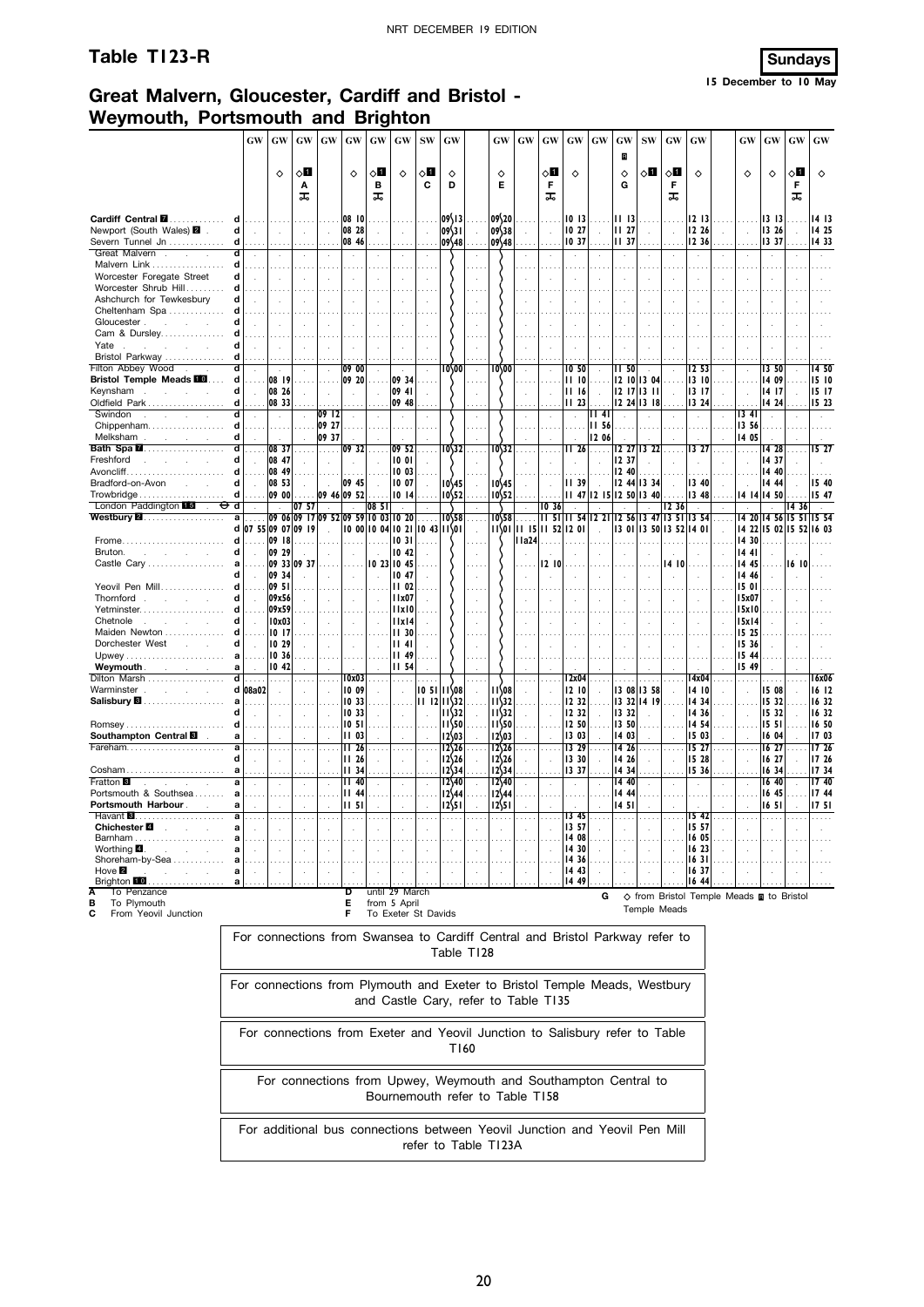## **Table T123-R Sundays**



**15 December to 10 May**

## **Great Malvern, Gloucester, Cardiff and Bristol - Weymouth, Portsmouth and Brighton**

|                                                                                                                                                                                                                                                                                            |                  | <b>GW</b>                                         | <b>SW</b><br>◇О<br>Α                             | GW<br>♦                                        | SW<br>◇Ø<br>в                                | GW<br>◇Ø<br>c<br>ᠼ                                      |                    | GW<br>♦                               | <b>GW</b><br>♦                                           | $\boldsymbol{\mathbf{G}}\boldsymbol{\mathbf{W}}$ | GW<br>♦<br>D                                                                                                       | <b>SW</b><br>√П<br>Е             | <b>GW</b><br>♦                                 | GW<br>♦                     |        | GW<br>◇Ⅱ<br>C<br>ᠼ | <b>SW</b><br>$\circ$ l<br>F              |               | GW<br>♦                     | GW                         | GW<br>♦                      | GW<br>◇Ⅱ<br>С<br>ᠼ                   | <b>GW</b>                        | <b>GW</b>                                  | GW<br>$\Diamond$                       | <b>SW</b><br>8П |
|--------------------------------------------------------------------------------------------------------------------------------------------------------------------------------------------------------------------------------------------------------------------------------------------|------------------|---------------------------------------------------|--------------------------------------------------|------------------------------------------------|----------------------------------------------|---------------------------------------------------------|--------------------|---------------------------------------|----------------------------------------------------------|--------------------------------------------------|--------------------------------------------------------------------------------------------------------------------|----------------------------------|------------------------------------------------|-----------------------------|--------|--------------------|------------------------------------------|---------------|-----------------------------|----------------------------|------------------------------|--------------------------------------|----------------------------------|--------------------------------------------|----------------------------------------|-----------------|
| Cardiff Central <b>M</b><br>Newport (South Wales) 2 .<br>Severn Tunnel Jn                                                                                                                                                                                                                  | d<br>d<br>d      | $\sim$                                            | .<br>$\sim$<br>.                                 | 15 13<br>15 27<br>15 37                        | $\sim$                                       | $\sim$<br>$\ldots$                                      | $\mathcal{L}$      | 16 37                                 | 16 13 16 36<br>16 27 16 51<br>$\ldots$ .                 | $\sim$                                           | $\mathcal{L}_{\mathcal{A}}$<br>$\ldots$ .                                                                          | $\sim$<br>$\cdots$               | 17 13 17 40<br>17 27 17 54<br>1737             | .                           |        | ÷                  | $\cdot$<br>.                             | $\sim$        | 18 12<br>18 26<br>18 37     | .<br>$\sim$                | 19 13<br>19 27<br>19 37      | $\sim$                               | $\sim$                           | $\sim$                                     | 20 30<br>20 44<br>20 54                |                 |
| Great Malvern<br>Malvern Link<br>Worcester Foregate Street                                                                                                                                                                                                                                 | d<br>d<br>d      | $\ddot{\phantom{a}}$<br>.<br>$\ddot{\phantom{a}}$ | $\cdot$                                          |                                                |                                              | $\cdot$<br>.<br>÷.                                      | i,                 | $\cdot$<br>$\sim$ $\sim$<br>$\bar{z}$ | $\sim$<br>$\sim$ $\sim$<br>÷.                            | $\sim$ $\sim$<br>$\mathbf{r}$                    | $\cdot$<br>.                                                                                                       | $\cdot$<br>$\mathcal{L}$         |                                                | ÷                           |        |                    | $\cdot$                                  |               |                             |                            | $\cdot$<br>.                 | $\cdot$<br>$\sim$ $\sim$<br>l.       | $\cdot$<br>$\cdots$              | $\cdot$                                    |                                        |                 |
| Worcester Shrub Hill<br>Ashchurch for Tewkesbury<br>Cheltenham Spa                                                                                                                                                                                                                         | d<br>d           | $\ddot{\phantom{a}}$                              | $\sim$<br>.                                      |                                                |                                              |                                                         | ÷                  | $\mathbf{r}$                          | ÷.                                                       | $\overline{\phantom{a}}$                         | $\mathbf{r}$                                                                                                       |                                  |                                                | ÷                           |        |                    | ÷.                                       |               |                             |                            |                              |                                      |                                  |                                            |                                        |                 |
| Gloucester.<br>and the control of<br>Cam & Dursley<br>Yate<br>and the control of<br>Bristol Parkway                                                                                                                                                                                        | d<br>d<br>d      | $\mathbf{r}$                                      | $\sim$                                           |                                                |                                              |                                                         |                    |                                       |                                                          |                                                  |                                                                                                                    |                                  |                                                |                             |        |                    |                                          |               |                             |                            |                              |                                      |                                  |                                            |                                        |                 |
| Filton Abbey Wood.<br><b>Bristol Temple Meads</b><br>Keynsham<br>$\sim$<br><b>College</b>                                                                                                                                                                                                  | ď<br>d<br>d      | $\mathcal{L}$<br>$\mathcal{A}$                    | $\sim$                                           | 15 <sub>52</sub><br>16 04 16 10<br>16 11 16 17 |                                              | $\mathcal{L}$<br>$\cdots$<br>$\mathcal{L}_{\mathbf{r}}$ | v.                 | 1717                                  | 16 50 17 14<br>17 10 17 40                               |                                                  | 1745<br>17 52                                                                                                      | $\mathcal{L}$<br>$\cdots$        | 17 50 18 18<br>18 15 18 40                     | 18 47                       |        |                    | ÷<br>$\cdots$<br>$\cdot$                 |               | 1850<br>19 15               |                            | 1951<br>20 15<br>20 22       | $\sim$<br>$\ddot{\phantom{a}}$       | 20 48<br>20 55                   | $\sim$<br>$\ldots$<br>$\ddot{\phantom{a}}$ | 09<br>12 I<br>21 25                    | 21 35<br>21 42  |
| Oldfield Park<br>Swindon<br>$\sim$<br><b>Service</b><br>Chippenham                                                                                                                                                                                                                         | d l              | d 15 46<br>d 16 01                                | $\sim$                                           | 16 18 16 24                                    |                                              | $\sim$<br>÷                                             |                    | 17 24<br>$\mathcal{A}$                | 1.1.1                                                    | 1744<br>1759                                     | 17 59<br>$\mathbf{r}$                                                                                              |                                  |                                                | 18 54<br>$\mathcal{L}$      |        |                    |                                          |               |                             | 1927<br>19 42              | 20 29<br>$\mathcal{L}$       |                                      | 21 02<br>$\sim$                  | 21 IO<br>21 25                             |                                        |                 |
| Melksham show a show a state of the state of the state of the state of the state of the state of the state of the state of the state of the state of the state of the state of the state of the state of the state of the stat<br>Bath Spa <b>M</b><br>Freshford<br>and the company of the | ď<br>d           | d   16   1<br>.                                   |                                                  | 16 22 16 27<br>16 37                           | $\cdots$                                     | $\cdots$                                                |                    |                                       | 7 30  7 52                                               | 18 09<br>.                                       | 18 02<br>18 13                                                                                                     | $\cdots$                         | 18 28                                          | 18 58                       |        |                    |                                          |               | I9 26                       | 1952<br>.                  | 20 32<br>20 42               | $\cdots$<br>t,                       | 21<br>05<br>2116                 | 21 35<br>.  21 38 21 51                    |                                        |                 |
| Avoncliff<br>Bradford-on-Avon<br>Trowbridge<br>London Paddington 15<br>$\sim$                                                                                                                                                                                                              | d<br>d<br>Φd     | $\sim$                                            | .<br>d 16 20 16 40 16 50                         | 16 40<br>16 34 16 44                           |                                              | .<br>$\sim$<br>1636                                     |                    |                                       | 1.1.1<br>17 43 18 05                                     | .<br>$\sim$                                      | 18 15<br>18 19<br>17 50 18 12 18 18 18 26                                                                          | $\sim$                           | 18 40 19 10<br>18 50 19 16                     |                             |        | 1836               |                                          |               | 19 38                       | .<br>$\sim$<br>19 46 20 01 | 20 45<br>20 49<br>20 55      | $\sim$ 100 $\sim$<br>$\sim$<br>20 03 | 21 19<br>21 23                   | $\sim$<br>21 29 21 44 21 57                | 21 50 22 02                            | 22 08           |
| Westbury <b>2.</b> .<br><b>Frome</b>                                                                                                                                                                                                                                                       | a                |                                                   | 16 26 16 47 16 58<br>.                           |                                                | $\ldots$<br>16 50 17 01 17 48 17 51<br>17a57 | 1751                                                    | $\ldots$           |                                       | 17 58 18 19 18 25<br>18 01 18 20                         |                                                  | 1833<br>18 42                                                                                                      | $\cdots$                         | 18 57<br>18 33 18 50 19 01                     | 19 25                       |        | 19 <sub>51</sub>   | $\ldots$ .<br>19 25 19 51 19 55<br>20 05 | .             | 19 59                       | 19 53 20 09 21 02 21 18 21 |                              | 21 03 21 20 21 37                    | 36 21<br>21 47                   | -51                                        | 22 05                                  | 22 17           |
| Bruton.<br>and a strategic and<br>Castle Carv                                                                                                                                                                                                                                              | d                |                                                   | з.<br>$\mathcal{L}$                              |                                                |                                              | 18 IO                                                   |                    |                                       | ÷.<br>$\sim$                                             | $\mathbf{r}$                                     | 18 54<br>18 58<br>18 59                                                                                            |                                  |                                                | $\mathcal{L}_{\mathcal{A}}$ | $\sim$ |                    | 20 16<br>20 09 20 21<br>20 21            |               |                             |                            |                              | $\cdot$                              | 2158<br>21 38 22 03<br>22 03     |                                            |                                        |                 |
| Yeovil Pen Mill<br>Thornford<br>Yetminster<br>Chetnole<br>and a strategic and                                                                                                                                                                                                              | d                | $\sim$                                            | .<br>$\sim$<br>$\sim$                            | $\mathbf{r}$                                   |                                              | $\mathcal{L}$                                           | $\mathcal{L}$<br>÷ | $\sim$<br>$\mathbf{r}$                | $\sim 100$<br>$\sim$<br>$\sim$                           | $\overline{a}$                                   | 19 13<br>19x18<br>19x21<br>19x25                                                                                   | $\mathcal{L}$<br>$\mathcal{L}$   |                                                | $\cdots$                    |        |                    | 20a36<br>$\overline{a}$                  |               |                             |                            |                              | $\cdot$<br>$\mathbf{r}$              | 22 19<br>22x24<br>22x27<br>22x31 |                                            |                                        |                 |
| Maiden Newton<br>Dorchester West<br><b>Contractor</b>                                                                                                                                                                                                                                      | a                | .                                                 | ÷<br>$\cdots$                                    |                                                |                                              | .                                                       |                    |                                       |                                                          |                                                  | 19 37<br>19 48<br>19 56                                                                                            | .                                |                                                |                             |        |                    |                                          |               |                             |                            |                              | $\ddot{\phantom{a}}$<br>$\cdots$     | 22 43<br>22 53<br>23 01          |                                            |                                        |                 |
| <b>Weymouth Contract Contract Contract Contract Contract Contract Contract Contract Contract Contract Contract Contract Contract Contract Contract Contract Contract Contract Contract Contract Contract Contract Contract Con</b><br>Dilton Marsh<br>Warminster                           | a<br>d           | $\mathbf{r}$                                      |                                                  | 17x04<br>16 58 17 10<br>17 19 17 32            |                                              | ÷                                                       |                    |                                       | 18x23<br>18 08 18 29                                     |                                                  | 20 04<br>$\mathbf{r}$                                                                                              |                                  | 18 58 19 08 19 32<br>19 19 19 32 19 54         |                             |        |                    |                                          | $\mathcal{L}$ | 20x02<br>20 08<br>20 32     |                            | 2110<br>21 32                |                                      | 23 06<br>$\sim$                  | $\sim$                                     | 22 13 22 24                            |                 |
| Salisbury <b>8</b><br>Southampton Central                                                                                                                                                                                                                                                  | a<br>Ч<br>d<br>a |                                                   |                                                  | 1732<br>17 50<br>1803                          |                                              | $\ddot{\phantom{a}}$<br>$\cdots$                        |                    |                                       | 18 32 18 52<br>18 32 18 56<br>18 50 19 14<br>19 03 19 27 |                                                  |                                                                                                                    |                                  | 19 32 19 57<br>19 50 20 15<br>20 03 20 27      |                             |        |                    |                                          |               | 20 32<br>20 50<br>21 03     |                            | 21 32<br>21 49<br>22 02      |                                      |                                  |                                            | 22 34 22 45<br>22 36<br>22 54<br>23 05 |                 |
| Fareham<br>$\mathsf{Cosham}\ldots\ldots\ldots\ldots\ldots\ldots\ldots\ldots\ldots$<br>Fratton 3                                                                                                                                                                                            | a<br>d<br>a      |                                                   |                                                  | 18 26<br>18 26<br>18 34                        |                                              | $\sim$<br>$\cdots$                                      |                    |                                       | 19 24 19 53<br>19 26 19 54<br>19 34 20 02                |                                                  |                                                                                                                    |                                  | 20 24 20 58<br>20 26 20 59<br>.                |                             |        |                    |                                          |               | 21 24<br>21 26<br>.         |                            | 22 26<br>22 27<br>.          |                                      |                                  |                                            | 23 29<br>23 30                         |                 |
| $\sim$<br>Portsmouth & Southsea<br>Portsmouth Harbour<br>Havant $\blacksquare$                                                                                                                                                                                                             | a<br>a<br>a<br>a | $\mathcal{L}$<br>.                                | ÷<br>$\cdots$                                    | 18 40<br>18 44<br>18 53<br>.                   | $\cdots$                                     | $\mathcal{L}$<br>$\ldots$<br>$\mathcal{L}$<br>$\sim$    |                    | 19,40<br>19 44<br>1951<br>$\ldots$ .  | $\mathcal{L}_{\mathcal{A}}$<br>2010                      | $\cdots$                                         | $\cdots$                                                                                                           | $\ddot{\phantom{a}}$<br>$\cdots$ | 20 40 21 12<br>20 44 21 17<br>20 50 21 22<br>. | .                           |        |                    | $\mathcal{L}$<br>$\cdots$                | $\mathcal{L}$ | 2140<br>21 43<br>21 48<br>. |                            | 22 39<br>22 44<br>22 51<br>. |                                      | $\ddot{\phantom{a}}$<br>$\sim$   | $\sim$<br>$\cdots$                         | 23 43<br>23 46<br>23 50                |                 |
| Chichester <sup>1</sup><br>and the control<br>Worthing $\blacksquare$<br>and the control                                                                                                                                                                                                   | a<br>a           |                                                   |                                                  | .                                              |                                              |                                                         |                    | $\bar{z}$<br>$\sim 100$<br>$\sim$     | 20 21<br>20 29<br>20 50                                  |                                                  |                                                                                                                    |                                  |                                                |                             |        |                    |                                          |               |                             |                            |                              |                                      |                                  |                                            |                                        |                 |
| Shoreham-by-Sea<br>Hove $\blacksquare$<br>Brighton <b>Let</b><br>To London Waterloo<br>А                                                                                                                                                                                                   | a                |                                                   | $\mathbf{a}$ $\ldots$ $\ldots$ $\ldots$ $\ldots$ |                                                |                                              | С                                                       |                    | To Plymouth                           | 20 57<br>2105                                            |                                                  | . <mark>[2] 0</mark> <sub>.</sub>                                                                                  |                                  |                                                |                             |        |                    |                                          |               | From Frome                  |                            |                              |                                      |                                  |                                            |                                        |                 |
| From Reading<br>в                                                                                                                                                                                                                                                                          |                  |                                                   |                                                  |                                                |                                              | D                                                       |                    |                                       | From Weston-super-Mare                                   |                                                  | For connections from Swansea to Cardiff Central and Bristol Parkway refer to                                       |                                  |                                                |                             |        |                    | Е<br>F                                   |               |                             | From London Waterloo       |                              |                                      |                                  |                                            |                                        |                 |
|                                                                                                                                                                                                                                                                                            |                  |                                                   |                                                  |                                                |                                              |                                                         |                    |                                       |                                                          |                                                  | Table T128                                                                                                         |                                  |                                                |                             |        |                    |                                          |               |                             |                            |                              |                                      |                                  |                                            |                                        |                 |
|                                                                                                                                                                                                                                                                                            |                  |                                                   |                                                  |                                                |                                              |                                                         |                    |                                       |                                                          |                                                  | For connections from Plymouth and Exeter to Bristol Temple Meads, Westbury<br>and Castle Cary, refer to Table T135 |                                  |                                                |                             |        |                    |                                          |               |                             |                            |                              |                                      |                                  |                                            |                                        |                 |
|                                                                                                                                                                                                                                                                                            |                  |                                                   |                                                  |                                                |                                              |                                                         |                    |                                       |                                                          |                                                  | For connections from Exeter and Yeovil Junction to Salisbury refer to Table<br>T160                                |                                  |                                                |                             |        |                    |                                          |               |                             |                            |                              |                                      |                                  |                                            |                                        |                 |
|                                                                                                                                                                                                                                                                                            |                  |                                                   |                                                  |                                                |                                              |                                                         |                    |                                       |                                                          |                                                  | For connections from Upwey, Weymouth and Southampton Central to<br>Bournemouth refer to Table T158                 |                                  |                                                |                             |        |                    |                                          |               |                             |                            |                              |                                      |                                  |                                            |                                        |                 |
|                                                                                                                                                                                                                                                                                            |                  |                                                   |                                                  |                                                |                                              |                                                         |                    |                                       |                                                          |                                                  | For additional bus connections between Yeovil Junction and Yeovil Pen Mill<br>refer to Table T123A                 |                                  |                                                |                             |        |                    |                                          |               |                             |                            |                              |                                      |                                  |                                            |                                        |                 |